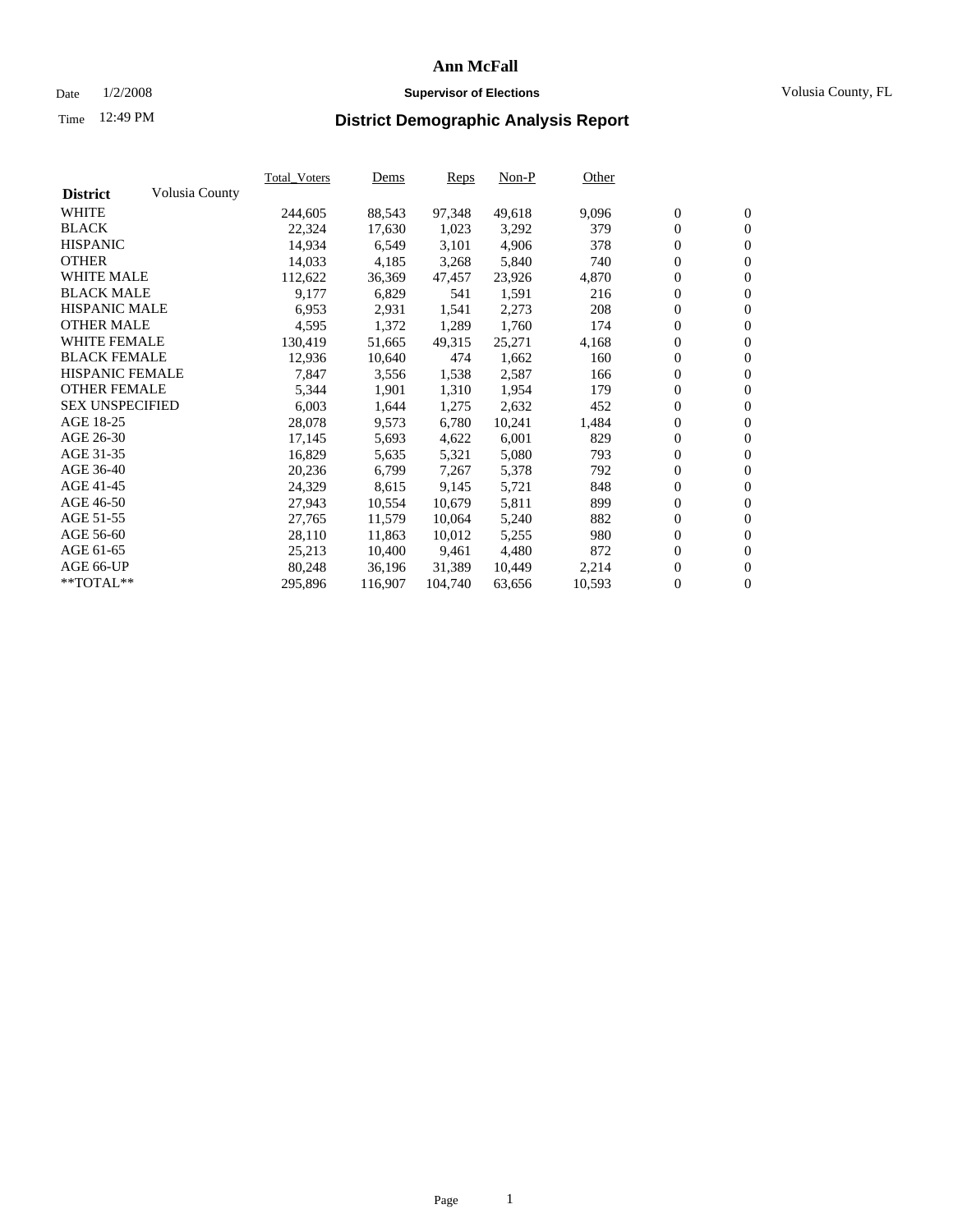#### Date  $1/2/2008$  **Supervisor of Elections** Volusia County, FL

|                        | Total_Voters              | Dems   | <b>Reps</b> | Non-P  | Other |                  |                  |  |
|------------------------|---------------------------|--------|-------------|--------|-------|------------------|------------------|--|
| <b>District</b>        | County Council District 1 |        |             |        |       |                  |                  |  |
| <b>WHITE</b>           | 46,081                    | 16,768 | 19,124      | 8,310  | 1,879 | $\overline{0}$   | $\mathbf{0}$     |  |
| <b>BLACK</b>           | 3,569                     | 2,874  | 160         | 475    | 60    | $\overline{0}$   | $\mathbf{0}$     |  |
| <b>HISPANIC</b>        | 2,051                     | 798    | 435         | 744    | 74    | $\boldsymbol{0}$ | $\mathbf{0}$     |  |
| <b>OTHER</b>           | 2,384                     | 697    | 623         | 949    | 115   | $\boldsymbol{0}$ | $\mathbf{0}$     |  |
| <b>WHITE MALE</b>      | 21,023                    | 6,842  | 9,228       | 3,970  | 983   | $\boldsymbol{0}$ | $\mathbf{0}$     |  |
| <b>BLACK MALE</b>      | 1,394                     | 1,071  | 73          | 212    | 38    | $\boldsymbol{0}$ | $\mathbf{0}$     |  |
| <b>HISPANIC MALE</b>   | 937                       | 358    | 212         | 329    | 38    | $\overline{0}$   | $\mathbf{0}$     |  |
| <b>OTHER MALE</b>      | 754                       | 210    | 244         | 269    | 31    | $\overline{0}$   | $\mathbf{0}$     |  |
| <b>WHITE FEMALE</b>    | 24,812                    | 9,846  | 9,811       | 4,265  | 890   | $\mathbf{0}$     | $\mathbf{0}$     |  |
| <b>BLACK FEMALE</b>    | 2,145                     | 1,781  | 85          | 257    | 22    | $\boldsymbol{0}$ | $\mathbf{0}$     |  |
| <b>HISPANIC FEMALE</b> | 1,097                     | 435    | 220         | 408    | 34    | $\boldsymbol{0}$ | $\mathbf{0}$     |  |
| <b>OTHER FEMALE</b>    | 923                       | 335    | 242         | 315    | 31    | 0                | $\mathbf{0}$     |  |
| <b>SEX UNSPECIFIED</b> | 1,000                     | 259    | 227         | 453    | 61    | $\boldsymbol{0}$ | $\mathbf{0}$     |  |
| AGE 18-25              | 4,830                     | 1,387  | 1,383       | 1,791  | 269   | $\boldsymbol{0}$ | $\mathbf{0}$     |  |
| AGE 26-30              | 3,221                     | 986    | 997         | 1,051  | 187   | $\overline{0}$   | $\mathbf{0}$     |  |
| AGE 31-35              | 3,241                     | 1,021  | 1,156       | 890    | 174   | $\boldsymbol{0}$ | $\mathbf{0}$     |  |
| AGE 36-40              | 3,980                     | 1,310  | 1,504       | 1,003  | 163   | $\boldsymbol{0}$ | $\mathbf{0}$     |  |
| AGE 41-45              | 4,601                     | 1,525  | 1,910       | 993    | 173   | $\boldsymbol{0}$ | $\mathbf{0}$     |  |
| AGE 46-50              | 5,279                     | 1,990  | 2,100       | 994    | 195   | $\boldsymbol{0}$ | $\mathbf{0}$     |  |
| AGE 51-55              | 5,091                     | 2,111  | 1,967       | 816    | 197   | $\boldsymbol{0}$ | $\mathbf{0}$     |  |
| AGE 56-60              | 5,126                     | 2,250  | 1,918       | 753    | 205   | $\overline{0}$   | $\mathbf{0}$     |  |
| AGE 61-65              | 4,602                     | 2,011  | 1,751       | 673    | 167   | $\mathbf{0}$     | $\boldsymbol{0}$ |  |
| AGE 66-UP              | 14,114                    | 6,546  | 5,656       | 1,514  | 398   | $\boldsymbol{0}$ | $\mathbf{0}$     |  |
| **TOTAL**              | 54,085                    | 21,137 | 20,342      | 10,478 | 2,128 | $\boldsymbol{0}$ | $\overline{0}$   |  |
|                        |                           |        |             |        |       |                  |                  |  |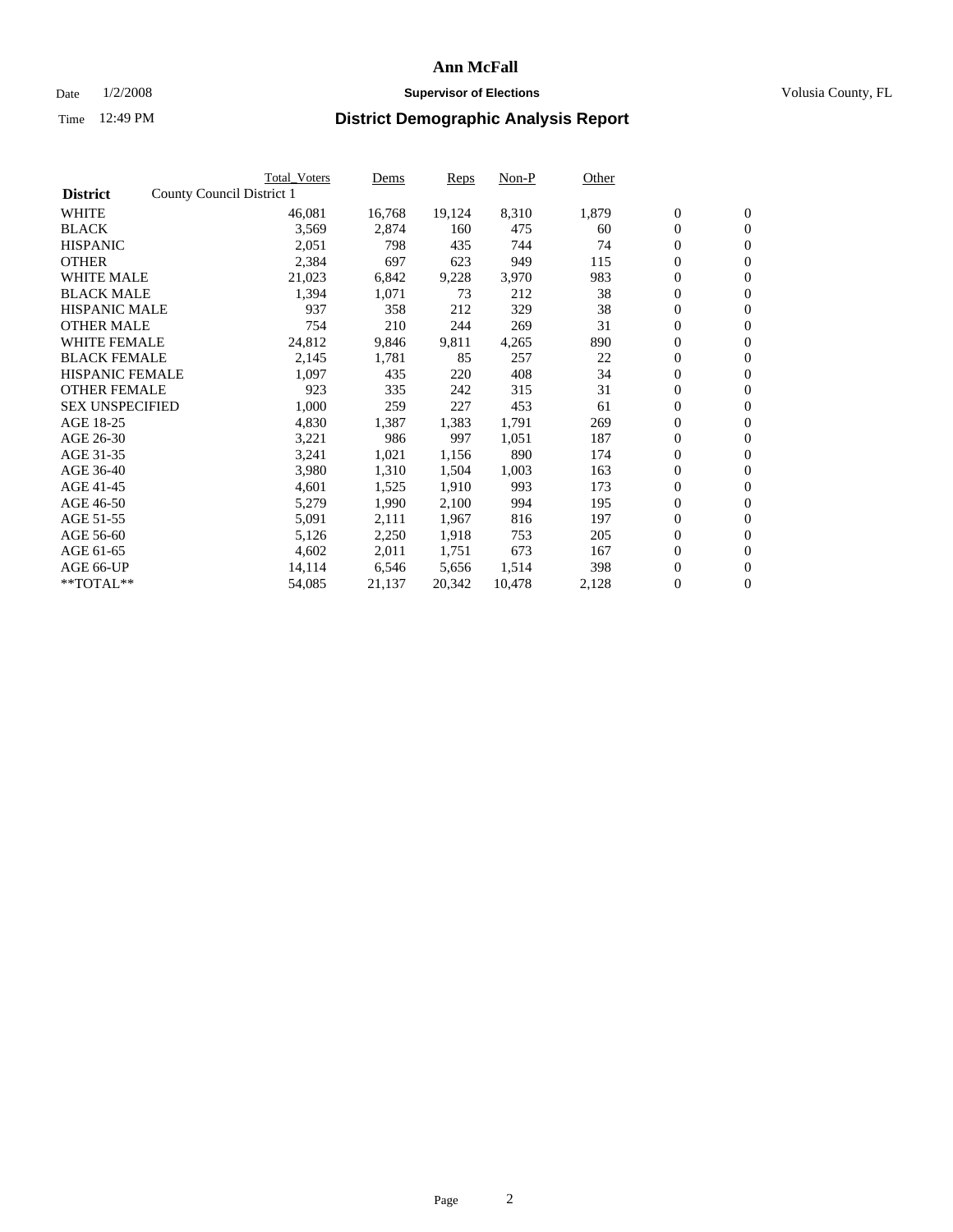#### Date  $1/2/2008$  **Supervisor of Elections** Volusia County, FL

|                        | Total_Voters              | Dems   | <b>Reps</b> | Non-P  | Other |                  |                  |  |
|------------------------|---------------------------|--------|-------------|--------|-------|------------------|------------------|--|
| <b>District</b>        | County Council District 2 |        |             |        |       |                  |                  |  |
| <b>WHITE</b>           | 39,821                    | 15,416 | 14,477      | 8,427  | 1,501 | $\boldsymbol{0}$ | $\mathbf{0}$     |  |
| <b>BLACK</b>           | 8,840                     | 7,126  | 312         | 1,287  | 115   | $\boldsymbol{0}$ | $\mathbf{0}$     |  |
| <b>HISPANIC</b>        | 945                       | 380    | 200         | 335    | 30    | $\boldsymbol{0}$ | $\mathbf{0}$     |  |
| <b>OTHER</b>           | 2,915                     | 1,039  | 536         | 1,201  | 139   | $\boldsymbol{0}$ | $\mathbf{0}$     |  |
| <b>WHITE MALE</b>      | 18,536                    | 6,384  | 7,149       | 4,140  | 863   | $\boldsymbol{0}$ | $\mathbf{0}$     |  |
| <b>BLACK MALE</b>      | 3,548                     | 2,721  | 167         | 601    | 59    | $\boldsymbol{0}$ | $\mathbf{0}$     |  |
| <b>HISPANIC MALE</b>   | 447                       | 173    | 95          | 164    | 15    | $\overline{0}$   | $\mathbf{0}$     |  |
| <b>OTHER MALE</b>      | 960                       | 343    | 221         | 362    | 34    | $\boldsymbol{0}$ | $\mathbf{0}$     |  |
| <b>WHITE FEMALE</b>    | 21,004                    | 8,935  | 7,233       | 4,216  | 620   | $\mathbf{0}$     | $\mathbf{0}$     |  |
| <b>BLACK FEMALE</b>    | 5,199                     | 4,337  | 142         | 666    | 54    | $\boldsymbol{0}$ | $\mathbf{0}$     |  |
| <b>HISPANIC FEMALE</b> | 489                       | 204    | 102         | 168    | 15    | $\boldsymbol{0}$ | $\mathbf{0}$     |  |
| <b>OTHER FEMALE</b>    | 1,069                     | 444    | 194         | 401    | 30    | 0                | $\mathbf{0}$     |  |
| <b>SEX UNSPECIFIED</b> | 1,269                     | 420    | 222         | 532    | 95    | $\boldsymbol{0}$ | $\mathbf{0}$     |  |
| AGE 18-25              | 6,125                     | 2,884  | 1,007       | 2,003  | 231   | $\boldsymbol{0}$ | $\mathbf{0}$     |  |
| AGE 26-30              | 3,100                     | 1,246  | 671         | 1,049  | 134   | $\overline{0}$   | $\mathbf{0}$     |  |
| AGE 31-35              | 2,735                     | 1,108  | 723         | 795    | 109   | $\boldsymbol{0}$ | $\mathbf{0}$     |  |
| AGE 36-40              | 3,124                     | 1,287  | 893         | 823    | 121   | $\boldsymbol{0}$ | $\mathbf{0}$     |  |
| AGE 41-45              | 3,773                     | 1,617  | 1,171       | 850    | 135   | $\boldsymbol{0}$ | $\mathbf{0}$     |  |
| AGE 46-50              | 4,493                     | 1,978  | 1,431       | 940    | 144   | 0                | $\mathbf{0}$     |  |
| AGE 51-55              | 4,475                     | 2,134  | 1,353       | 862    | 126   | $\boldsymbol{0}$ | $\mathbf{0}$     |  |
| AGE 56-60              | 4,862                     | 2,199  | 1,499       | 986    | 178   | $\overline{0}$   | $\mathbf{0}$     |  |
| AGE 61-65              | 4,434                     | 1,932  | 1,474       | 863    | 165   | $\mathbf{0}$     | $\boldsymbol{0}$ |  |
| AGE 66-UP              | 15,400                    | 7,576  | 5,303       | 2,079  | 442   | $\boldsymbol{0}$ | $\mathbf{0}$     |  |
| **TOTAL**              | 52,521                    | 23,961 | 15,525      | 11,250 | 1,785 | $\boldsymbol{0}$ | $\overline{0}$   |  |
|                        |                           |        |             |        |       |                  |                  |  |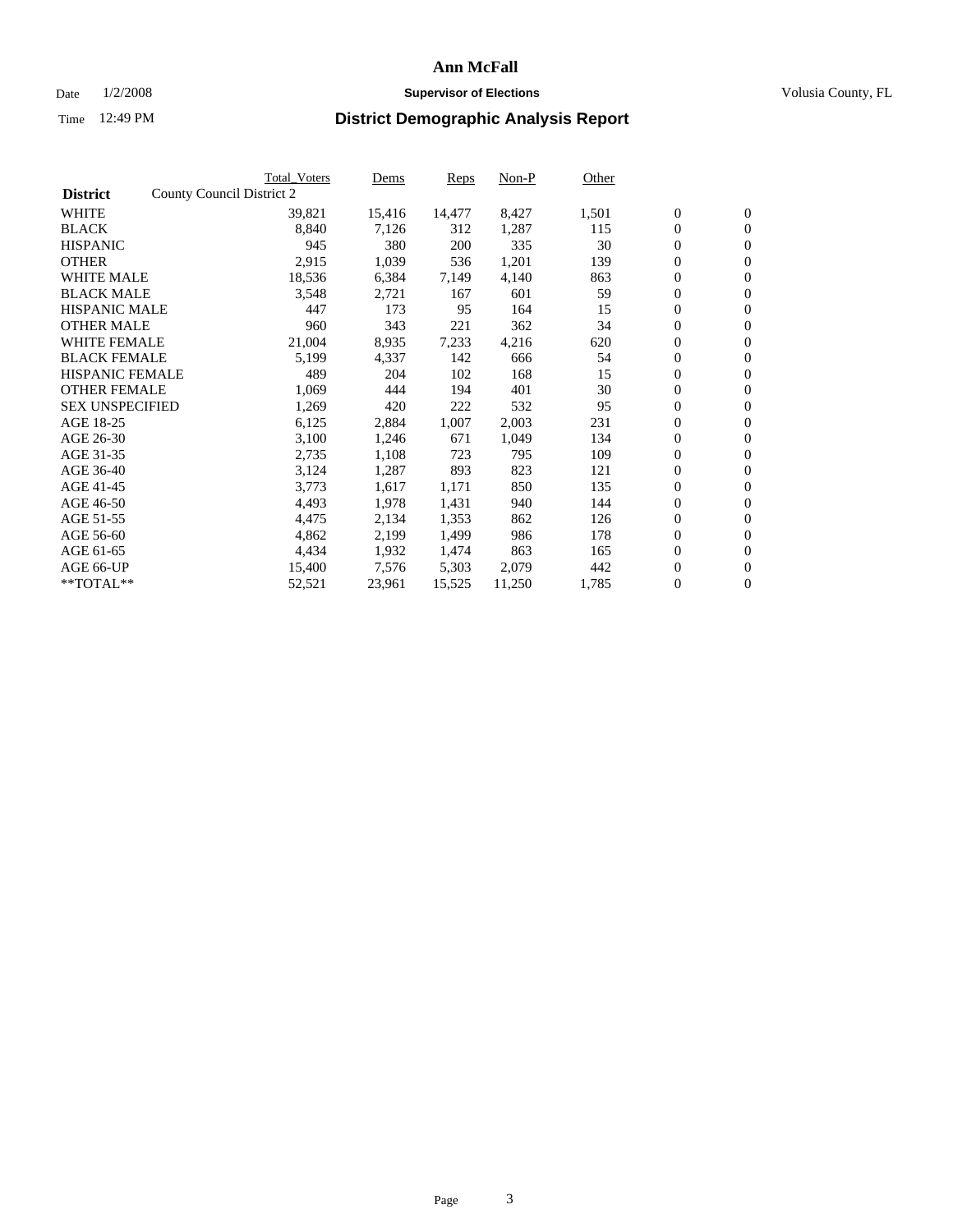#### Date  $1/2/2008$  **Supervisor of Elections** Volusia County, FL

|                        | Total_Voters              | Dems   | <b>Reps</b> | Non-P  | Other |                  |                  |  |
|------------------------|---------------------------|--------|-------------|--------|-------|------------------|------------------|--|
| <b>District</b>        | County Council District 3 |        |             |        |       |                  |                  |  |
| <b>WHITE</b>           | 61,577                    | 22,401 | 23,963      | 13,321 | 1,892 | $\boldsymbol{0}$ | $\mathbf{0}$     |  |
| <b>BLACK</b>           | 1,637                     | 1,298  | 80          | 236    | 23    | $\overline{0}$   | $\mathbf{0}$     |  |
| <b>HISPANIC</b>        | 736                       | 254    | 195         | 268    | 19    | $\boldsymbol{0}$ | $\mathbf{0}$     |  |
| <b>OTHER</b>           | 2,333                     | 611    | 567         | 1,022  | 133   | 0                | $\mathbf{0}$     |  |
| <b>WHITE MALE</b>      | 28,314                    | 9,241  | 11,679      | 6,404  | 990   | 0                | $\mathbf{0}$     |  |
| <b>BLACK MALE</b>      | 737                       | 545    | 43          | 132    | 17    | $\boldsymbol{0}$ | $\mathbf{0}$     |  |
| <b>HISPANIC MALE</b>   | 323                       | 95     | 87          | 131    | 10    | $\overline{0}$   | $\mathbf{0}$     |  |
| <b>OTHER MALE</b>      | 763                       | 202    | 224         | 309    | 28    | $\overline{0}$   | $\mathbf{0}$     |  |
| <b>WHITE FEMALE</b>    | 32,820                    | 13,013 | 12,129      | 6,787  | 891   | 0                | $\mathbf{0}$     |  |
| <b>BLACK FEMALE</b>    | 880                       | 738    | 34          | 103    | 5     | $\boldsymbol{0}$ | $\mathbf{0}$     |  |
| <b>HISPANIC FEMALE</b> | 404                       | 156    | 106         | 133    | 9     | $\boldsymbol{0}$ | $\boldsymbol{0}$ |  |
| <b>OTHER FEMALE</b>    | 885                       | 283    | 238         | 325    | 39    | 0                | $\mathbf{0}$     |  |
| <b>SEX UNSPECIFIED</b> | 1,157                     | 291    | 265         | 523    | 78    | $\boldsymbol{0}$ | $\mathbf{0}$     |  |
| AGE 18-25              | 5,156                     | 1,539  | 1,332       | 1,997  | 288   | $\boldsymbol{0}$ | $\mathbf{0}$     |  |
| AGE 26-30              | 3,257                     | 1,005  | 869         | 1,255  | 128   | $\overline{0}$   | $\mathbf{0}$     |  |
| AGE 31-35              | 3,179                     | 951    | 1,019       | 1,067  | 142   | $\boldsymbol{0}$ | $\mathbf{0}$     |  |
| AGE 36-40              | 4,030                     | 1,225  | 1,503       | 1,171  | 131   | $\boldsymbol{0}$ | $\mathbf{0}$     |  |
| AGE 41-45              | 5,097                     | 1,660  | 1,989       | 1,319  | 129   | $\boldsymbol{0}$ | $\mathbf{0}$     |  |
| AGE 46-50              | 6,154                     | 2,134  | 2,462       | 1,384  | 174   | 0                | $\mathbf{0}$     |  |
| AGE 51-55              | 6,563                     | 2,613  | 2,484       | 1,286  | 180   | $\boldsymbol{0}$ | $\boldsymbol{0}$ |  |
| AGE 56-60              | 6,665                     | 2,704  | 2,436       | 1,329  | 196   | $\overline{0}$   | $\mathbf{0}$     |  |
| AGE 61-65              | 6,256                     | 2,399  | 2,447       | 1,211  | 199   | $\mathbf{0}$     | $\mathbf{0}$     |  |
| AGE 66-UP              | 19,926                    | 8,334  | 8,264       | 2,828  | 500   | $\boldsymbol{0}$ | $\boldsymbol{0}$ |  |
| **TOTAL**              | 66,283                    | 24,564 | 24,805      | 14,847 | 2,067 | 0                | $\overline{0}$   |  |
|                        |                           |        |             |        |       |                  |                  |  |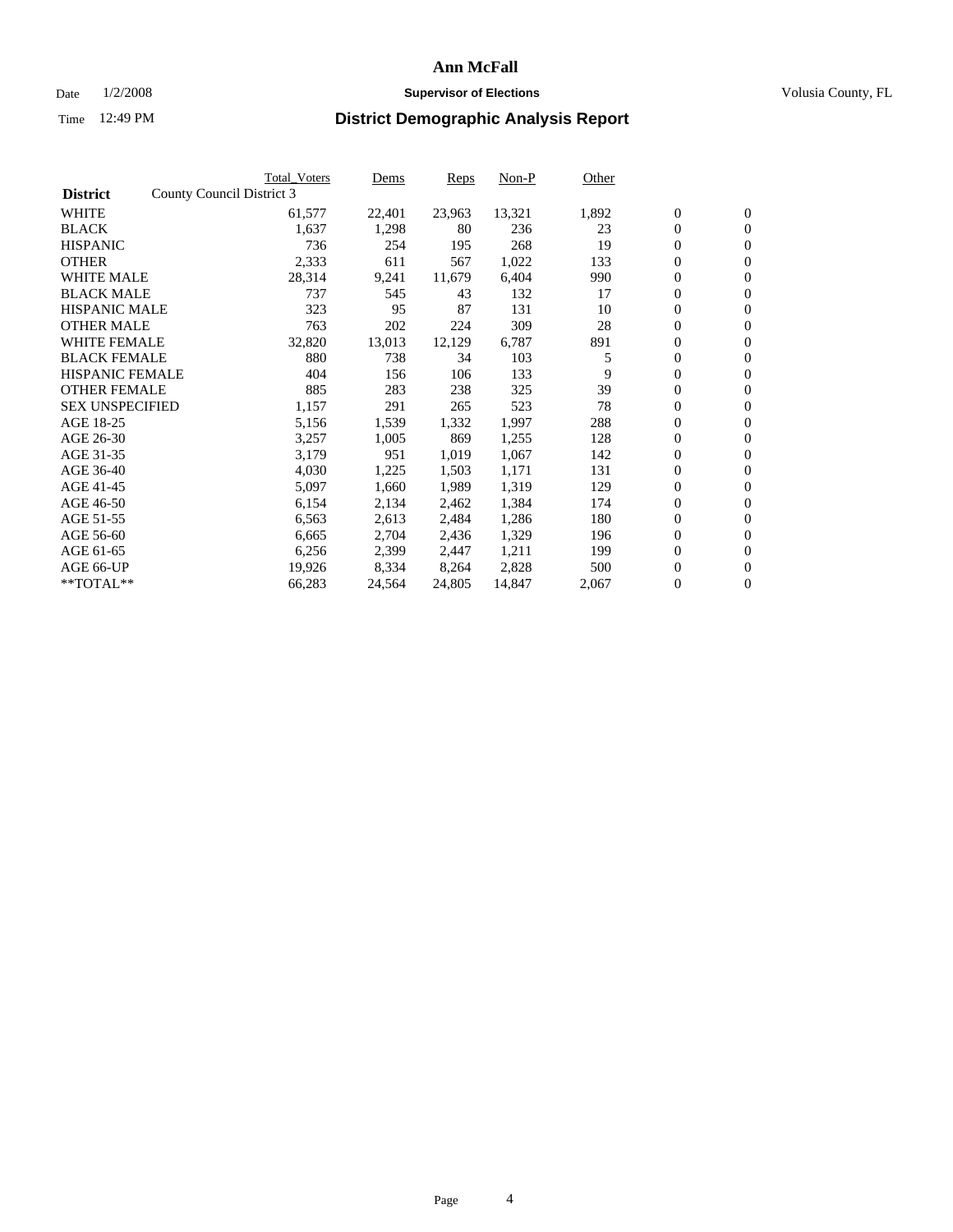#### Date  $1/2/2008$  **Supervisor of Elections** Volusia County, FL

|                        | Total_Voters              | Dems   | <b>Reps</b> | Non-P  | Other |                  |                  |  |
|------------------------|---------------------------|--------|-------------|--------|-------|------------------|------------------|--|
| <b>District</b>        | County Council District 4 |        |             |        |       |                  |                  |  |
| <b>WHITE</b>           | 51,645                    | 19,014 | 20,851      | 10,026 | 1,754 | $\boldsymbol{0}$ | $\boldsymbol{0}$ |  |
| <b>BLACK</b>           | 4,164                     | 3,315  | 197         | 584    | 68    | $\overline{0}$   | $\mathbf{0}$     |  |
| <b>HISPANIC</b>        | 901                       | 365    | 245         | 268    | 23    | $\overline{0}$   | $\mathbf{0}$     |  |
| <b>OTHER</b>           | 3,102                     | 946    | 808         | 1,191  | 157   | $\boldsymbol{0}$ | $\mathbf{0}$     |  |
| <b>WHITE MALE</b>      | 23,553                    | 7,691  | 10,067      | 4,870  | 925   | 0                | $\mathbf{0}$     |  |
| <b>BLACK MALE</b>      | 1,654                     | 1,232  | 106         | 273    | 43    | $\boldsymbol{0}$ | $\boldsymbol{0}$ |  |
| <b>HISPANIC MALE</b>   | 399                       | 143    | 121         | 120    | 15    | $\overline{0}$   | $\mathbf{0}$     |  |
| <b>OTHER MALE</b>      | 1,036                     | 292    | 319         | 380    | 45    | $\overline{0}$   | $\mathbf{0}$     |  |
| <b>WHITE FEMALE</b>    | 27,776                    | 11,222 | 10,662      | 5,077  | 815   | $\boldsymbol{0}$ | $\boldsymbol{0}$ |  |
| <b>BLACK FEMALE</b>    | 2,484                     | 2,063  | 91          | 305    | 25    | $\boldsymbol{0}$ | $\mathbf{0}$     |  |
| <b>HISPANIC FEMALE</b> | 489                       | 214    | 119         | 148    | 8     | $\boldsymbol{0}$ | $\mathbf{0}$     |  |
| <b>OTHER FEMALE</b>    | 1,185                     | 433    | 333         | 389    | 30    | $\overline{0}$   | $\mathbf{0}$     |  |
| <b>SEX UNSPECIFIED</b> | 1,236                     | 350    | 283         | 507    | 96    | $\boldsymbol{0}$ | $\mathbf{0}$     |  |
| AGE 18-25              | 5,412                     | 1,836  | 1,484       | 1,829  | 263   | 0                | $\mathbf{0}$     |  |
| AGE 26-30              | 3,083                     | 1,064  | 843         | 1,025  | 151   | $\overline{0}$   | $\mathbf{0}$     |  |
| AGE 31-35              | 2,871                     | 997    | 911         | 832    | 131   | $\boldsymbol{0}$ | $\mathbf{0}$     |  |
| AGE 36-40              | 3,648                     | 1,264  | 1,380       | 884    | 120   | 0                | $\mathbf{0}$     |  |
| AGE 41-45              | 4,517                     | 1,618  | 1,745       | 992    | 162   | $\boldsymbol{0}$ | $\mathbf{0}$     |  |
| AGE 46-50              | 5,335                     | 2,065  | 2,059       | 1,064  | 147   | $\overline{0}$   | $\mathbf{0}$     |  |
| AGE 51-55              | 5,569                     | 2,333  | 2,046       | 1,034  | 156   | $\overline{0}$   | $\mathbf{0}$     |  |
| AGE 56-60              | 5,853                     | 2,458  | 2,102       | 1,095  | 198   | $\overline{0}$   | $\mathbf{0}$     |  |
| AGE 61-65              | 5,411                     | 2,179  | 2,095       | 951    | 186   | $\boldsymbol{0}$ | $\mathbf{0}$     |  |
| AGE 66-UP              | 18,113                    | 7,826  | 7,436       | 2,363  | 488   | $\boldsymbol{0}$ | $\mathbf{0}$     |  |
| $*$ TOTAL $**$         | 59,812                    | 23,640 | 22,101      | 12,069 | 2,002 | 0                | $\mathbf{0}$     |  |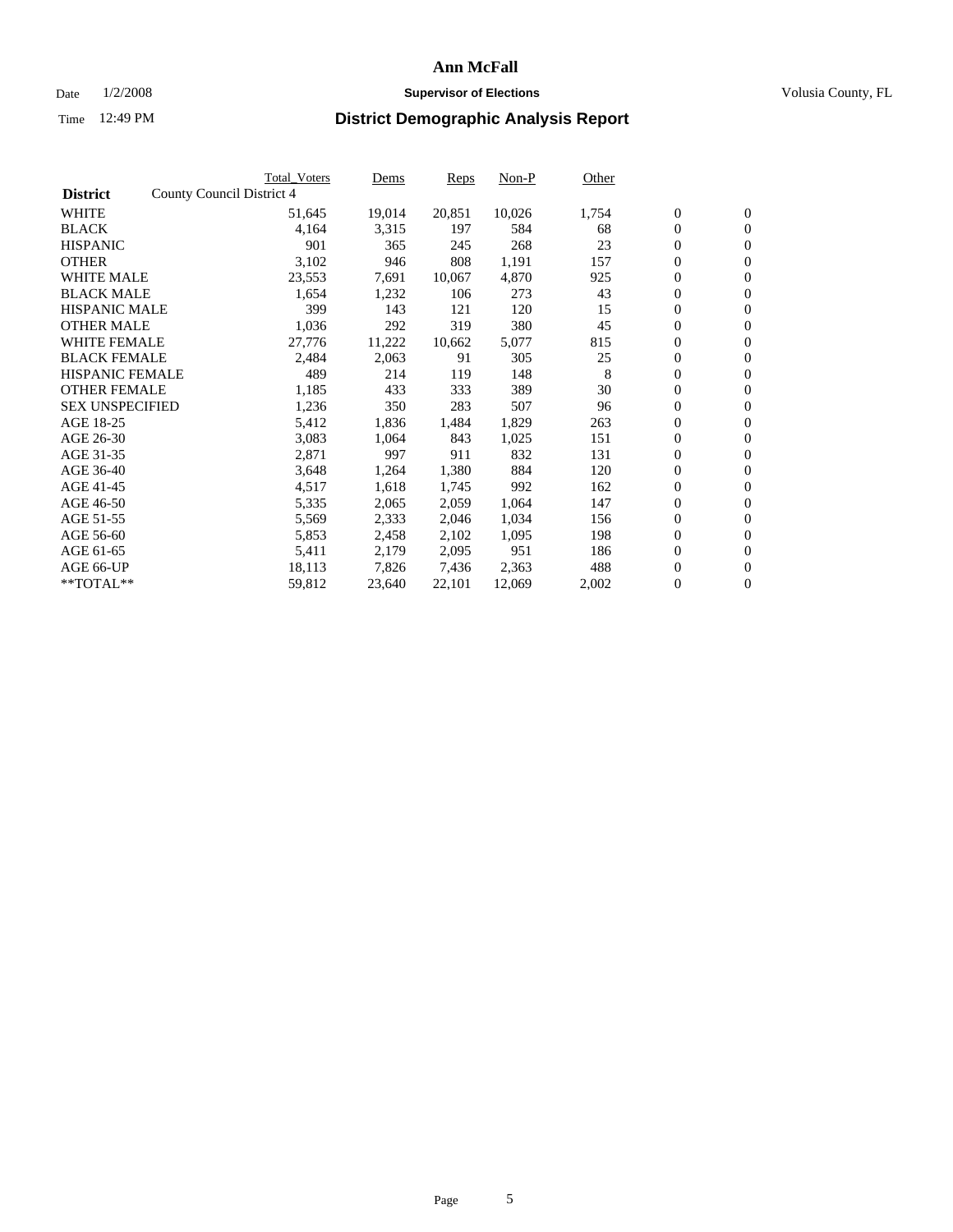#### Date  $1/2/2008$  **Supervisor of Elections** Volusia County, FL

|                        | <b>Total Voters</b>       | Dems             | <b>Reps</b> | Non-P  | Other |                  |                  |  |
|------------------------|---------------------------|------------------|-------------|--------|-------|------------------|------------------|--|
| <b>District</b>        | County Council District 5 |                  |             |        |       |                  |                  |  |
| <b>WHITE</b>           |                           | 45,481<br>14,944 | 18,933      | 9,534  | 2,070 | $\overline{0}$   | $\mathbf{0}$     |  |
| <b>BLACK</b>           |                           | 4,114<br>3,017   | 274         | 710    | 113   | $\overline{0}$   | $\mathbf{0}$     |  |
| <b>HISPANIC</b>        |                           | 10,301<br>4,752  | 2,026       | 3,291  | 232   | $\boldsymbol{0}$ | $\mathbf{0}$     |  |
| <b>OTHER</b>           |                           | 3,299<br>892     | 734         | 1,477  | 196   | $\boldsymbol{0}$ | $\mathbf{0}$     |  |
| <b>WHITE MALE</b>      |                           | 21,196<br>6,211  | 9,334       | 4,542  | 1,109 | $\boldsymbol{0}$ | $\mathbf{0}$     |  |
| <b>BLACK MALE</b>      |                           | 1,844<br>1,260   | 152         | 373    | 59    | $\boldsymbol{0}$ | $\mathbf{0}$     |  |
| <b>HISPANIC MALE</b>   |                           | 4,847<br>2,162   | 1,026       | 1,529  | 130   | $\overline{0}$   | $\mathbf{0}$     |  |
| <b>OTHER MALE</b>      |                           | 1,082<br>325     | 281         | 440    | 36    | $\boldsymbol{0}$ | $\mathbf{0}$     |  |
| <b>WHITE FEMALE</b>    |                           | 24,007<br>8,649  | 9,480       | 4,926  | 952   | $\mathbf{0}$     | $\mathbf{0}$     |  |
| <b>BLACK FEMALE</b>    |                           | 2,228<br>1,721   | 122         | 331    | 54    | $\boldsymbol{0}$ | $\mathbf{0}$     |  |
| <b>HISPANIC FEMALE</b> |                           | 5,368<br>2,547   | 991         | 1,730  | 100   | $\boldsymbol{0}$ | $\mathbf{0}$     |  |
| <b>OTHER FEMALE</b>    |                           | 1,282<br>406     | 303         | 524    | 49    | $\overline{0}$   | $\mathbf{0}$     |  |
| <b>SEX UNSPECIFIED</b> |                           | 1,341<br>324     | 278         | 617    | 122   | $\boldsymbol{0}$ | $\mathbf{0}$     |  |
| AGE 18-25              |                           | 6,555<br>1,927   | 1,574       | 2,621  | 433   | $\boldsymbol{0}$ | $\mathbf{0}$     |  |
| AGE 26-30              |                           | 4,484<br>1,392   | 1,242       | 1,621  | 229   | $\mathbf{0}$     | $\mathbf{0}$     |  |
| AGE 31-35              |                           | 4,803<br>1,558   | 1,512       | 1,496  | 237   | $\boldsymbol{0}$ | $\mathbf{0}$     |  |
| AGE 36-40              |                           | 1,713<br>5,454   | 1,987       | 1,497  | 257   | $\boldsymbol{0}$ | $\mathbf{0}$     |  |
| AGE 41-45              |                           | 6,341<br>2,195   | 2,330       | 1,567  | 249   | $\boldsymbol{0}$ | $\mathbf{0}$     |  |
| AGE 46-50              |                           | 6,682<br>2,387   | 2,627       | 1,429  | 239   | $\boldsymbol{0}$ | $\mathbf{0}$     |  |
| AGE 51-55              |                           | 6,067<br>2,388   | 2,214       | 1,242  | 223   | $\boldsymbol{0}$ | $\mathbf{0}$     |  |
| AGE 56-60              |                           | 5,604<br>2,252   | 2,057       | 1,092  | 203   | $\overline{0}$   | $\mathbf{0}$     |  |
| AGE 61-65              |                           | 4,510<br>1,879   | 1,694       | 782    | 155   | $\mathbf{0}$     | $\boldsymbol{0}$ |  |
| AGE 66-UP              |                           | 5,914<br>12,695  | 4,730       | 1,665  | 386   | $\boldsymbol{0}$ | $\mathbf{0}$     |  |
| **TOTAL**              |                           | 63,195<br>23,605 | 21,967      | 15,012 | 2,611 | $\boldsymbol{0}$ | $\overline{0}$   |  |
|                        |                           |                  |             |        |       |                  |                  |  |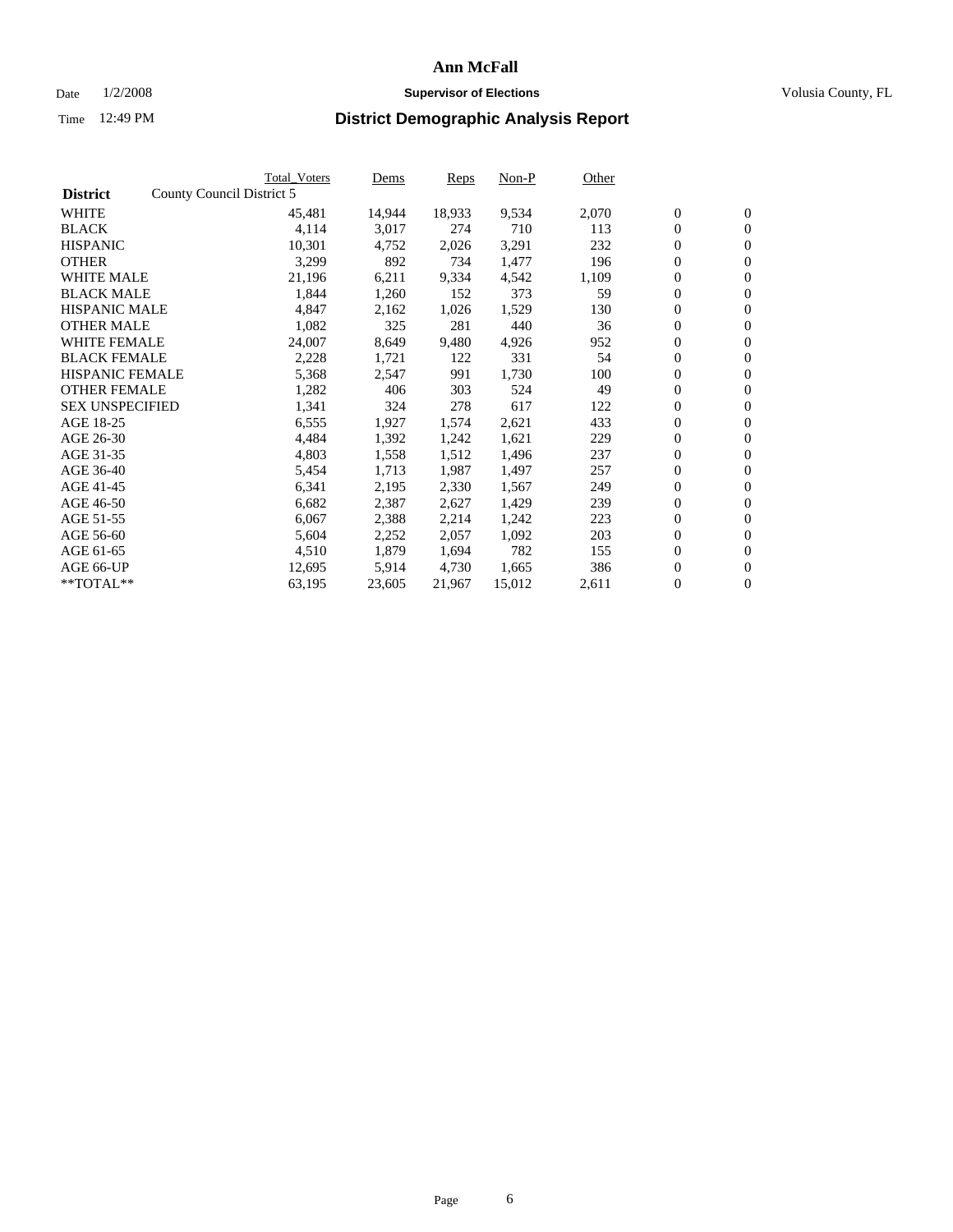### Date  $1/2/2008$  **Supervisor of Elections Supervisor of Elections** Volusia County, FL

|                        |                                     | <b>Total_Voters</b> | Dems | <b>Reps</b> | Non-P          | Other    |                |              |  |
|------------------------|-------------------------------------|---------------------|------|-------------|----------------|----------|----------------|--------------|--|
| <b>District</b>        | <b>Indigo Community Development</b> |                     |      |             |                |          |                |              |  |
| <b>WHITE</b>           |                                     | 492                 | 130  | 237         | 102            | 23       | $\overline{0}$ | $\mathbf{0}$ |  |
| <b>BLACK</b>           |                                     | 48                  | 33   | 6           | 9              | $\Omega$ | 0              | 0            |  |
| <b>HISPANIC</b>        |                                     | 24                  | 12   | 5           | 7              | 0        | 0              | 0            |  |
| <b>OTHER</b>           |                                     | 48                  | 15   | 22          | 11             |          |                |              |  |
| <b>WHITE MALE</b>      |                                     | 237                 | 44   | 124         | 54             | 15       | 0              |              |  |
| <b>BLACK MALE</b>      |                                     | 23                  | 15   |             |                | 0        | 0              |              |  |
| HISPANIC MALE          |                                     | 8                   | 3    |             |                |          |                |              |  |
| <b>OTHER MALE</b>      |                                     | 19                  | 5    | 8           | 6              |          | 0              |              |  |
| WHITE FEMALE           |                                     | 252                 | 86   | 111         | 48             |          |                |              |  |
| <b>BLACK FEMALE</b>    |                                     | 25                  | 18   |             | 5              | 0        | 0              | $\theta$     |  |
| <b>HISPANIC FEMALE</b> |                                     | 16                  | 9    | 4           |                |          |                |              |  |
| <b>OTHER FEMALE</b>    |                                     | 23                  |      | 11          | 5              |          |                |              |  |
| <b>SEX UNSPECIFIED</b> |                                     | 9                   | 3    | 5           | $\overline{0}$ |          |                |              |  |
| AGE 18-25              |                                     | 43                  | 8    | 19          | 14             | 2        | 0              |              |  |
| AGE 26-30              |                                     | 45                  | 16   | 10          | 17             | 2        | 0              |              |  |
| AGE 31-35              |                                     | 71                  | 17   | 34          | 18             | 2        | 0              |              |  |
| AGE 36-40              |                                     | 58                  | 16   | 27          | 12             | 3        | 0              | 0            |  |
| AGE 41-45              |                                     | 35                  | 16   | 11          | 8              |          |                |              |  |
| AGE 46-50              |                                     | 47                  | 15   | 27          | 4              |          | 0              | 0            |  |
| AGE 51-55              |                                     | 48                  | 19   | 21          | 6              |          |                |              |  |
| AGE 56-60              |                                     | 81                  | 30   | 31          | 17             | 3        | 0              |              |  |
| AGE 61-65              |                                     | 71                  | 19   | 34          | 13             |          |                |              |  |
| AGE 66-UP              |                                     | 113                 | 34   | 56          | 20             |          |                |              |  |
| **TOTAL**              |                                     | 612                 | 190  | 270         | 129            | 23       | 0              | 0            |  |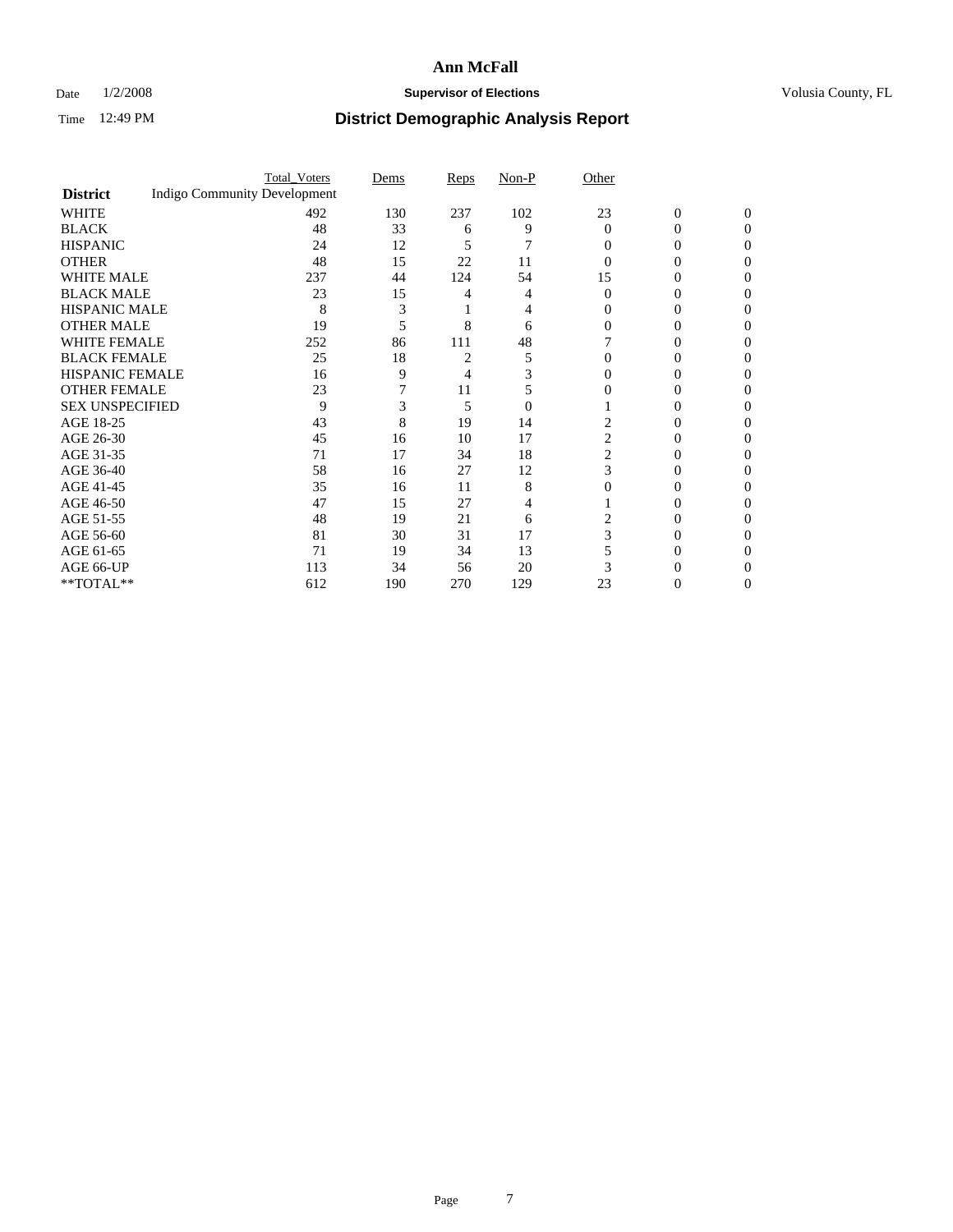### Date  $1/2/2008$  **Supervisor of Elections Supervisor of Elections** Volusia County, FL

|                        | <b>Total_Voters</b>          | Dems | Reps | Non-P    | Other          |                |          |  |
|------------------------|------------------------------|------|------|----------|----------------|----------------|----------|--|
| <b>District</b>        | DeBary Community Development |      |      |          |                |                |          |  |
| <b>WHITE</b>           | 563                          | 167  | 263  | 118      | 15             | $\overline{0}$ | $\Omega$ |  |
| <b>BLACK</b>           | 6                            | 3    | 2    |          | $\Omega$       | 0              | 0        |  |
| <b>HISPANIC</b>        | 11                           |      |      | 3        |                |                | 0        |  |
| <b>OTHER</b>           | 25                           |      |      | 12       |                |                |          |  |
| <b>WHITE MALE</b>      | 289                          | 77   | 144  | 61       |                |                |          |  |
| <b>BLACK MALE</b>      | 3                            |      |      |          |                |                |          |  |
| HISPANIC MALE          |                              |      | 2    |          |                |                |          |  |
| <b>OTHER MALE</b>      | 9                            | 0    | 3    | 6        |                |                |          |  |
| WHITE FEMALE           | 269                          | 89   | 117  | 55       | 8              |                |          |  |
| <b>BLACK FEMALE</b>    |                              | 2    |      | $\Omega$ |                |                | 0        |  |
| <b>HISPANIC FEMALE</b> |                              |      | 2    |          |                |                |          |  |
| <b>OTHER FEMALE</b>    | 11                           | 3    | 3    |          | 2              |                |          |  |
| <b>SEX UNSPECIFIED</b> | 10                           | 2    | 3    |          |                |                |          |  |
| AGE 18-25              | 68                           | 13   | 23   | 29       |                |                |          |  |
| AGE 26-30              | 24                           | 6    | 8    | 8        |                |                |          |  |
| AGE 31-35              | 22                           | 3    | 12   |          |                |                |          |  |
| AGE 36-40              | 50                           | 11   | 21   | 17       |                |                |          |  |
| AGE 41-45              | 84                           | 20   | 46   | 16       |                |                |          |  |
| AGE 46-50              | 94                           | 26   | 48   | 18       | $\overline{c}$ |                | 0        |  |
| AGE 51-55              | 96                           | 27   | 51   | 16       | 2              |                |          |  |
| AGE 56-60              | 65                           | 21   | 31   | 12       |                |                |          |  |
| AGE 61-65              | 54                           | 26   | 18   |          |                |                |          |  |
| AGE 66-UP              | 48                           | 24   | 18   |          |                |                |          |  |
| **TOTAL**              | 605                          | 177  | 276  | 134      | 18             | 0              | 0        |  |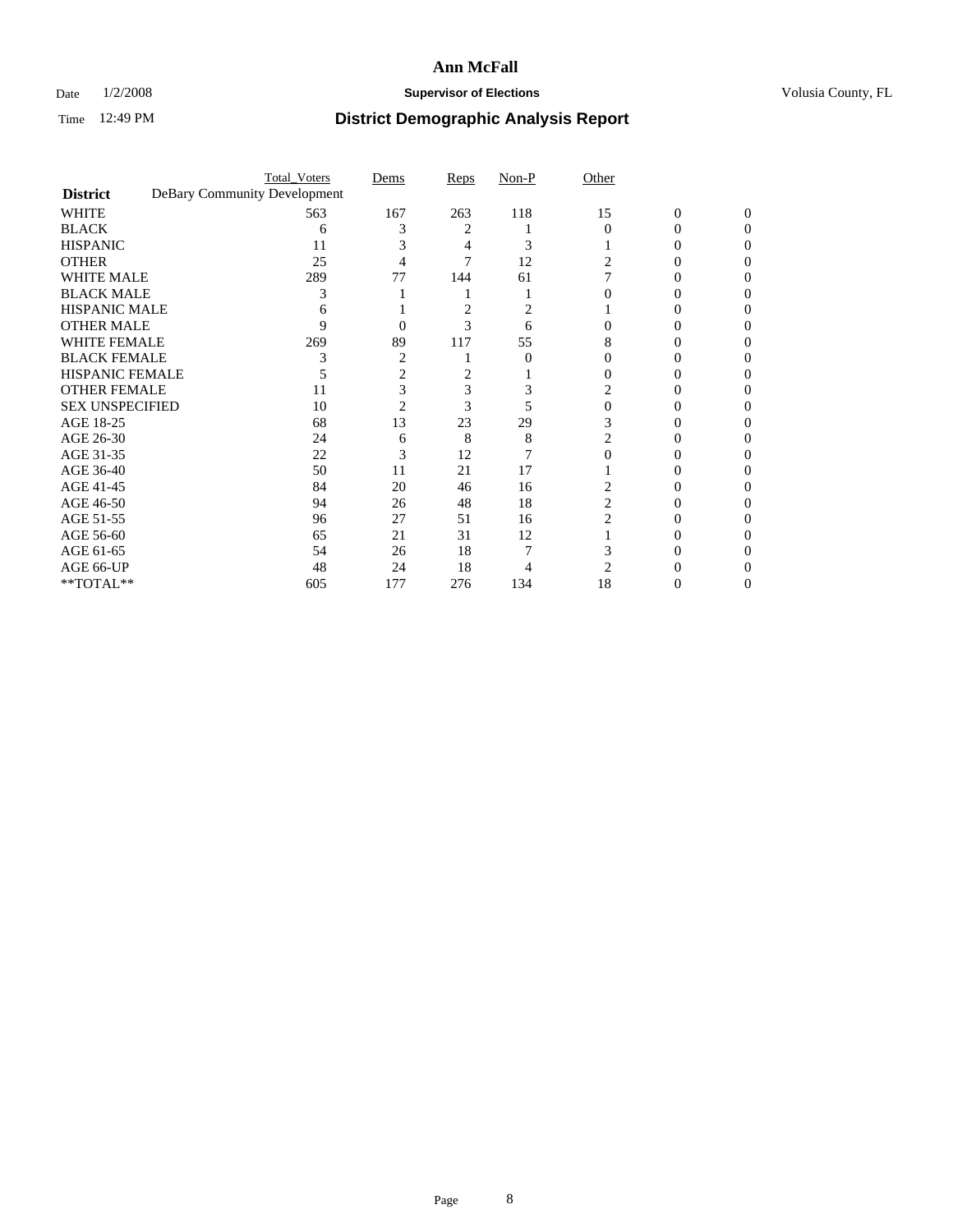### Date  $1/2/2008$  **Supervisor of Elections Supervisor of Elections** Volusia County, FL

|                        |                          | <b>Total Voters</b> | Dems  | Reps  | Non-P | Other |                  |                  |  |
|------------------------|--------------------------|---------------------|-------|-------|-------|-------|------------------|------------------|--|
| <b>District</b>        | Congressional District 3 |                     |       |       |       |       |                  |                  |  |
| <b>WHITE</b>           |                          | 4,912               | 1,737 | 2,123 | 845   | 207   | $\boldsymbol{0}$ | $\boldsymbol{0}$ |  |
| <b>BLACK</b>           |                          | 2,041               | 1,703 | 70    | 238   | 30    | $\mathbf{0}$     | $\mathbf{0}$     |  |
| <b>HISPANIC</b>        |                          | 283                 | 97    | 54    | 116   | 16    | $\mathbf{0}$     | $\mathbf{0}$     |  |
| <b>OTHER</b>           |                          | 363                 | 120   | 90    | 132   | 21    | 0                | $\mathbf{0}$     |  |
| <b>WHITE MALE</b>      |                          | 2,320               | 739   | 1,052 | 413   | 116   | 0                | $\mathbf{0}$     |  |
| <b>BLACK MALE</b>      |                          | 764                 | 631   | 27    | 89    | 17    | 0                | $\boldsymbol{0}$ |  |
| <b>HISPANIC MALE</b>   |                          | 137                 | 47    | 26    | 57    |       | 0                | $\mathbf{0}$     |  |
| <b>OTHER MALE</b>      |                          | 123                 | 44    | 41    | 30    | 8     | 0                | $\mathbf{0}$     |  |
| <b>WHITE FEMALE</b>    |                          | 2,558               | 990   | 1,054 | 423   | 91    | 0                | $\mathbf{0}$     |  |
| <b>BLACK FEMALE</b>    |                          | 1,255               | 1,057 | 41    | 144   | 13    | $\mathbf{0}$     | $\mathbf{0}$     |  |
| <b>HISPANIC FEMALE</b> |                          | 142                 | 50    | 28    | 56    | 8     | 0                | $\mathbf{0}$     |  |
| <b>OTHER FEMALE</b>    |                          | 132                 | 51    | 30    | 45    | 6     | 0                | $\mathbf{0}$     |  |
| <b>SEX UNSPECIFIED</b> |                          | 168                 | 48    | 38    | 74    | 8     | $\boldsymbol{0}$ | $\boldsymbol{0}$ |  |
| AGE 18-25              |                          | 754                 | 288   | 147   | 275   | 44    | 0                | $\mathbf{0}$     |  |
| AGE 26-30              |                          | 461                 | 196   | 94    | 149   | 22    | 0                | $\mathbf{0}$     |  |
| AGE 31-35              |                          | 495                 | 225   | 143   | 104   | 23    | 0                | $\mathbf{0}$     |  |
| AGE 36-40              |                          | 560                 | 253   | 154   | 139   | 14    | $\boldsymbol{0}$ | $\mathbf{0}$     |  |
| AGE 41-45              |                          | 602                 | 276   | 197   | 114   | 15    | 0                | $\mathbf{0}$     |  |
| AGE 46-50              |                          | 755                 | 380   | 235   | 120   | 20    | $\mathbf{0}$     | $\mathbf{0}$     |  |
| AGE 51-55              |                          | 705                 | 361   | 217   | 98    | 29    | $\overline{0}$   | $\mathbf{0}$     |  |
| AGE 56-60              |                          | 729                 | 357   | 261   | 86    | 25    | $\boldsymbol{0}$ | $\mathbf{0}$     |  |
| AGE 61-65              |                          | 673                 | 353   | 206   | 85    | 29    | 0                | $\mathbf{0}$     |  |
| AGE 66-UP              |                          | 1,865               | 968   | 683   | 161   | 53    | 0                | 0                |  |
| $*$ TOTAL $**$         |                          | 7,599               | 3,657 | 2,337 | 1,331 | 274   | 0                | $\boldsymbol{0}$ |  |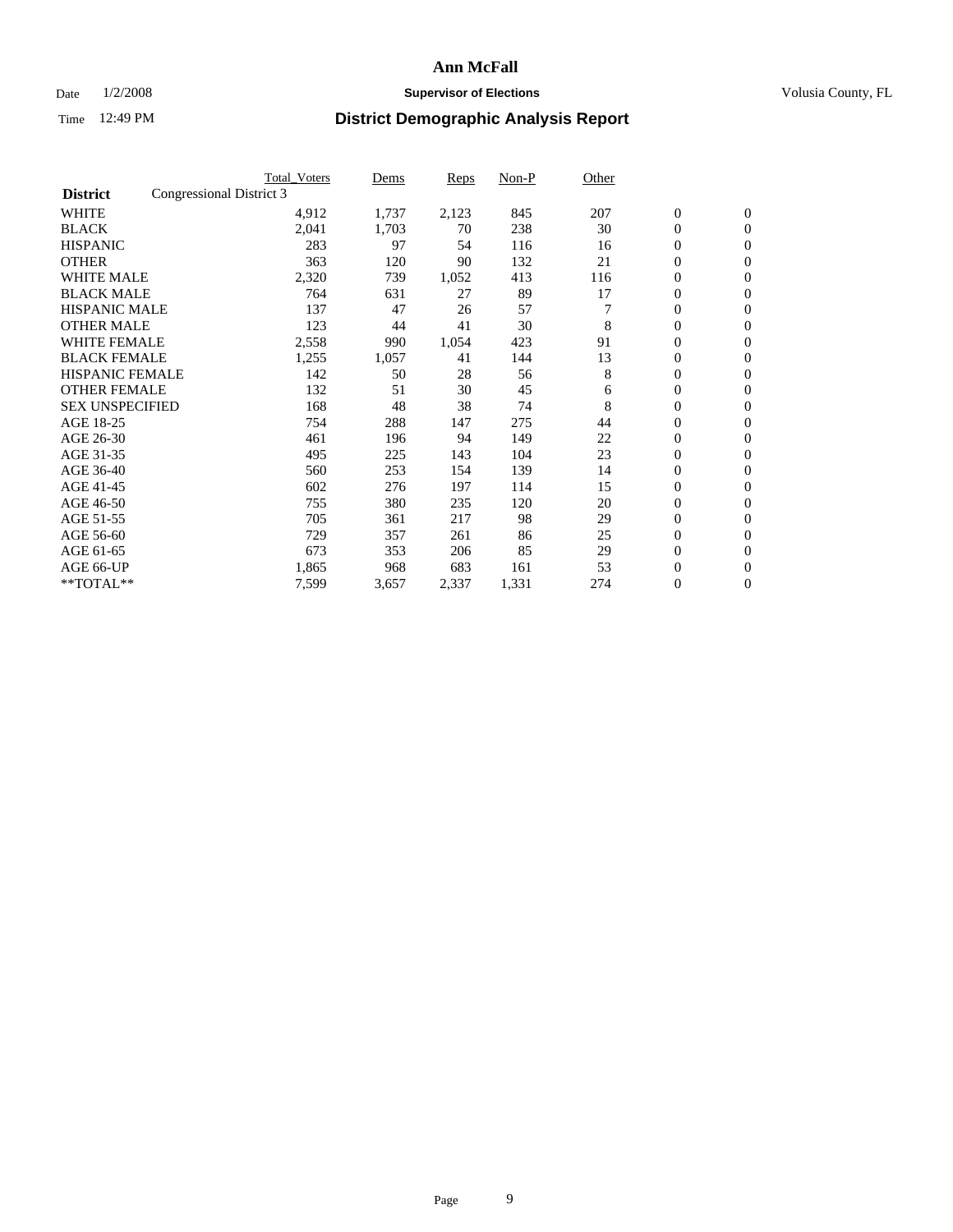#### Date  $1/2/2008$  **Supervisor of Elections** Volusia County, FL

|                        |                          | Total_Voters | Dems   | <b>Reps</b> | Non-P  | Other |                  |                  |  |
|------------------------|--------------------------|--------------|--------|-------------|--------|-------|------------------|------------------|--|
| <b>District</b>        | Congressional District 7 |              |        |             |        |       |                  |                  |  |
| <b>WHITE</b>           |                          | 134,348      | 49,175 | 53,578      | 26,258 | 5,337 | $\boldsymbol{0}$ | $\mathbf{0}$     |  |
| <b>BLACK</b>           |                          | 16,349       | 12,925 | 723         | 2,428  | 273   | $\overline{0}$   | $\mathbf{0}$     |  |
| <b>HISPANIC</b>        |                          | 10,134       | 4,528  | 2,077       | 3,281  | 248   | $\boldsymbol{0}$ | $\mathbf{0}$     |  |
| <b>OTHER</b>           |                          | 8,789        | 2,747  | 1,988       | 3,617  | 437   | $\boldsymbol{0}$ | $\mathbf{0}$     |  |
| <b>WHITE MALE</b>      |                          | 61,722       | 20,116 | 26,082      | 12,671 | 2,853 | 0                | $\mathbf{0}$     |  |
| <b>BLACK MALE</b>      |                          | 6,663        | 4,953  | 391         | 1,155  | 164   | $\boldsymbol{0}$ | $\mathbf{0}$     |  |
| <b>HISPANIC MALE</b>   |                          | 4,745        | 2,038  | 1,046       | 1,529  | 132   | $\overline{0}$   | $\mathbf{0}$     |  |
| <b>OTHER MALE</b>      |                          | 2,818        | 882    | 777         | 1,058  | 101   | $\overline{0}$   | $\mathbf{0}$     |  |
| <b>WHITE FEMALE</b>    |                          | 71,839       | 28,800 | 27,205      | 13,381 | 2,453 | $\mathbf{0}$     | $\mathbf{0}$     |  |
| <b>BLACK FEMALE</b>    |                          | 9,543        | 7,861  | 330         | 1,245  | 107   | $\overline{0}$   | $\mathbf{0}$     |  |
| HISPANIC FEMALE        |                          | 5,306        | 2,446  | 1,019       | 1,727  | 114   | $\boldsymbol{0}$ | $\mathbf{0}$     |  |
| <b>OTHER FEMALE</b>    |                          | 3,338        | 1,237  | 808         | 1,194  | 99    | 0                | $\mathbf{0}$     |  |
| <b>SEX UNSPECIFIED</b> |                          | 3,646        | 1,042  | 708         | 1,624  | 272   | $\overline{0}$   | $\mathbf{0}$     |  |
| AGE 18-25              |                          | 17,284       | 6,277  | 3,959       | 6,162  | 886   | $\boldsymbol{0}$ | $\mathbf{0}$     |  |
| AGE 26-30              |                          | 10,247       | 3,527  | 2,746       | 3,446  | 528   | $\overline{0}$   | $\mathbf{0}$     |  |
| AGE 31-35              |                          | 9,969        | 3,451  | 3,072       | 2,963  | 483   | $\overline{0}$   | $\mathbf{0}$     |  |
| AGE 36-40              |                          | 12,008       | 4,136  | 4,288       | 3,094  | 490   | $\boldsymbol{0}$ | $\mathbf{0}$     |  |
| AGE 41-45              |                          | 14,253       | 5,167  | 5,307       | 3,248  | 531   | $\boldsymbol{0}$ | $\mathbf{0}$     |  |
| AGE 46-50              |                          | 16,154       | 6,357  | 5,981       | 3,250  | 566   | 0                | $\mathbf{0}$     |  |
| AGE 51-55              |                          | 15,901       | 6,794  | 5,647       | 2,931  | 529   | $\boldsymbol{0}$ | $\mathbf{0}$     |  |
| AGE 56-60              |                          | 15,829       | 6,889  | 5,565       | 2,800  | 575   | $\overline{0}$   | $\mathbf{0}$     |  |
| AGE 61-65              |                          | 13,787       | 5,931  | 5,077       | 2,300  | 479   | $\mathbf{0}$     | $\boldsymbol{0}$ |  |
| AGE 66-UP              |                          | 44,188       | 20,846 | 16,724      | 5,390  | 1,228 | $\boldsymbol{0}$ | $\mathbf{0}$     |  |
| **TOTAL**              |                          | 169,620      | 69,375 | 58,366      | 35,584 | 6,295 | $\boldsymbol{0}$ | $\overline{0}$   |  |
|                        |                          |              |        |             |        |       |                  |                  |  |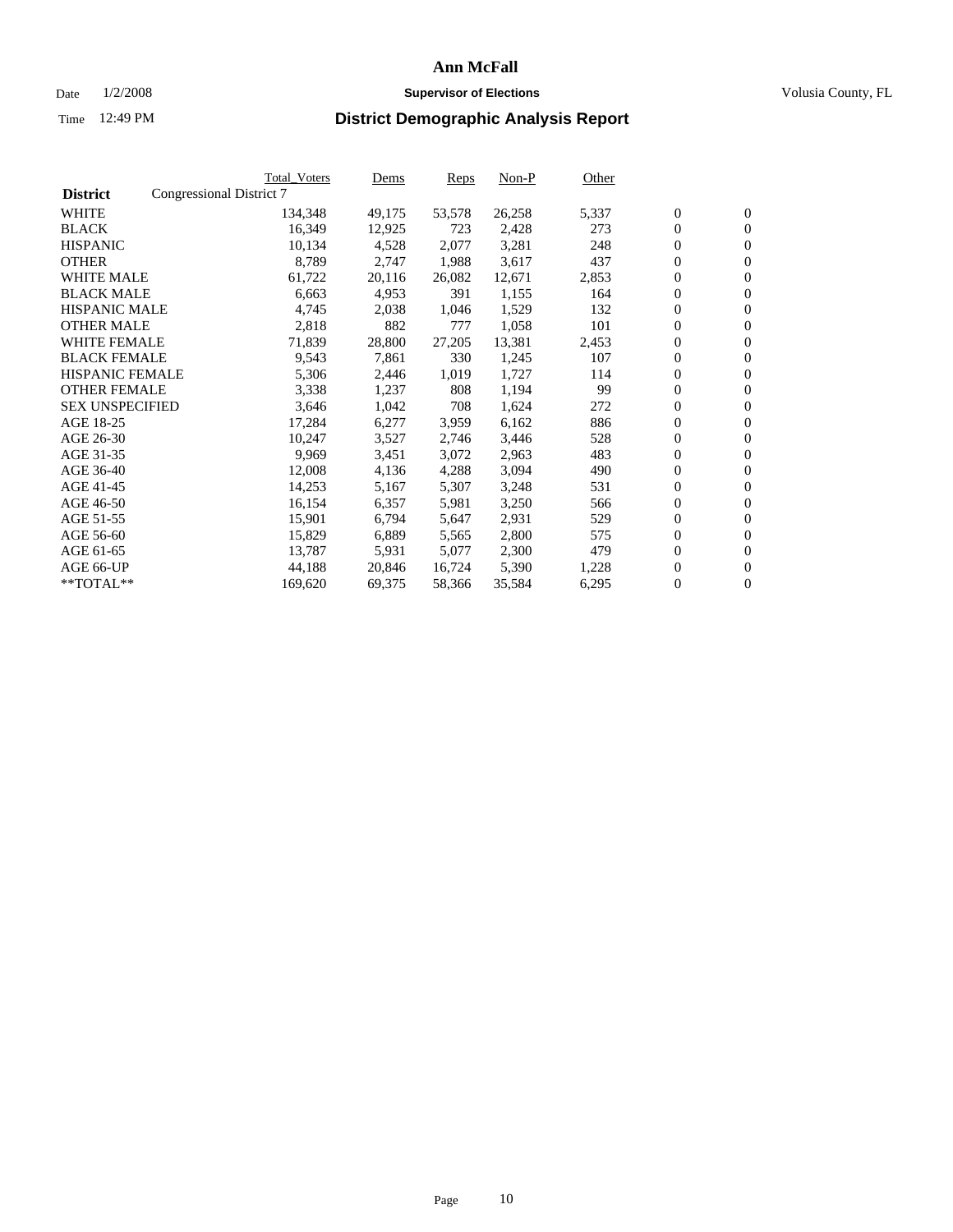#### Date  $1/2/2008$  **Supervisor of Elections** Volusia County, FL

|                        |                           | Total_Voters | Dems   | <b>Reps</b> | Non-P  | Other |                  |                  |
|------------------------|---------------------------|--------------|--------|-------------|--------|-------|------------------|------------------|
| <b>District</b>        | Congressional District 24 |              |        |             |        |       |                  |                  |
| <b>WHITE</b>           |                           | 105,345      | 37,631 | 41,647      | 22,515 | 3,552 | $\boldsymbol{0}$ | $\mathbf{0}$     |
| <b>BLACK</b>           |                           | 3,934        | 3,002  | 230         | 626    | 76    | $\overline{0}$   | $\mathbf{0}$     |
| <b>HISPANIC</b>        |                           | 4,517        | 1,924  | 970         | 1,509  | 114   | $\boldsymbol{0}$ | $\mathbf{0}$     |
| <b>OTHER</b>           |                           | 4,881        | 1,318  | 1,190       | 2,091  | 282   | $\boldsymbol{0}$ | $\mathbf{0}$     |
| <b>WHITE MALE</b>      |                           | 48,580       | 15,514 | 20,323      | 10,842 | 1,901 | 0                | $\mathbf{0}$     |
| <b>BLACK MALE</b>      |                           | 1,750        | 1,245  | 123         | 347    | 35    | $\boldsymbol{0}$ | $\mathbf{0}$     |
| <b>HISPANIC MALE</b>   |                           | 2,071        | 846    | 469         | 687    | 69    | $\overline{0}$   | $\mathbf{0}$     |
| <b>OTHER MALE</b>      |                           | 1,654        | 446    | 471         | 672    | 65    | $\overline{0}$   | $\mathbf{0}$     |
| <b>WHITE FEMALE</b>    |                           | 56,022       | 21,875 | 21,056      | 11,467 | 1,624 | $\mathbf{0}$     | $\mathbf{0}$     |
| <b>BLACK FEMALE</b>    |                           | 2,138        | 1,722  | 103         | 273    | 40    | $\boldsymbol{0}$ | $\mathbf{0}$     |
| <b>HISPANIC FEMALE</b> |                           | 2,399        | 1,060  | 491         | 804    | 44    | $\boldsymbol{0}$ | $\mathbf{0}$     |
| <b>OTHER FEMALE</b>    |                           | 1,874        | 613    | 472         | 715    | 74    | 0                | $\mathbf{0}$     |
| <b>SEX UNSPECIFIED</b> |                           | 2,189        | 554    | 529         | 934    | 172   | $\boldsymbol{0}$ | $\mathbf{0}$     |
| AGE 18-25              |                           | 10,040       | 3,008  | 2,674       | 3,804  | 554   | $\boldsymbol{0}$ | $\mathbf{0}$     |
| AGE 26-30              |                           | 6,437        | 1,970  | 1,782       | 2,406  | 279   | $\overline{0}$   | $\mathbf{0}$     |
| AGE 31-35              |                           | 6,365        | 1,959  | 2,106       | 2,013  | 287   | $\overline{0}$   | $\mathbf{0}$     |
| AGE 36-40              |                           | 7,668        | 2,410  | 2,825       | 2,145  | 288   | $\boldsymbol{0}$ | $\mathbf{0}$     |
| AGE 41-45              |                           | 9,474        | 3,172  | 3,641       | 2,359  | 302   | $\boldsymbol{0}$ | $\mathbf{0}$     |
| AGE 46-50              |                           | 11,034       | 3,817  | 4,463       | 2,441  | 313   | $\boldsymbol{0}$ | $\mathbf{0}$     |
| AGE 51-55              |                           | 11,159       | 4,424  | 4,200       | 2,211  | 324   | $\boldsymbol{0}$ | $\mathbf{0}$     |
| AGE 56-60              |                           | 11,552       | 4,617  | 4,186       | 2,369  | 380   | $\overline{0}$   | $\mathbf{0}$     |
| AGE 61-65              |                           | 10,753       | 4,116  | 4,178       | 2,095  | 364   | $\mathbf{0}$     | $\boldsymbol{0}$ |
| AGE 66-UP              |                           | 34,195       | 14,382 | 13,982      | 4,898  | 933   | $\boldsymbol{0}$ | $\mathbf{0}$     |
| **TOTAL**              |                           | 118,677      | 43,875 | 44,037      | 26,741 | 4,024 | 0                | $\overline{0}$   |
|                        |                           |              |        |             |        |       |                  |                  |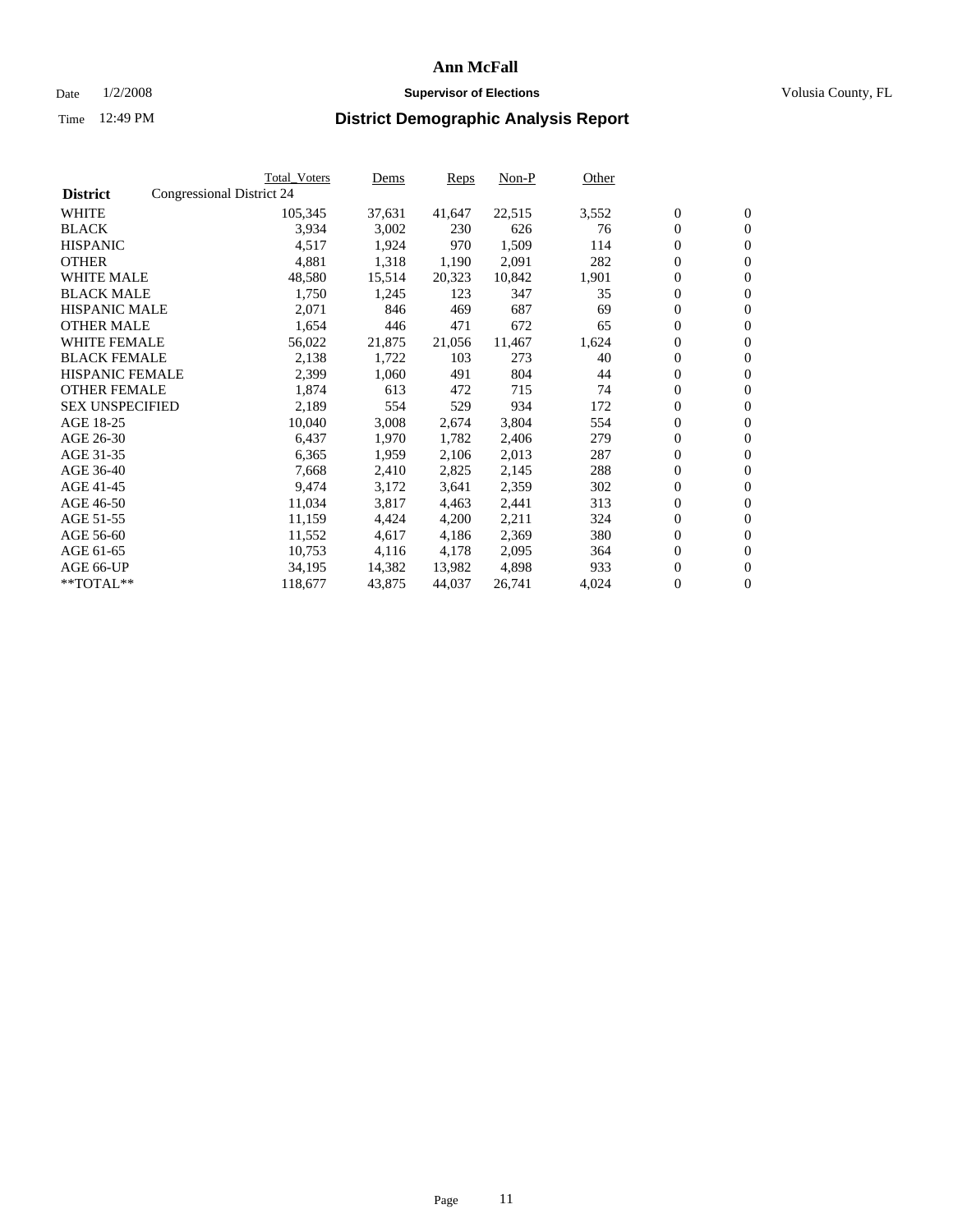#### Date  $1/2/2008$  **Supervisor of Elections** Volusia County, FL

|                        |               | Total Voters | Dems   | <b>Reps</b> | Non-P | Other |                  |                  |  |
|------------------------|---------------|--------------|--------|-------------|-------|-------|------------------|------------------|--|
| <b>District</b>        | Daytona Beach |              |        |             |       |       |                  |                  |  |
| <b>WHITE</b>           |               | 20,223       | 7,931  | 7,175       | 4,299 | 818   | $\boldsymbol{0}$ | $\mathbf{0}$     |  |
| <b>BLACK</b>           |               | 10,639       | 8,648  | 355         | 1,499 | 137   | $\overline{0}$   | $\mathbf{0}$     |  |
| <b>HISPANIC</b>        |               | 669          | 275    | 134         | 242   | 18    | $\boldsymbol{0}$ | $\mathbf{0}$     |  |
| <b>OTHER</b>           |               | 2,359        | 884    | 390         | 981   | 104   | 0                | $\mathbf{0}$     |  |
| <b>WHITE MALE</b>      |               | 9,715        | 3,361  | 3,677       | 2,185 | 492   | 0                | $\mathbf{0}$     |  |
| <b>BLACK MALE</b>      |               | 4,237        | 3,281  | 188         | 687   | 81    | $\boldsymbol{0}$ | $\mathbf{0}$     |  |
| <b>HISPANIC MALE</b>   |               | 326          | 125    | 66          | 127   | 8     | $\overline{0}$   | $\mathbf{0}$     |  |
| <b>OTHER MALE</b>      |               | 685          | 263    | 139         | 256   | 27    | $\overline{0}$   | $\mathbf{0}$     |  |
| <b>WHITE FEMALE</b>    |               | 10,374       | 4,521  | 3,458       | 2,078 | 317   | $\mathbf{0}$     | $\mathbf{0}$     |  |
| <b>BLACK FEMALE</b>    |               | 6,298        | 5,291  | 165         | 788   | 54    | $\boldsymbol{0}$ | $\mathbf{0}$     |  |
| <b>HISPANIC FEMALE</b> |               | 337          | 146    | 67          | 114   | 10    | $\boldsymbol{0}$ | $\mathbf{0}$     |  |
| <b>OTHER FEMALE</b>    |               | 811          | 366    | 137         | 289   | 19    | 0                | $\mathbf{0}$     |  |
| <b>SEX UNSPECIFIED</b> |               | 1,107        | 384    | 157         | 497   | 69    | $\boldsymbol{0}$ | $\mathbf{0}$     |  |
| AGE 18-25              |               | 5,507        | 2,763  | 783         | 1,769 | 192   | $\boldsymbol{0}$ | $\mathbf{0}$     |  |
| AGE 26-30              |               | 2,421        | 1,095  | 430         | 798   | 98    | $\overline{0}$   | $\mathbf{0}$     |  |
| AGE 31-35              |               | 1,988        | 945    | 428         | 539   | 76    | $\boldsymbol{0}$ | $\mathbf{0}$     |  |
| AGE 36-40              |               | 2,062        | 1,005  | 469         | 519   | 69    | $\boldsymbol{0}$ | $\mathbf{0}$     |  |
| AGE 41-45              |               | 2,368        | 1,244  | 558         | 491   | 75    | $\boldsymbol{0}$ | $\mathbf{0}$     |  |
| AGE 46-50              |               | 2,817        | 1,465  | 711         | 549   | 92    | $\boldsymbol{0}$ | $\mathbf{0}$     |  |
| AGE 51-55              |               | 2,829        | 1,584  | 666         | 501   | 78    | $\boldsymbol{0}$ | $\mathbf{0}$     |  |
| AGE 56-60              |               | 2,909        | 1,549  | 746         | 521   | 93    | $\overline{0}$   | $\mathbf{0}$     |  |
| AGE 61-65              |               | 2,462        | 1,279  | 689         | 409   | 85    | $\mathbf{0}$     | $\boldsymbol{0}$ |  |
| AGE 66-UP              |               | 8,527        | 4,809  | 2,574       | 925   | 219   | $\boldsymbol{0}$ | $\mathbf{0}$     |  |
| **TOTAL**              |               | 33,890       | 17,738 | 8,054       | 7,021 | 1,077 | $\boldsymbol{0}$ | $\overline{0}$   |  |
|                        |               |              |        |             |       |       |                  |                  |  |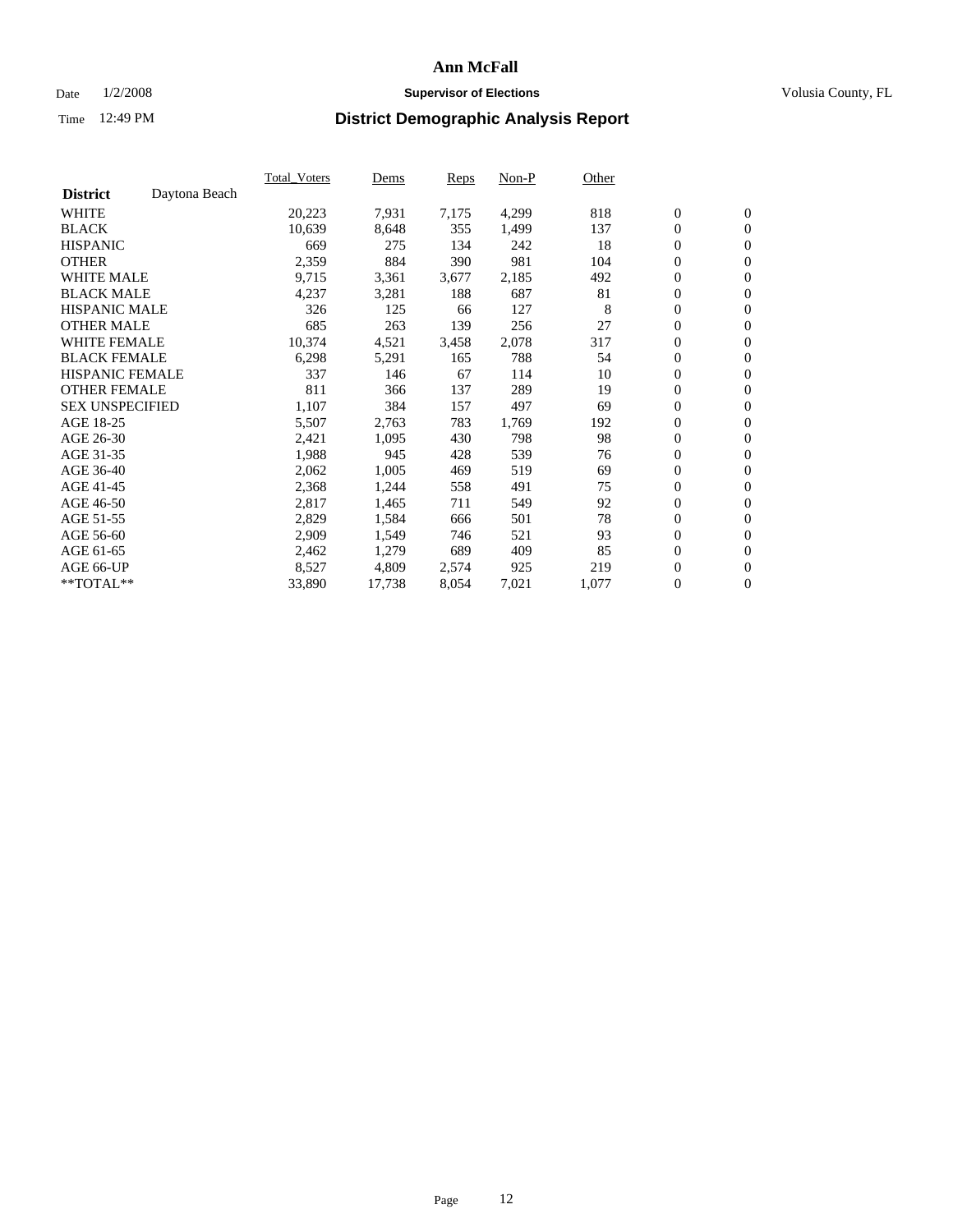### Date  $1/2/2008$  **Supervisor of Elections Supervisor of Elections** Volusia County, FL

|                        | <b>Total Voters</b>  | Dems | Reps  | Non-P | Other    |                  |                |  |
|------------------------|----------------------|------|-------|-------|----------|------------------|----------------|--|
| <b>District</b>        | Daytona Beach Shores |      |       |       |          |                  |                |  |
| <b>WHITE</b>           | 2,974                | 913  | 1,365 | 589   | 107      | $\boldsymbol{0}$ | $\mathbf{0}$   |  |
| <b>BLACK</b>           | 23                   | 8    | 10    | 5     | 0        | 0                | $\overline{0}$ |  |
| <b>HISPANIC</b>        | 33                   | 13   | 15    | 4     |          | 0                | $\Omega$       |  |
| <b>OTHER</b>           | 145                  | 42   | 46    | 52    |          | 0                | $\theta$       |  |
| <b>WHITE MALE</b>      | 1,379                | 383  | 636   | 303   | 57       | 0                | 0              |  |
| <b>BLACK MALE</b>      | 14                   |      | 6     |       | 0        | 0                | 0              |  |
| <b>HISPANIC MALE</b>   | 16                   |      | 9     |       |          | 0                |                |  |
| <b>OTHER MALE</b>      | 53                   | 19   | 17    | 15    | 2        | 0                | 0              |  |
| <b>WHITE FEMALE</b>    | 1,566                | 518  | 717   | 282   | 49       | 0                | 0              |  |
| <b>BLACK FEMALE</b>    | 9                    | 4    | 4     |       | $\Omega$ | 0                | 0              |  |
| <b>HISPANIC FEMALE</b> | 16                   | 8    | 5     | 3     | 0        | 0                | $\Omega$       |  |
| <b>OTHER FEMALE</b>    | 68                   | 18   | 22    | 25    | 3        | 0                | $\theta$       |  |
| <b>SEX UNSPECIFIED</b> | 54                   | 17   | 20    | 16    |          | 0                | 0              |  |
| AGE 18-25              | 92                   | 26   | 30    | 30    | 6        | 0                |                |  |
| AGE 26-30              | 54                   | 16   | 13    | 23    | 2        | 0                | 0              |  |
| AGE 31-35              | 50                   | 20   | 15    | 11    | 4        | 0                |                |  |
| AGE 36-40              | 77                   | 19   | 26    | 28    | 4        | 0                | 0              |  |
| AGE 41-45              | 90                   | 29   | 31    | 29    |          | 0                | 0              |  |
| AGE 46-50              | 150                  | 38   | 67    | 44    |          | 0                | 0              |  |
| AGE 51-55              | 190                  | 50   | 96    | 35    | 9        | 0                | $\theta$       |  |
| AGE 56-60              | 326                  | 75   | 155   | 79    | 17       | 0                | 0              |  |
| AGE 61-65              | 367                  | 120  | 155   | 75    | 17       | 0                | 0              |  |
| AGE 66-UP              | 1,779                | 583  | 848   | 296   | 52       | 0                |                |  |
| **TOTAL**              | 3,175                | 976  | 1,436 | 650   | 113      | 0                | 0              |  |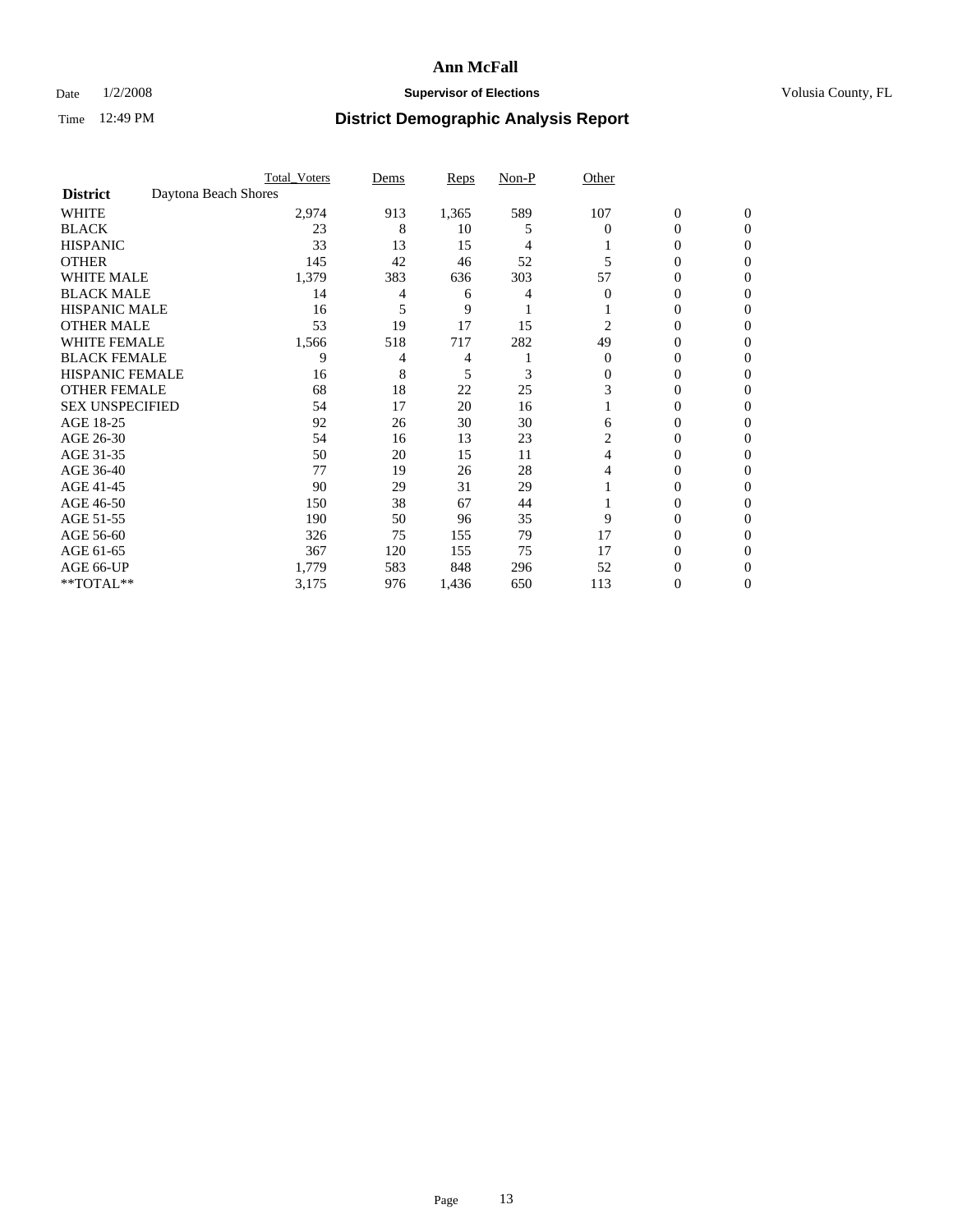### Date  $1/2/2008$  **Supervisor of Elections Supervisor of Elections** Volusia County, FL

|                        |        | Total Voters | Dems  | <b>Reps</b> | Non-P | Other |                  |                  |  |
|------------------------|--------|--------------|-------|-------------|-------|-------|------------------|------------------|--|
| <b>District</b>        | DeBary |              |       |             |       |       |                  |                  |  |
| <b>WHITE</b>           |        | 10,873       | 3,245 | 5,097       | 2,070 | 461   | $\boldsymbol{0}$ | $\mathbf{0}$     |  |
| <b>BLACK</b>           |        | 331          | 235   | 29          | 54    | 13    | $\overline{0}$   | $\mathbf{0}$     |  |
| <b>HISPANIC</b>        |        | 576          | 211   | 176         | 175   | 14    | $\overline{0}$   | $\mathbf{0}$     |  |
| <b>OTHER</b>           |        | 551          | 129   | 171         | 219   | 32    | $\overline{0}$   | $\mathbf{0}$     |  |
| <b>WHITE MALE</b>      |        | 5,080        | 1,294 | 2,528       | 1,013 | 245   | $\overline{0}$   | $\mathbf{0}$     |  |
| <b>BLACK MALE</b>      |        | 154          | 102   | 13          | 33    | 6     | $\boldsymbol{0}$ | $\mathbf{0}$     |  |
| <b>HISPANIC MALE</b>   |        | 279          | 91    | 89          | 91    | 8     | 0                | $\mathbf{0}$     |  |
| <b>OTHER MALE</b>      |        | 190          | 47    | 60          | 76    |       | $\overline{0}$   | $\mathbf{0}$     |  |
| <b>WHITE FEMALE</b>    |        | 5,725        | 1,935 | 2,531       | 1,046 | 213   | $\overline{0}$   | $\mathbf{0}$     |  |
| <b>BLACK FEMALE</b>    |        | 172          | 128   | 16          | 21    |       | $\boldsymbol{0}$ | $\mathbf{0}$     |  |
| <b>HISPANIC FEMALE</b> |        | 293          | 118   | 87          | 82    | 6     | $\overline{0}$   | $\mathbf{0}$     |  |
| <b>OTHER FEMALE</b>    |        | 216          | 56    | 72          | 76    | 12    | $\overline{0}$   | $\mathbf{0}$     |  |
| <b>SEX UNSPECIFIED</b> |        | 222          | 49    | 77          | 80    | 16    | $\boldsymbol{0}$ | $\mathbf{0}$     |  |
| AGE 18-25              |        | 857          | 183   | 295         | 332   | 47    | $\overline{0}$   | $\mathbf{0}$     |  |
| AGE 26-30              |        | 589          | 149   | 210         | 204   | 26    | $\boldsymbol{0}$ | $\mathbf{0}$     |  |
| AGE 31-35              |        | 660          | 174   | 261         | 190   | 35    | $\boldsymbol{0}$ | $\mathbf{0}$     |  |
| AGE 36-40              |        | 917          | 209   | 411         | 253   | 44    | $\boldsymbol{0}$ | $\mathbf{0}$     |  |
| AGE 41-45              |        | 1,087        | 301   | 512         | 231   | 43    | $\mathbf{0}$     | $\mathbf{0}$     |  |
| AGE 46-50              |        | 1,198        | 351   | 576         | 228   | 43    | $\overline{0}$   | $\mathbf{0}$     |  |
| AGE 51-55              |        | 1,265        | 421   | 560         | 237   | 47    | $\mathbf{0}$     | $\mathbf{0}$     |  |
| AGE 56-60              |        | 1,272        | 421   | 598         | 208   | 45    | $\boldsymbol{0}$ | $\mathbf{0}$     |  |
| AGE 61-65              |        | 1,132        | 356   | 539         | 183   | 54    | $\boldsymbol{0}$ | $\mathbf{0}$     |  |
| AGE 66-UP              |        | 3,354        | 1,255 | 1,511       | 452   | 136   | 0                | $\mathbf{0}$     |  |
| $*$ TOTAL $**$         |        | 12,331       | 3,820 | 5,473       | 2,518 | 520   | $\boldsymbol{0}$ | $\boldsymbol{0}$ |  |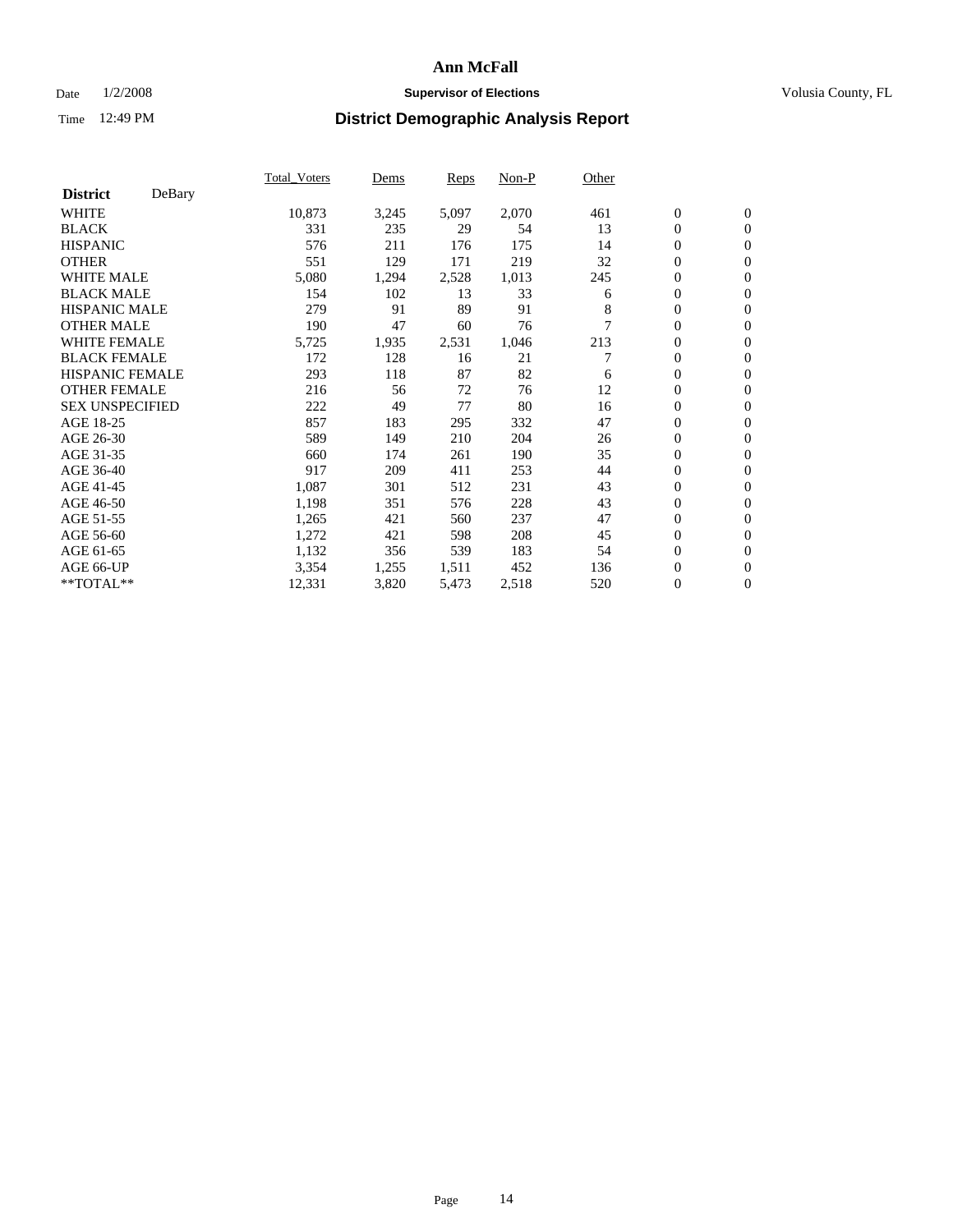### Date  $1/2/2008$  **Supervisor of Elections Supervisor of Elections** Volusia County, FL

|                        |        | Total_Voters | Dems  | <b>Reps</b> | Non-P | Other |                  |                |  |
|------------------------|--------|--------------|-------|-------------|-------|-------|------------------|----------------|--|
| <b>District</b>        | DeLand |              |       |             |       |       |                  |                |  |
| <b>WHITE</b>           |        | 10,121       | 3,702 | 4,261       | 1,700 | 458   | $\overline{0}$   | $\mathbf{0}$   |  |
| <b>BLACK</b>           |        | 1,917        | 1,555 | 78          | 251   | 33    | $\overline{0}$   | $\mathbf{0}$   |  |
| <b>HISPANIC</b>        |        | 507          | 200   | 105         | 179   | 23    | $\boldsymbol{0}$ | $\mathbf{0}$   |  |
| <b>OTHER</b>           |        | 639          | 213   | 156         | 232   | 38    | $\boldsymbol{0}$ | $\mathbf{0}$   |  |
| <b>WHITE MALE</b>      |        | 4,382        | 1,418 | 1,928       | 808   | 228   | 0                | $\mathbf{0}$   |  |
| <b>BLACK MALE</b>      |        | 710          | 548   | 36          | 103   | 23    | $\boldsymbol{0}$ | $\mathbf{0}$   |  |
| <b>HISPANIC MALE</b>   |        | 214          | 83    | 41          | 80    | 10    | $\overline{0}$   | $\mathbf{0}$   |  |
| <b>OTHER MALE</b>      |        | 182          | 62    | 62          | 49    | 9     | $\overline{0}$   | $\mathbf{0}$   |  |
| <b>WHITE FEMALE</b>    |        | 5,694        | 2,270 | 2,319       | 879   | 226   | $\mathbf{0}$     | $\mathbf{0}$   |  |
| <b>BLACK FEMALE</b>    |        | 1,190        | 994   | 41          | 145   | 10    | $\boldsymbol{0}$ | $\mathbf{0}$   |  |
| <b>HISPANIC FEMALE</b> |        | 289          | 117   | 63          | 97    | 12    | $\boldsymbol{0}$ | $\mathbf{0}$   |  |
| <b>OTHER FEMALE</b>    |        | 243          | 97    | 53          | 78    | 15    | 0                | $\mathbf{0}$   |  |
| <b>SEX UNSPECIFIED</b> |        | 280          | 81    | 57          | 123   | 19    | $\boldsymbol{0}$ | $\mathbf{0}$   |  |
| AGE 18-25              |        | 1,215        | 444   | 301         | 407   | 63    | $\boldsymbol{0}$ | $\mathbf{0}$   |  |
| AGE 26-30              |        | 813          | 300   | 232         | 240   | 41    | $\overline{0}$   | $\mathbf{0}$   |  |
| AGE 31-35              |        | 892          | 335   | 287         | 219   | 51    | $\boldsymbol{0}$ | $\mathbf{0}$   |  |
| AGE 36-40              |        | 1,012        | 391   | 363         | 221   | 37    | $\boldsymbol{0}$ | $\mathbf{0}$   |  |
| AGE 41-45              |        | 992          | 387   | 353         | 202   | 50    | $\boldsymbol{0}$ | $\mathbf{0}$   |  |
| AGE 46-50              |        | 1,071        | 480   | 371         | 185   | 35    | 0                | $\mathbf{0}$   |  |
| AGE 51-55              |        | 1,027        | 490   | 336         | 165   | 36    | $\boldsymbol{0}$ | $\mathbf{0}$   |  |
| AGE 56-60              |        | 1,108        | 535   | 384         | 139   | 50    | $\overline{0}$   | $\mathbf{0}$   |  |
| AGE 61-65              |        | 992          | 458   | 352         | 146   | 36    | $\mathbf{0}$     | $\mathbf{0}$   |  |
| AGE 66-UP              |        | 4,062        | 1,850 | 1,621       | 438   | 153   | $\boldsymbol{0}$ | $\mathbf{0}$   |  |
| **TOTAL**              |        | 13,184       | 5,670 | 4,600       | 2,362 | 552   | 0                | $\overline{0}$ |  |
|                        |        |              |       |             |       |       |                  |                |  |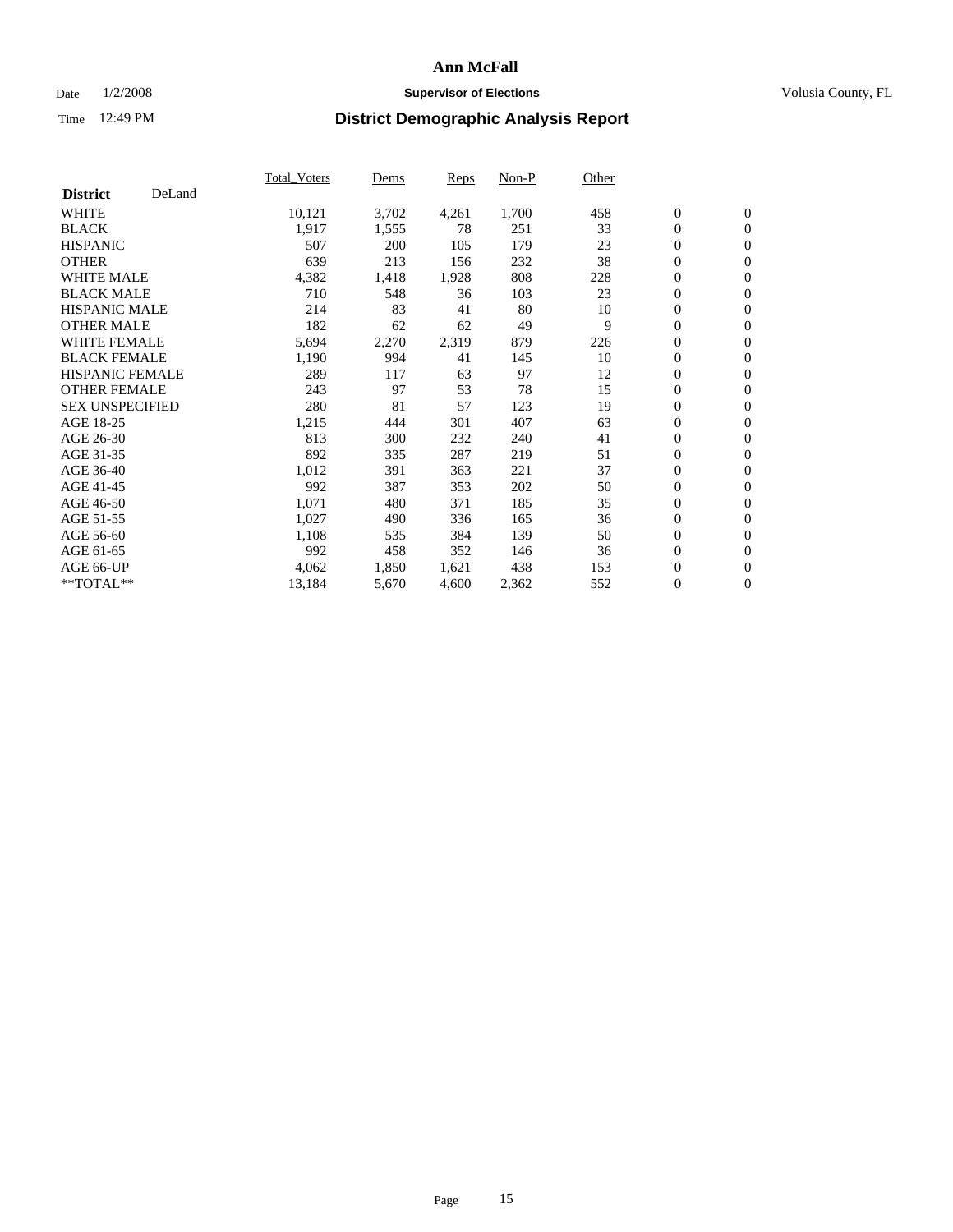#### Date  $1/2/2008$  **Supervisor of Elections** Volusia County, FL

|                        |         | Total_Voters | Dems   | <b>Reps</b> | Non-P  | Other |                  |                  |  |
|------------------------|---------|--------------|--------|-------------|--------|-------|------------------|------------------|--|
| <b>District</b>        | Deltona |              |        |             |        |       |                  |                  |  |
| <b>WHITE</b>           |         | 31,740       | 10,839 | 12,496      | 6,917  | 1,488 | $\boldsymbol{0}$ | $\mathbf{0}$     |  |
| <b>BLACK</b>           |         | 3,650        | 2,685  | 236         | 632    | 97    | $\overline{0}$   | $\mathbf{0}$     |  |
| <b>HISPANIC</b>        |         | 9,519        | 4,463  | 1,798       | 3,043  | 215   | $\boldsymbol{0}$ | $\mathbf{0}$     |  |
| <b>OTHER</b>           |         | 2,589        | 717    | 514         | 1,203  | 155   | $\boldsymbol{0}$ | $\mathbf{0}$     |  |
| <b>WHITE MALE</b>      |         | 14,720       | 4,547  | 6,120       | 3,258  | 795   | 0                | $\mathbf{0}$     |  |
| <b>BLACK MALE</b>      |         | 1,627        | 1,117  | 133         | 326    | 51    | $\boldsymbol{0}$ | $\mathbf{0}$     |  |
| <b>HISPANIC MALE</b>   |         | 4,469        | 2,032  | 907         | 1,410  | 120   | $\overline{0}$   | $\mathbf{0}$     |  |
| <b>OTHER MALE</b>      |         | 842          | 263    | 204         | 349    | 26    | $\overline{0}$   | $\mathbf{0}$     |  |
| WHITE FEMALE           |         | 16,836       | 6,233  | 6,304       | 3,612  | 687   | $\mathbf{0}$     | $\mathbf{0}$     |  |
| <b>BLACK FEMALE</b>    |         | 1,986        | 1,537  | 103         | 300    | 46    | $\boldsymbol{0}$ | $\mathbf{0}$     |  |
| <b>HISPANIC FEMALE</b> |         | 4,969        | 2,391  | 882         | 1,603  | 93    | $\boldsymbol{0}$ | $\mathbf{0}$     |  |
| <b>OTHER FEMALE</b>    |         | 998          | 332    | 209         | 421    | 36    | 0                | $\mathbf{0}$     |  |
| <b>SEX UNSPECIFIED</b> |         | 1,051        | 252    | 182         | 516    | 101   | $\boldsymbol{0}$ | $\mathbf{0}$     |  |
| AGE 18-25              |         | 5,388        | 1,663  | 1,175       | 2,180  | 370   | $\boldsymbol{0}$ | $\mathbf{0}$     |  |
| AGE 26-30              |         | 3,733        | 1,203  | 973         | 1,364  | 193   | $\overline{0}$   | $\mathbf{0}$     |  |
| AGE 31-35              |         | 3,942        | 1,322  | 1,181       | 1,245  | 194   | $\overline{0}$   | $\mathbf{0}$     |  |
| AGE 36-40              |         | 4,241        | 1,426  | 1,448       | 1,171  | 196   | $\boldsymbol{0}$ | $\mathbf{0}$     |  |
| AGE 41-45              |         | 4,942        | 1,819  | 1,666       | 1,267  | 190   | $\boldsymbol{0}$ | $\mathbf{0}$     |  |
| AGE 46-50              |         | 5,097        | 1,940  | 1,856       | 1,122  | 179   | 0                | $\mathbf{0}$     |  |
| AGE 51-55              |         | 4,434        | 1,850  | 1,489       | 931    | 164   | $\boldsymbol{0}$ | $\mathbf{0}$     |  |
| AGE 56-60              |         | 3,967        | 1,712  | 1,292       | 821    | 142   | $\overline{0}$   | $\mathbf{0}$     |  |
| AGE 61-65              |         | 3,075        | 1,397  | 1,034       | 549    | 95    | $\mathbf{0}$     | $\boldsymbol{0}$ |  |
| AGE 66-UP              |         | 8,679        | 4,372  | 2,930       | 1,145  | 232   | $\boldsymbol{0}$ | $\mathbf{0}$     |  |
| **TOTAL**              |         | 47,498       | 18,704 | 15,044      | 11,795 | 1,955 | $\boldsymbol{0}$ | $\overline{0}$   |  |
|                        |         |              |        |             |        |       |                  |                  |  |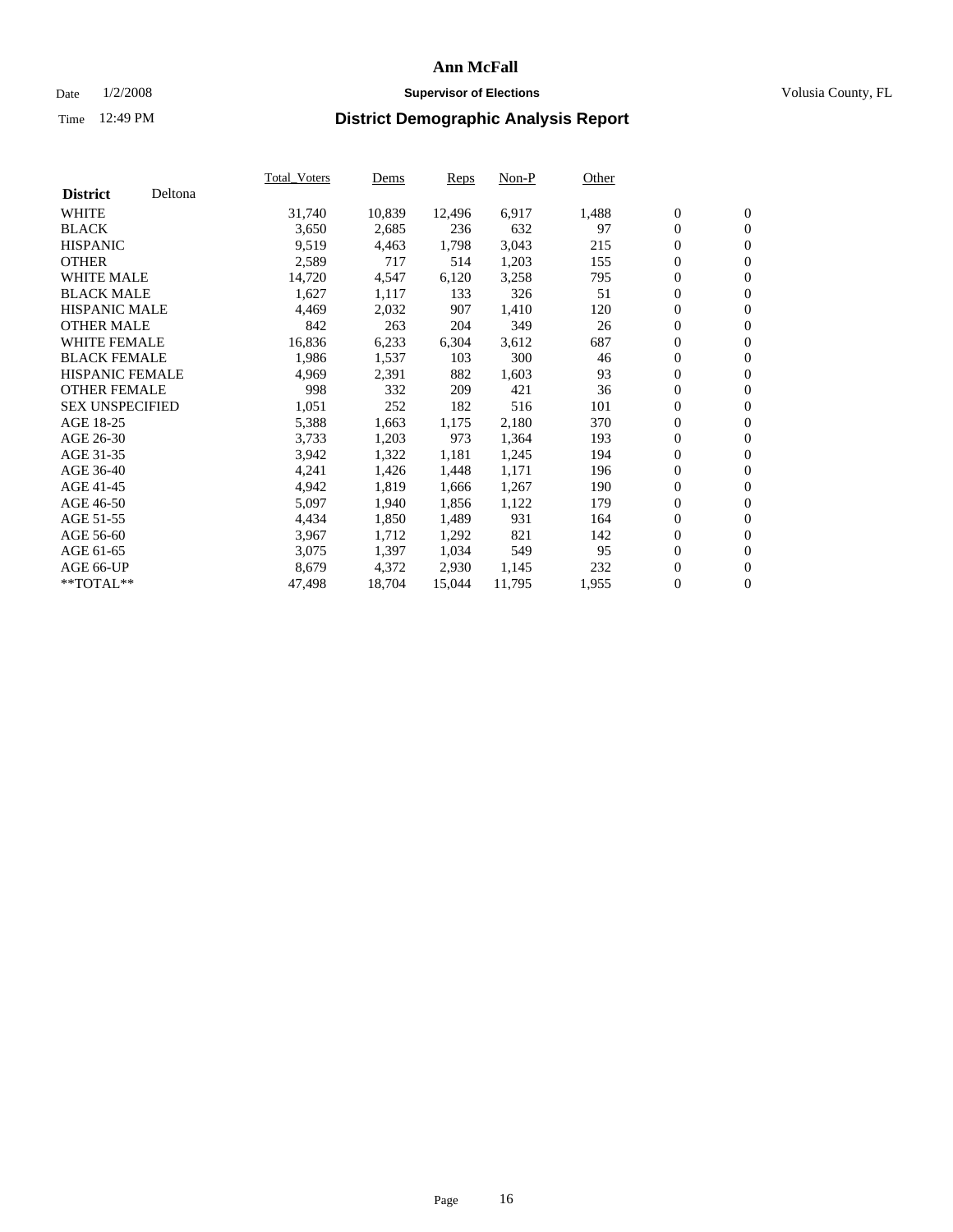#### Date  $1/2/2008$  **Supervisor of Elections** Volusia County, FL

|                        |           | Total Voters | Dems  | <b>Reps</b> | Non-P | Other |                  |                |  |
|------------------------|-----------|--------------|-------|-------------|-------|-------|------------------|----------------|--|
| <b>District</b>        | Edgewater |              |       |             |       |       |                  |                |  |
| <b>WHITE</b>           |           | 12,845       | 4,954 | 4,359       | 3,144 | 388   | $\overline{0}$   | $\mathbf{0}$   |  |
| <b>BLACK</b>           |           | 202          | 148   | 9           | 38    |       | $\overline{0}$   | $\mathbf{0}$   |  |
| <b>HISPANIC</b>        |           | 146          | 49    | 34          | 60    | 3     | $\overline{0}$   | $\mathbf{0}$   |  |
| <b>OTHER</b>           |           | 399          | 110   | 72          | 199   | 18    | 0                | $\mathbf{0}$   |  |
| <b>WHITE MALE</b>      |           | 5,801        | 2,010 | 2,123       | 1,474 | 194   | 0                | $\mathbf{0}$   |  |
| <b>BLACK MALE</b>      |           | 103          | 71    | 4           | 23    | 5     | $\boldsymbol{0}$ | $\mathbf{0}$   |  |
| <b>HISPANIC MALE</b>   |           | 63           | 17    | 15          | 29    | 2     | $\overline{0}$   | $\mathbf{0}$   |  |
| <b>OTHER MALE</b>      |           | 126          | 45    | 32          | 45    | 4     | $\overline{0}$   | $\mathbf{0}$   |  |
| <b>WHITE FEMALE</b>    |           | 6,951        | 2,913 | 2,204       | 1,643 | 191   | 0                | $\mathbf{0}$   |  |
| <b>BLACK FEMALE</b>    |           | 95           | 74    | 5           | 15    |       | $\overline{0}$   | $\mathbf{0}$   |  |
| <b>HISPANIC FEMALE</b> |           | 80           | 31    | 19          | 29    |       | $\boldsymbol{0}$ | $\mathbf{0}$   |  |
| <b>OTHER FEMALE</b>    |           | 146          | 42    | 30          | 69    | 5     | 0                | $\mathbf{0}$   |  |
| <b>SEX UNSPECIFIED</b> |           | 227          | 58    | 42          | 114   | 13    | $\overline{0}$   | $\mathbf{0}$   |  |
| AGE 18-25              |           | 1,218        | 354   | 261         | 533   | 70    | $\overline{0}$   | $\mathbf{0}$   |  |
| AGE 26-30              |           | 798          | 229   | 200         | 341   | 28    | $\overline{0}$   | $\mathbf{0}$   |  |
| AGE 31-35              |           | 850          | 236   | 249         | 332   | 33    | $\overline{0}$   | $\mathbf{0}$   |  |
| AGE 36-40              |           | 939          | 304   | 321         | 290   | 24    | $\boldsymbol{0}$ | $\mathbf{0}$   |  |
| AGE 41-45              |           | 1,070        | 385   | 367         | 292   | 26    | $\boldsymbol{0}$ | $\mathbf{0}$   |  |
| AGE 46-50              |           | 1,310        | 476   | 477         | 329   | 28    | 0                | $\Omega$       |  |
| AGE 51-55              |           | 1,326        | 543   | 439         | 311   | 33    | $\boldsymbol{0}$ | $\mathbf{0}$   |  |
| AGE 56-60              |           | 1,265        | 548   | 403         | 273   | 41    | $\overline{0}$   | $\mathbf{0}$   |  |
| AGE 61-65              |           | 1,159        | 459   | 422         | 240   | 38    | $\mathbf{0}$     | $\mathbf{0}$   |  |
| AGE 66-UP              |           | 3,657        | 1,727 | 1,335       | 500   | 95    | $\boldsymbol{0}$ | $\mathbf{0}$   |  |
| **TOTAL**              |           | 13,592       | 5,261 | 4,474       | 3,441 | 416   | 0                | $\overline{0}$ |  |
|                        |           |              |       |             |       |       |                  |                |  |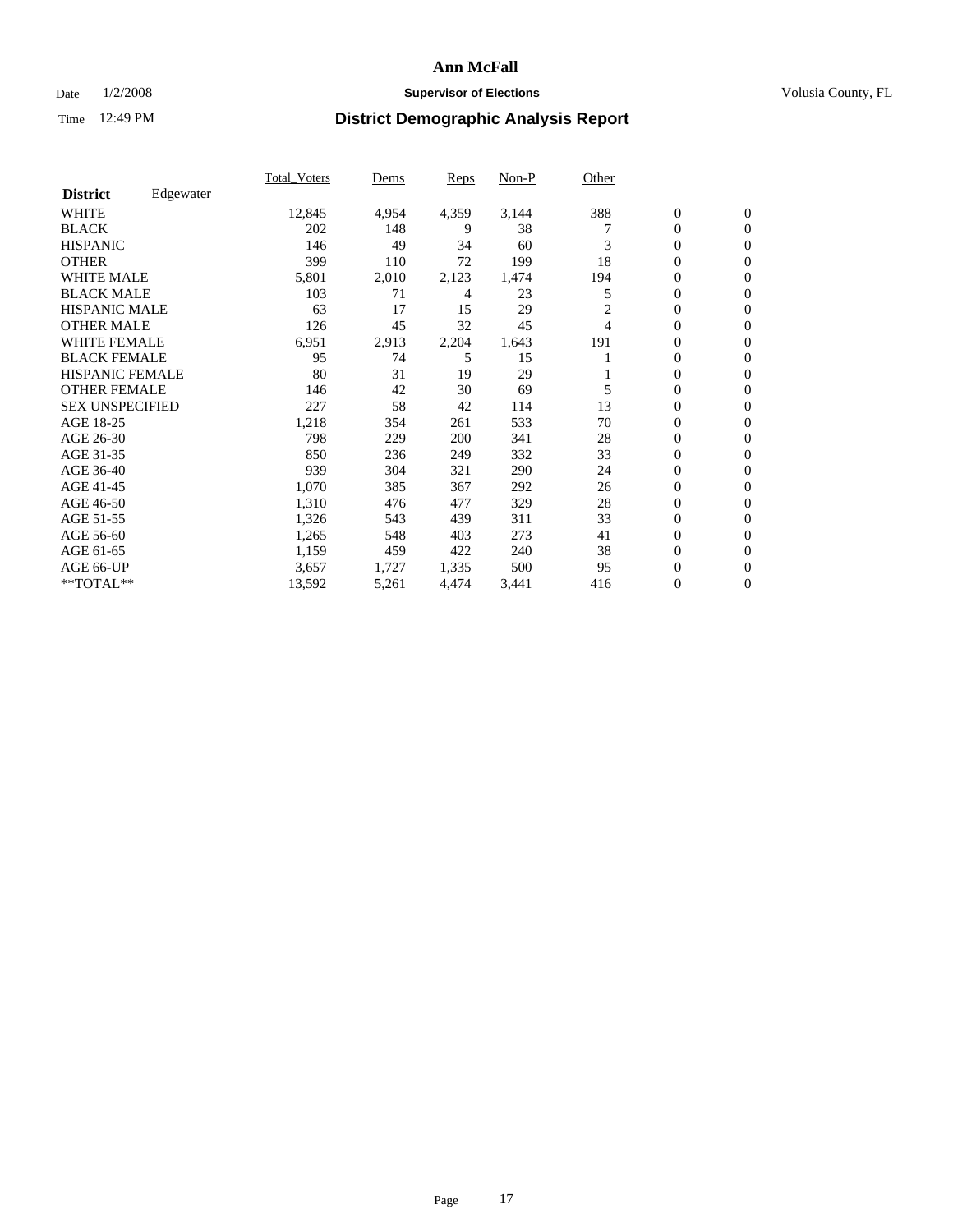### Date  $1/2/2008$  **Supervisor of Elections Supervisor of Elections** Volusia County, FL

|                        |            | Total Voters | Dems  | <b>Reps</b> | Non-P | Other |                  |                  |  |
|------------------------|------------|--------------|-------|-------------|-------|-------|------------------|------------------|--|
| <b>District</b>        | Holly Hill |              |       |             |       |       |                  |                  |  |
| <b>WHITE</b>           |            | 5,435        | 2,388 | 1,627       | 1,197 | 223   | $\boldsymbol{0}$ | $\mathbf{0}$     |  |
| <b>BLACK</b>           |            | 548          | 422   | 22          | 93    | 11    | $\overline{0}$   | $\mathbf{0}$     |  |
| <b>HISPANIC</b>        |            | 98           | 48    | 17          | 30    | 3     | $\overline{0}$   | $\mathbf{0}$     |  |
| <b>OTHER</b>           |            | 289          | 92    | 55          | 124   | 18    | 0                | $\mathbf{0}$     |  |
| <b>WHITE MALE</b>      |            | 2,392        | 950   | 775         | 563   | 104   | 0                | $\mathbf{0}$     |  |
| <b>BLACK MALE</b>      |            | 210          | 153   | 13          | 39    |       | $\boldsymbol{0}$ | $\mathbf{0}$     |  |
| <b>HISPANIC MALE</b>   |            | 45           | 22    | 11          | 11    |       | 0                | $\mathbf{0}$     |  |
| <b>OTHER MALE</b>      |            | 84           | 23    | 21          | 33    |       | 0                | $\mathbf{0}$     |  |
| <b>WHITE FEMALE</b>    |            | 3,009        | 1,421 | 846         | 628   | 114   | 0                | $\Omega$         |  |
| <b>BLACK FEMALE</b>    |            | 335          | 267   | 9           | 53    | 6     | $\boldsymbol{0}$ | $\mathbf{0}$     |  |
| <b>HISPANIC FEMALE</b> |            | 53           | 26    | 6           | 19    | 2     | 0                | $\mathbf{0}$     |  |
| <b>OTHER FEMALE</b>    |            | 115          | 40    | 26          | 45    | 4     | $\overline{0}$   | $\mathbf{0}$     |  |
| <b>SEX UNSPECIFIED</b> |            | 127          | 48    | 14          | 53    | 12    | $\boldsymbol{0}$ | $\mathbf{0}$     |  |
| AGE 18-25              |            | 630          | 221   | 142         | 232   | 35    | $\overline{0}$   | $\mathbf{0}$     |  |
| AGE 26-30              |            | 434          | 172   | 73          | 163   | 26    | $\boldsymbol{0}$ | $\mathbf{0}$     |  |
| AGE 31-35              |            | 370          | 151   | 81          | 124   | 14    | 0                | $\mathbf{0}$     |  |
| AGE 36-40              |            | 451          | 179   | 119         | 130   | 23    | $\boldsymbol{0}$ | $\mathbf{0}$     |  |
| AGE 41-45              |            | 577          | 235   | 164         | 153   | 25    | $\mathbf{0}$     | $\mathbf{0}$     |  |
| AGE 46-50              |            | 613          | 277   | 175         | 129   | 32    | $\overline{0}$   | $\mathbf{0}$     |  |
| AGE 51-55              |            | 606          | 300   | 153         | 135   | 18    | $\overline{0}$   | $\mathbf{0}$     |  |
| AGE 56-60              |            | 583          | 285   | 160         | 111   | 27    | $\boldsymbol{0}$ | $\mathbf{0}$     |  |
| AGE 61-65              |            | 420          | 209   | 114         | 81    | 16    | 0                | $\mathbf{0}$     |  |
| AGE 66-UP              |            | 1,686        | 921   | 540         | 186   | 39    | 0                | 0                |  |
| $*$ TOTAL $**$         |            | 6,370        | 2,950 | 1,721       | 1,444 | 255   | 0                | $\boldsymbol{0}$ |  |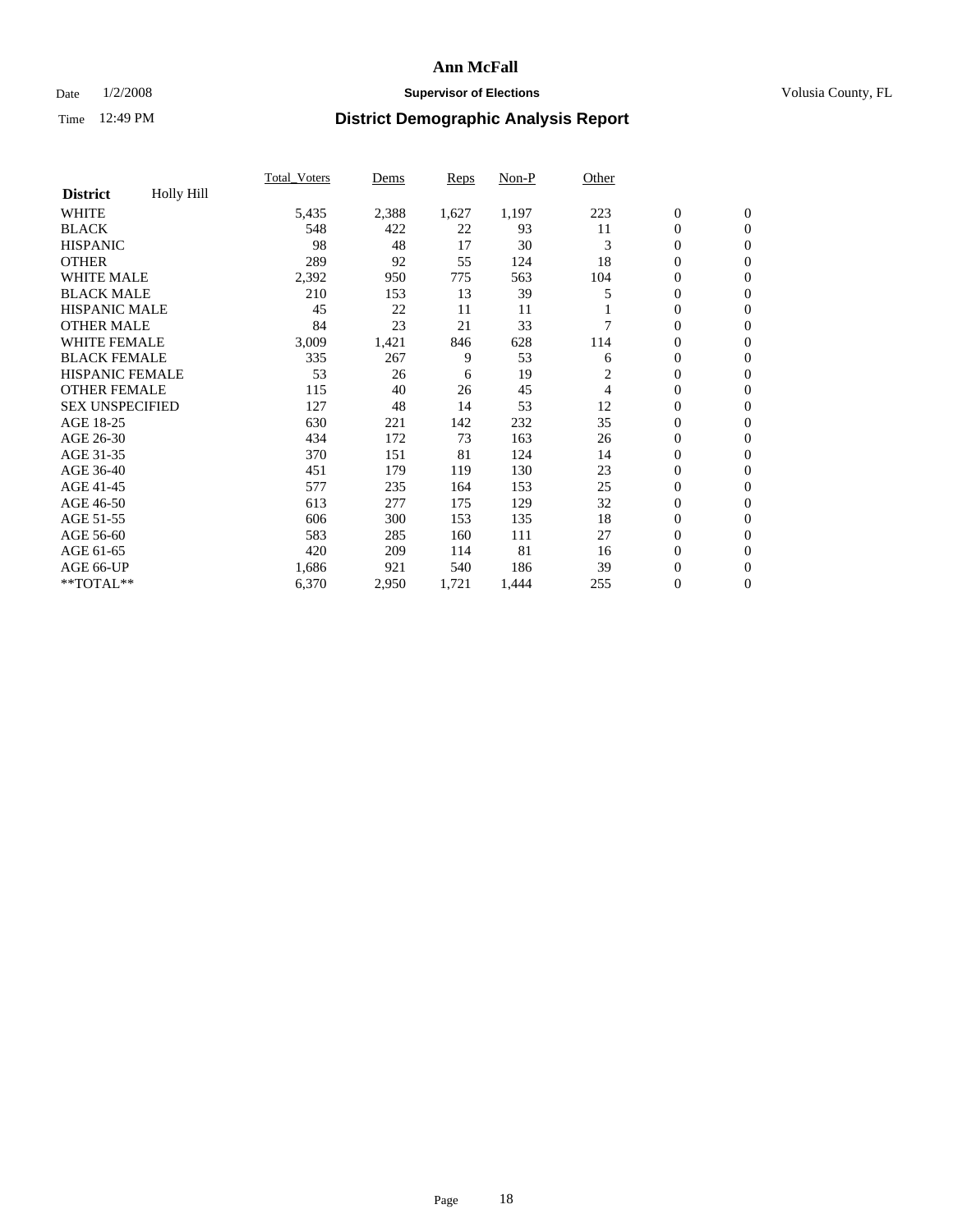### Date  $1/2/2008$  **Supervisor of Elections Supervisor of Elections** Volusia County, FL

|                        |            | <b>Total Voters</b> | Dems | Reps   | Non-P | Other    |                  |              |  |
|------------------------|------------|---------------------|------|--------|-------|----------|------------------|--------------|--|
| <b>District</b>        | Lake Helen |                     |      |        |       |          |                  |              |  |
| <b>WHITE</b>           |            | 1,486               | 591  | 547    | 287   | 61       | $\boldsymbol{0}$ | $\mathbf{0}$ |  |
| <b>BLACK</b>           |            | 186                 | 159  | 9      | 17    |          | 0                | $\mathbf{0}$ |  |
| <b>HISPANIC</b>        |            | 28                  | 10   | 4      | 8     | 6        | 0                | $\Omega$     |  |
| <b>OTHER</b>           |            | 65                  | 18   | 17     | 25    |          | $\overline{0}$   | $\theta$     |  |
| <b>WHITE MALE</b>      |            | 669                 | 233  | 270    | 134   | 32       | 0                | 0            |  |
| <b>BLACK MALE</b>      |            | 77                  | 64   | 3      | 9     |          | 0                | 0            |  |
| <b>HISPANIC MALE</b>   |            | 11                  | 4    | 4      | 2     |          | 0                |              |  |
| <b>OTHER MALE</b>      |            | 16                  | 6    | 3      | 5     | 2        | 0                | 0            |  |
| <b>WHITE FEMALE</b>    |            | 807                 | 356  | 273    | 149   | 29       | 0                | 0            |  |
| <b>BLACK FEMALE</b>    |            | 109                 | 95   | 6      | 8     | $\Omega$ | 0                | 0            |  |
| <b>HISPANIC FEMALE</b> |            | 17                  | 6    | $_{0}$ | 6     |          | 0                | $\Omega$     |  |
| <b>OTHER FEMALE</b>    |            | 24                  | 9    | 5      | 10    | $\Omega$ | 0                | $\theta$     |  |
| <b>SEX UNSPECIFIED</b> |            | 35                  | 5    | 13     | 14    | 3        | 0                | $\theta$     |  |
| AGE 18-25              |            | 139                 | 42   | 33     | 57    |          | 0                | $_{0}$       |  |
| AGE 26-30              |            | 112                 | 48   | 23     | 33    | 8        | 0                | 0            |  |
| AGE 31-35              |            | 84                  | 31   | 24     | 21    | 8        | 0                |              |  |
| AGE 36-40              |            | 119                 | 47   | 27     | 36    | 9        | 0                | 0            |  |
| AGE 41-45              |            | 152                 | 54   | 61     | 28    | 9        | 0                | 0            |  |
| AGE 46-50              |            | 210                 | 86   | 78     | 40    | 6        | 0                | $\Omega$     |  |
| AGE 51-55              |            | 176                 | 81   | 62     | 30    | 3        | 0                | $\theta$     |  |
| AGE 56-60              |            | 173                 | 88   | 54     | 26    | 5        | 0                | $\theta$     |  |
| AGE 61-65              |            | 174                 | 94   | 46     | 27    |          | 0                | 0            |  |
| AGE 66-UP              |            | 426                 | 207  | 169    | 39    | 11       | 0                |              |  |
| **TOTAL**              |            | 1,765               | 778  | 577    | 337   | 73       | 0                | 0            |  |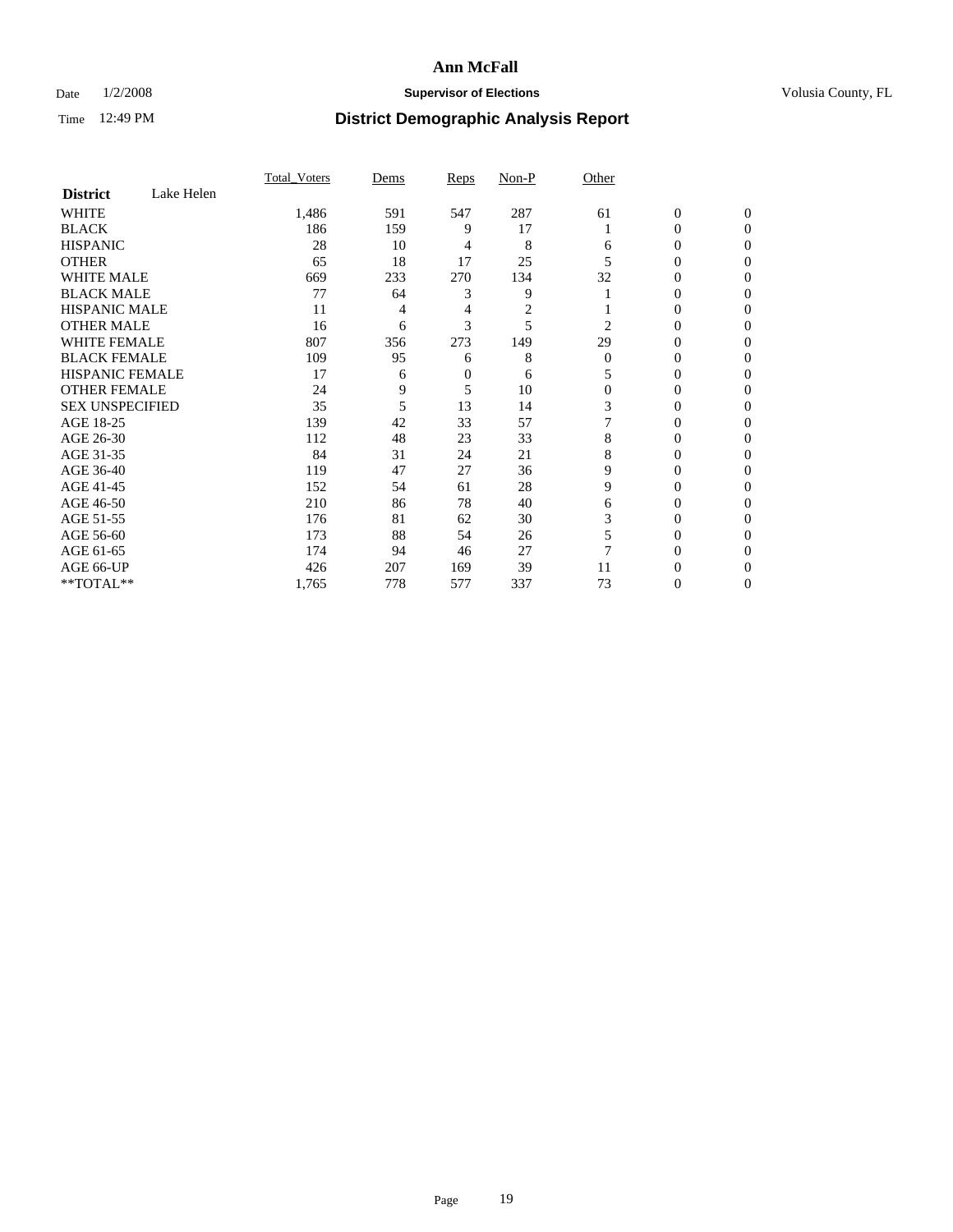### Date  $1/2/2008$  **Supervisor of Elections Supervisor of Elections** Volusia County, FL

|                                     | Total Voters | Dems  | <b>Reps</b> | Non-P | Other          |                  |                  |  |
|-------------------------------------|--------------|-------|-------------|-------|----------------|------------------|------------------|--|
| <b>District</b><br>New Smyrna Beach |              |       |             |       |                |                  |                  |  |
| <b>WHITE</b>                        | 14,209       | 5,036 | 5,896       | 2,870 | 407            | $\boldsymbol{0}$ | $\mathbf{0}$     |  |
| <b>BLACK</b>                        | 655          | 530   | 21          | 98    | 6              | $\overline{0}$   | $\mathbf{0}$     |  |
| <b>HISPANIC</b>                     | 118          | 35    | 32          | 49    | $\mathfrak{2}$ | $\overline{0}$   | $\mathbf{0}$     |  |
| <b>OTHER</b>                        | 451          | 109   | 116         | 196   | 30             | 0                | $\mathbf{0}$     |  |
| <b>WHITE MALE</b>                   | 6,456        | 2,030 | 2,795       | 1,414 | 217            | $\overline{0}$   | $\mathbf{0}$     |  |
| <b>BLACK MALE</b>                   | 264          | 190   | 10          | 59    | 5              | $\boldsymbol{0}$ | $\mathbf{0}$     |  |
| <b>HISPANIC MALE</b>                | 53           | 13    | 13          | 27    |                | 0                | $\mathbf{0}$     |  |
| <b>OTHER MALE</b>                   | 140          | 35    | 45          | 56    | 4              | 0                | $\mathbf{0}$     |  |
| <b>WHITE FEMALE</b>                 | 7,650        | 2,968 | 3,066       | 1,427 | 189            | 0                | $\mathbf{0}$     |  |
| <b>BLACK FEMALE</b>                 | 383          | 333   | 10          | 39    |                | $\overline{0}$   | $\mathbf{0}$     |  |
| <b>HISPANIC FEMALE</b>              | 65           | 22    | 19          | 22    | 2              | 0                | $\mathbf{0}$     |  |
| <b>OTHER FEMALE</b>                 | 172          | 51    | 51          | 60    | 10             | 0                | $\mathbf{0}$     |  |
| <b>SEX UNSPECIFIED</b>              | 250          | 68    | 56          | 109   | 17             | $\boldsymbol{0}$ | $\mathbf{0}$     |  |
| AGE 18-25                           | 960          | 299   | 217         | 393   | 51             | $\overline{0}$   | $\mathbf{0}$     |  |
| AGE 26-30                           | 706          | 231   | 182         | 270   | 23             | $\boldsymbol{0}$ | $\mathbf{0}$     |  |
| AGE 31-35                           | 626          | 206   | 193         | 202   | 25             | 0                | $\mathbf{0}$     |  |
| AGE 36-40                           | 720          | 238   | 251         | 205   | 26             | $\boldsymbol{0}$ | $\mathbf{0}$     |  |
| AGE 41-45                           | 938          | 329   | 360         | 225   | 24             | $\mathbf{0}$     | $\mathbf{0}$     |  |
| AGE 46-50                           | 1,267        | 450   | 489         | 285   | 43             | $\overline{0}$   | $\mathbf{0}$     |  |
| AGE 51-55                           | 1,405        | 590   | 511         | 266   | 38             | $\overline{0}$   | $\mathbf{0}$     |  |
| AGE 56-60                           | 1,522        | 572   | 609         | 310   | 31             | $\boldsymbol{0}$ | $\mathbf{0}$     |  |
| AGE 61-65                           | 1,556        | 589   | 618         | 313   | 36             | 0                | $\mathbf{0}$     |  |
| AGE 66-UP                           | 5,733        | 2,206 | 2,635       | 744   | 148            | 0                | $\mathbf{0}$     |  |
| $*$ TOTAL $**$                      | 15,433       | 5,710 | 6,065       | 3,213 | 445            | 0                | $\boldsymbol{0}$ |  |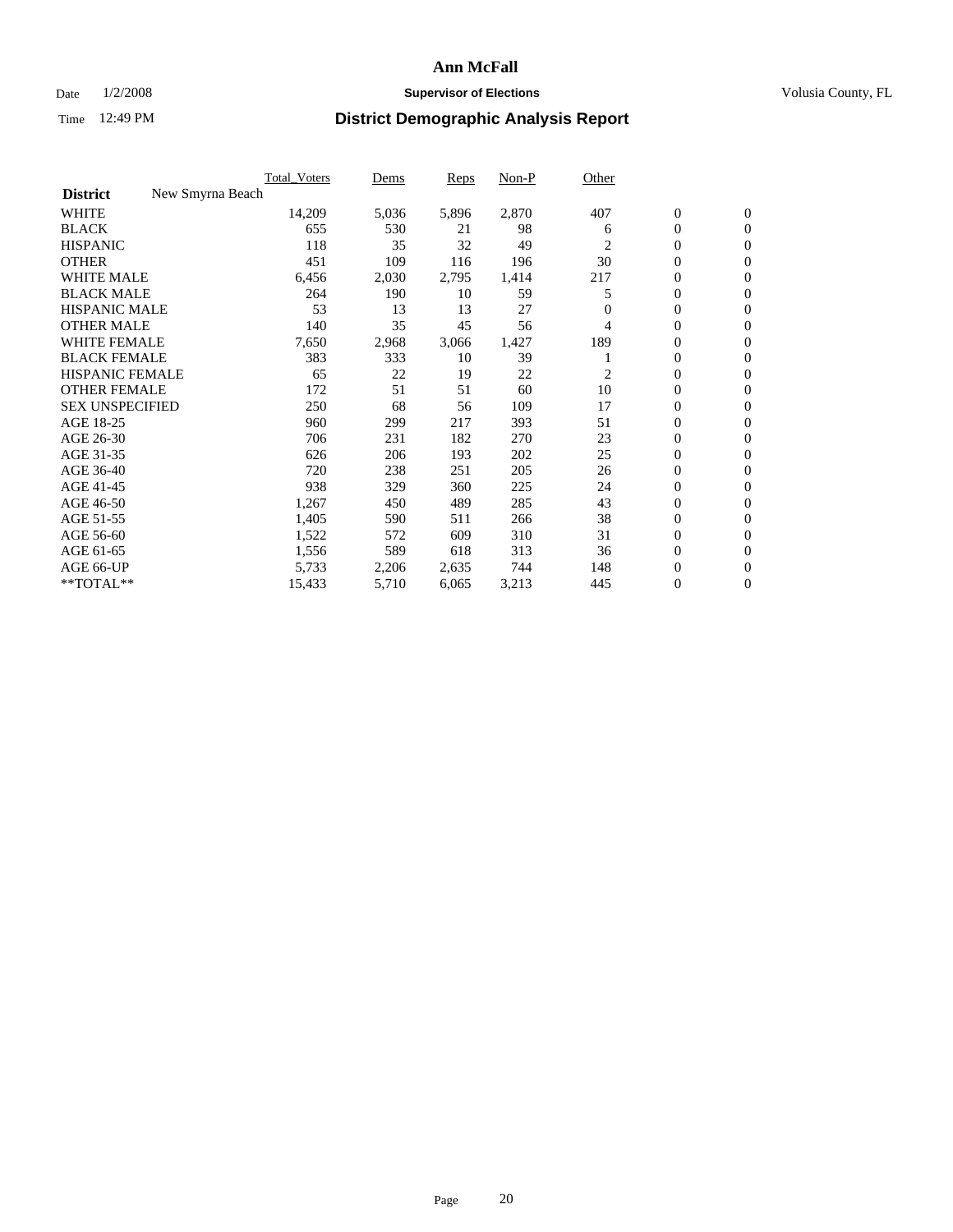### Date  $1/2/2008$  **Supervisor of Elections Supervisor of Elections** Volusia County, FL

|                        |          | <b>Total Voters</b> | Dems           | Reps           | Non-P | Other    |              |              |  |
|------------------------|----------|---------------------|----------------|----------------|-------|----------|--------------|--------------|--|
| <b>District</b>        | Oak Hill |                     |                |                |       |          |              |              |  |
| <b>WHITE</b>           |          | 1,028               | 412            | 360            | 231   | 25       | $\mathbf{0}$ | $\mathbf{0}$ |  |
| <b>BLACK</b>           |          | 162                 | 138            |                | 16    |          | 0            | $\Omega$     |  |
| <b>HISPANIC</b>        |          | 8                   | 5              | $\overline{c}$ |       | 0        | 0            | $\theta$     |  |
| <b>OTHER</b>           |          | 30                  | 8              | 5              | 15    | 2        | 0            | 0            |  |
| <b>WHITE MALE</b>      |          | 493                 | 179            | 186            | 113   | 15       | 0            |              |  |
| <b>BLACK MALE</b>      |          | 76                  | 62             | 5              | 8     |          | 0            | 0            |  |
| <b>HISPANIC MALE</b>   |          | 4                   | $\overline{2}$ |                |       |          | 0            |              |  |
| <b>OTHER MALE</b>      |          | 15                  | 3              | 3              | 9     | $\Omega$ | 0            | 0            |  |
| <b>WHITE FEMALE</b>    |          | 526                 | 232            | 168            | 116   | 10       | 0            | 0            |  |
| <b>BLACK FEMALE</b>    |          | 85                  | 76             |                | 8     | $\Omega$ | 0            | 0            |  |
| <b>HISPANIC FEMALE</b> |          | 4                   |                |                | 0     | 0        | 0            | 0            |  |
| <b>OTHER FEMALE</b>    |          | 12                  |                |                | 5     |          | 0            | 0            |  |
| <b>SEX UNSPECIFIED</b> |          | 13                  |                | 8              | 3     |          | 0            | 0            |  |
| AGE 18-25              |          | 84                  | 28             | 23             | 30    |          | 0            |              |  |
| AGE 26-30              |          | 65                  | 25             | 19             | 16    |          | 0            | 0            |  |
| AGE 31-35              |          | 57                  | 22             | 17             | 16    | 2        | 0            |              |  |
| AGE 36-40              |          | 73                  | 38             | 19             | 14    | 2        | 0            | 0            |  |
| AGE 41-45              |          | 94                  | 40             | 29             | 25    | $\Omega$ | 0            | 0            |  |
| AGE 46-50              |          | 121                 | 64             | 31             | 26    | $\Omega$ | 0            | 0            |  |
| AGE 51-55              |          | 123                 | 59             | 34             | 25    | 5        | 0            | $\theta$     |  |
| AGE 56-60              |          | 134                 | 68             | 32             | 30    | 4        | 0            | 0            |  |
| AGE 61-65              |          | 131                 | 63             | 33             | 32    | 3        | 0            |              |  |
| AGE 66-UP              |          | 346                 | 156            | 137            | 49    |          |              |              |  |
| **TOTAL**              |          | 1,228               | 563            | 374            | 263   | 28       | 0            | 0            |  |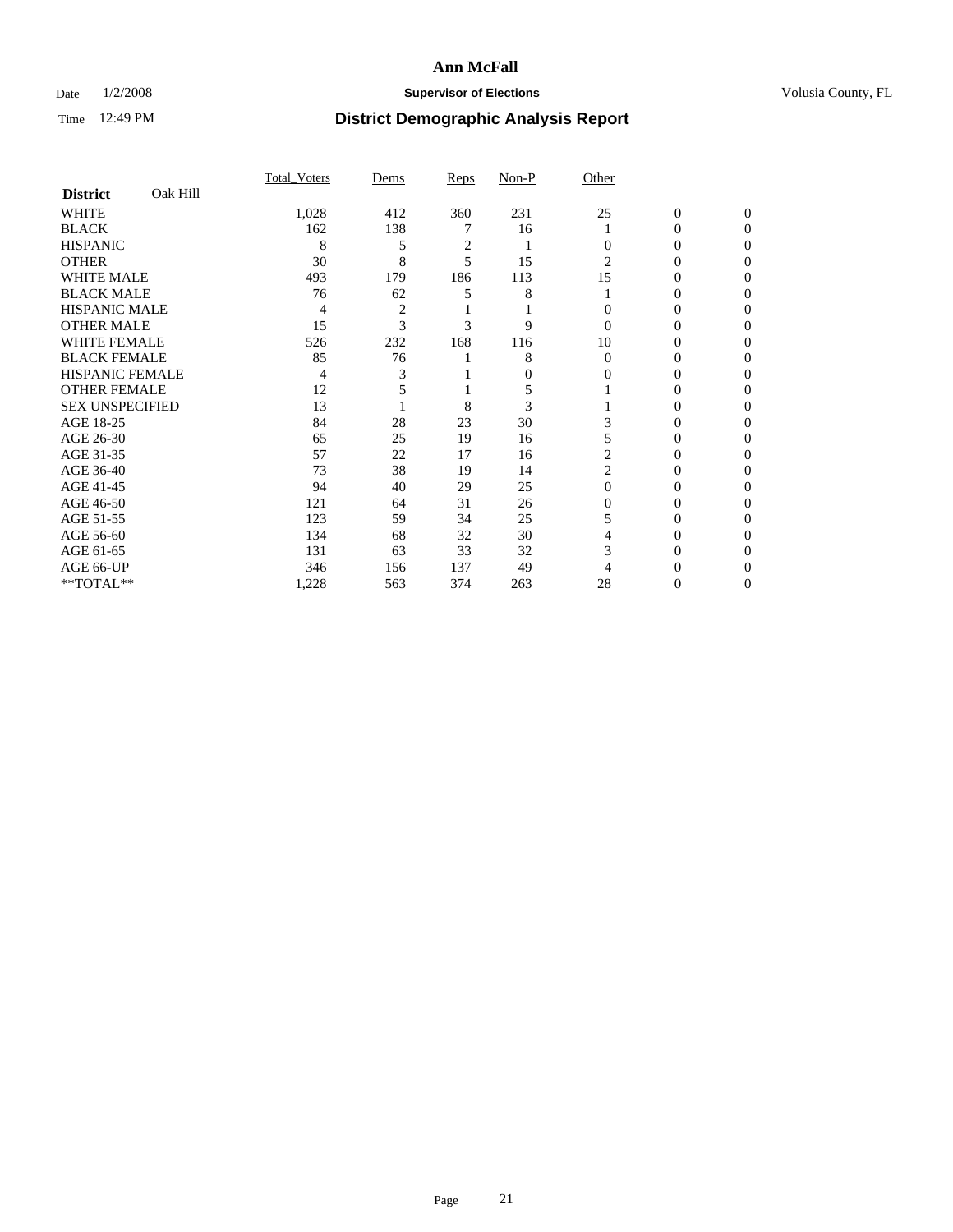### Date  $1/2/2008$  **Supervisor of Elections Supervisor of Elections** Volusia County, FL

|                        |             | Total Voters | Dems  | <b>Reps</b> | Non-P | Other |                  |                  |  |
|------------------------|-------------|--------------|-------|-------------|-------|-------|------------------|------------------|--|
| <b>District</b>        | Orange City |              |       |             |       |       |                  |                  |  |
| <b>WHITE</b>           |             | 4,545        | 1,621 | 1,928       | 824   | 172   | $\boldsymbol{0}$ | $\mathbf{0}$     |  |
| <b>BLACK</b>           |             | 198          | 146   | 12          | 35    | 5     | $\overline{0}$   | $\mathbf{0}$     |  |
| <b>HISPANIC</b>        |             | 352          | 169   | 60          | 115   | 8     | $\overline{0}$   | $\mathbf{0}$     |  |
| <b>OTHER</b>           |             | 229          | 65    | 57          | 94    | 13    | 0                | $\mathbf{0}$     |  |
| <b>WHITE MALE</b>      |             | 1,940        | 618   | 856         | 379   | 87    | $\overline{0}$   | $\overline{0}$   |  |
| <b>BLACK MALE</b>      |             | 78           | 50    | 5           | 19    | 4     | 0                | $\mathbf{0}$     |  |
| <b>HISPANIC MALE</b>   |             | 145          | 71    | 31          | 40    | 3     | 0                | $\Omega$         |  |
| <b>OTHER MALE</b>      |             | 72           | 17    | 23          | 30    | 2     | 0                | $\mathbf{0}$     |  |
| <b>WHITE FEMALE</b>    |             | 2,575        | 994   | 1,062       | 435   | 84    | 0                | $\Omega$         |  |
| <b>BLACK FEMALE</b>    |             | 118          | 94    |             | 16    |       | $\overline{0}$   | $\mathbf{0}$     |  |
| <b>HISPANIC FEMALE</b> |             | 207          | 98    | 29          | 75    | 5     | 0                | $\mathbf{0}$     |  |
| <b>OTHER FEMALE</b>    |             | 88           | 34    | 23          | 27    | 4     | 0                | $\mathbf{0}$     |  |
| <b>SEX UNSPECIFIED</b> |             | 101          | 25    | 21          | 47    | 8     | $\boldsymbol{0}$ | $\mathbf{0}$     |  |
| AGE 18-25              |             | 358          | 106   | 104         | 131   | 17    | 0                | $\overline{0}$   |  |
| AGE 26-30              |             | 295          | 79    | 97          | 101   | 18    | 0                | $\mathbf{0}$     |  |
| AGE 31-35              |             | 272          | 85    | 98          | 80    | 9     | 0                | $\overline{0}$   |  |
| AGE 36-40              |             | 311          | 121   | 92          | 91    | 7     | $\overline{0}$   | $\mathbf{0}$     |  |
| AGE 41-45              |             | 334          | 117   | 118         | 83    | 16    | 0                | $\mathbf{0}$     |  |
| AGE 46-50              |             | 373          | 126   | 151         | 80    | 16    | $\overline{0}$   | $\mathbf{0}$     |  |
| AGE 51-55              |             | 428          | 177   | 149         | 90    | 12    | $\overline{0}$   | $\mathbf{0}$     |  |
| AGE 56-60              |             | 392          | 147   | 151         | 72    | 22    | $\boldsymbol{0}$ | $\mathbf{0}$     |  |
| AGE 61-65              |             | 420          | 179   | 152         | 68    | 21    | $\boldsymbol{0}$ | $\overline{0}$   |  |
| AGE 66-UP              |             | 2,141        | 864   | 945         | 272   | 60    | 0                | 0                |  |
| **TOTAL**              |             | 5,324        | 2,001 | 2,057       | 1,068 | 198   | 0                | $\boldsymbol{0}$ |  |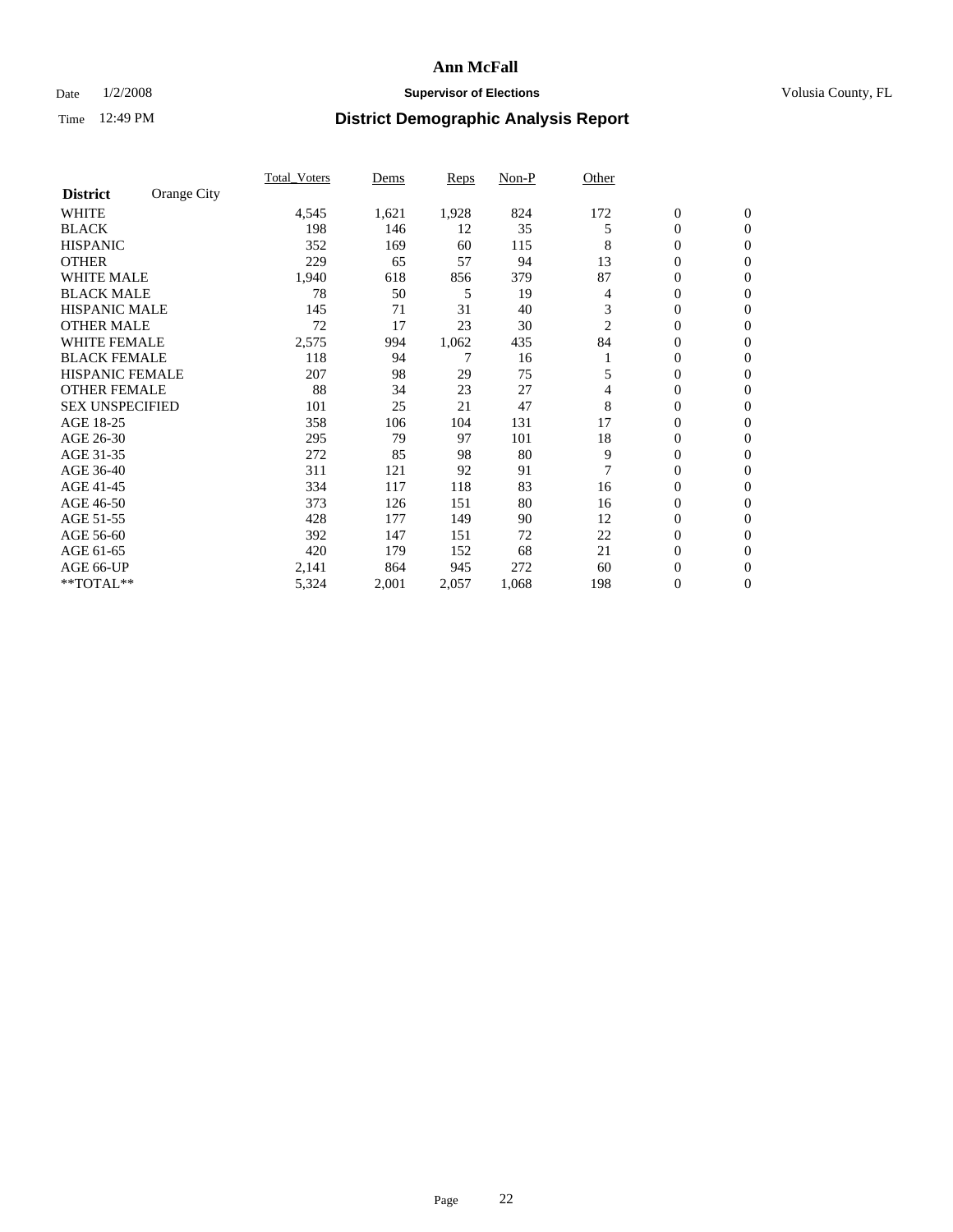### Date  $1/2/2008$  **Supervisor of Elections Supervisor of Elections** Volusia County, FL

|                        |              | <b>Total Voters</b> | Dems  | Reps   | Non-P | Other |                  |                |  |
|------------------------|--------------|---------------------|-------|--------|-------|-------|------------------|----------------|--|
| <b>District</b>        | Ormond Beach |                     |       |        |       |       |                  |                |  |
| <b>WHITE</b>           |              | 24,520              | 8,857 | 10,503 | 4,362 | 798   | $\mathbf{0}$     | $\mathbf{0}$   |  |
| <b>BLACK</b>           |              | 626                 | 457   | 57     | 95    | 17    | $\mathbf{0}$     | $\mathbf{0}$   |  |
| <b>HISPANIC</b>        |              | 344                 | 134   | 101    | 99    | 10    | 0                | $\overline{0}$ |  |
| <b>OTHER</b>           |              | 1,280               | 390   | 373    | 454   | 63    | 0                | $\mathbf{0}$   |  |
| <b>WHITE MALE</b>      |              | 11,100              | 3,602 | 4,971  | 2,113 | 414   | 0                | $\overline{0}$ |  |
| <b>BLACK MALE</b>      |              | 281                 | 190   | 28     | 52    | 11    | 0                | $\mathbf{0}$   |  |
| <b>HISPANIC MALE</b>   |              | 143                 | 44    | 49     | 43    |       | 0                | $\mathbf{0}$   |  |
| <b>OTHER MALE</b>      |              | 474                 | 132   | 153    | 171   | 18    | $\mathbf{0}$     | $\mathbf{0}$   |  |
| <b>WHITE FEMALE</b>    |              | 13,297              | 5,219 | 5,488  | 2,210 | 380   | 0                | $\mathbf{0}$   |  |
| <b>BLACK FEMALE</b>    |              | 343                 | 265   | 29     | 43    | 6     | $\boldsymbol{0}$ | $\mathbf{0}$   |  |
| <b>HISPANIC FEMALE</b> |              | 192                 | 85    | 48     | 56    | 3     | $\boldsymbol{0}$ | $\mathbf{0}$   |  |
| <b>OTHER FEMALE</b>    |              | 528                 | 187   | 168    | 164   | 9     | 0                | $\overline{0}$ |  |
| <b>SEX UNSPECIFIED</b> |              | 412                 | 114   | 100    | 158   | 40    | 0                | $\mathbf{0}$   |  |
| AGE 18-25              |              | 2,064               | 637   | 683    | 633   | 111   | 0                | $\mathbf{0}$   |  |
| AGE 26-30              |              | 1,129               | 343   | 382    | 351   | 53    | $\mathbf{0}$     | $\mathbf{0}$   |  |
| AGE 31-35              |              | 1,162               | 344   | 426    | 330   | 62    | 0                | $\mathbf{0}$   |  |
| AGE 36-40              |              | 1,655               | 469   | 766    | 367   | 53    | 0                | $\overline{0}$ |  |
| AGE 41-45              |              | 2,133               | 656   | 965    | 441   | 71    | 0                | $\mathbf{0}$   |  |
| AGE 46-50              |              | 2,415               | 854   | 1,039  | 464   | 58    | 0                | $\overline{0}$ |  |
| AGE 51-55              |              | 2,628               | 984   | 1,112  | 461   | 71    | $\boldsymbol{0}$ | $\mathbf{0}$   |  |
| AGE 56-60              |              | 2,655               | 1,072 | 1,042  | 463   | 78    | 0                | $\mathbf{0}$   |  |
| AGE 61-65              |              | 2,419               | 932   | 1,000  | 408   | 79    | $\mathbf{0}$     | $\mathbf{0}$   |  |
| AGE 66-UP              |              | 8,510               | 3,547 | 3,619  | 1,092 | 252   | 0                | $\mathbf{0}$   |  |
| **TOTAL**              |              | 26,770              | 9,838 | 11,034 | 5,010 | 888   | 0                | $\overline{0}$ |  |
|                        |              |                     |       |        |       |       |                  |                |  |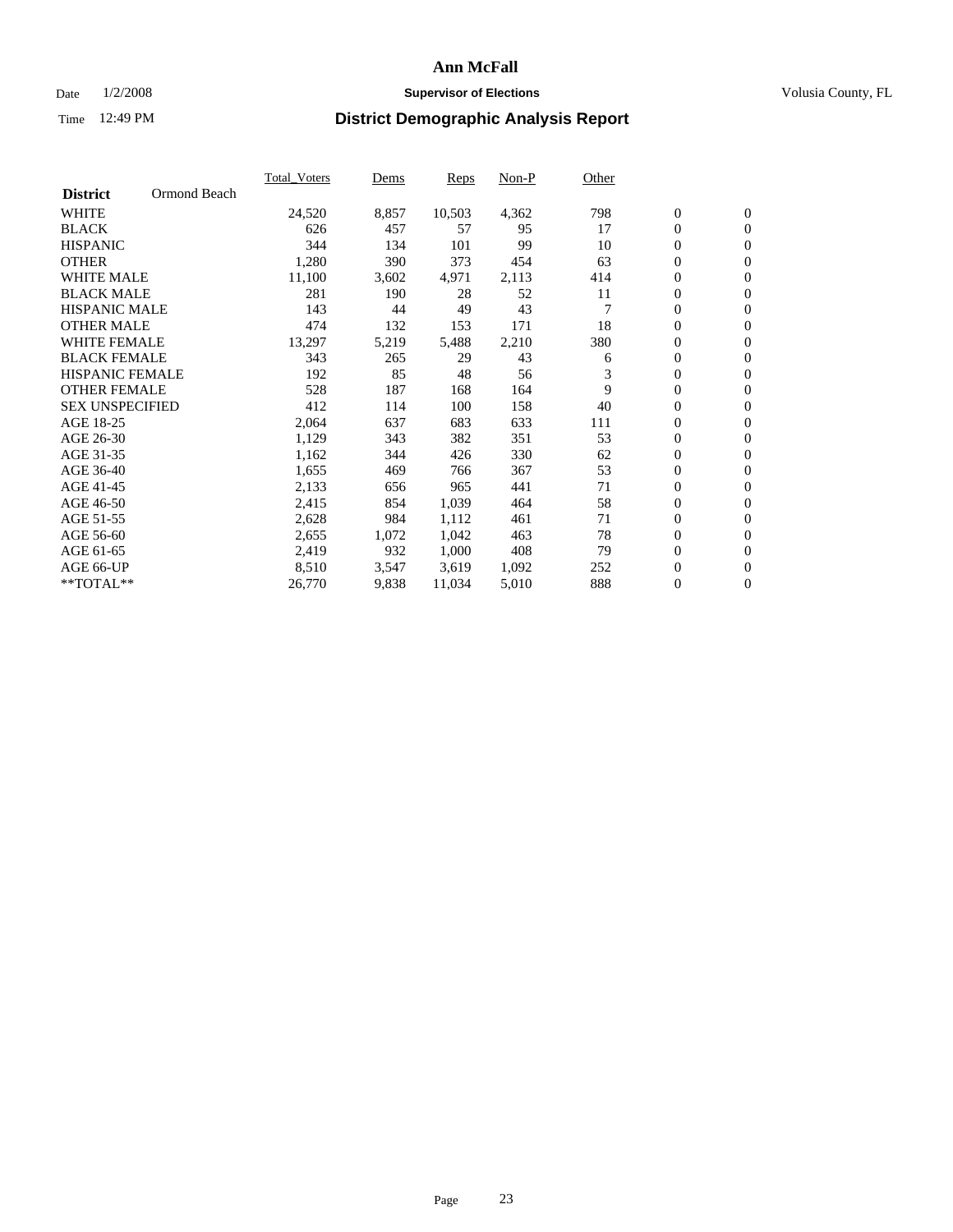### Date  $1/2/2008$  **Supervisor of Elections Supervisor of Elections** Volusia County, FL

|                        |         | Total Voters | Dems           | Reps           | Non-P          | Other          |              |              |
|------------------------|---------|--------------|----------------|----------------|----------------|----------------|--------------|--------------|
| <b>District</b>        | Pierson |              |                |                |                |                |              |              |
| <b>WHITE</b>           |         | 511          | 219            | 193            | 84             | 15             | $\mathbf{0}$ | $\mathbf{0}$ |
| <b>BLACK</b>           |         | 56           | 46             | 4              | 5              |                | 0            | $\Omega$     |
| <b>HISPANIC</b>        |         | 60           | 21             | 9              | 28             | 2              | 0            | $\Omega$     |
| <b>OTHER</b>           |         | 28           | 6              | $\overline{2}$ | 19             |                | 0            | 0            |
| WHITE MALE             |         | 250          | 100            | 103            | 38             | 9              | 0            | $\theta$     |
| <b>BLACK MALE</b>      |         | 20           | 17             | 2              |                |                | 0            | 0            |
| <b>HISPANIC MALE</b>   |         | 33           | 12             | 5              | 15             |                | 0            | 0            |
| <b>OTHER MALE</b>      |         | 11           | $\overline{c}$ | $\overline{c}$ | 7              | 0              | 0            | 0            |
| <b>WHITE FEMALE</b>    |         | 260          | 119            | 90             | 45             | 6              | 0            | 0            |
| <b>BLACK FEMALE</b>    |         | 36           | 29             | 2              | 4              |                | 0            | $\theta$     |
| <b>HISPANIC FEMALE</b> |         | 26           | 9              | 4              | 12             |                | 0            | 0            |
| <b>OTHER FEMALE</b>    |         | 6            |                | 0              | $\overline{2}$ |                | 0            | 0            |
| <b>SEX UNSPECIFIED</b> |         | 13           |                | $\overline{0}$ | 12             | $\theta$       | 0            | 0            |
| AGE 18-25              |         | 96           | 26             | 25             | 42             | 3              | 0            | $\Omega$     |
| AGE 26-30              |         | 49           | 10             | 16             | 21             | 2              | 0            | $\theta$     |
| AGE 31-35              |         | 40           | 16             | 16             | $\overline{7}$ |                | 0            | 0            |
| AGE 36-40              |         | 43           | 16             | 11             | 15             |                | 0            | 0            |
| AGE 41-45              |         | 57           | 24             | 22             | 9              | 2              | 0            | $\theta$     |
| AGE 46-50              |         | 53           | 28             | 16             | $\overline{7}$ | $\overline{2}$ | 0            | 0            |
| AGE 51-55              |         | 87           | 43             | 30             | 13             |                | 0            | 0            |
| AGE 56-60              |         | 49           | 27             | 18             | 3              |                | 0            | $\Omega$     |
| AGE 61-65              |         | 40           | 25             | 9              | 5              |                | 0            | 0            |
| AGE 66-UP              |         | 141          | 77             | 45             | 14             |                |              |              |
| **TOTAL**              |         | 655          | 292            | 208            | 136            | 19             | 0            | 0            |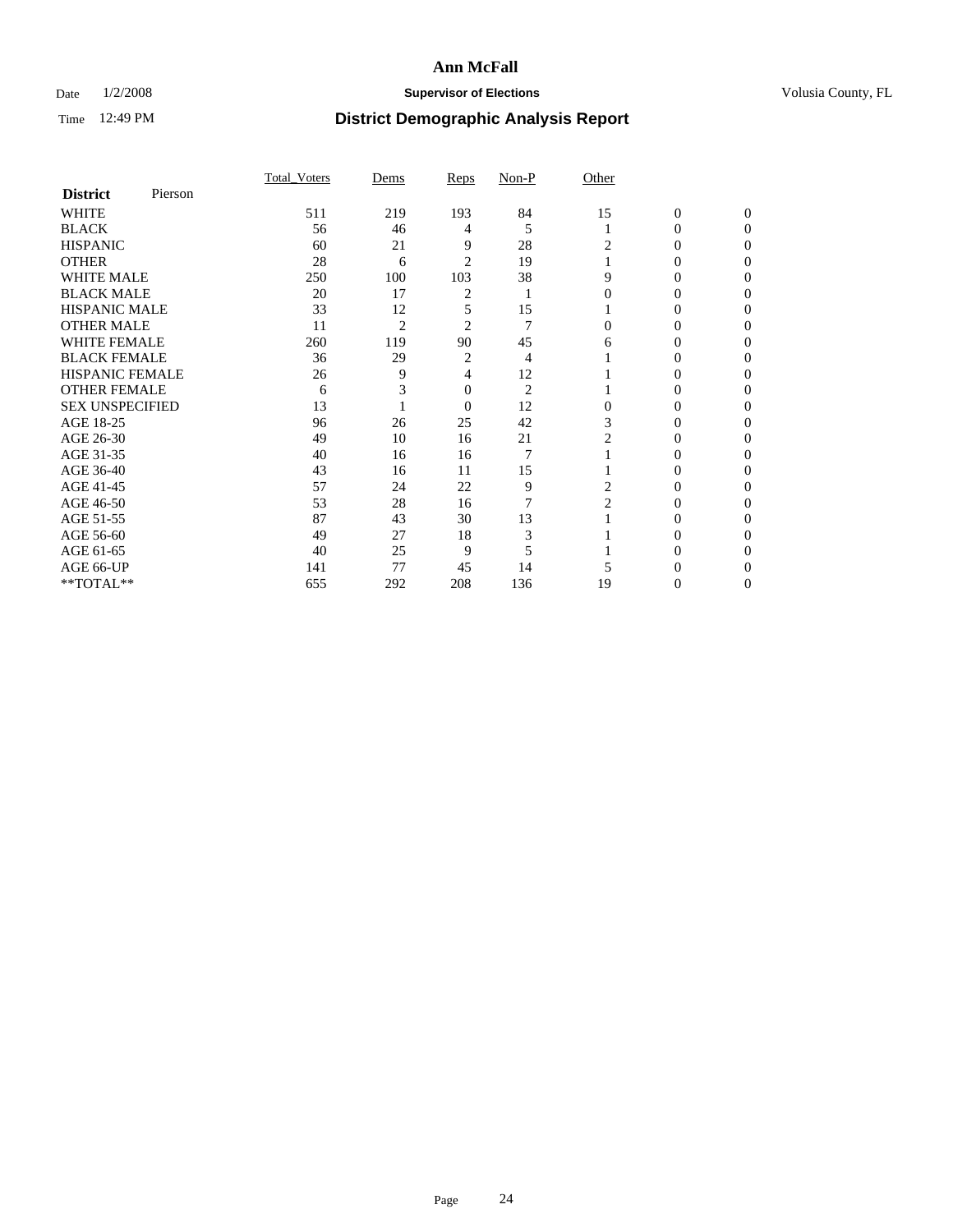### Date  $1/2/2008$  **Supervisor of Elections Supervisor of Elections** Volusia County, FL

|                        |             | <b>Total Voters</b> | Dems           | Reps           | Non-P | Other    |                  |                |  |
|------------------------|-------------|---------------------|----------------|----------------|-------|----------|------------------|----------------|--|
| <b>District</b>        | Ponce Inlet |                     |                |                |       |          |                  |                |  |
| <b>WHITE</b>           |             | 2,373               | 643            | 1,182          | 473   | 75       | $\boldsymbol{0}$ | $\mathbf{0}$   |  |
| <b>BLACK</b>           |             | 6                   | 4              | 0              | 2     | $\Omega$ | 0                | $\overline{0}$ |  |
| <b>HISPANIC</b>        |             | 22                  | 5              | 10             | 6     |          | 0                | $\Omega$       |  |
| <b>OTHER</b>           |             | 107                 | 26             | 36             | 36    | 9        | $\overline{0}$   | $\theta$       |  |
| <b>WHITE MALE</b>      |             | 1,125               | 276            | 577            | 232   | 40       | 0                | 0              |  |
| <b>BLACK MALE</b>      |             | 4                   | $\overline{c}$ | $\overline{0}$ | 2     | $\Omega$ | 0                | 0              |  |
| <b>HISPANIC MALE</b>   |             |                     | $\overline{2}$ | 3              |       |          | 0                |                |  |
| <b>OTHER MALE</b>      |             | 41                  | 9              | 16             | 13    |          | 0                | 0              |  |
| <b>WHITE FEMALE</b>    |             | 1,230               | 364            | 597            | 235   | 34       | 0                | 0              |  |
| <b>BLACK FEMALE</b>    |             | 2                   | $\overline{2}$ | 0              | 0     | $\Omega$ | 0                | 0              |  |
| <b>HISPANIC FEMALE</b> |             | 15                  | 3              |                | 5     | 0        | 0                | $\Omega$       |  |
| <b>OTHER FEMALE</b>    |             | 33                  | 11             | 11             | 10    |          | 0                | $\theta$       |  |
| <b>SEX UNSPECIFIED</b> |             | 51                  | 9              | 17             | 19    | 6        | 0                | $\theta$       |  |
| AGE 18-25              |             | 111                 | 32             | 35             | 38    | 6        | 0                | $_{0}$         |  |
| AGE 26-30              |             | 63                  | 15             | 17             | 27    | 4        | 0                | 0              |  |
| AGE 31-35              |             | 57                  | 14             | 21             | 19    | 3        | 0                |                |  |
| AGE 36-40              |             | 77                  | 13             | 44             | 16    | 4        | 0                | 0              |  |
| AGE 41-45              |             | 124                 | 38             | 59             | 24    | 3        | 0                | 0              |  |
| AGE 46-50              |             | 206                 | 47             | 114            | 42    | 3        | 0                | $\Omega$       |  |
| AGE 51-55              |             | 245                 | 76             | 104            | 55    | 10       | 0                | $\theta$       |  |
| AGE 56-60              |             | 336                 | 91             | 151            | 78    | 16       | 0                | $\theta$       |  |
| AGE 61-65              |             | 385                 | 104            | 205            | 62    | 14       | 0                | 0              |  |
| AGE 66-UP              |             | 904                 | 248            | 478            | 156   | 22       | 0                |                |  |
| **TOTAL**              |             | 2,508               | 678            | 1,228          | 517   | 85       | 0                | 0              |  |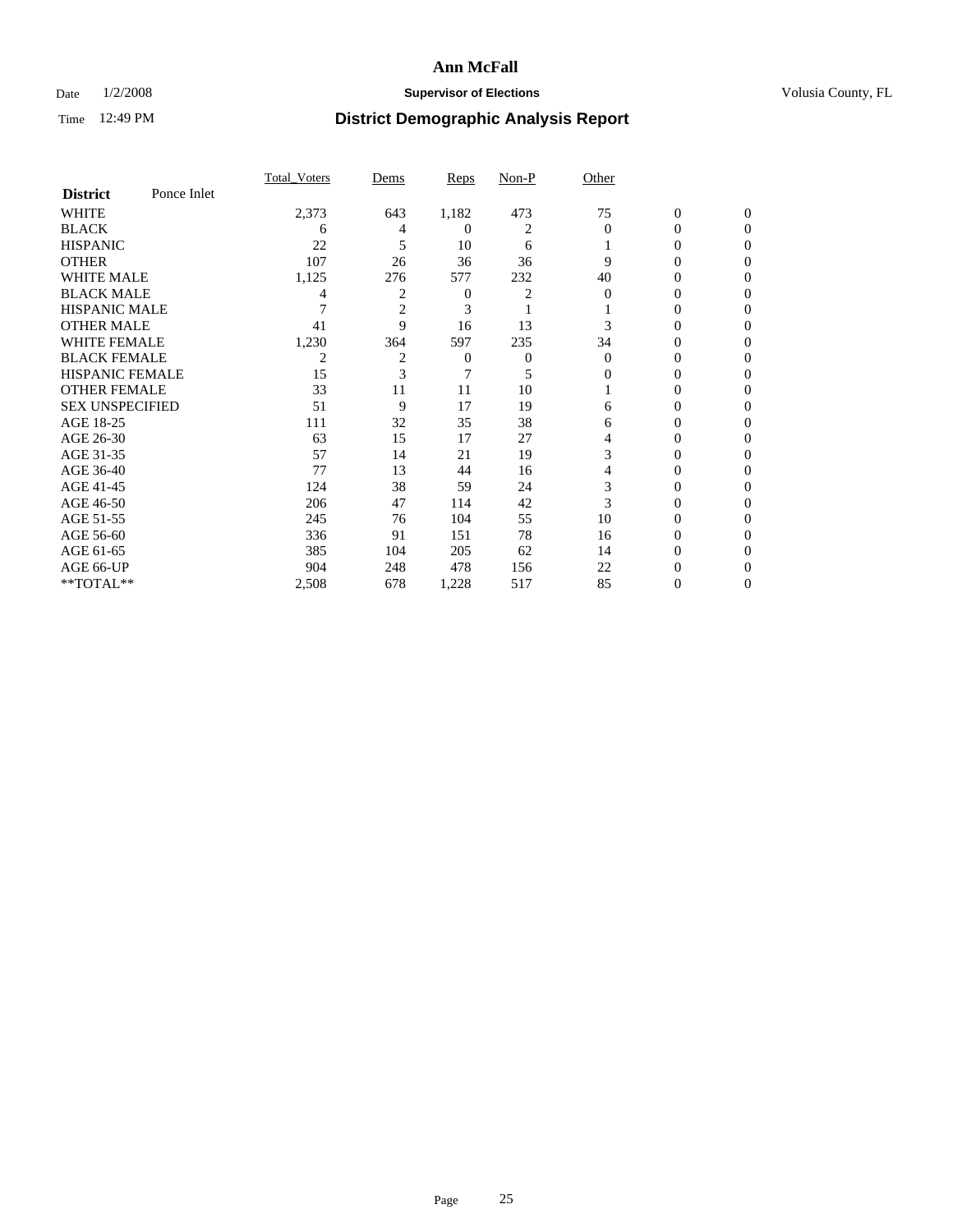#### Date  $1/2/2008$  **Supervisor of Elections** Volusia County, FL

|                        |             | Total Voters | Dems   | <b>Reps</b> | Non-P | Other |                  |                  |  |
|------------------------|-------------|--------------|--------|-------------|-------|-------|------------------|------------------|--|
| <b>District</b>        | Port Orange |              |        |             |       |       |                  |                  |  |
| <b>WHITE</b>           |             | 31,761       | 11,499 | 12,344      | 6,829 | 1,089 | $\boldsymbol{0}$ | $\mathbf{0}$     |  |
| <b>BLACK</b>           |             | 646          | 491    | 47          | 90    | 18    | $\overline{0}$   | $\mathbf{0}$     |  |
| <b>HISPANIC</b>        |             | 618          | 233    | 145         | 222   | 18    | $\boldsymbol{0}$ | $\mathbf{0}$     |  |
| <b>OTHER</b>           |             | 1,561        | 449    | 378         | 640   | 94    | 0                | $\mathbf{0}$     |  |
| <b>WHITE MALE</b>      |             | 14,475       | 4,663  | 5,989       | 3,252 | 571   | 0                | $\mathbf{0}$     |  |
| <b>BLACK MALE</b>      |             | 289          | 208    | 28          | 46    |       | $\boldsymbol{0}$ | $\mathbf{0}$     |  |
| <b>HISPANIC MALE</b>   |             | 264          | 94     | 64          | 98    | 8     | $\overline{0}$   | $\mathbf{0}$     |  |
| <b>OTHER MALE</b>      |             | 536          | 146    | 144         | 223   | 23    | $\overline{0}$   | $\mathbf{0}$     |  |
| <b>WHITE FEMALE</b>    |             | 17,050       | 6,764  | 6,269       | 3,512 | 505   | $\overline{0}$   | $\mathbf{0}$     |  |
| <b>BLACK FEMALE</b>    |             | 353          | 281    | 18          | 43    | 11    | $\boldsymbol{0}$ | $\mathbf{0}$     |  |
| <b>HISPANIC FEMALE</b> |             | 348          | 139    | 78          | 121   | 10    | $\boldsymbol{0}$ | $\boldsymbol{0}$ |  |
| <b>OTHER FEMALE</b>    |             | 608          | 214    | 146         | 222   | 26    | 0                | $\mathbf{0}$     |  |
| <b>SEX UNSPECIFIED</b> |             | 663          | 163    | 178         | 264   | 58    | $\boldsymbol{0}$ | $\mathbf{0}$     |  |
| AGE 18-25              |             | 3,077        | 960    | 888         | 1,065 | 164   | $\boldsymbol{0}$ | $\mathbf{0}$     |  |
| AGE 26-30              |             | 1,901        | 593    | 564         | 661   | 83    | $\overline{0}$   | $\mathbf{0}$     |  |
| AGE 31-35              |             | 1,809        | 541    | 642         | 543   | 83    | $\overline{0}$   | $\mathbf{0}$     |  |
| AGE 36-40              |             | 2,336        | 711    | 911         | 641   | 73    | $\boldsymbol{0}$ | $\mathbf{0}$     |  |
| AGE 41-45              |             | 2,864        | 873    | 1,168       | 723   | 100   | $\boldsymbol{0}$ | $\mathbf{0}$     |  |
| AGE 46-50              |             | 3,244        | 1,111  | 1,331       | 700   | 102   | 0                | $\mathbf{0}$     |  |
| AGE 51-55              |             | 3,230        | 1,265  | 1,287       | 590   | 88    | $\boldsymbol{0}$ | $\boldsymbol{0}$ |  |
| AGE 56-60              |             | 3,354        | 1,376  | 1,185       | 678   | 115   | $\overline{0}$   | $\mathbf{0}$     |  |
| AGE 61-65              |             | 3,077        | 1,178  | 1,161       | 625   | 113   | $\mathbf{0}$     | $\mathbf{0}$     |  |
| AGE 66-UP              |             | 9,694        | 4,064  | 3,777       | 1,555 | 298   | $\boldsymbol{0}$ | $\boldsymbol{0}$ |  |
| **TOTAL**              |             | 34,586       | 12,672 | 12,914      | 7,781 | 1,219 | $\boldsymbol{0}$ | $\overline{0}$   |  |
|                        |             |              |        |             |       |       |                  |                  |  |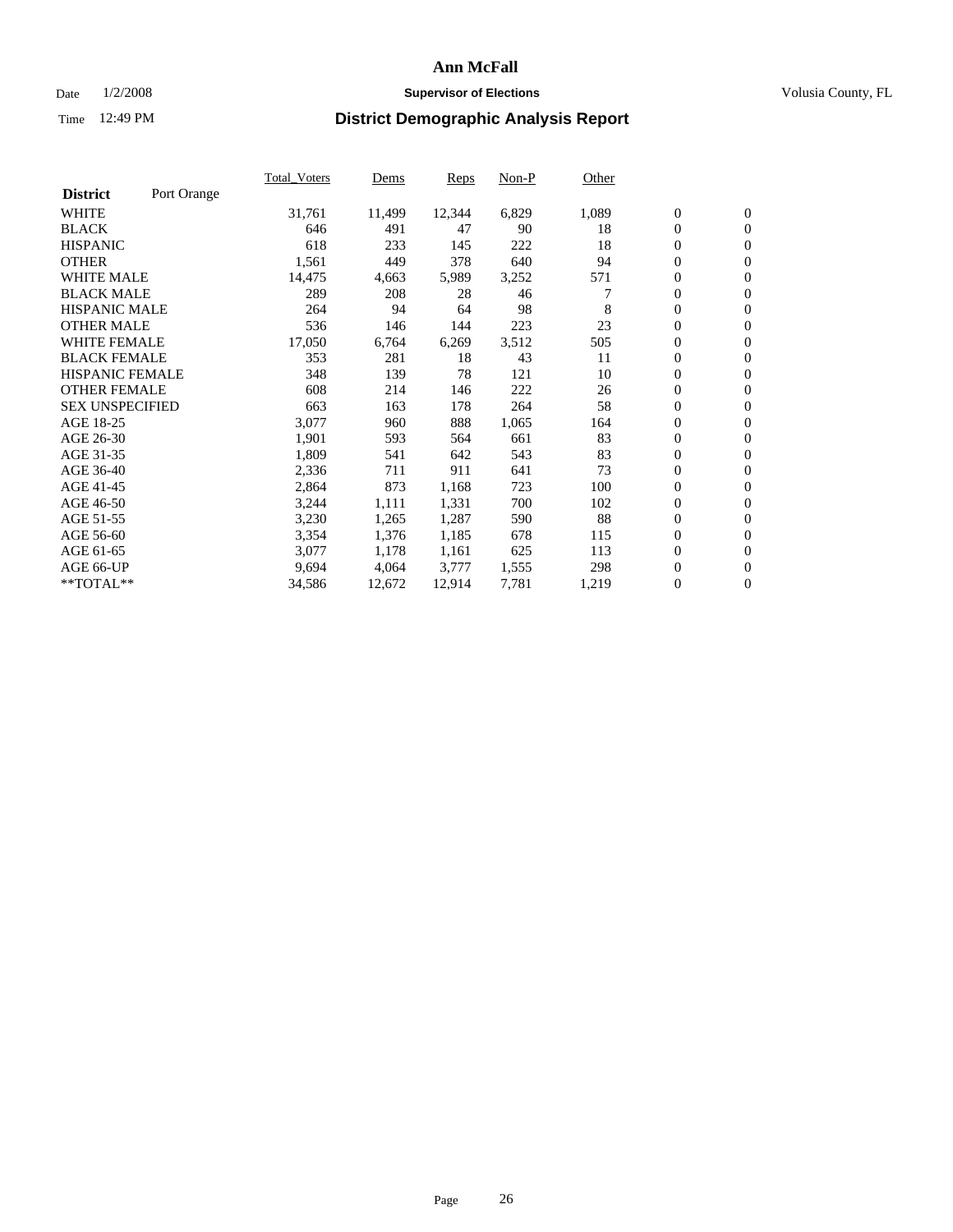### Date  $1/2/2008$  **Supervisor of Elections Supervisor of Elections** Volusia County, FL

|                        |               | Total Voters | Dems  | Reps  | Non-P | Other          |                  |                  |
|------------------------|---------------|--------------|-------|-------|-------|----------------|------------------|------------------|
| <b>District</b>        | South Daytona |              |       |       |       |                |                  |                  |
| <b>WHITE</b>           |               | 6,465        | 2,739 | 2,200 | 1,310 | 216            | $\boldsymbol{0}$ | $\boldsymbol{0}$ |
| <b>BLACK</b>           |               | 373          | 295   | 13    | 62    | 3              | $\boldsymbol{0}$ | $\mathbf{0}$     |
| <b>HISPANIC</b>        |               | 153          | 68    | 29    | 51    | 5              | 0                | $\mathbf{0}$     |
| <b>OTHER</b>           |               | 369          | 131   | 75    | 147   | 16             | 0                | $\mathbf{0}$     |
| WHITE MALE             |               | 2,957        | 1,104 | 1,102 | 619   | 132            | 0                | $\boldsymbol{0}$ |
| <b>BLACK MALE</b>      |               | 141          | 100   | 7     | 34    | $\overline{0}$ | 0                | $\mathbf{0}$     |
| <b>HISPANIC MALE</b>   |               | 74           | 31    | 14    | 25    | 4              | 0                | $\boldsymbol{0}$ |
| <b>OTHER MALE</b>      |               | 128          | 45    | 35    | 46    | 2              | 0                | $\mathbf{0}$     |
| WHITE FEMALE           |               | 3,477        | 1,620 | 1,088 | 686   | 83             | $\mathbf{0}$     | $\mathbf{0}$     |
| <b>BLACK FEMALE</b>    |               | 227          | 191   | 5     | 28    | 3              | 0                | $\mathbf{0}$     |
| <b>HISPANIC FEMALE</b> |               | 76           | 35    | 14    | 26    |                | 0                | $\boldsymbol{0}$ |
| <b>OTHER FEMALE</b>    |               | 136          | 59    | 26    | 48    | 3              | 0                | $\mathbf{0}$     |
| <b>SEX UNSPECIFIED</b> |               | 144          | 48    | 26    | 58    | 12             | 0                | $\mathbf{0}$     |
| AGE 18-25              |               | 710          | 265   | 171   | 247   | 27             | $\boldsymbol{0}$ | $\mathbf{0}$     |
| AGE 26-30              |               | 480          | 166   | 114   | 170   | 30             | $\mathbf{0}$     | $\mathbf{0}$     |
| AGE 31-35              |               | 455          | 152   | 140   | 141   | 22             | $\mathbf{0}$     | $\mathbf{0}$     |
| AGE 36-40              |               | 569          | 231   | 178   | 136   | 24             | $\boldsymbol{0}$ | $\mathbf{0}$     |
| AGE 41-45              |               | 721          | 264   | 258   | 171   | 28             | 0                | $\mathbf{0}$     |
| AGE 46-50              |               | 709          | 301   | 248   | 144   | 16             | $\boldsymbol{0}$ | $\mathbf{0}$     |
| AGE 51-55              |               | 644          | 304   | 203   | 124   | 13             | $\boldsymbol{0}$ | $\mathbf{0}$     |
| AGE 56-60              |               | 670          | 301   | 210   | 131   | 28             | $\boldsymbol{0}$ | $\mathbf{0}$     |
| AGE 61-65              |               | 579          | 250   | 205   | 102   | 22             | $\boldsymbol{0}$ | $\boldsymbol{0}$ |
| AGE 66-UP              |               | 1,823        | 999   | 590   | 204   | 30             | 0                | $\mathbf{0}$     |
| **TOTAL**              |               | 7,360        | 3,233 | 2,317 | 1,570 | 240            | $\boldsymbol{0}$ | $\boldsymbol{0}$ |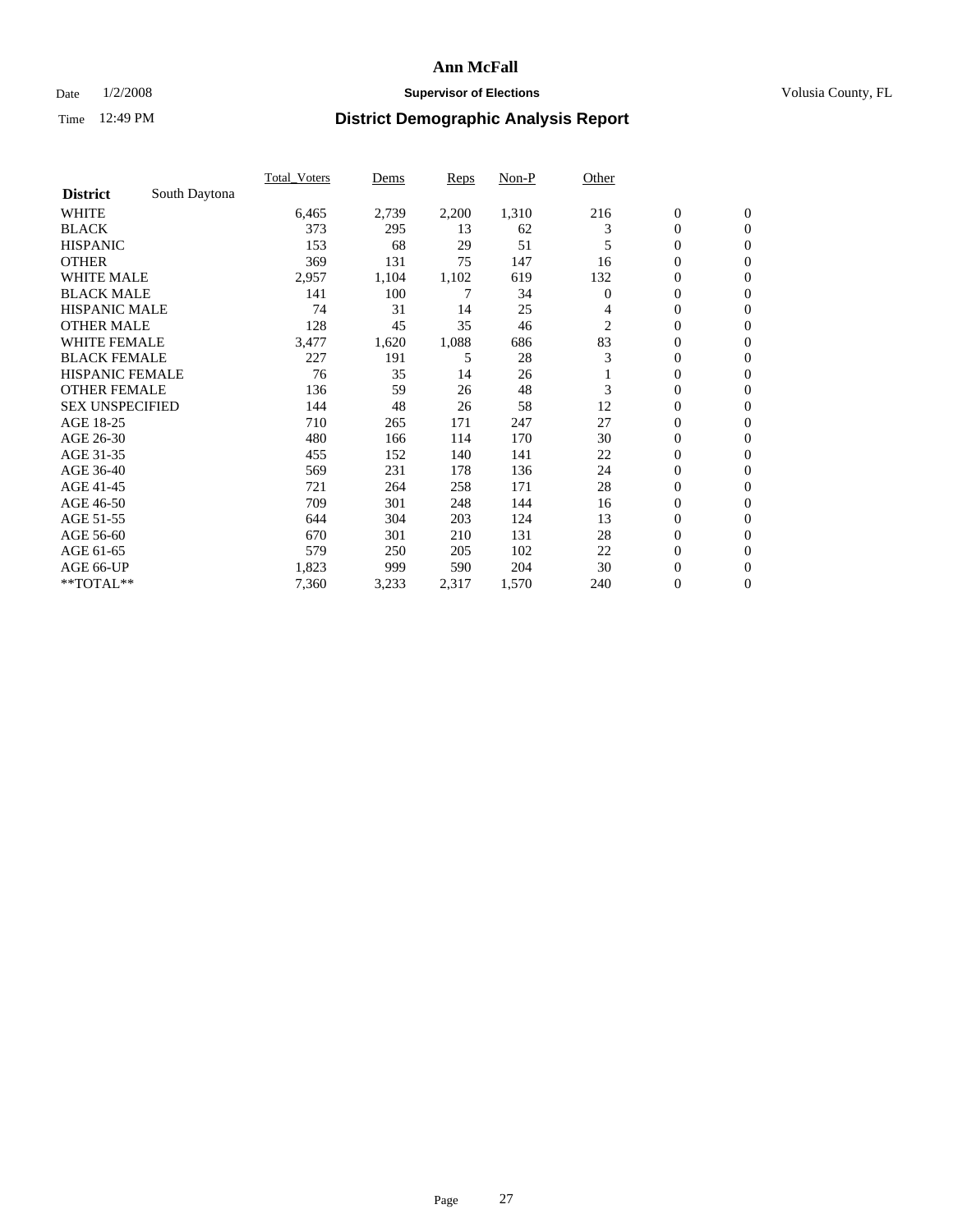### Date  $1/2/2008$  **Supervisor of Elections Supervisor of Elections** Volusia County, FL

|                        |               | Total Voters | Dems           | Reps | $Non-P$  | Other |              |          |  |
|------------------------|---------------|--------------|----------------|------|----------|-------|--------------|----------|--|
| <b>District</b>        | Flagler Beach |              |                |      |          |       |              |          |  |
| <b>WHITE</b>           |               | 58           | 22             | 21   | 14       |       | $\mathbf{0}$ | $\Omega$ |  |
| <b>BLACK</b>           |               | 0            | $\Omega$       | 0    | $\Omega$ |       |              | O        |  |
| <b>HISPANIC</b>        |               |              |                |      |          |       |              |          |  |
| <b>OTHER</b>           |               |              |                | 2    |          |       |              |          |  |
| <b>WHITE MALE</b>      |               | 27           | 10             | 11   |          |       |              |          |  |
| <b>BLACK MALE</b>      |               |              | 0              | 0    |          |       |              |          |  |
| HISPANIC MALE          |               |              |                |      |          |       |              |          |  |
| <b>OTHER MALE</b>      |               |              |                |      |          |       |              |          |  |
| WHITE FEMALE           |               | 31           | 12             | 10   |          |       |              |          |  |
| <b>BLACK FEMALE</b>    |               |              | 0              | 0    |          |       |              |          |  |
| <b>HISPANIC FEMALE</b> |               |              |                |      |          |       |              |          |  |
| <b>OTHER FEMALE</b>    |               |              |                |      |          |       |              |          |  |
| <b>SEX UNSPECIFIED</b> |               |              |                |      |          |       |              |          |  |
| AGE 18-25              |               |              |                |      |          |       |              |          |  |
| AGE 26-30              |               |              |                |      |          |       |              |          |  |
| AGE 31-35              |               |              |                |      |          |       |              |          |  |
| AGE 36-40              |               |              |                |      |          |       |              |          |  |
| AGE 41-45              |               |              |                |      |          |       |              |          |  |
| AGE 46-50              |               |              |                |      |          |       |              |          |  |
| AGE 51-55              |               |              |                |      |          |       |              |          |  |
| AGE 56-60              |               |              |                |      |          |       |              |          |  |
| AGE 61-65              |               |              | $\overline{c}$ |      |          |       |              |          |  |
| AGE 66-UP              |               | 44           | 17             | 20   | 6        |       |              |          |  |
| **TOTAL**              |               | 62           | 23             | 23   | 15       |       | U            | 0        |  |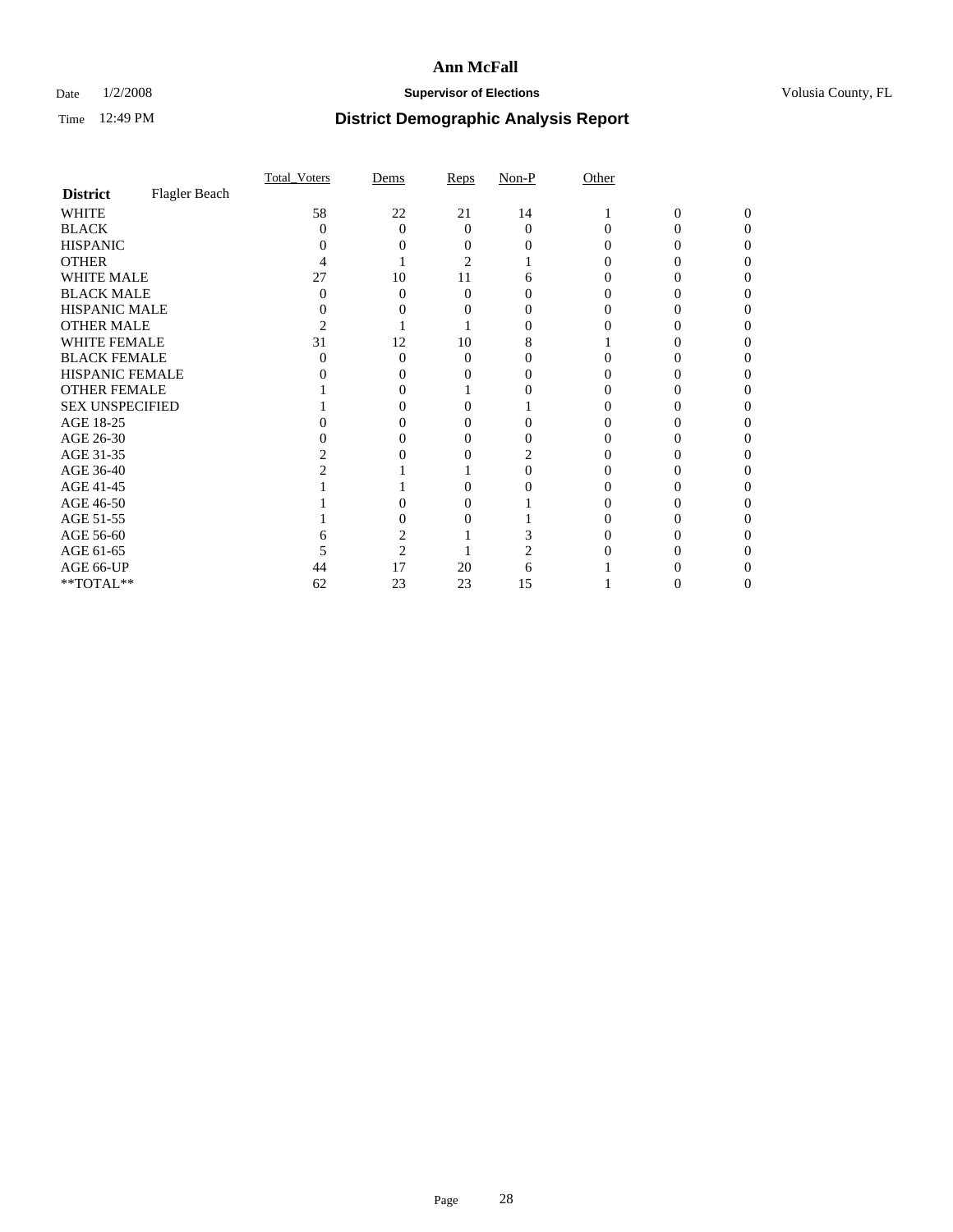#### Date  $1/2/2008$  **Supervisor of Elections** Volusia County, FL

|                        |                           | Total Voters | Dems   | <b>Reps</b> | Non-P  | Other |                  |                  |  |
|------------------------|---------------------------|--------------|--------|-------------|--------|-------|------------------|------------------|--|
| <b>District</b>        | <b>Hospital Authority</b> |              |        |             |        |       |                  |                  |  |
| <b>WHITE</b>           |                           | 90,786       | 31,324 | 37,875      | 17,666 | 3,921 | $\overline{0}$   | $\mathbf{0}$     |  |
| <b>BLACK</b>           |                           | 7,684        | 5,886  | 435         | 1,193  | 170   | $\overline{0}$   | $\mathbf{0}$     |  |
| <b>HISPANIC</b>        |                           | 12,347       | 5,550  | 2,461       | 4,029  | 307   | $\boldsymbol{0}$ | $\mathbf{0}$     |  |
| <b>OTHER</b>           |                           | 5,665        | 1,573  | 1,356       | 2,427  | 309   | $\boldsymbol{0}$ | $\mathbf{0}$     |  |
| <b>WHITE MALE</b>      |                           | 41,844       | 12,877 | 18,474      | 8,411  | 2,082 | 0                | $\mathbf{0}$     |  |
| <b>BLACK MALE</b>      |                           | 3,241        | 2,329  | 226         | 590    | 96    | $\boldsymbol{0}$ | $\mathbf{0}$     |  |
| <b>HISPANIC MALE</b>   |                           | 5,784        | 2,519  | 1,239       | 1,857  | 169   | $\overline{0}$   | $\mathbf{0}$     |  |
| <b>OTHER MALE</b>      |                           | 1,831        | 528    | 529         | 710    | 64    | $\overline{0}$   | $\mathbf{0}$     |  |
| <b>WHITE FEMALE</b>    |                           | 48,424       | 18,286 | 19,197      | 9,117  | 1,824 | $\mathbf{0}$     | $\mathbf{0}$     |  |
| <b>BLACK FEMALE</b>    |                           | 4,372        | 3,500  | 207         | 591    | 74    | $\boldsymbol{0}$ | $\mathbf{0}$     |  |
| <b>HISPANIC FEMALE</b> |                           | 6,459        | 2,982  | 1,210       | 2,133  | 134   | $\boldsymbol{0}$ | $\mathbf{0}$     |  |
| <b>OTHER FEMALE</b>    |                           | 2,203        | 735    | 549         | 838    | 81    | 0                | $\mathbf{0}$     |  |
| <b>SEX UNSPECIFIED</b> |                           | 2,324        | 577    | 496         | 1,068  | 183   | $\boldsymbol{0}$ | $\mathbf{0}$     |  |
| AGE 18-25              |                           | 11,282       | 3,284  | 2,931       | 4,376  | 691   | $\boldsymbol{0}$ | $\mathbf{0}$     |  |
| AGE 26-30              |                           | 7,658        | 2,364  | 2,236       | 2,642  | 416   | $\overline{0}$   | $\mathbf{0}$     |  |
| AGE 31-35              |                           | 8,005        | 2,569  | 2,654       | 2,372  | 410   | $\overline{0}$   | $\mathbf{0}$     |  |
| AGE 36-40              |                           | 9,367        | 2,988  | 3,495       | 2,470  | 414   | $\boldsymbol{0}$ | $\mathbf{0}$     |  |
| AGE 41-45              |                           | 10,908       | 3,704  | 4,234       | 2,552  | 418   | $\boldsymbol{0}$ | $\mathbf{0}$     |  |
| AGE 46-50              |                           | 11,900       | 4,331  | 4,718       | 2,414  | 437   | $\boldsymbol{0}$ | $\mathbf{0}$     |  |
| AGE 51-55              |                           | 11,048       | 4,435  | 4,137       | 2,061  | 415   | $\boldsymbol{0}$ | $\mathbf{0}$     |  |
| AGE 56-60              |                           | 10,607       | 4,434  | 3,940       | 1,825  | 408   | $\overline{0}$   | $\mathbf{0}$     |  |
| AGE 61-65              |                           | 9,055        | 3,856  | 3,433       | 1,447  | 319   | $\mathbf{0}$     | $\boldsymbol{0}$ |  |
| AGE 66-UP              |                           | 26,652       | 12,368 | 10,349      | 3,156  | 779   | $\boldsymbol{0}$ | $\boldsymbol{0}$ |  |
| **TOTAL**              |                           | 116,482      | 44,333 | 42,127      | 25,315 | 4,707 | $\boldsymbol{0}$ | $\overline{0}$   |  |
|                        |                           |              |        |             |        |       |                  |                  |  |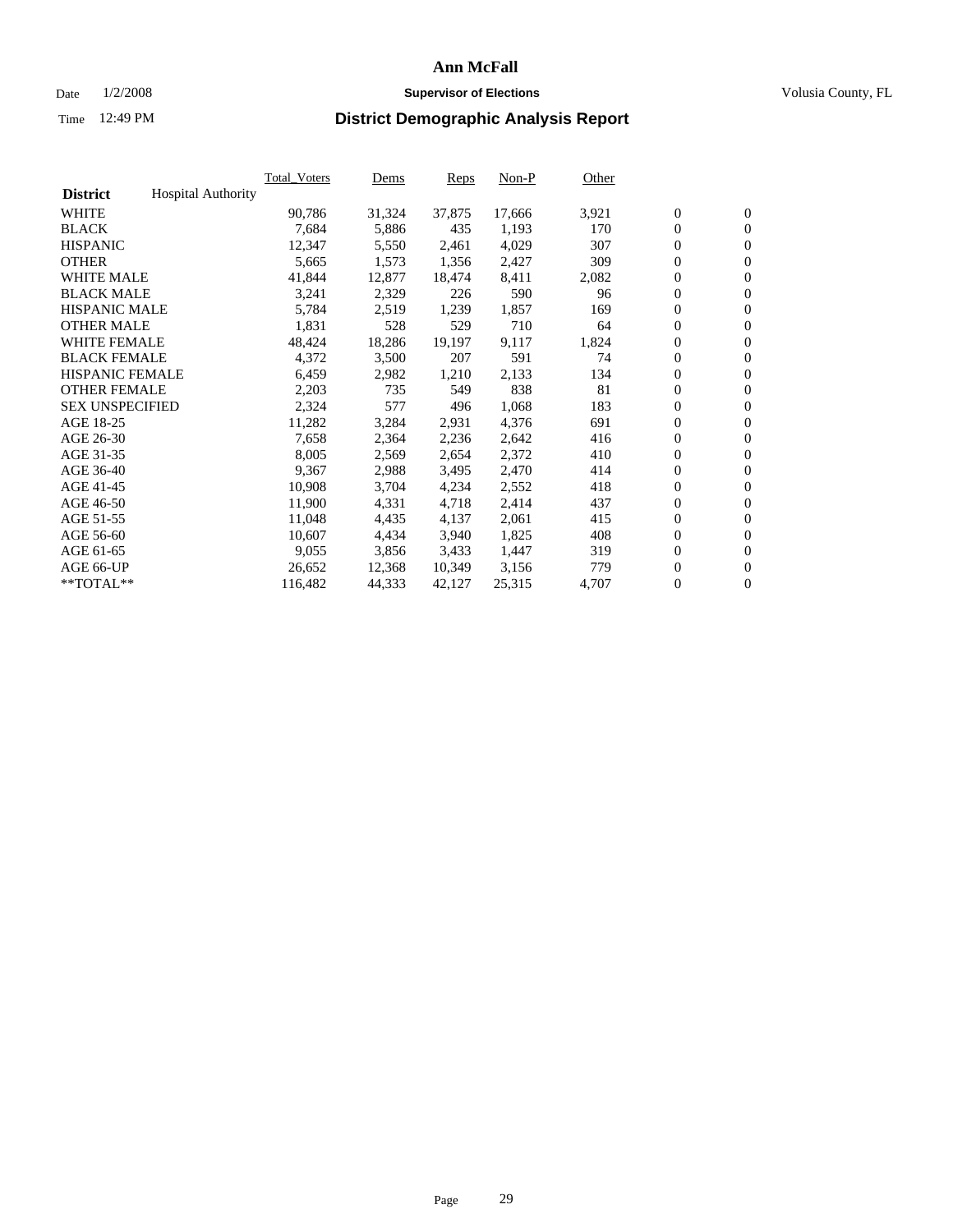### Date  $1/2/2008$  **Supervisor of Elections Supervisor of Elections** Volusia County, FL

|                                          | <b>Total Voters</b> | Dems  | Reps | Non-P          | Other          |                  |                  |  |
|------------------------------------------|---------------------|-------|------|----------------|----------------|------------------|------------------|--|
| Florida House Seat 21<br><b>District</b> |                     |       |      |                |                |                  |                  |  |
| <b>WHITE</b>                             | 2,053               | 800   | 850  | 332            | 71             | $\boldsymbol{0}$ | $\mathbf{0}$     |  |
| <b>BLACK</b>                             | 169                 | 147   | 9    | 12             |                | 0                | $\mathbf{0}$     |  |
| <b>HISPANIC</b>                          | 148                 | 50    | 34   | 59             |                | 0                | $\mathbf{0}$     |  |
| <b>OTHER</b>                             | 105                 | 33    | 27   | 42             | 3              | 0                | $\boldsymbol{0}$ |  |
| <b>WHITE MALE</b>                        | 991                 | 351   | 437  | 170            | 33             | 0                | $\theta$         |  |
| <b>BLACK MALE</b>                        | 66                  | 57    | 4    | 5              | $\overline{0}$ | 0                | $\Omega$         |  |
| <b>HISPANIC MALE</b>                     | 78                  | 26    | 18   | 32             | 2              | 0                | 0                |  |
| <b>OTHER MALE</b>                        | 35                  | 12    | 11   | 12             | $\Omega$       | 0                | 0                |  |
| <b>WHITE FEMALE</b>                      | 1,053               | 444   | 411  | 160            | 38             | 0                | 0                |  |
| <b>BLACK FEMALE</b>                      | 103                 | 90    | 5    | $\overline{7}$ |                | 0                | $\overline{0}$   |  |
| <b>HISPANIC FEMALE</b>                   | 67                  | 23    | 16   | 25             | 3              | 0                | $\Omega$         |  |
| <b>OTHER FEMALE</b>                      | 42                  | 16    | 11   | 13             | $\overline{2}$ | 0                | $\boldsymbol{0}$ |  |
| <b>SEX UNSPECIFIED</b>                   | 40                  | 11    | 7    | 21             |                | 0                | $\Omega$         |  |
| AGE 18-25                                | 260                 | 70    | 90   | 92             | 8              | 0                | 0                |  |
| AGE 26-30                                | 154                 | 37    | 60   | 51             | 6              | 0                | $\Omega$         |  |
| AGE 31-35                                | 135                 | 37    | 61   | 33             | 4              | 0                | 0                |  |
| AGE 36-40                                | 153                 | 45    | 54   | 46             | 8              | 0                | $\overline{0}$   |  |
| AGE 41-45                                | 209                 | 76    | 93   | 31             | 9              | 0                | 0                |  |
| AGE 46-50                                | 229                 | 97    | 87   | 38             |                | 0                | $\overline{0}$   |  |
| AGE 51-55                                | 253                 | 114   | 96   | 35             | 8              | 0                | $\Omega$         |  |
| AGE 56-60                                | 237                 | 102   | 95   | 34             | 6              | 0                | $\theta$         |  |
| AGE 61-65                                | 251                 | 122   | 88   | 33             | 8              | 0                | 0                |  |
| AGE 66-UP                                | 594                 | 330   | 196  | 52             | 16             | 0                | $_{0}$           |  |
| **TOTAL**                                | 2,475               | 1,030 | 920  | 445            | 80             | 0                | $\overline{0}$   |  |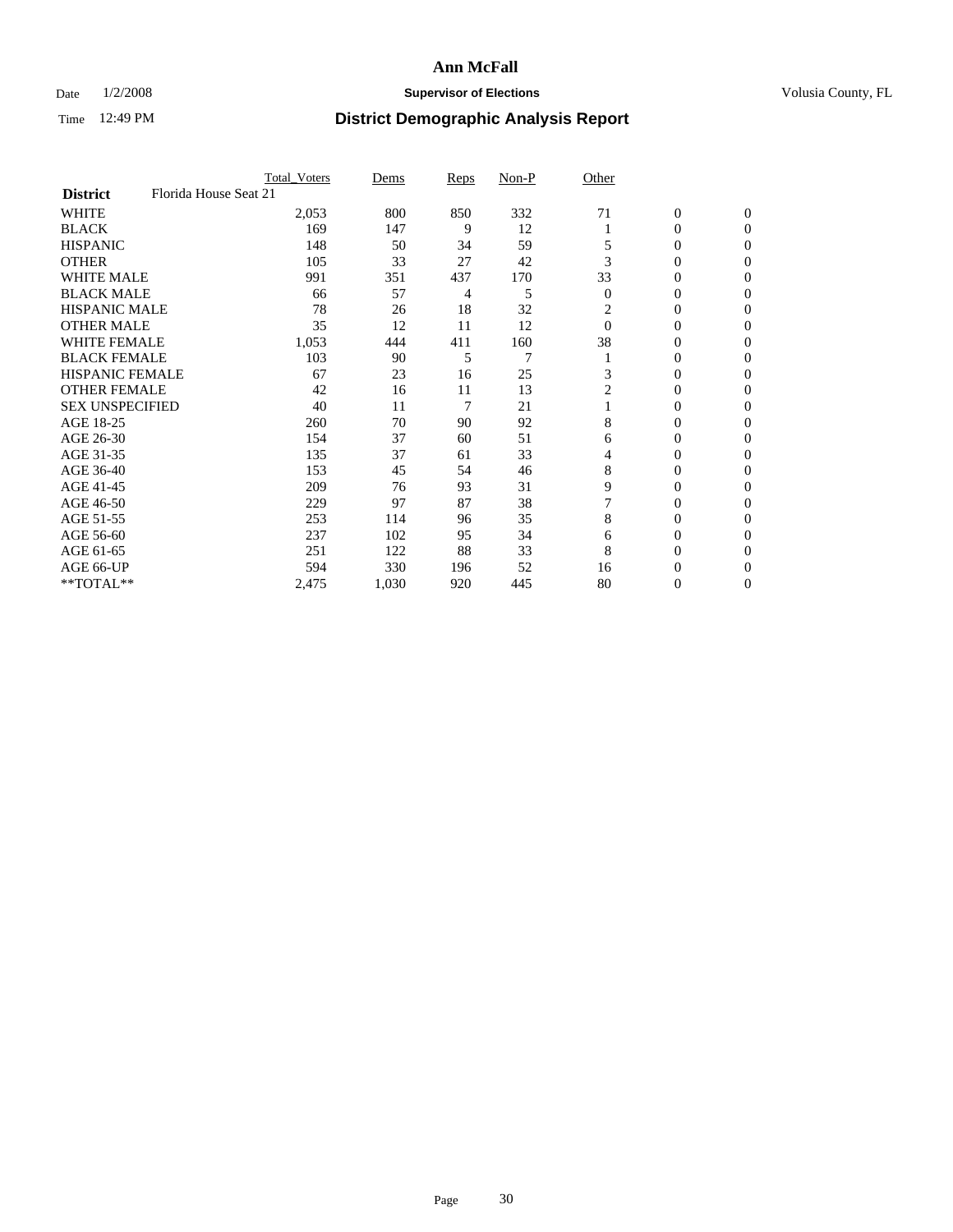#### Date  $1/2/2008$  **Supervisor of Elections** Volusia County, FL

|                                          | <b>Total Voters</b> | Dems  | Reps  | Non-P | Other |                  |                  |  |
|------------------------------------------|---------------------|-------|-------|-------|-------|------------------|------------------|--|
| Florida House Seat 25<br><b>District</b> |                     |       |       |       |       |                  |                  |  |
| <b>WHITE</b>                             | 14,837              | 5,133 | 5,898 | 3,121 | 685   | $\boldsymbol{0}$ | $\mathbf{0}$     |  |
| <b>BLACK</b>                             | 1,003               | 741   | 66    | 168   | 28    | $\mathbf{0}$     | $\mathbf{0}$     |  |
| <b>HISPANIC</b>                          | 3,254               | 1,527 | 643   | 1,009 | 75    | $\boldsymbol{0}$ | $\mathbf{0}$     |  |
| <b>OTHER</b>                             | 1,024               | 288   | 236   | 443   | 57    | $\boldsymbol{0}$ | $\mathbf{0}$     |  |
| <b>WHITE MALE</b>                        | 6,841               | 2,084 | 2,858 | 1,525 | 374   | 0                | $\mathbf{0}$     |  |
| <b>BLACK MALE</b>                        | 451                 | 319   | 37    | 79    | 16    | $\boldsymbol{0}$ | $\boldsymbol{0}$ |  |
| <b>HISPANIC MALE</b>                     | 1,535               | 693   | 329   | 472   | 41    | 0                | $\mathbf{0}$     |  |
| <b>OTHER MALE</b>                        | 338                 | 110   | 87    | 129   | 12    | $\boldsymbol{0}$ | $\mathbf{0}$     |  |
| <b>WHITE FEMALE</b>                      | 7,898               | 3,016 | 2,998 | 1,579 | 305   | 0                | $\mathbf{0}$     |  |
| <b>BLACK FEMALE</b>                      | 542                 | 413   | 29    | 88    | 12    | $\boldsymbol{0}$ | $\mathbf{0}$     |  |
| <b>HISPANIC FEMALE</b>                   | 1,696               | 820   | 312   | 531   | 33    | $\boldsymbol{0}$ | $\boldsymbol{0}$ |  |
| <b>OTHER FEMALE</b>                      | 413                 | 125   | 104   | 169   | 15    | 0                | $\overline{0}$   |  |
| <b>SEX UNSPECIFIED</b>                   | 404                 | 109   | 89    | 169   | 37    | $\boldsymbol{0}$ | $\mathbf{0}$     |  |
| AGE 18-25                                | 1,920               | 550   | 454   | 797   | 119   | $\boldsymbol{0}$ | $\mathbf{0}$     |  |
| AGE 26-30                                | 1,435               | 447   | 400   | 498   | 90    | $\mathbf{0}$     | $\mathbf{0}$     |  |
| AGE 31-35                                | 1,535               | 489   | 478   | 492   | 76    | 0                | $\mathbf{0}$     |  |
| AGE 36-40                                | 1,773               | 549   | 650   | 484   | 90    | $\boldsymbol{0}$ | $\mathbf{0}$     |  |
| AGE 41-45                                | 1,909               | 656   | 700   | 473   | 80    | $\boldsymbol{0}$ | $\mathbf{0}$     |  |
| AGE 46-50                                | 2,013               | 726   | 772   | 437   | 78    | $\boldsymbol{0}$ | $\mathbf{0}$     |  |
| AGE 51-55                                | 1,866               | 750   | 652   | 406   | 58    | $\boldsymbol{0}$ | $\mathbf{0}$     |  |
| AGE 56-60                                | 1,816               | 761   | 650   | 340   | 65    | $\mathbf{0}$     | $\mathbf{0}$     |  |
| AGE 61-65                                | 1,483               | 642   | 534   | 249   | 58    | $\mathbf{0}$     | $\mathbf{0}$     |  |
| AGE 66-UP                                | 4,368               | 2,119 | 1,553 | 565   | 131   | 0                | $\mathbf{0}$     |  |
| **TOTAL**                                | 20,118              | 7,689 | 6,843 | 4,741 | 845   | 0                | $\overline{0}$   |  |
|                                          |                     |       |       |       |       |                  |                  |  |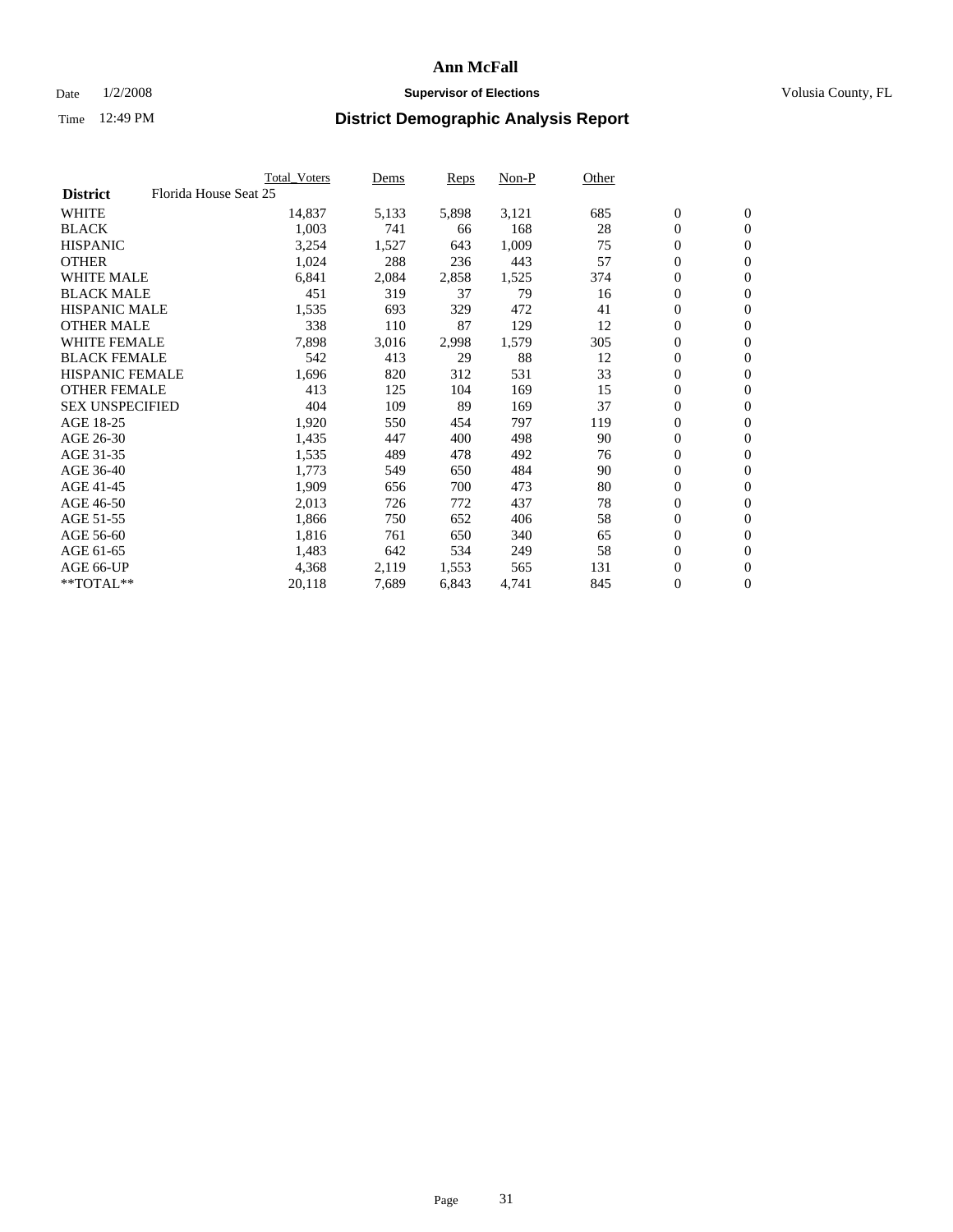#### Date  $1/2/2008$  **Supervisor of Elections** Volusia County, FL

|                        | Total_Voters          | Dems   | <b>Reps</b> | Non-P  | Other |                  |                |  |
|------------------------|-----------------------|--------|-------------|--------|-------|------------------|----------------|--|
| <b>District</b>        | Florida House Seat 26 |        |             |        |       |                  |                |  |
| <b>WHITE</b>           | 83,914                | 29,345 | 35,974      | 15,395 | 3,200 | $\overline{0}$   | $\mathbf{0}$   |  |
| <b>BLACK</b>           | 3,007                 | 2,193  | 225         | 510    | 79    | $\overline{0}$   | $\mathbf{0}$   |  |
| <b>HISPANIC</b>        | 5,292                 | 2,309  | 1,154       | 1,705  | 124   | $\boldsymbol{0}$ | $\mathbf{0}$   |  |
| <b>OTHER</b>           | 4,421                 | 1,210  | 1,235       | 1,738  | 238   | $\boldsymbol{0}$ | $\mathbf{0}$   |  |
| <b>WHITE MALE</b>      | 38,417                | 12,000 | 17,383      | 7,349  | 1,685 | 0                | $\mathbf{0}$   |  |
| <b>BLACK MALE</b>      | 1,313                 | 865    | 122         | 278    | 48    | $\boldsymbol{0}$ | $\mathbf{0}$   |  |
| <b>HISPANIC MALE</b>   | 2,476                 | 1,033  | 584         | 792    | 67    | $\overline{0}$   | $\mathbf{0}$   |  |
| <b>OTHER MALE</b>      | 1,542                 | 405    | 507         | 574    | 56    | $\overline{0}$   | $\mathbf{0}$   |  |
| <b>WHITE FEMALE</b>    | 45,016                | 17,201 | 18,391      | 7,921  | 1,503 | $\mathbf{0}$     | $\mathbf{0}$   |  |
| <b>BLACK FEMALE</b>    | 1,670                 | 1,305  | 103         | 231    | 31    | $\boldsymbol{0}$ | $\mathbf{0}$   |  |
| HISPANIC FEMALE        | 2,772                 | 1,255  | 562         | 900    | 55    | $\boldsymbol{0}$ | $\mathbf{0}$   |  |
| <b>OTHER FEMALE</b>    | 1,701                 | 581    | 490         | 573    | 57    | 0                | $\mathbf{0}$   |  |
| <b>SEX UNSPECIFIED</b> | 1,727                 | 412    | 446         | 730    | 139   | $\boldsymbol{0}$ | $\mathbf{0}$   |  |
| AGE 18-25              | 7,954                 | 2,269  | 2,372       | 2,848  | 465   | $\boldsymbol{0}$ | $\mathbf{0}$   |  |
| AGE 26-30              | 5,016                 | 1,451  | 1,650       | 1,649  | 266   | $\overline{0}$   | $\mathbf{0}$   |  |
| AGE 31-35              | 5,165                 | 1,531  | 1,897       | 1,469  | 268   | $\overline{0}$   | $\mathbf{0}$   |  |
| AGE 36-40              | 6,628                 | 2,001  | 2,699       | 1,673  | 255   | $\boldsymbol{0}$ | $\mathbf{0}$   |  |
| AGE 41-45              | 8,043                 | 2,493  | 3,439       | 1,826  | 285   | $\boldsymbol{0}$ | $\mathbf{0}$   |  |
| AGE 46-50              | 9,210                 | 3,127  | 3,956       | 1,803  | 324   | 0                | $\mathbf{0}$   |  |
| AGE 51-55              | 9,316                 | 3,543  | 3,793       | 1,633  | 347   | $\boldsymbol{0}$ | $\mathbf{0}$   |  |
| AGE 56-60              | 9,609                 | 3,787  | 3,814       | 1,656  | 352   | $\overline{0}$   | $\mathbf{0}$   |  |
| AGE 61-65              | 8,795                 | 3,415  | 3,595       | 1,475  | 310   | $\mathbf{0}$     | $\mathbf{0}$   |  |
| AGE 66-UP              | 26,898                | 11,440 | 11,373      | 3,316  | 769   | $\boldsymbol{0}$ | $\mathbf{0}$   |  |
| **TOTAL**              | 96,634                | 35,057 | 38,588      | 19,348 | 3,641 | 0                | $\overline{0}$ |  |
|                        |                       |        |             |        |       |                  |                |  |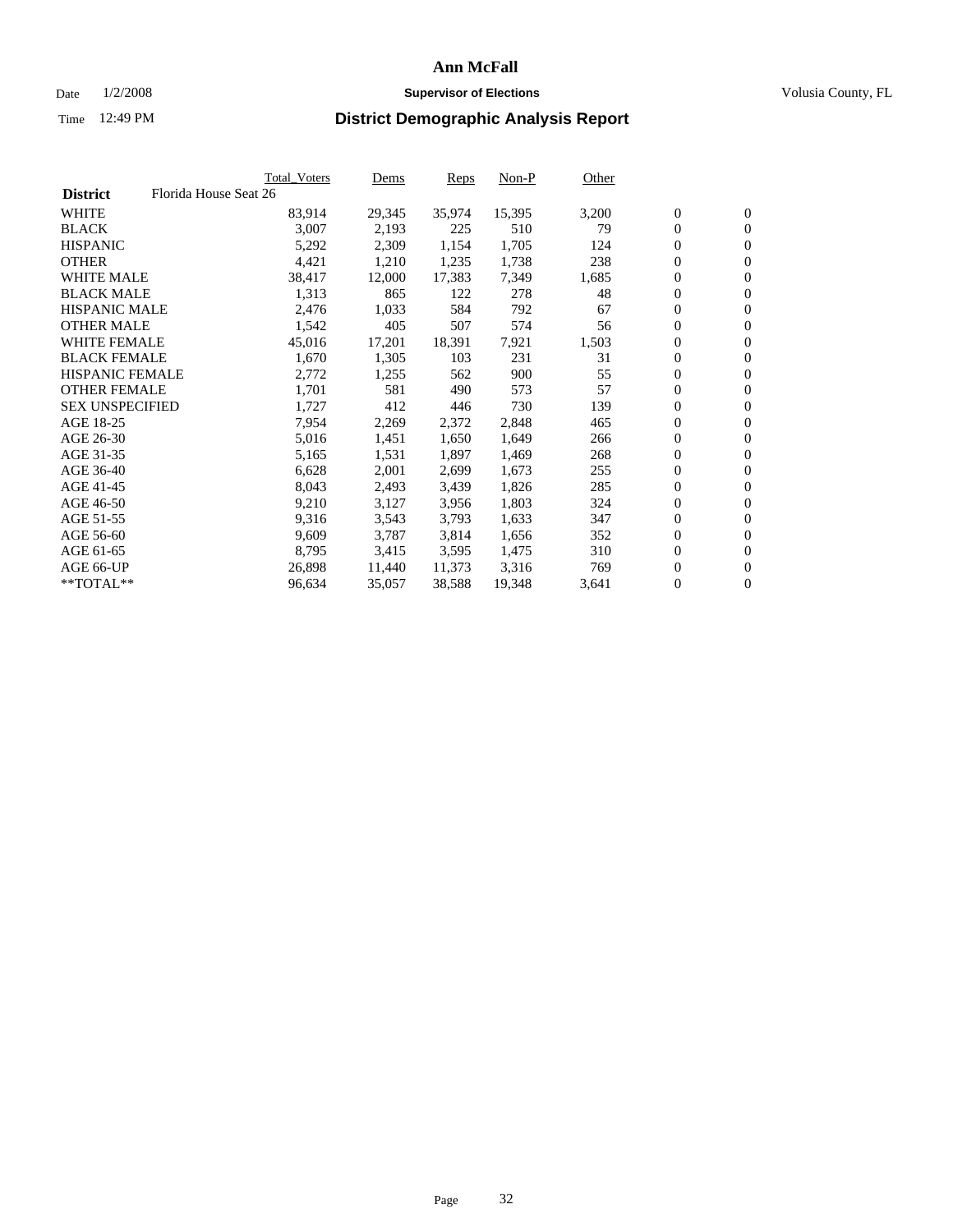#### Date  $1/2/2008$  **Supervisor of Elections** Volusia County, FL

|                        |                       | Total_Voters | Dems   | <b>Reps</b> | Non-P  | Other |                  |                |  |
|------------------------|-----------------------|--------------|--------|-------------|--------|-------|------------------|----------------|--|
| <b>District</b>        | Florida House Seat 27 |              |        |             |        |       |                  |                |  |
| <b>WHITE</b>           |                       | 50,706       | 20,798 | 17,055      | 10,846 | 2,007 | $\overline{0}$   | $\mathbf{0}$   |  |
| <b>BLACK</b>           |                       | 14,358       | 11,669 | 509         | 1,990  | 190   | $\overline{0}$   | $\mathbf{0}$   |  |
| <b>HISPANIC</b>        |                       | 1,400        | 591    | 260         | 499    | 50    | $\boldsymbol{0}$ | $\mathbf{0}$   |  |
| <b>OTHER</b>           |                       | 4,113        | 1,524  | 710         | 1,690  | 189   | $\boldsymbol{0}$ | $\mathbf{0}$   |  |
| <b>WHITE MALE</b>      |                       | 23,191       | 8,413  | 8,414       | 5,255  | 1,109 | 0                | $\mathbf{0}$   |  |
| <b>BLACK MALE</b>      |                       | 5,650        | 4,389  | 263         | 889    | 109   | $\boldsymbol{0}$ | $\mathbf{0}$   |  |
| <b>HISPANIC MALE</b>   |                       | 647          | 262    | 123         | 236    | 26    | $\overline{0}$   | $\mathbf{0}$   |  |
| <b>OTHER MALE</b>      |                       | 1,215        | 461    | 274         | 436    | 44    | $\overline{0}$   | $\mathbf{0}$   |  |
| <b>WHITE FEMALE</b>    |                       | 27,188       | 12,261 | 8,545       | 5,505  | 877   | $\mathbf{0}$     | $\mathbf{0}$   |  |
| <b>BLACK FEMALE</b>    |                       | 8,568        | 7,179  | 241         | 1,069  | 79    | $\boldsymbol{0}$ | $\mathbf{0}$   |  |
| HISPANIC FEMALE        |                       | 737          | 322    | 136         | 256    | 23    | $\boldsymbol{0}$ | $\mathbf{0}$   |  |
| <b>OTHER FEMALE</b>    |                       | 1,505        | 654    | 274         | 536    | 41    | 0                | $\mathbf{0}$   |  |
| <b>SEX UNSPECIFIED</b> |                       | 1,876        | 641    | 264         | 843    | 128   | $\boldsymbol{0}$ | $\mathbf{0}$   |  |
| AGE 18-25              |                       | 8,780        | 3,988  | 1,443       | 2,981  | 368   | $\boldsymbol{0}$ | $\mathbf{0}$   |  |
| AGE 26-30              |                       | 4,758        | 2,005  | 914         | 1,619  | 220   | $\overline{0}$   | $\mathbf{0}$   |  |
| AGE 31-35              |                       | 4,224        | 1,839  | 976         | 1,221  | 188   | $\overline{0}$   | $\mathbf{0}$   |  |
| AGE 36-40              |                       | 4,686        | 2,039  | 1,239       | 1,235  | 173   | $\boldsymbol{0}$ | $\mathbf{0}$   |  |
| AGE 41-45              |                       | 5,503        | 2,515  | 1,539       | 1,245  | 204   | $\boldsymbol{0}$ | $\mathbf{0}$   |  |
| AGE 46-50              |                       | 6,424        | 3,119  | 1,767       | 1,314  | 224   | 0                | $\mathbf{0}$   |  |
| AGE 51-55              |                       | 6,157        | 3,177  | 1,670       | 1,134  | 176   | $\boldsymbol{0}$ | $\mathbf{0}$   |  |
| AGE 56-60              |                       | 6,086        | 3,110  | 1,654       | 1,108  | 214   | $\overline{0}$   | $\mathbf{0}$   |  |
| AGE 61-65              |                       | 5,255        | 2,634  | 1,536       | 897    | 188   | $\mathbf{0}$     | $\mathbf{0}$   |  |
| AGE 66-UP              |                       | 18,704       | 10,156 | 5,796       | 2,271  | 481   | $\boldsymbol{0}$ | $\mathbf{0}$   |  |
| **TOTAL**              |                       | 70,577       | 34,582 | 18,534      | 15,025 | 2,436 | 0                | $\overline{0}$ |  |
|                        |                       |              |        |             |        |       |                  |                |  |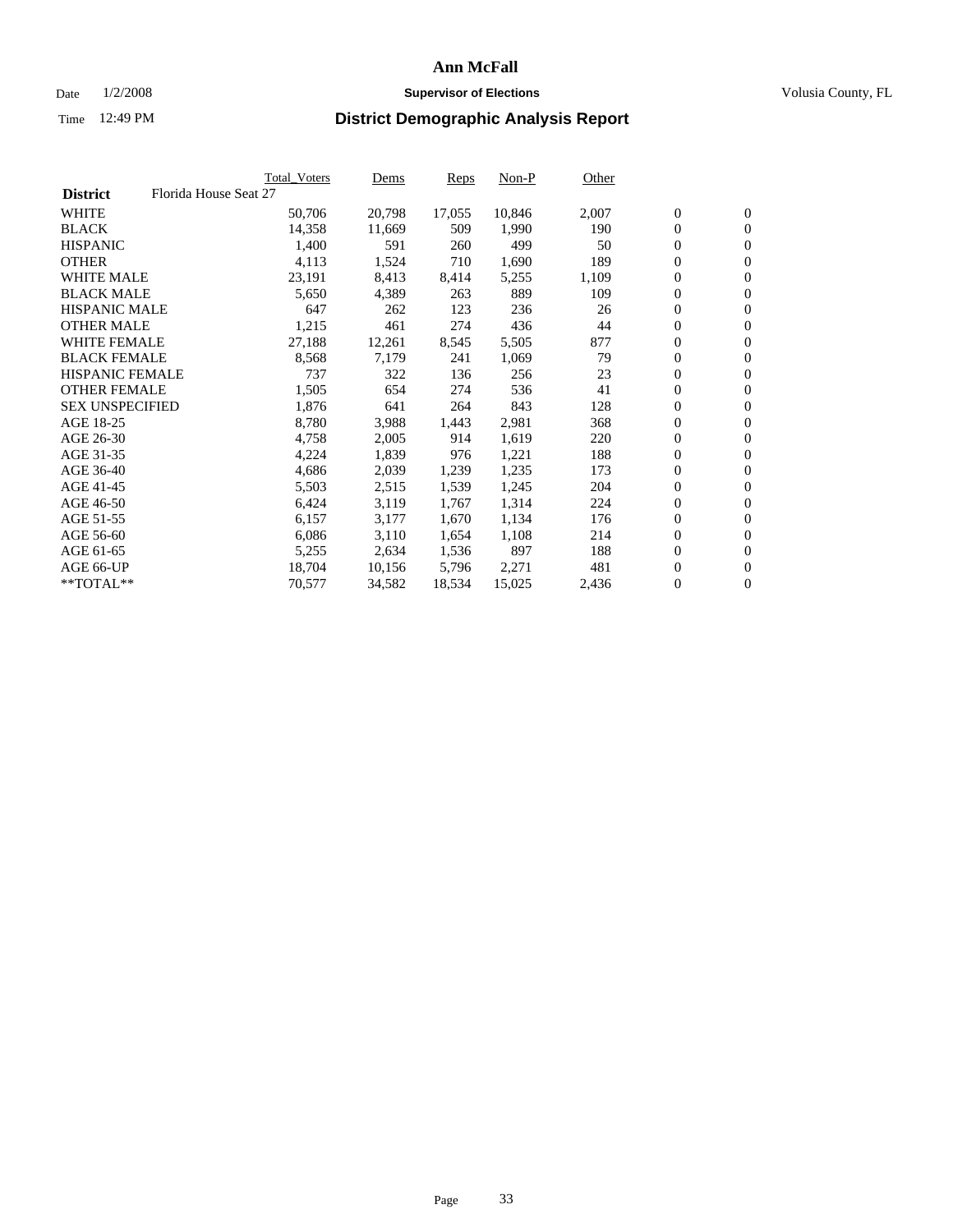### Date  $1/2/2008$  **Supervisor of Elections Supervisor of Elections** Volusia County, FL

|                        | Total_Voters          | Dems   | Reps   | Non-P  | Other |                  |                  |  |
|------------------------|-----------------------|--------|--------|--------|-------|------------------|------------------|--|
| <b>District</b>        | Florida House Seat 28 |        |        |        |       |                  |                  |  |
| <b>WHITE</b>           | 88,308                | 30,996 | 35,466 | 18,920 | 2,926 | $\boldsymbol{0}$ | $\mathbf{0}$     |  |
| <b>BLACK</b>           | 3,344                 | 2,554  | 187    | 535    | 68    | $\overline{0}$   | $\mathbf{0}$     |  |
| <b>HISPANIC</b>        | 3,965                 | 1,702  | 839    | 1,322  | 102   | $\overline{0}$   | $\mathbf{0}$     |  |
| <b>OTHER</b>           | 4,023                 | 1,037  | 977    | 1,784  | 225   | 0                | $\overline{0}$   |  |
| <b>WHITE MALE</b>      | 40,907                | 12,921 | 17,278 | 9,140  | 1,568 | $\overline{0}$   | $\mathbf{0}$     |  |
| <b>BLACK MALE</b>      | 1,511                 | 1,066  | 104    | 303    | 38    | $\boldsymbol{0}$ | $\mathbf{0}$     |  |
| <b>HISPANIC MALE</b>   | 1,799                 | 751    | 396    | 592    | 60    | 0                | $\mathbf{0}$     |  |
| <b>OTHER MALE</b>      | 1,347                 | 349    | 380    | 561    | 57    | 0                | $\mathbf{0}$     |  |
| <b>WHITE FEMALE</b>    | 46,784                | 17,879 | 17,965 | 9,600  | 1,340 | 0                | $\mathbf{0}$     |  |
| <b>BLACK FEMALE</b>    | 1,802                 | 1,465  | 80     | 228    | 29    | $\overline{0}$   | $\mathbf{0}$     |  |
| <b>HISPANIC FEMALE</b> | 2,130                 | 936    | 433    | 719    | 42    | 0                | $\mathbf{0}$     |  |
| <b>OTHER FEMALE</b>    | 1,556                 | 491    | 397    | 611    | 57    | $\overline{0}$   | $\overline{0}$   |  |
| <b>SEX UNSPECIFIED</b> | 1,804                 | 431    | 436    | 807    | 130   | $\boldsymbol{0}$ | $\mathbf{0}$     |  |
| AGE 18-25              | 8,440                 | 2,492  | 2,251  | 3,221  | 476   | 0                | $\mathbf{0}$     |  |
| AGE 26-30              | 5,333                 | 1,610  | 1,469  | 2,035  | 219   | 0                | $\mathbf{0}$     |  |
| AGE 31-35              | 5,274                 | 1,597  | 1,756  | 1,697  | 224   | 0                | $\mathbf{0}$     |  |
| AGE 36-40              | 6,477                 | 1,997  | 2,426  | 1,811  | 243   | $\boldsymbol{0}$ | $\mathbf{0}$     |  |
| AGE 41-45              | 7,994                 | 2,660  | 3,119  | 1,982  | 233   | 0                | $\mathbf{0}$     |  |
| AGE 46-50              | 9,317                 | 3,244  | 3,764  | 2,069  | 240   | $\overline{0}$   | $\mathbf{0}$     |  |
| AGE 51-55              | 9,513                 | 3,748  | 3,593  | 1,896  | 276   | 0                | $\mathbf{0}$     |  |
| AGE 56-60              | 9,750                 | 3,873  | 3,545  | 2,005  | 327   | $\overline{0}$   | $\mathbf{0}$     |  |
| AGE 61-65              | 8,933                 | 3,365  | 3,528  | 1,747  | 293   | 0                | $\mathbf{0}$     |  |
| AGE 66-UP              | 28,609                | 11,703 | 12,018 | 4,098  | 790   | 0                | $\mathbf{0}$     |  |
| $*$ TOTAL $**$         | 99,640                | 36,289 | 37,469 | 22,561 | 3,321 | 0                | $\boldsymbol{0}$ |  |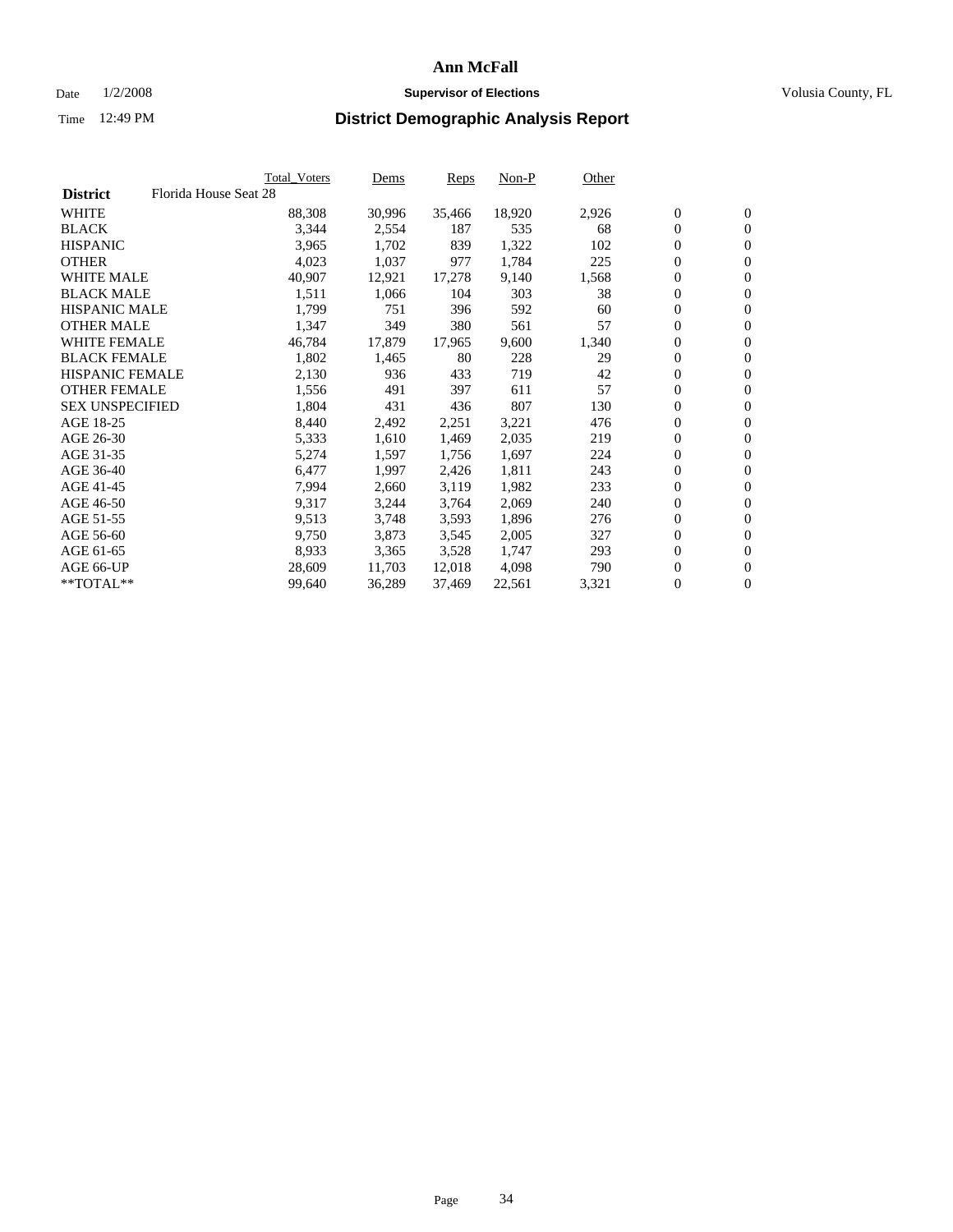### Date  $1/2/2008$  **Supervisor of Elections Supervisor of Elections** Volusia County, FL

|                        | <b>Total_Voters</b>   | Dems  | <b>Reps</b> | Non-P | Other          |                  |                |  |
|------------------------|-----------------------|-------|-------------|-------|----------------|------------------|----------------|--|
| <b>District</b>        | Florida House Seat 33 |       |             |       |                |                  |                |  |
| <b>WHITE</b>           | 4,787                 | 1,471 | 2,105       | 1,004 | 207            | $\boldsymbol{0}$ | $\mathbf{0}$   |  |
| <b>BLACK</b>           | 443                   | 326   | 27          | 77    | 13             | $\overline{0}$   | $\mathbf{0}$   |  |
| <b>HISPANIC</b>        | 875                   | 370   | 171         | 312   | 22             | $\boldsymbol{0}$ | $\mathbf{0}$   |  |
| <b>OTHER</b>           | 347                   | 93    | 83          | 143   | 28             | 0                | $\mathbf{0}$   |  |
| <b>WHITE MALE</b>      | 2,275                 | 600   | 1,087       | 487   | 101            | 0                | $\mathbf{0}$   |  |
| <b>BLACK MALE</b>      | 186                   | 133   | 11          | 37    | 5              | $\boldsymbol{0}$ | $\mathbf{0}$   |  |
| <b>HISPANIC MALE</b>   | 418                   | 166   | 91          | 149   | 12             | $\overline{0}$   | $\mathbf{0}$   |  |
| <b>OTHER MALE</b>      | 118                   | 35    | 30          | 48    | 5              | $\overline{0}$   | $\mathbf{0}$   |  |
| <b>WHITE FEMALE</b>    | 2,480                 | 864   | 1,005       | 506   | 105            | 0                | $\mathbf{0}$   |  |
| <b>BLACK FEMALE</b>    | 251                   | 188   | 16          | 39    | 8              | $\overline{0}$   | $\mathbf{0}$   |  |
| <b>HISPANIC FEMALE</b> | 445                   | 200   | 79          | 156   | 10             | 0                | $\mathbf{0}$   |  |
| <b>OTHER FEMALE</b>    | 127                   | 34    | 34          | 52    | $\overline{7}$ | 0                | $\mathbf{0}$   |  |
| <b>SEX UNSPECIFIED</b> | 152                   | 40    | 33          | 62    | 17             | $\boldsymbol{0}$ | $\mathbf{0}$   |  |
| AGE 18-25              | 724                   | 204   | 170         | 302   | 48             | $\boldsymbol{0}$ | $\mathbf{0}$   |  |
| AGE 26-30              | 449                   | 143   | 129         | 149   | 28             | $\overline{0}$   | $\mathbf{0}$   |  |
| AGE 31-35              | 496                   | 142   | 153         | 168   | 33             | $\overline{0}$   | $\mathbf{0}$   |  |
| AGE 36-40              | 519                   | 168   | 199         | 129   | 23             | $\boldsymbol{0}$ | $\mathbf{0}$   |  |
| AGE 41-45              | 671                   | 215   | 255         | 164   | 37             | $\boldsymbol{0}$ | $\mathbf{0}$   |  |
| AGE 46-50              | 750                   | 241   | 333         | 150   | 26             | 0                | $\mathbf{0}$   |  |
| AGE 51-55              | 660                   | 247   | 260         | 136   | 17             | $\boldsymbol{0}$ | $\mathbf{0}$   |  |
| AGE 56-60              | 612                   | 230   | 254         | 112   | 16             | $\overline{0}$   | $\mathbf{0}$   |  |
| AGE 61-65              | 496                   | 222   | 180         | 79    | 15             | $\mathbf{0}$     | $\mathbf{0}$   |  |
| AGE 66-UP              | 1,075                 | 448   | 453         | 147   | 27             | $\boldsymbol{0}$ | $\mathbf{0}$   |  |
| **TOTAL**              | 6,452                 | 2,260 | 2,386       | 1,536 | 270            | 0                | $\overline{0}$ |  |
|                        |                       |       |             |       |                |                  |                |  |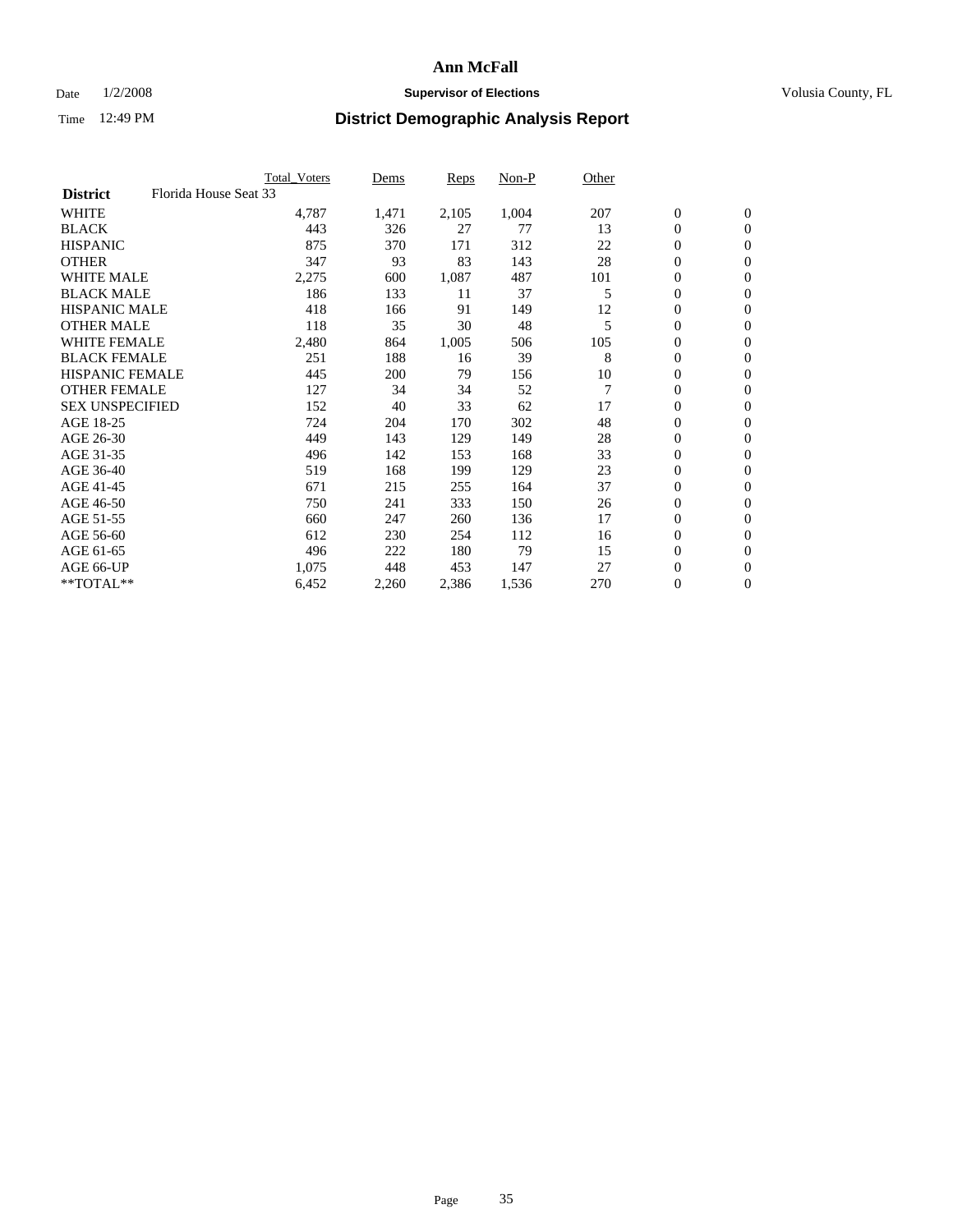#### Date  $1/2/2008$  **Supervisor of Elections** Volusia County, FL

|                        | Total Voters            | Dems   | <b>Reps</b> | Non-P  | Other |                  |                |  |
|------------------------|-------------------------|--------|-------------|--------|-------|------------------|----------------|--|
| <b>District</b>        | School Board District 1 |        |             |        |       |                  |                |  |
| <b>WHITE</b>           | 46,081                  | 16,768 | 19,124      | 8,310  | 1,879 | $\overline{0}$   | $\mathbf{0}$   |  |
| <b>BLACK</b>           | 3,569                   | 2,874  | 160         | 475    | 60    | $\overline{0}$   | $\mathbf{0}$   |  |
| <b>HISPANIC</b>        | 2,051                   | 798    | 435         | 744    | 74    | $\boldsymbol{0}$ | $\mathbf{0}$   |  |
| <b>OTHER</b>           | 2,384                   | 697    | 623         | 949    | 115   | $\boldsymbol{0}$ | $\mathbf{0}$   |  |
| <b>WHITE MALE</b>      | 21,023                  | 6,842  | 9,228       | 3,970  | 983   | 0                | $\mathbf{0}$   |  |
| <b>BLACK MALE</b>      | 1,394                   | 1,071  | 73          | 212    | 38    | $\boldsymbol{0}$ | $\mathbf{0}$   |  |
| <b>HISPANIC MALE</b>   | 937                     | 358    | 212         | 329    | 38    | $\overline{0}$   | $\mathbf{0}$   |  |
| <b>OTHER MALE</b>      | 754                     | 210    | 244         | 269    | 31    | $\overline{0}$   | $\mathbf{0}$   |  |
| <b>WHITE FEMALE</b>    | 24,812                  | 9,846  | 9,811       | 4,265  | 890   | $\mathbf{0}$     | $\mathbf{0}$   |  |
| <b>BLACK FEMALE</b>    | 2,145                   | 1,781  | 85          | 257    | 22    | $\overline{0}$   | $\mathbf{0}$   |  |
| <b>HISPANIC FEMALE</b> | 1,097                   | 435    | 220         | 408    | 34    | $\boldsymbol{0}$ | $\mathbf{0}$   |  |
| <b>OTHER FEMALE</b>    | 923                     | 335    | 242         | 315    | 31    | 0                | $\mathbf{0}$   |  |
| <b>SEX UNSPECIFIED</b> | 1,000                   | 259    | 227         | 453    | 61    | $\boldsymbol{0}$ | $\mathbf{0}$   |  |
| AGE 18-25              | 4,830                   | 1,387  | 1,383       | 1,791  | 269   | $\boldsymbol{0}$ | $\mathbf{0}$   |  |
| AGE 26-30              | 3,221                   | 986    | 997         | 1,051  | 187   | $\overline{0}$   | $\mathbf{0}$   |  |
| AGE 31-35              | 3,241                   | 1,021  | 1,156       | 890    | 174   | $\overline{0}$   | $\mathbf{0}$   |  |
| AGE 36-40              | 3,980                   | 1,310  | 1,504       | 1,003  | 163   | $\boldsymbol{0}$ | $\mathbf{0}$   |  |
| AGE 41-45              | 4,601                   | 1,525  | 1,910       | 993    | 173   | $\boldsymbol{0}$ | $\mathbf{0}$   |  |
| AGE 46-50              | 5,279                   | 1,990  | 2,100       | 994    | 195   | 0                | $\mathbf{0}$   |  |
| AGE 51-55              | 5,091                   | 2,111  | 1,967       | 816    | 197   | $\boldsymbol{0}$ | $\mathbf{0}$   |  |
| AGE 56-60              | 5,126                   | 2,250  | 1,918       | 753    | 205   | $\overline{0}$   | $\mathbf{0}$   |  |
| AGE 61-65              | 4,602                   | 2,011  | 1,751       | 673    | 167   | $\mathbf{0}$     | $\mathbf{0}$   |  |
| AGE 66-UP              | 14,114                  | 6,546  | 5,656       | 1,514  | 398   | $\boldsymbol{0}$ | $\mathbf{0}$   |  |
| **TOTAL**              | 54,085                  | 21,137 | 20,342      | 10,478 | 2,128 | 0                | $\overline{0}$ |  |
|                        |                         |        |             |        |       |                  |                |  |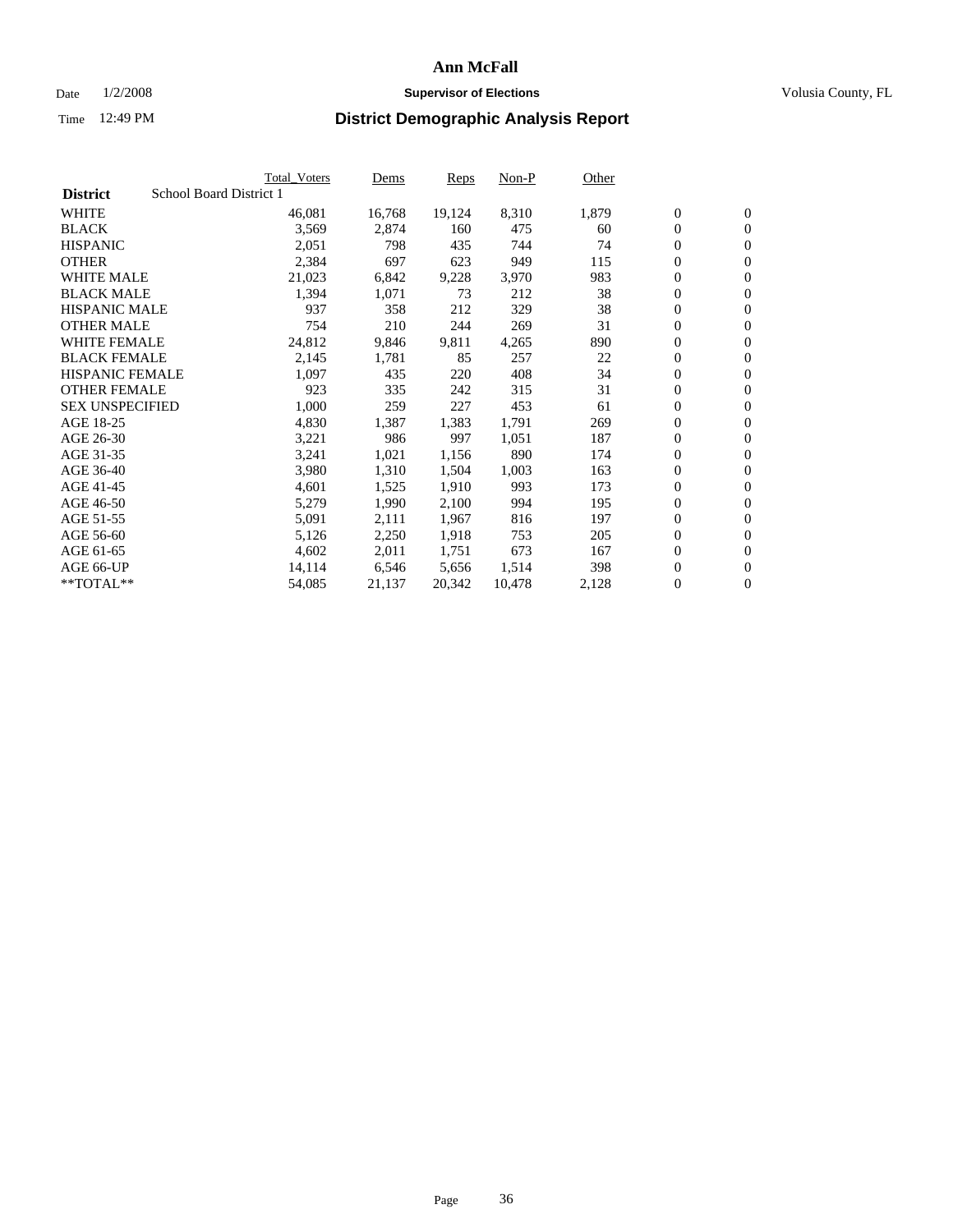#### Date  $1/2/2008$  **Supervisor of Elections** Volusia County, FL

|                        | Total_Voters            | Dems   | <b>Reps</b> | Non-P  | Other |                  |                  |  |
|------------------------|-------------------------|--------|-------------|--------|-------|------------------|------------------|--|
| <b>District</b>        | School Board District 2 |        |             |        |       |                  |                  |  |
| <b>WHITE</b>           | 39,821                  | 15,416 | 14,477      | 8,427  | 1,501 | $\overline{0}$   | $\mathbf{0}$     |  |
| <b>BLACK</b>           | 8,840                   | 7,126  | 312         | 1,287  | 115   | $\overline{0}$   | $\mathbf{0}$     |  |
| <b>HISPANIC</b>        | 945                     | 380    | 200         | 335    | 30    | $\boldsymbol{0}$ | $\mathbf{0}$     |  |
| <b>OTHER</b>           | 2,915                   | 1,039  | 536         | 1,201  | 139   | $\boldsymbol{0}$ | $\mathbf{0}$     |  |
| <b>WHITE MALE</b>      | 18,536                  | 6,384  | 7,149       | 4,140  | 863   | 0                | $\mathbf{0}$     |  |
| <b>BLACK MALE</b>      | 3,548                   | 2,721  | 167         | 601    | 59    | $\boldsymbol{0}$ | $\mathbf{0}$     |  |
| <b>HISPANIC MALE</b>   | 447                     | 173    | 95          | 164    | 15    | $\overline{0}$   | $\mathbf{0}$     |  |
| <b>OTHER MALE</b>      | 960                     | 343    | 221         | 362    | 34    | $\overline{0}$   | $\mathbf{0}$     |  |
| <b>WHITE FEMALE</b>    | 21,004                  | 8,935  | 7,233       | 4,216  | 620   | $\mathbf{0}$     | $\mathbf{0}$     |  |
| <b>BLACK FEMALE</b>    | 5,199                   | 4,337  | 142         | 666    | 54    | $\boldsymbol{0}$ | $\mathbf{0}$     |  |
| <b>HISPANIC FEMALE</b> | 489                     | 204    | 102         | 168    | 15    | $\boldsymbol{0}$ | $\mathbf{0}$     |  |
| <b>OTHER FEMALE</b>    | 1,069                   | 444    | 194         | 401    | 30    | 0                | $\mathbf{0}$     |  |
| <b>SEX UNSPECIFIED</b> | 1,269                   | 420    | 222         | 532    | 95    | $\boldsymbol{0}$ | $\mathbf{0}$     |  |
| AGE 18-25              | 6,125                   | 2,884  | 1,007       | 2,003  | 231   | $\boldsymbol{0}$ | $\mathbf{0}$     |  |
| AGE 26-30              | 3,100                   | 1,246  | 671         | 1,049  | 134   | $\overline{0}$   | $\mathbf{0}$     |  |
| AGE 31-35              | 2,735                   | 1,108  | 723         | 795    | 109   | $\overline{0}$   | $\mathbf{0}$     |  |
| AGE 36-40              | 3,124                   | 1,287  | 893         | 823    | 121   | $\boldsymbol{0}$ | $\mathbf{0}$     |  |
| AGE 41-45              | 3,773                   | 1,617  | 1,171       | 850    | 135   | $\boldsymbol{0}$ | $\mathbf{0}$     |  |
| AGE 46-50              | 4,493                   | 1,978  | 1,431       | 940    | 144   | 0                | $\mathbf{0}$     |  |
| AGE 51-55              | 4,475                   | 2,134  | 1,353       | 862    | 126   | $\boldsymbol{0}$ | $\mathbf{0}$     |  |
| AGE 56-60              | 4,862                   | 2,199  | 1,499       | 986    | 178   | $\overline{0}$   | $\mathbf{0}$     |  |
| AGE 61-65              | 4,434                   | 1,932  | 1,474       | 863    | 165   | $\mathbf{0}$     | $\mathbf{0}$     |  |
| AGE 66-UP              | 15,400                  | 7,576  | 5,303       | 2,079  | 442   | $\boldsymbol{0}$ | $\boldsymbol{0}$ |  |
| $*$ TOTAL $**$         | 52,521                  | 23,961 | 15,525      | 11,250 | 1,785 | $\boldsymbol{0}$ | $\overline{0}$   |  |
|                        |                         |        |             |        |       |                  |                  |  |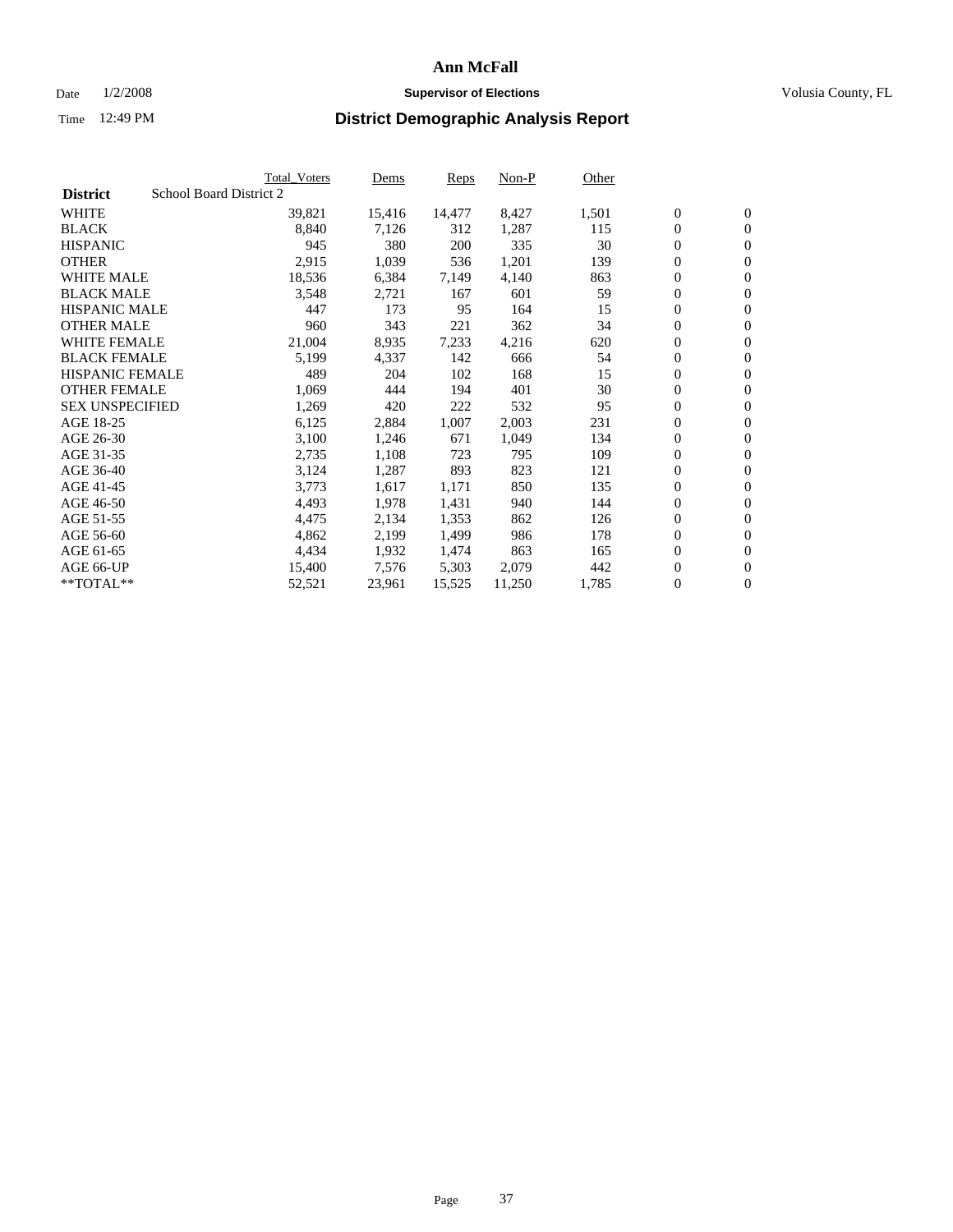#### Date  $1/2/2008$  **Supervisor of Elections** Volusia County, FL

|                        |                         | Total_Voters | Dems   | <b>Reps</b> | Non-P  | Other |                  |                  |  |
|------------------------|-------------------------|--------------|--------|-------------|--------|-------|------------------|------------------|--|
| <b>District</b>        | School Board District 3 |              |        |             |        |       |                  |                  |  |
| <b>WHITE</b>           |                         | 61,577       | 22,401 | 23,963      | 13,321 | 1,892 | $\overline{0}$   | $\mathbf{0}$     |  |
| <b>BLACK</b>           |                         | 1,637        | 1,298  | 80          | 236    | 23    | $\overline{0}$   | $\mathbf{0}$     |  |
| <b>HISPANIC</b>        |                         | 736          | 254    | 195         | 268    | 19    | $\boldsymbol{0}$ | $\mathbf{0}$     |  |
| <b>OTHER</b>           |                         | 2,333        | 611    | 567         | 1,022  | 133   | 0                | $\mathbf{0}$     |  |
| <b>WHITE MALE</b>      |                         | 28,314       | 9,241  | 11,679      | 6,404  | 990   | 0                | $\mathbf{0}$     |  |
| <b>BLACK MALE</b>      |                         | 737          | 545    | 43          | 132    | 17    | $\boldsymbol{0}$ | $\boldsymbol{0}$ |  |
| <b>HISPANIC MALE</b>   |                         | 323          | 95     | 87          | 131    | 10    | $\overline{0}$   | $\mathbf{0}$     |  |
| <b>OTHER MALE</b>      |                         | 763          | 202    | 224         | 309    | 28    | $\overline{0}$   | $\mathbf{0}$     |  |
| <b>WHITE FEMALE</b>    |                         | 32,820       | 13,013 | 12,129      | 6,787  | 891   | 0                | $\mathbf{0}$     |  |
| <b>BLACK FEMALE</b>    |                         | 880          | 738    | 34          | 103    | 5     | $\boldsymbol{0}$ | $\mathbf{0}$     |  |
| <b>HISPANIC FEMALE</b> |                         | 404          | 156    | 106         | 133    | 9     | $\boldsymbol{0}$ | $\boldsymbol{0}$ |  |
| <b>OTHER FEMALE</b>    |                         | 885          | 283    | 238         | 325    | 39    | 0                | $\mathbf{0}$     |  |
| <b>SEX UNSPECIFIED</b> |                         | 1,157        | 291    | 265         | 523    | 78    | $\boldsymbol{0}$ | $\mathbf{0}$     |  |
| AGE 18-25              |                         | 5,156        | 1,539  | 1,332       | 1,997  | 288   | 0                | $\mathbf{0}$     |  |
| AGE 26-30              |                         | 3,257        | 1,005  | 869         | 1,255  | 128   | $\overline{0}$   | $\mathbf{0}$     |  |
| AGE 31-35              |                         | 3,179        | 951    | 1,019       | 1,067  | 142   | $\overline{0}$   | $\mathbf{0}$     |  |
| AGE 36-40              |                         | 4,030        | 1,225  | 1,503       | 1,171  | 131   | $\boldsymbol{0}$ | $\mathbf{0}$     |  |
| AGE 41-45              |                         | 5,097        | 1,660  | 1,989       | 1,319  | 129   | $\boldsymbol{0}$ | $\mathbf{0}$     |  |
| AGE 46-50              |                         | 6,154        | 2,134  | 2,462       | 1,384  | 174   | 0                | $\mathbf{0}$     |  |
| AGE 51-55              |                         | 6,563        | 2,613  | 2,484       | 1,286  | 180   | $\boldsymbol{0}$ | $\boldsymbol{0}$ |  |
| AGE 56-60              |                         | 6,665        | 2,704  | 2,436       | 1,329  | 196   | $\overline{0}$   | $\mathbf{0}$     |  |
| AGE 61-65              |                         | 6,256        | 2,399  | 2,447       | 1,211  | 199   | $\mathbf{0}$     | $\mathbf{0}$     |  |
| AGE 66-UP              |                         | 19,926       | 8,334  | 8,264       | 2,828  | 500   | $\boldsymbol{0}$ | $\boldsymbol{0}$ |  |
| **TOTAL**              |                         | 66,283       | 24,564 | 24,805      | 14,847 | 2,067 | 0                | $\overline{0}$   |  |
|                        |                         |              |        |             |        |       |                  |                  |  |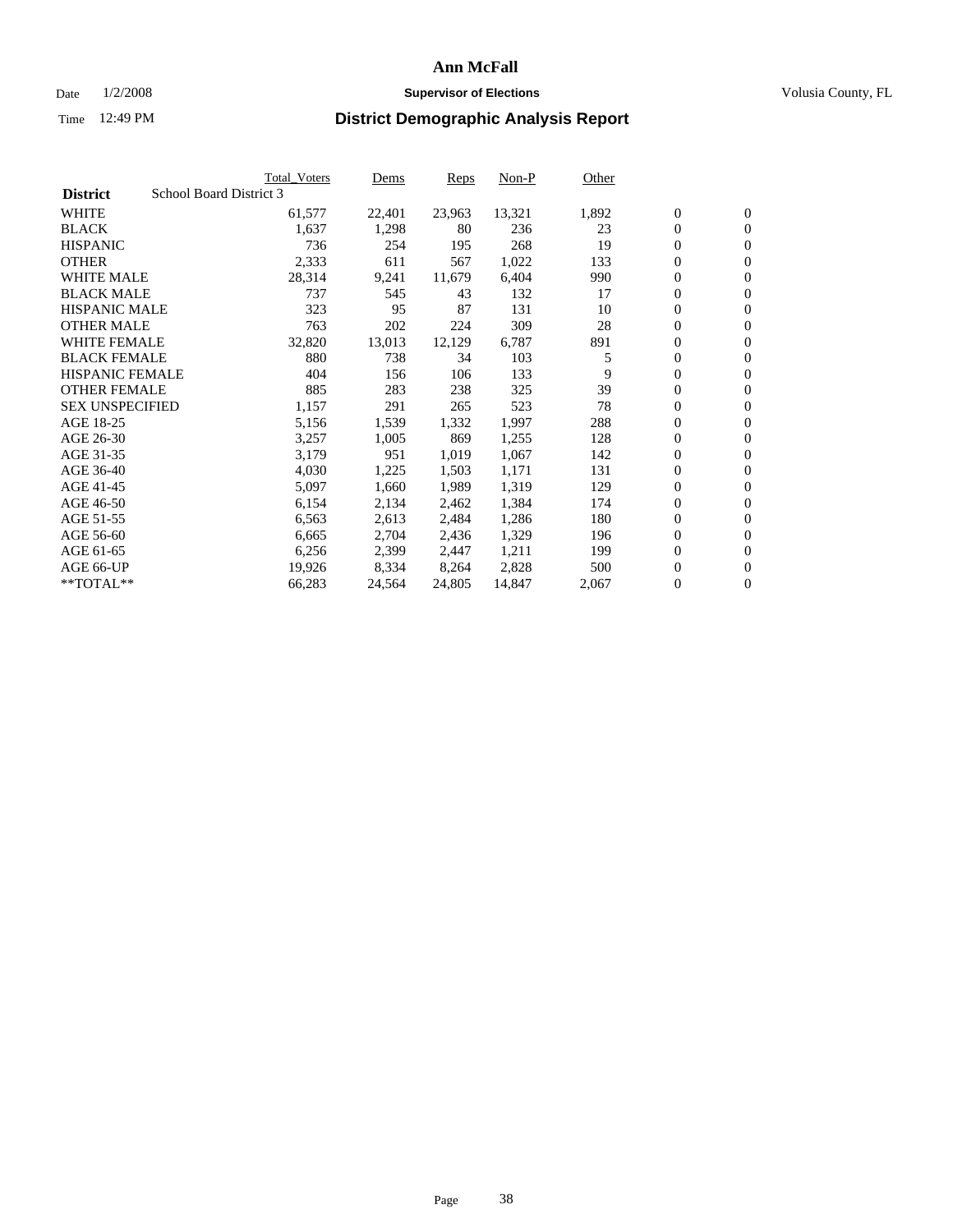#### Date  $1/2/2008$  **Supervisor of Elections** Volusia County, FL

| School Board District 4<br><b>District</b><br>20,851<br>10,026<br>1,754<br>$\boldsymbol{0}$<br>$\mathbf{0}$<br>51,645<br>19,014<br>$\overline{0}$<br>4,164<br>3,315<br>584<br>68<br>$\mathbf{0}$<br>197<br>23<br>$\overline{0}$<br>901<br>365<br>245<br>268<br>$\mathbf{0}$<br>3,102<br>0<br>946<br>808<br>1,191<br>157<br>$\mathbf{0}$<br>0<br>23,553<br>7,691<br>10,067<br>4,870<br>925<br>$\mathbf{0}$<br>$\boldsymbol{0}$<br>1,654<br>1,232<br>106<br>273<br>43<br>$\boldsymbol{0}$<br>399<br>143<br>120<br>15<br>$\overline{0}$<br>$\mathbf{0}$<br>121<br>380<br>$\overline{0}$<br>1,036<br>292<br>319<br>45<br>$\mathbf{0}$<br>$\boldsymbol{0}$<br>27,776<br>815<br>$\boldsymbol{0}$<br>11,222<br>10,662<br>5,077<br>305<br>$\boldsymbol{0}$<br>2,484<br>2,063<br>91<br>25<br>$\mathbf{0}$<br>$\boldsymbol{0}$<br>148<br>489<br>214<br>119<br>8<br>$\mathbf{0}$<br>30<br>0<br>1,185<br>389<br>433<br>333<br>$\mathbf{0}$<br>$\overline{0}$<br>1,236<br>350<br>283<br>507<br>96<br>$\mathbf{0}$<br>0<br>$\mathbf{0}$<br>5,412<br>1,836<br>1,484<br>1,829<br>263<br>$\overline{0}$<br>3,083<br>1,064<br>843<br>1,025<br>151<br>$\mathbf{0}$<br>832<br>$\boldsymbol{0}$<br>2,871<br>997<br>911<br>131<br>$\mathbf{0}$<br>0<br>3,648<br>1,264<br>1,380<br>884<br>120<br>$\mathbf{0}$<br>4,517<br>1,618<br>$\boldsymbol{0}$<br>1,745<br>992<br>162<br>$\boldsymbol{0}$<br>5,335<br>147<br>$\overline{0}$<br>$\mathbf{0}$<br>2,065<br>2,059<br>1,064<br>$\overline{0}$<br>1,034<br>$\mathbf{0}$<br>5,569<br>2,333<br>2,046<br>156<br>$\overline{0}$<br>2,102<br>1,095<br>198<br>$\mathbf{0}$<br>5,853<br>2,458<br>5,411<br>951<br>$\boldsymbol{0}$<br>2,179<br>2,095<br>$\mathbf{0}$<br>186<br>7,826<br>2,363<br>488<br>0<br>$\boldsymbol{0}$<br>18,113<br>7,436<br>0<br>$\mathbf{0}$<br>59,812<br>22,101<br>2,002<br>23,640<br>12,069 |                        | Total_Voters | Dems | <b>Reps</b> | Non-P | Other |  |
|----------------------------------------------------------------------------------------------------------------------------------------------------------------------------------------------------------------------------------------------------------------------------------------------------------------------------------------------------------------------------------------------------------------------------------------------------------------------------------------------------------------------------------------------------------------------------------------------------------------------------------------------------------------------------------------------------------------------------------------------------------------------------------------------------------------------------------------------------------------------------------------------------------------------------------------------------------------------------------------------------------------------------------------------------------------------------------------------------------------------------------------------------------------------------------------------------------------------------------------------------------------------------------------------------------------------------------------------------------------------------------------------------------------------------------------------------------------------------------------------------------------------------------------------------------------------------------------------------------------------------------------------------------------------------------------------------------------------------------------------------------------------------------------------------------------------------------------|------------------------|--------------|------|-------------|-------|-------|--|
|                                                                                                                                                                                                                                                                                                                                                                                                                                                                                                                                                                                                                                                                                                                                                                                                                                                                                                                                                                                                                                                                                                                                                                                                                                                                                                                                                                                                                                                                                                                                                                                                                                                                                                                                                                                                                                        |                        |              |      |             |       |       |  |
|                                                                                                                                                                                                                                                                                                                                                                                                                                                                                                                                                                                                                                                                                                                                                                                                                                                                                                                                                                                                                                                                                                                                                                                                                                                                                                                                                                                                                                                                                                                                                                                                                                                                                                                                                                                                                                        | <b>WHITE</b>           |              |      |             |       |       |  |
|                                                                                                                                                                                                                                                                                                                                                                                                                                                                                                                                                                                                                                                                                                                                                                                                                                                                                                                                                                                                                                                                                                                                                                                                                                                                                                                                                                                                                                                                                                                                                                                                                                                                                                                                                                                                                                        | <b>BLACK</b>           |              |      |             |       |       |  |
|                                                                                                                                                                                                                                                                                                                                                                                                                                                                                                                                                                                                                                                                                                                                                                                                                                                                                                                                                                                                                                                                                                                                                                                                                                                                                                                                                                                                                                                                                                                                                                                                                                                                                                                                                                                                                                        | <b>HISPANIC</b>        |              |      |             |       |       |  |
|                                                                                                                                                                                                                                                                                                                                                                                                                                                                                                                                                                                                                                                                                                                                                                                                                                                                                                                                                                                                                                                                                                                                                                                                                                                                                                                                                                                                                                                                                                                                                                                                                                                                                                                                                                                                                                        | <b>OTHER</b>           |              |      |             |       |       |  |
|                                                                                                                                                                                                                                                                                                                                                                                                                                                                                                                                                                                                                                                                                                                                                                                                                                                                                                                                                                                                                                                                                                                                                                                                                                                                                                                                                                                                                                                                                                                                                                                                                                                                                                                                                                                                                                        | <b>WHITE MALE</b>      |              |      |             |       |       |  |
|                                                                                                                                                                                                                                                                                                                                                                                                                                                                                                                                                                                                                                                                                                                                                                                                                                                                                                                                                                                                                                                                                                                                                                                                                                                                                                                                                                                                                                                                                                                                                                                                                                                                                                                                                                                                                                        | <b>BLACK MALE</b>      |              |      |             |       |       |  |
|                                                                                                                                                                                                                                                                                                                                                                                                                                                                                                                                                                                                                                                                                                                                                                                                                                                                                                                                                                                                                                                                                                                                                                                                                                                                                                                                                                                                                                                                                                                                                                                                                                                                                                                                                                                                                                        | <b>HISPANIC MALE</b>   |              |      |             |       |       |  |
|                                                                                                                                                                                                                                                                                                                                                                                                                                                                                                                                                                                                                                                                                                                                                                                                                                                                                                                                                                                                                                                                                                                                                                                                                                                                                                                                                                                                                                                                                                                                                                                                                                                                                                                                                                                                                                        | <b>OTHER MALE</b>      |              |      |             |       |       |  |
|                                                                                                                                                                                                                                                                                                                                                                                                                                                                                                                                                                                                                                                                                                                                                                                                                                                                                                                                                                                                                                                                                                                                                                                                                                                                                                                                                                                                                                                                                                                                                                                                                                                                                                                                                                                                                                        | WHITE FEMALE           |              |      |             |       |       |  |
|                                                                                                                                                                                                                                                                                                                                                                                                                                                                                                                                                                                                                                                                                                                                                                                                                                                                                                                                                                                                                                                                                                                                                                                                                                                                                                                                                                                                                                                                                                                                                                                                                                                                                                                                                                                                                                        | <b>BLACK FEMALE</b>    |              |      |             |       |       |  |
|                                                                                                                                                                                                                                                                                                                                                                                                                                                                                                                                                                                                                                                                                                                                                                                                                                                                                                                                                                                                                                                                                                                                                                                                                                                                                                                                                                                                                                                                                                                                                                                                                                                                                                                                                                                                                                        | <b>HISPANIC FEMALE</b> |              |      |             |       |       |  |
|                                                                                                                                                                                                                                                                                                                                                                                                                                                                                                                                                                                                                                                                                                                                                                                                                                                                                                                                                                                                                                                                                                                                                                                                                                                                                                                                                                                                                                                                                                                                                                                                                                                                                                                                                                                                                                        | <b>OTHER FEMALE</b>    |              |      |             |       |       |  |
|                                                                                                                                                                                                                                                                                                                                                                                                                                                                                                                                                                                                                                                                                                                                                                                                                                                                                                                                                                                                                                                                                                                                                                                                                                                                                                                                                                                                                                                                                                                                                                                                                                                                                                                                                                                                                                        | <b>SEX UNSPECIFIED</b> |              |      |             |       |       |  |
|                                                                                                                                                                                                                                                                                                                                                                                                                                                                                                                                                                                                                                                                                                                                                                                                                                                                                                                                                                                                                                                                                                                                                                                                                                                                                                                                                                                                                                                                                                                                                                                                                                                                                                                                                                                                                                        | AGE 18-25              |              |      |             |       |       |  |
|                                                                                                                                                                                                                                                                                                                                                                                                                                                                                                                                                                                                                                                                                                                                                                                                                                                                                                                                                                                                                                                                                                                                                                                                                                                                                                                                                                                                                                                                                                                                                                                                                                                                                                                                                                                                                                        | AGE 26-30              |              |      |             |       |       |  |
|                                                                                                                                                                                                                                                                                                                                                                                                                                                                                                                                                                                                                                                                                                                                                                                                                                                                                                                                                                                                                                                                                                                                                                                                                                                                                                                                                                                                                                                                                                                                                                                                                                                                                                                                                                                                                                        | AGE 31-35              |              |      |             |       |       |  |
|                                                                                                                                                                                                                                                                                                                                                                                                                                                                                                                                                                                                                                                                                                                                                                                                                                                                                                                                                                                                                                                                                                                                                                                                                                                                                                                                                                                                                                                                                                                                                                                                                                                                                                                                                                                                                                        | AGE 36-40              |              |      |             |       |       |  |
|                                                                                                                                                                                                                                                                                                                                                                                                                                                                                                                                                                                                                                                                                                                                                                                                                                                                                                                                                                                                                                                                                                                                                                                                                                                                                                                                                                                                                                                                                                                                                                                                                                                                                                                                                                                                                                        | AGE 41-45              |              |      |             |       |       |  |
|                                                                                                                                                                                                                                                                                                                                                                                                                                                                                                                                                                                                                                                                                                                                                                                                                                                                                                                                                                                                                                                                                                                                                                                                                                                                                                                                                                                                                                                                                                                                                                                                                                                                                                                                                                                                                                        | AGE 46-50              |              |      |             |       |       |  |
|                                                                                                                                                                                                                                                                                                                                                                                                                                                                                                                                                                                                                                                                                                                                                                                                                                                                                                                                                                                                                                                                                                                                                                                                                                                                                                                                                                                                                                                                                                                                                                                                                                                                                                                                                                                                                                        | AGE 51-55              |              |      |             |       |       |  |
|                                                                                                                                                                                                                                                                                                                                                                                                                                                                                                                                                                                                                                                                                                                                                                                                                                                                                                                                                                                                                                                                                                                                                                                                                                                                                                                                                                                                                                                                                                                                                                                                                                                                                                                                                                                                                                        | AGE 56-60              |              |      |             |       |       |  |
|                                                                                                                                                                                                                                                                                                                                                                                                                                                                                                                                                                                                                                                                                                                                                                                                                                                                                                                                                                                                                                                                                                                                                                                                                                                                                                                                                                                                                                                                                                                                                                                                                                                                                                                                                                                                                                        | AGE 61-65              |              |      |             |       |       |  |
|                                                                                                                                                                                                                                                                                                                                                                                                                                                                                                                                                                                                                                                                                                                                                                                                                                                                                                                                                                                                                                                                                                                                                                                                                                                                                                                                                                                                                                                                                                                                                                                                                                                                                                                                                                                                                                        | AGE 66-UP              |              |      |             |       |       |  |
|                                                                                                                                                                                                                                                                                                                                                                                                                                                                                                                                                                                                                                                                                                                                                                                                                                                                                                                                                                                                                                                                                                                                                                                                                                                                                                                                                                                                                                                                                                                                                                                                                                                                                                                                                                                                                                        | $*$ TOTAL $**$         |              |      |             |       |       |  |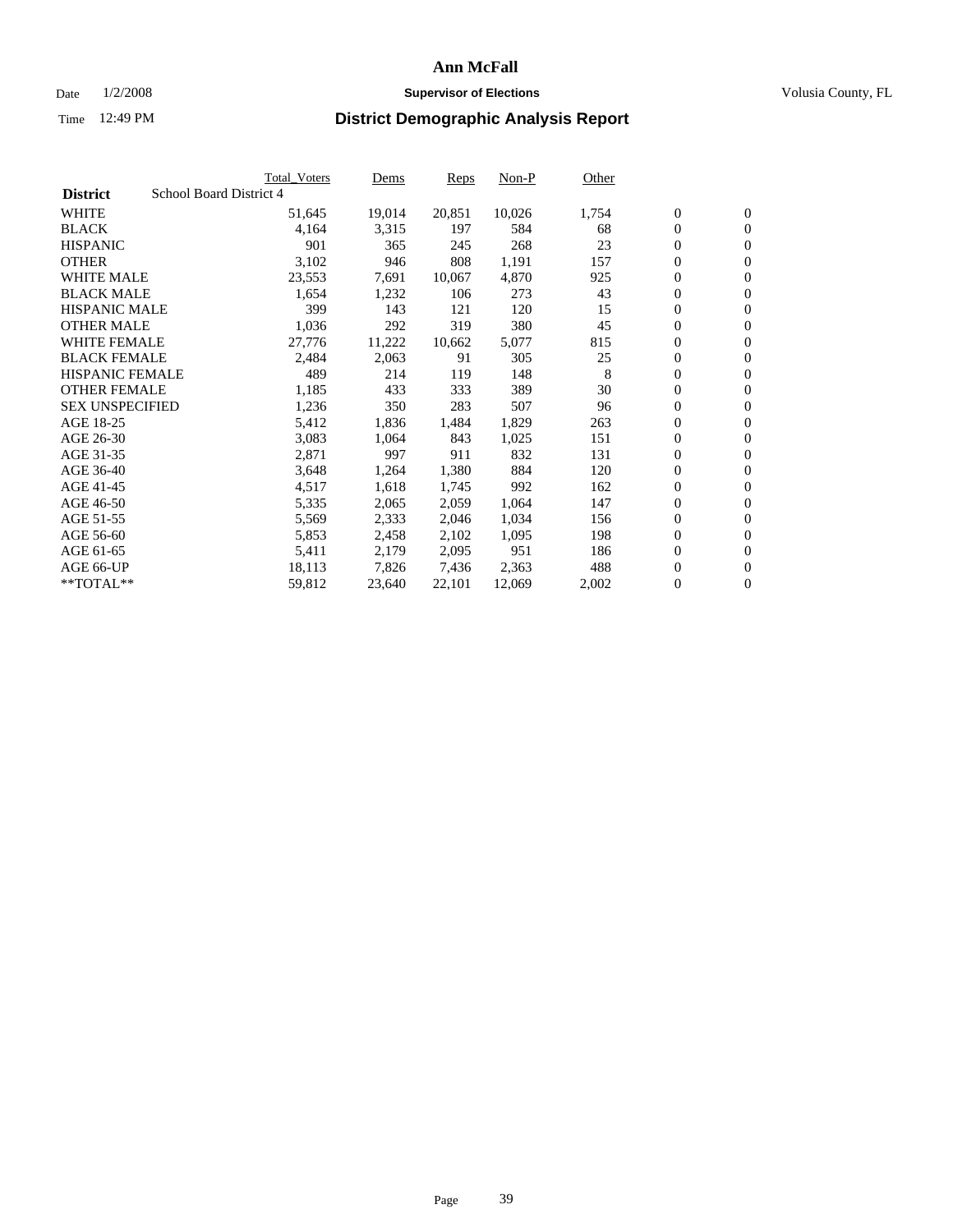#### Date  $1/2/2008$  **Supervisor of Elections** Volusia County, FL

|                        | Total_Voters            | Dems   | <b>Reps</b> | Non-P  | Other |                  |                  |  |
|------------------------|-------------------------|--------|-------------|--------|-------|------------------|------------------|--|
| <b>District</b>        | School Board District 5 |        |             |        |       |                  |                  |  |
| <b>WHITE</b>           | 45,481                  | 14,944 | 18,933      | 9,534  | 2,070 | $\overline{0}$   | $\mathbf{0}$     |  |
| <b>BLACK</b>           | 4,114                   | 3,017  | 274         | 710    | 113   | $\overline{0}$   | $\mathbf{0}$     |  |
| <b>HISPANIC</b>        | 10,301                  | 4,752  | 2,026       | 3,291  | 232   | $\boldsymbol{0}$ | $\mathbf{0}$     |  |
| <b>OTHER</b>           | 3,299                   | 892    | 734         | 1,477  | 196   | $\boldsymbol{0}$ | $\mathbf{0}$     |  |
| <b>WHITE MALE</b>      | 21,196                  | 6,211  | 9,334       | 4,542  | 1,109 | 0                | $\mathbf{0}$     |  |
| <b>BLACK MALE</b>      | 1,844                   | 1,260  | 152         | 373    | 59    | $\boldsymbol{0}$ | $\mathbf{0}$     |  |
| <b>HISPANIC MALE</b>   | 4,847                   | 2,162  | 1,026       | 1,529  | 130   | $\overline{0}$   | $\mathbf{0}$     |  |
| <b>OTHER MALE</b>      | 1,082                   | 325    | 281         | 440    | 36    | $\boldsymbol{0}$ | $\mathbf{0}$     |  |
| <b>WHITE FEMALE</b>    | 24,007                  | 8,649  | 9,480       | 4,926  | 952   | $\mathbf{0}$     | $\mathbf{0}$     |  |
| <b>BLACK FEMALE</b>    | 2,228                   | 1,721  | 122         | 331    | 54    | $\boldsymbol{0}$ | $\mathbf{0}$     |  |
| HISPANIC FEMALE        | 5,368                   | 2,547  | 991         | 1,730  | 100   | $\boldsymbol{0}$ | $\mathbf{0}$     |  |
| <b>OTHER FEMALE</b>    | 1,282                   | 406    | 303         | 524    | 49    | 0                | $\mathbf{0}$     |  |
| <b>SEX UNSPECIFIED</b> | 1,341                   | 324    | 278         | 617    | 122   | $\boldsymbol{0}$ | $\mathbf{0}$     |  |
| AGE 18-25              | 6,555                   | 1,927  | 1,574       | 2,621  | 433   | $\boldsymbol{0}$ | $\mathbf{0}$     |  |
| AGE 26-30              | 4,484                   | 1,392  | 1,242       | 1,621  | 229   | $\overline{0}$   | $\mathbf{0}$     |  |
| AGE 31-35              | 4,803                   | 1,558  | 1,512       | 1,496  | 237   | $\overline{0}$   | $\mathbf{0}$     |  |
| AGE 36-40              | 5,454                   | 1,713  | 1,987       | 1,497  | 257   | $\boldsymbol{0}$ | $\mathbf{0}$     |  |
| AGE 41-45              | 6,341                   | 2,195  | 2,330       | 1,567  | 249   | $\boldsymbol{0}$ | $\mathbf{0}$     |  |
| AGE 46-50              | 6,682                   | 2,387  | 2,627       | 1,429  | 239   | 0                | $\mathbf{0}$     |  |
| AGE 51-55              | 6,067                   | 2,388  | 2,214       | 1,242  | 223   | $\boldsymbol{0}$ | $\boldsymbol{0}$ |  |
| AGE 56-60              | 5,604                   | 2,252  | 2,057       | 1,092  | 203   | $\overline{0}$   | $\mathbf{0}$     |  |
| AGE 61-65              | 4,510                   | 1,879  | 1,694       | 782    | 155   | $\mathbf{0}$     | $\mathbf{0}$     |  |
| AGE 66-UP              | 12,695                  | 5,914  | 4,730       | 1,665  | 386   | $\boldsymbol{0}$ | $\boldsymbol{0}$ |  |
| $*$ TOTAL $**$         | 63,195                  | 23,605 | 21,967      | 15,012 | 2,611 | 0                | $\overline{0}$   |  |
|                        |                         |        |             |        |       |                  |                  |  |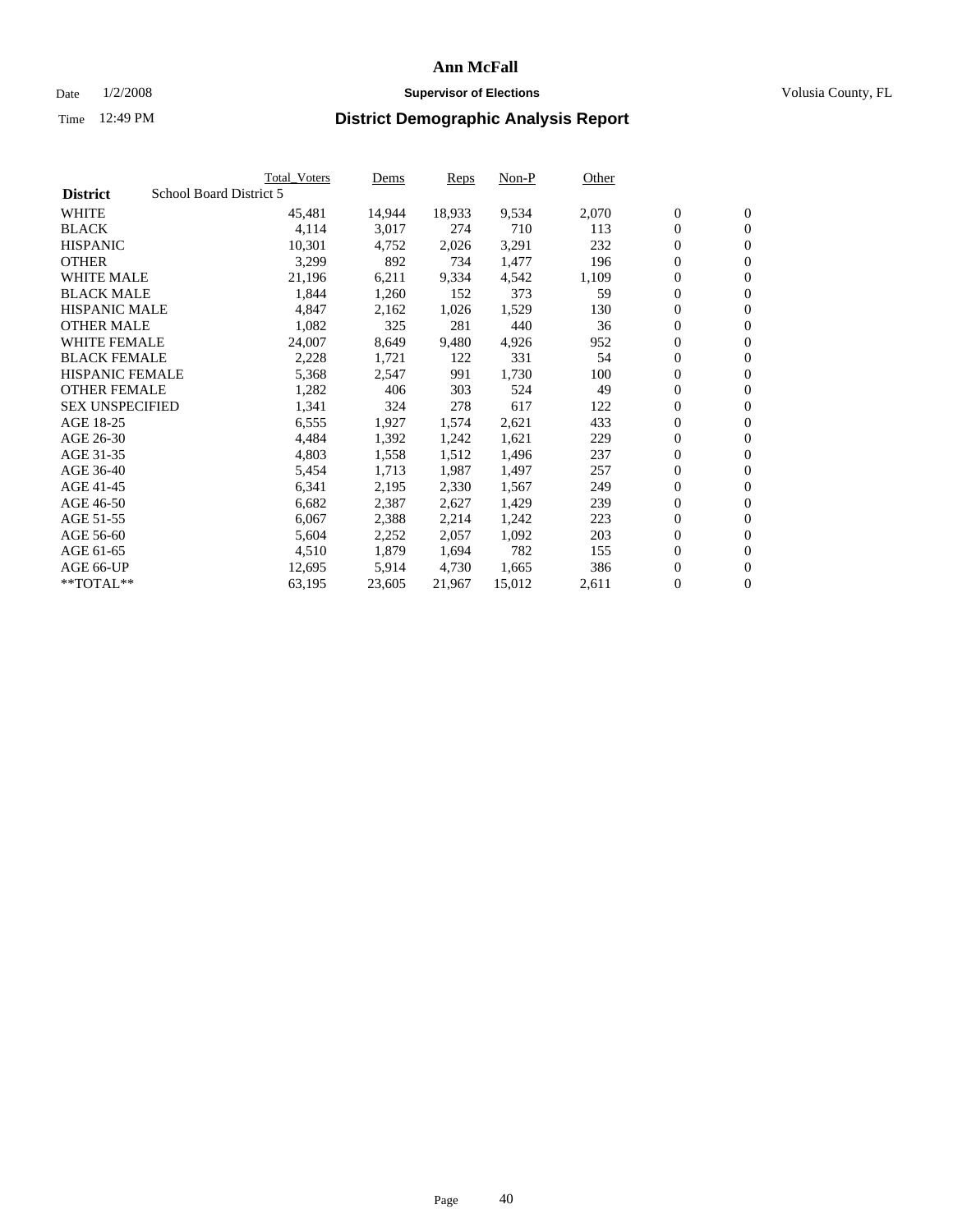### Date  $1/2/2008$  **Supervisor of Elections Supervisor of Elections** Volusia County, FL

|                        | <b>Total Voters</b>   |        | Dems   | Reps  | Non-P | Other |                  |                  |
|------------------------|-----------------------|--------|--------|-------|-------|-------|------------------|------------------|
| <b>District</b>        | Florida Senate Seat 1 |        |        |       |       |       |                  |                  |
| <b>WHITE</b>           |                       | 5,719  | 2,183  | 1,903 | 1,392 | 241   | $\mathbf{0}$     | $\mathbf{0}$     |
| <b>BLACK</b>           |                       | 9,601  | 7,871  | 319   | 1,301 | 110   | $\mathbf{0}$     | $\mathbf{0}$     |
| <b>HISPANIC</b>        |                       | 338    | 145    | 61    | 123   | 9     | $\boldsymbol{0}$ | $\mathbf{0}$     |
| <b>OTHER</b>           |                       | 1,303  | 564    | 138   | 530   | 71    | 0                | $\mathbf{0}$     |
| <b>WHITE MALE</b>      |                       | 2,709  | 865    | 1,008 | 692   | 144   | 0                | $\mathbf{0}$     |
| <b>BLACK MALE</b>      |                       | 3,763  | 2,942  | 168   | 588   | 65    | $\boldsymbol{0}$ | $\boldsymbol{0}$ |
| <b>HISPANIC MALE</b>   |                       | 167    | 58     | 33    | 72    | 4     | 0                | $\mathbf{0}$     |
| <b>OTHER MALE</b>      |                       | 355    | 166    | 50    | 126   | 13    | $\mathbf{0}$     | $\mathbf{0}$     |
| <b>WHITE FEMALE</b>    |                       | 2,982  | 1,310  | 885   | 693   | 94    | 0                | $\mathbf{0}$     |
| <b>BLACK FEMALE</b>    |                       | 5,742  | 4,857  | 149   | 693   | 43    | $\boldsymbol{0}$ | $\mathbf{0}$     |
| <b>HISPANIC FEMALE</b> |                       | 169    | 86     | 28    | 50    | 5     | $\boldsymbol{0}$ | $\boldsymbol{0}$ |
| <b>OTHER FEMALE</b>    |                       | 452    | 224    | 57    | 159   | 12    | 0                | $\mathbf{0}$     |
| <b>SEX UNSPECIFIED</b> |                       | 622    | 255    | 43    | 273   | 51    | 0                | $\mathbf{0}$     |
| AGE 18-25              |                       | 3,768  | 2,189  | 329   | 1,114 | 136   | 0                | $\mathbf{0}$     |
| AGE 26-30              |                       | 1,452  | 789    | 166   | 457   | 40    | $\mathbf{0}$     | $\mathbf{0}$     |
| AGE 31-35              |                       | 1,195  | 675    | 182   | 299   | 39    | 0                | $\mathbf{0}$     |
| AGE 36-40              |                       | 1,209  | 708    | 192   | 276   | 33    | 0                | $\mathbf{0}$     |
| AGE 41-45              |                       | 1,372  | 860    | 229   | 249   | 34    | $\boldsymbol{0}$ | $\mathbf{0}$     |
| AGE 46-50              |                       | 1,544  | 967    | 295   | 243   | 39    | 0                | $\mathbf{0}$     |
| AGE 51-55              |                       | 1,411  | 938    | 228   | 216   | 29    | $\boldsymbol{0}$ | $\boldsymbol{0}$ |
| AGE 56-60              |                       | 1,227  | 836    | 198   | 170   | 23    | 0                | $\mathbf{0}$     |
| AGE 61-65              |                       | 969    | 679    | 161   | 114   | 15    | $\mathbf{0}$     | $\mathbf{0}$     |
| AGE 66-UP              |                       | 2,814  | 2,122  | 441   | 208   | 43    | $\boldsymbol{0}$ | $\boldsymbol{0}$ |
| **TOTAL**              |                       | 16,961 | 10,763 | 2,421 | 3,346 | 431   | 0                | $\overline{0}$   |
|                        |                       |        |        |       |       |       |                  |                  |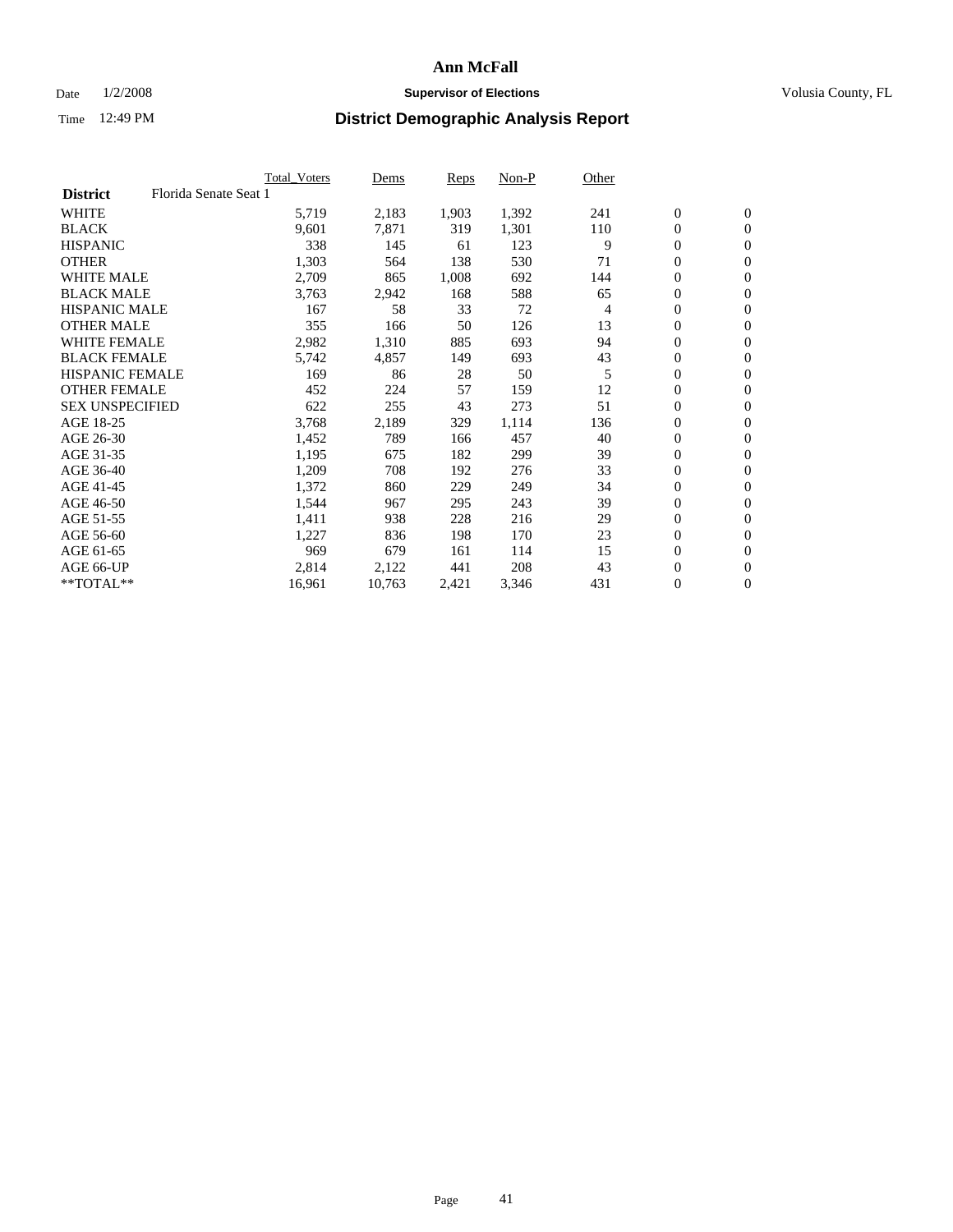#### Date  $1/2/2008$  **Supervisor of Elections** Volusia County, FL

|                        |                       | Total_Voters | Dems   | <b>Reps</b> | Non-P  | Other |                  |                  |  |
|------------------------|-----------------------|--------------|--------|-------------|--------|-------|------------------|------------------|--|
| <b>District</b>        | Florida Senate Seat 7 |              |        |             |        |       |                  |                  |  |
| <b>WHITE</b>           |                       | 148,604      | 55,097 | 57,792      | 30,654 | 5,061 | $\boldsymbol{0}$ | $\mathbf{0}$     |  |
| <b>BLACK</b>           |                       | 5,757        | 4,425  | 309         | 918    | 105   | $\boldsymbol{0}$ | $\mathbf{0}$     |  |
| <b>HISPANIC</b>        |                       | 4,446        | 1,842  | 977         | 1,502  | 125   | $\boldsymbol{0}$ | $\boldsymbol{0}$ |  |
| <b>OTHER</b>           |                       | 7,098        | 2,016  | 1,779       | 2,935  | 368   | $\boldsymbol{0}$ | $\mathbf{0}$     |  |
| <b>WHITE MALE</b>      |                       | 68,575       | 22,779 | 28,237      | 14,846 | 2,713 | 0                | $\mathbf{0}$     |  |
| <b>BLACK MALE</b>      |                       | 2,482        | 1,780  | 169         | 478    | 55    | $\boldsymbol{0}$ | $\boldsymbol{0}$ |  |
| <b>HISPANIC MALE</b>   |                       | 2,037        | 810    | 477         | 673    | 77    | $\overline{0}$   | $\mathbf{0}$     |  |
| <b>OTHER MALE</b>      |                       | 2,421        | 659    | 715         | 950    | 97    | $\overline{0}$   | $\mathbf{0}$     |  |
| <b>WHITE FEMALE</b>    |                       | 79,014       | 31,977 | 29,198      | 15,526 | 2,313 | $\mathbf{0}$     | $\mathbf{0}$     |  |
| <b>BLACK FEMALE</b>    |                       | 3,222        | 2,603  | 136         | 434    | 49    | $\boldsymbol{0}$ | $\mathbf{0}$     |  |
| <b>HISPANIC FEMALE</b> |                       | 2,360        | 1,011  | 490         | 812    | 47    | $\boldsymbol{0}$ | $\boldsymbol{0}$ |  |
| <b>OTHER FEMALE</b>    |                       | 2,745        | 943    | 723         | 989    | 90    | 0                | $\mathbf{0}$     |  |
| <b>SEX UNSPECIFIED</b> |                       | 3,049        | 818    | 712         | 1,301  | 218   | $\boldsymbol{0}$ | $\mathbf{0}$     |  |
| AGE 18-25              |                       | 13,648       | 4,248  | 3,605       | 5,090  | 705   | $\boldsymbol{0}$ | $\mathbf{0}$     |  |
| AGE 26-30              |                       | 8,674        | 2,692  | 2,392       | 3,177  | 413   | $\overline{0}$   | $\mathbf{0}$     |  |
| AGE 31-35              |                       | 8,401        | 2,630  | 2,737       | 2,648  | 386   | $\boldsymbol{0}$ | $\mathbf{0}$     |  |
| AGE 36-40              |                       | 10,528       | 3,382  | 3,865       | 2,882  | 399   | $\boldsymbol{0}$ | $\mathbf{0}$     |  |
| AGE 41-45              |                       | 13,062       | 4,386  | 5,072       | 3,155  | 449   | $\boldsymbol{0}$ | $\mathbf{0}$     |  |
| AGE 46-50              |                       | 15,433       | 5,556  | 6,076       | 3,327  | 474   | 0                | $\mathbf{0}$     |  |
| AGE 51-55              |                       | 15,852       | 6,441  | 5,900       | 3,043  | 468   | $\boldsymbol{0}$ | $\mathbf{0}$     |  |
| AGE 56-60              |                       | 16,511       | 6,760  | 5,908       | 3,269  | 574   | $\overline{0}$   | $\mathbf{0}$     |  |
| AGE 61-65              |                       | 14,934       | 5,904  | 5,697       | 2,815  | 518   | $\mathbf{0}$     | $\boldsymbol{0}$ |  |
| AGE 66-UP              |                       | 48,862       | 21,381 | 19,605      | 6,603  | 1,273 | $\boldsymbol{0}$ | $\mathbf{0}$     |  |
| **TOTAL**              |                       | 165,905      | 63,380 | 60,857      | 36,009 | 5,659 | 0                | $\overline{0}$   |  |
|                        |                       |              |        |             |        |       |                  |                  |  |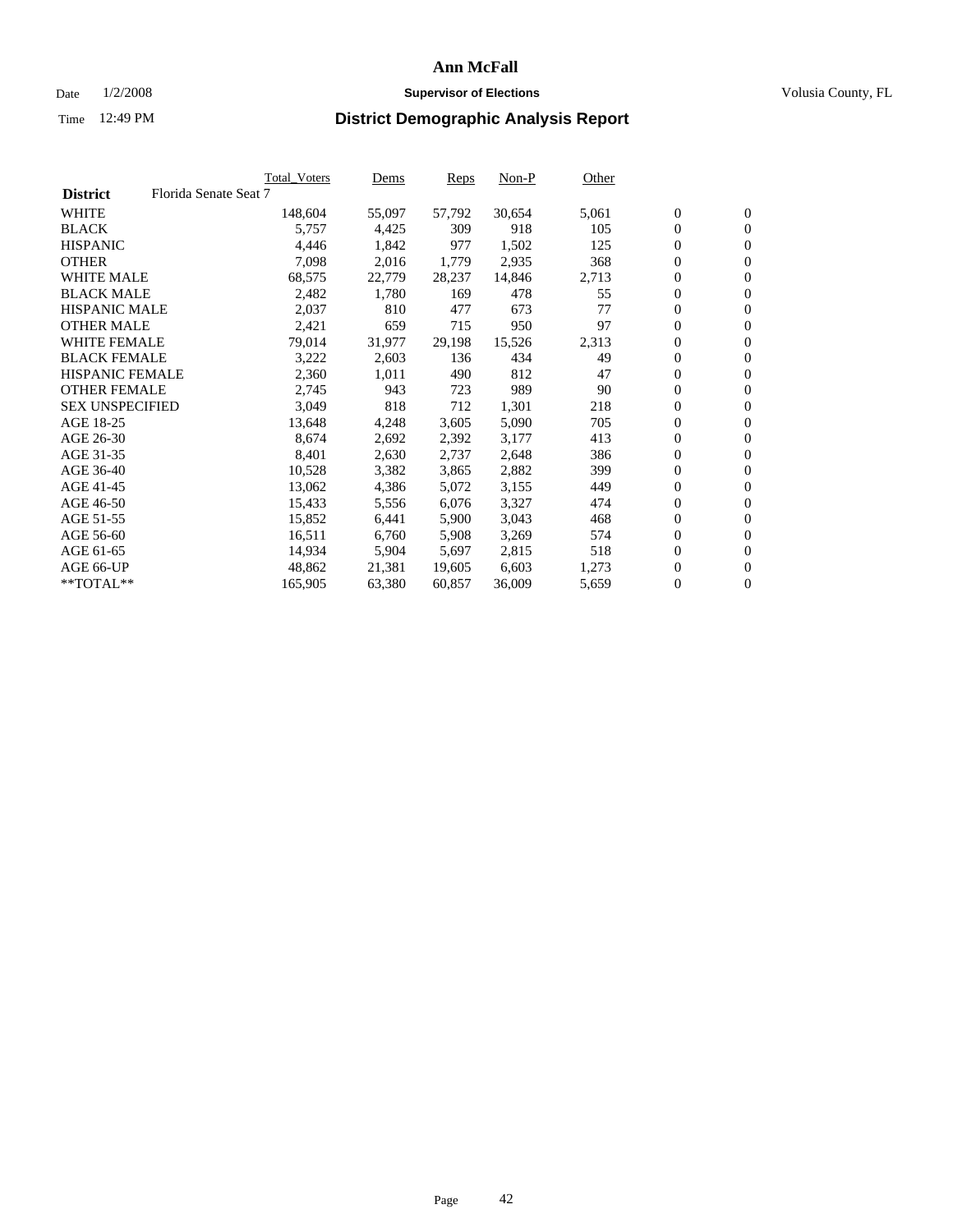### Date  $1/2/2008$  **Supervisor of Elections Supervisor of Elections** Volusia County, FL

|                        |                       | Total_Voters | Dems  | <b>Reps</b> | Non-P | Other |                  |                  |  |
|------------------------|-----------------------|--------------|-------|-------------|-------|-------|------------------|------------------|--|
| <b>District</b>        | Florida Senate Seat 8 |              |       |             |       |       |                  |                  |  |
| <b>WHITE</b>           |                       | 22,504       | 7,697 | 9,669       | 4,366 | 772   | $\boldsymbol{0}$ | $\mathbf{0}$     |  |
| <b>BLACK</b>           |                       | 695          | 513   | 43          | 119   | 20    | $\overline{0}$   | $\mathbf{0}$     |  |
| <b>HISPANIC</b>        |                       | 382          | 136   | 113         | 121   | 12    | $\boldsymbol{0}$ | $\mathbf{0}$     |  |
| <b>OTHER</b>           |                       | 1,325        | 388   | 347         | 526   | 64    | 0                | $\mathbf{0}$     |  |
| <b>WHITE MALE</b>      |                       | 10,330       | 3,112 | 4,693       | 2,123 | 402   | 0                | $\mathbf{0}$     |  |
| <b>BLACK MALE</b>      |                       | 299          | 211   | 21          | 57    | 10    | $\boldsymbol{0}$ | $\mathbf{0}$     |  |
| <b>HISPANIC MALE</b>   |                       | 186          | 58    | 61          | 59    | 8     | $\overline{0}$   | $\mathbf{0}$     |  |
| <b>OTHER MALE</b>      |                       | 439          | 130   | 132         | 161   | 16    | $\overline{0}$   | $\mathbf{0}$     |  |
| <b>WHITE FEMALE</b>    |                       | 12,017       | 4,539 | 4,912       | 2,202 | 364   | 0                | $\mathbf{0}$     |  |
| <b>BLACK FEMALE</b>    |                       | 391          | 300   | 22          | 59    | 10    | $\overline{0}$   | $\mathbf{0}$     |  |
| <b>HISPANIC FEMALE</b> |                       | 193          | 76    | 51          | 62    | 4     | $\boldsymbol{0}$ | $\boldsymbol{0}$ |  |
| <b>OTHER FEMALE</b>    |                       | 476          | 168   | 127         | 167   | 14    | 0                | $\mathbf{0}$     |  |
| <b>SEX UNSPECIFIED</b> |                       | 575          | 140   | 153         | 242   | 40    | $\boldsymbol{0}$ | $\mathbf{0}$     |  |
| AGE 18-25              |                       | 2,278        | 645   | 743         | 777   | 113   | $\boldsymbol{0}$ | $\mathbf{0}$     |  |
| AGE 26-30              |                       | 1,135        | 347   | 379         | 352   | 57    | $\overline{0}$   | $\mathbf{0}$     |  |
| AGE 31-35              |                       | 1,091        | 309   | 398         | 331   | 53    | $\boldsymbol{0}$ | $\mathbf{0}$     |  |
| AGE 36-40              |                       | 1,377        | 388   | 626         | 323   | 40    | $\boldsymbol{0}$ | $\mathbf{0}$     |  |
| AGE 41-45              |                       | 1,809        | 563   | 788         | 393   | 65    | $\boldsymbol{0}$ | $\mathbf{0}$     |  |
| AGE 46-50              |                       | 2,181        | 749   | 936         | 442   | 54    | 0                | $\mathbf{0}$     |  |
| AGE 51-55              |                       | 2,257        | 825   | 946         | 424   | 62    | $\boldsymbol{0}$ | $\boldsymbol{0}$ |  |
| AGE 56-60              |                       | 2,503        | 947   | 1,011       | 462   | 83    | $\overline{0}$   | $\mathbf{0}$     |  |
| AGE 61-65              |                       | 2,549        | 939   | 1,059       | 465   | 86    | $\mathbf{0}$     | $\mathbf{0}$     |  |
| AGE 66-UP              |                       | 7,726        | 3,022 | 3,286       | 1,163 | 255   | $\boldsymbol{0}$ | $\boldsymbol{0}$ |  |
| **TOTAL**              |                       | 24,906       | 8,734 | 10,172      | 5,132 | 868   | $\boldsymbol{0}$ | $\overline{0}$   |  |
|                        |                       |              |       |             |       |       |                  |                  |  |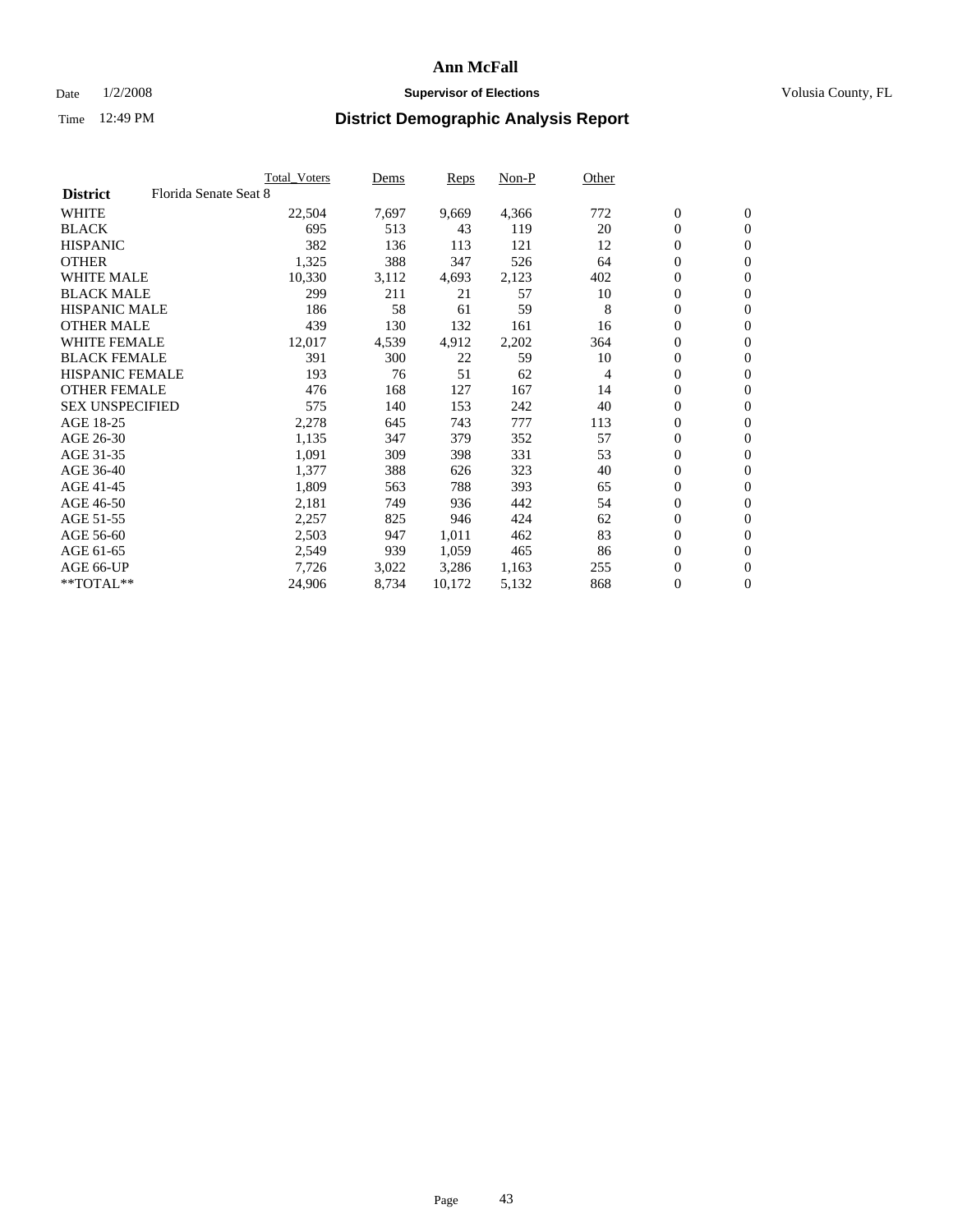#### Date  $1/2/2008$  **Supervisor of Elections** Volusia County, FL

|                        |                        | Total_Voters | Dems   | <b>Reps</b> | Non-P  | Other |                  |                  |
|------------------------|------------------------|--------------|--------|-------------|--------|-------|------------------|------------------|
| <b>District</b>        | Florida Senate Seat 20 |              |        |             |        |       |                  |                  |
| <b>WHITE</b>           |                        | 67,778       | 23,566 | 27,984      | 13,206 | 3,022 | $\overline{0}$   | $\mathbf{0}$     |
| <b>BLACK</b>           |                        | 6,271        | 4,821  | 352         | 954    | 144   | $\overline{0}$   | $\mathbf{0}$     |
| <b>HISPANIC</b>        |                        | 9,768        | 4,426  | 1,950       | 3,160  | 232   | $\boldsymbol{0}$ | $\mathbf{0}$     |
| <b>OTHER</b>           |                        | 4,307        | 1,217  | 1,004       | 1,849  | 237   | $\boldsymbol{0}$ | $\mathbf{0}$     |
| <b>WHITE MALE</b>      |                        | 31,008       | 9,613  | 13,519      | 6,265  | 1,611 | 0                | $\mathbf{0}$     |
| <b>BLACK MALE</b>      |                        | 2,633        | 1,896  | 183         | 468    | 86    | $\boldsymbol{0}$ | $\boldsymbol{0}$ |
| <b>HISPANIC MALE</b>   |                        | 4,563        | 2,005  | 970         | 1,469  | 119   | $\overline{0}$   | $\mathbf{0}$     |
| <b>OTHER MALE</b>      |                        | 1,380        | 417    | 392         | 523    | 48    | $\overline{0}$   | $\mathbf{0}$     |
| <b>WHITE FEMALE</b>    |                        | 36,406       | 13,839 | 14,320      | 6,850  | 1,397 | $\overline{0}$   | $\mathbf{0}$     |
| <b>BLACK FEMALE</b>    |                        | 3,581        | 2,880  | 167         | 476    | 58    | $\boldsymbol{0}$ | $\mathbf{0}$     |
| <b>HISPANIC FEMALE</b> |                        | 5,125        | 2,383  | 969         | 1,663  | 110   | $\boldsymbol{0}$ | $\boldsymbol{0}$ |
| <b>OTHER FEMALE</b>    |                        | 1,671        | 566    | 403         | 639    | 63    | 0                | $\mathbf{0}$     |
| <b>SEX UNSPECIFIED</b> |                        | 1,757        | 431    | 367         | 816    | 143   | $\boldsymbol{0}$ | $\mathbf{0}$     |
| AGE 18-25              |                        | 8,384        | 2,491  | 2,103       | 3,260  | 530   | $\boldsymbol{0}$ | $\mathbf{0}$     |
| AGE 26-30              |                        | 5,884        | 1,865  | 1,685       | 2,015  | 319   | $\overline{0}$   | $\mathbf{0}$     |
| AGE 31-35              |                        | 6,142        | 2,021  | 2,004       | 1,802  | 315   | $\overline{0}$   | $\mathbf{0}$     |
| AGE 36-40              |                        | 7,122        | 2,321  | 2,584       | 1,897  | 320   | $\boldsymbol{0}$ | $\boldsymbol{0}$ |
| AGE 41-45              |                        | 8,086        | 2,806  | 3,056       | 1,924  | 300   | $\boldsymbol{0}$ | $\mathbf{0}$     |
| AGE 46-50              |                        | 8,785        | 3,282  | 3,372       | 1,799  | 332   | 0                | $\mathbf{0}$     |
| AGE 51-55              |                        | 8,245        | 3,375  | 2,990       | 1,557  | 323   | $\boldsymbol{0}$ | $\mathbf{0}$     |
| AGE 56-60              |                        | 7,869        | 3,320  | 2,895       | 1,354  | 300   | $\overline{0}$   | $\mathbf{0}$     |
| AGE 61-65              |                        | 6,761        | 2,878  | 2,544       | 1,086  | 253   | $\mathbf{0}$     | $\boldsymbol{0}$ |
| AGE 66-UP              |                        | 20,846       | 9,671  | 8,057       | 2,475  | 643   | $\boldsymbol{0}$ | $\mathbf{0}$     |
| **TOTAL**              |                        | 88,124       | 34,030 | 31,290      | 19,169 | 3,635 | 0                | $\overline{0}$   |
|                        |                        |              |        |             |        |       |                  |                  |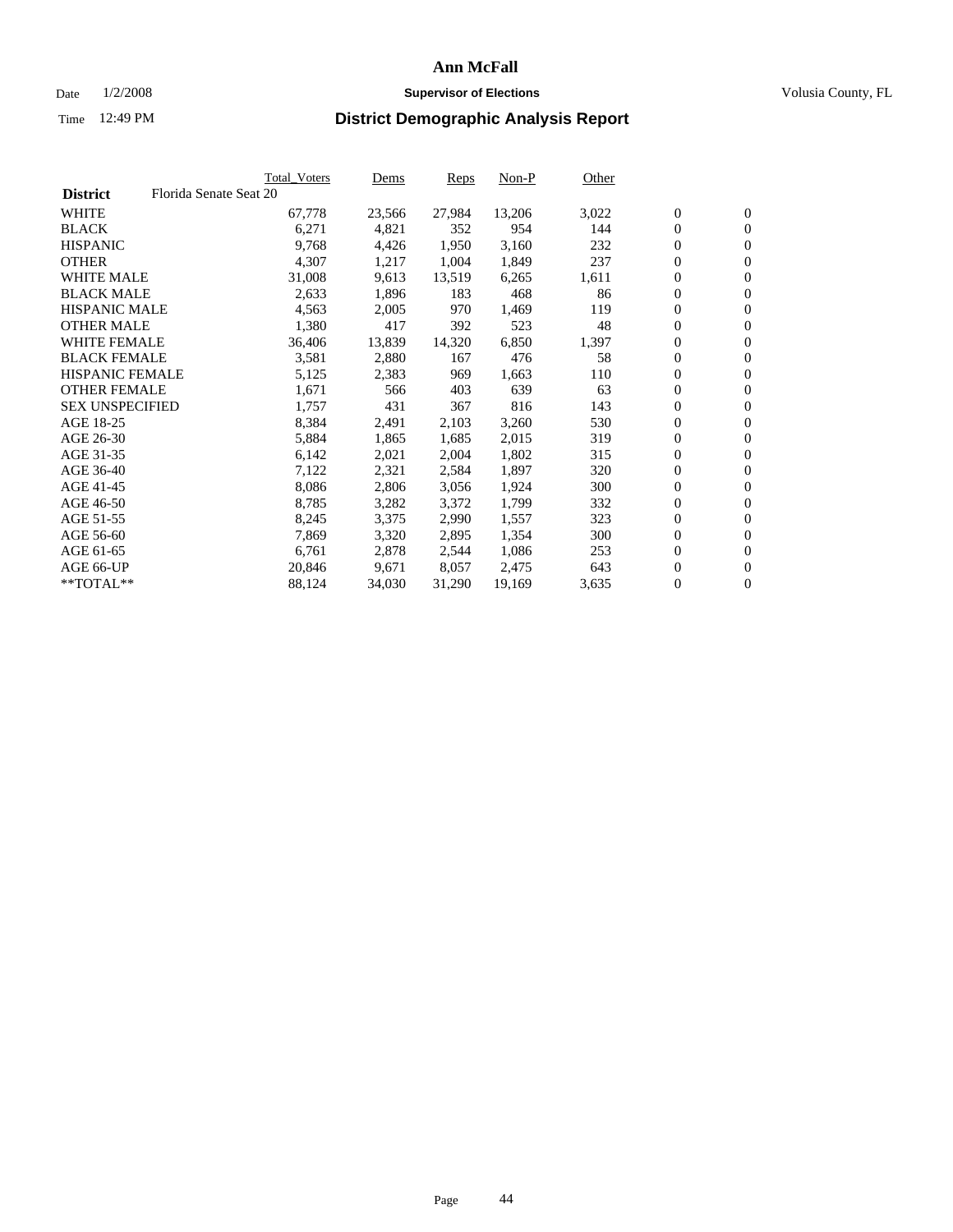### Date  $1/2/2008$  **Supervisor of Elections Supervisor of Elections** Volusia County, FL

|                                       | Total Voters | Dems  | Reps  | Non-P | Other    |                  |                  |  |
|---------------------------------------|--------------|-------|-------|-------|----------|------------------|------------------|--|
| Daytona Bch Zone 1<br><b>District</b> |              |       |       |       |          |                  |                  |  |
| <b>WHITE</b>                          | 4,462        | 1,812 | 1,511 | 953   | 186      | $\boldsymbol{0}$ | $\boldsymbol{0}$ |  |
| <b>BLACK</b>                          | 663          | 522   | 20    | 108   | 13       | $\overline{0}$   | $\mathbf{0}$     |  |
| <b>HISPANIC</b>                       | 101          | 41    | 20    | 37    | 3        | $\overline{0}$   | $\mathbf{0}$     |  |
| <b>OTHER</b>                          | 319          | 109   | 72    | 120   | 18       | 0                | $\mathbf{0}$     |  |
| <b>WHITE MALE</b>                     | 2,079        | 743   | 759   | 471   | 106      | $\overline{0}$   | $\mathbf{0}$     |  |
| <b>BLACK MALE</b>                     | 283          | 211   | 12    | 50    | 10       | 0                | $\mathbf{0}$     |  |
| <b>HISPANIC MALE</b>                  | 50           | 15    | 14    | 21    | $\Omega$ | 0                | $\mathbf{0}$     |  |
| <b>OTHER MALE</b>                     | 122          | 40    | 31    | 47    | 4        | 0                | $\mathbf{0}$     |  |
| <b>WHITE FEMALE</b>                   | 2,351        | 1,056 | 746   | 471   | 78       | 0                | $\mathbf{0}$     |  |
| <b>BLACK FEMALE</b>                   | 372          | 305   | 8     | 56    | 3        | $\overline{0}$   | $\mathbf{0}$     |  |
| <b>HISPANIC FEMALE</b>                | 51           | 26    | 6     | 16    | 3        | 0                | $\mathbf{0}$     |  |
| <b>OTHER FEMALE</b>                   | 126          | 52    | 29    | 40    | 5        | $\overline{0}$   | $\mathbf{0}$     |  |
| <b>SEX UNSPECIFIED</b>                | 111          | 36    | 18    | 46    | 11       | $\boldsymbol{0}$ | $\mathbf{0}$     |  |
| AGE 18-25                             | 523          | 201   | 88    | 206   | 28       | 0                | $\mathbf{0}$     |  |
| AGE 26-30                             | 366          | 138   | 85    | 120   | 23       | $\boldsymbol{0}$ | $\mathbf{0}$     |  |
| AGE 31-35                             | 301          | 114   | 83    | 90    | 14       | 0                | $\mathbf{0}$     |  |
| AGE 36-40                             | 319          | 123   | 100   | 75    | 21       | $\boldsymbol{0}$ | $\mathbf{0}$     |  |
| AGE 41-45                             | 403          | 159   | 136   | 93    | 15       | $\mathbf{0}$     | $\mathbf{0}$     |  |
| AGE 46-50                             | 459          | 198   | 143   | 99    | 19       | $\overline{0}$   | $\mathbf{0}$     |  |
| AGE 51-55                             | 518          | 253   | 142   | 104   | 19       | 0                | $\mathbf{0}$     |  |
| AGE 56-60                             | 527          | 220   | 161   | 127   | 19       | $\boldsymbol{0}$ | $\mathbf{0}$     |  |
| AGE 61-65                             | 444          | 197   | 139   | 94    | 14       | 0                | $\mathbf{0}$     |  |
| AGE 66-UP                             | 1,685        | 881   | 546   | 210   | 48       | 0                | $\bf{0}$         |  |
| $*$ TOTAL $**$                        | 5,545        | 2,484 | 1,623 | 1,218 | 220      | 0                | $\boldsymbol{0}$ |  |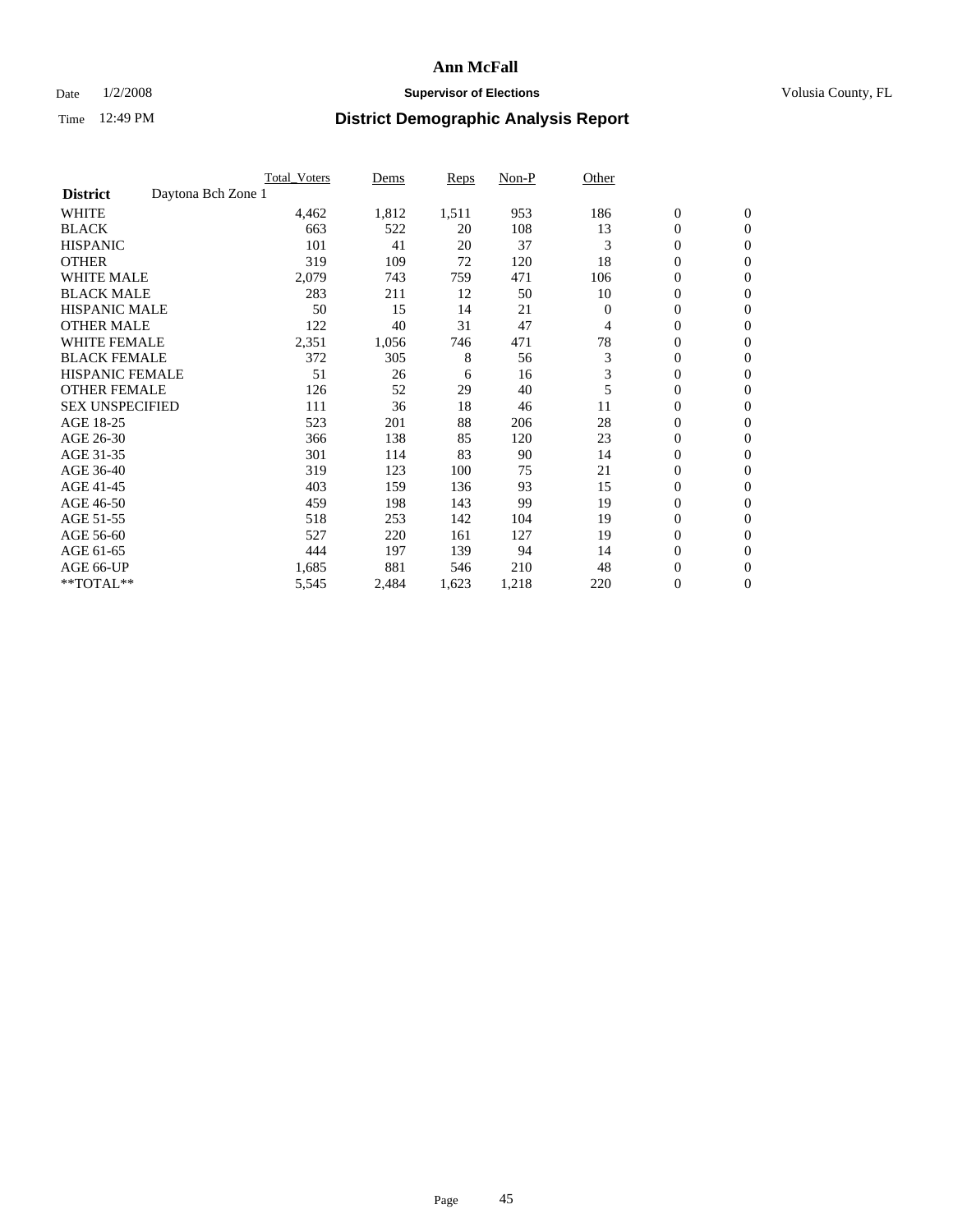### Date  $1/2/2008$  **Supervisor of Elections Supervisor of Elections** Volusia County, FL

|                                       | <b>Total Voters</b> | Dems  | Reps  | Non-P | Other        |                  |                  |  |
|---------------------------------------|---------------------|-------|-------|-------|--------------|------------------|------------------|--|
| Daytona Bch Zone 2<br><b>District</b> |                     |       |       |       |              |                  |                  |  |
| <b>WHITE</b>                          | 3,804               | 1,627 | 1,280 | 758   | 139          | $\boldsymbol{0}$ | $\boldsymbol{0}$ |  |
| <b>BLACK</b>                          | 1,138               | 924   | 49    | 151   | 14           | $\mathbf{0}$     | $\mathbf{0}$     |  |
| <b>HISPANIC</b>                       | 103                 | 40    | 27    | 32    | 4            | $\mathbf{0}$     | $\mathbf{0}$     |  |
| <b>OTHER</b>                          | 322                 | 126   | 50    | 130   | 16           | 0                | $\mathbf{0}$     |  |
| <b>WHITE MALE</b>                     | 1,818               | 712   | 655   | 375   | 76           | 0                | $\mathbf{0}$     |  |
| <b>BLACK MALE</b>                     | 446                 | 333   | 27    | 80    | 6            | 0                | $\boldsymbol{0}$ |  |
| <b>HISPANIC MALE</b>                  | 47                  | 19    | 12    | 15    |              | 0                | $\mathbf{0}$     |  |
| <b>OTHER MALE</b>                     | 102                 | 38    | 20    | 40    | 4            | 0                | $\mathbf{0}$     |  |
| <b>WHITE FEMALE</b>                   | 1,960               | 905   | 613   | 380   | 62           | 0                | $\mathbf{0}$     |  |
| <b>BLACK FEMALE</b>                   | 685                 | 587   | 22    | 69    |              | $\mathbf{0}$     | $\mathbf{0}$     |  |
| <b>HISPANIC FEMALE</b>                | 56                  | 21    | 15    | 17    | 3            | $\overline{0}$   | $\mathbf{0}$     |  |
| <b>OTHER FEMALE</b>                   | 126                 | 60    | 23    | 41    | $\mathbf{2}$ | $\overline{0}$   | $\mathbf{0}$     |  |
| <b>SEX UNSPECIFIED</b>                | 127                 | 42    | 19    | 54    | 12           | $\boldsymbol{0}$ | $\mathbf{0}$     |  |
| AGE 18-25                             | 489                 | 223   | 85    | 153   | 28           | 0                | $\mathbf{0}$     |  |
| AGE 26-30                             | 296                 | 138   | 46    | 103   | 9            | 0                | $\mathbf{0}$     |  |
| AGE 31-35                             | 317                 | 134   | 64    | 109   | 10           | 0                | $\mathbf{0}$     |  |
| AGE 36-40                             | 300                 | 120   | 78    | 94    | 8            | $\boldsymbol{0}$ | $\mathbf{0}$     |  |
| AGE 41-45                             | 425                 | 200   | 115   | 94    | 16           | 0                | $\mathbf{0}$     |  |
| AGE 46-50                             | 502                 | 240   | 144   | 101   | 17           | $\mathbf{0}$     | $\mathbf{0}$     |  |
| AGE 51-55                             | 498                 | 249   | 138   | 98    | 13           | $\overline{0}$   | $\mathbf{0}$     |  |
| AGE 56-60                             | 512                 | 267   | 140   | 85    | 20           | 0                | $\mathbf{0}$     |  |
| AGE 61-65                             | 446                 | 225   | 141   | 68    | 12           | 0                | $\mathbf{0}$     |  |
| AGE 66-UP                             | 1,582               | 921   | 455   | 166   | 40           | 0                | 0                |  |
| **TOTAL**                             | 5,367               | 2,717 | 1,406 | 1,071 | 173          | 0                | $\boldsymbol{0}$ |  |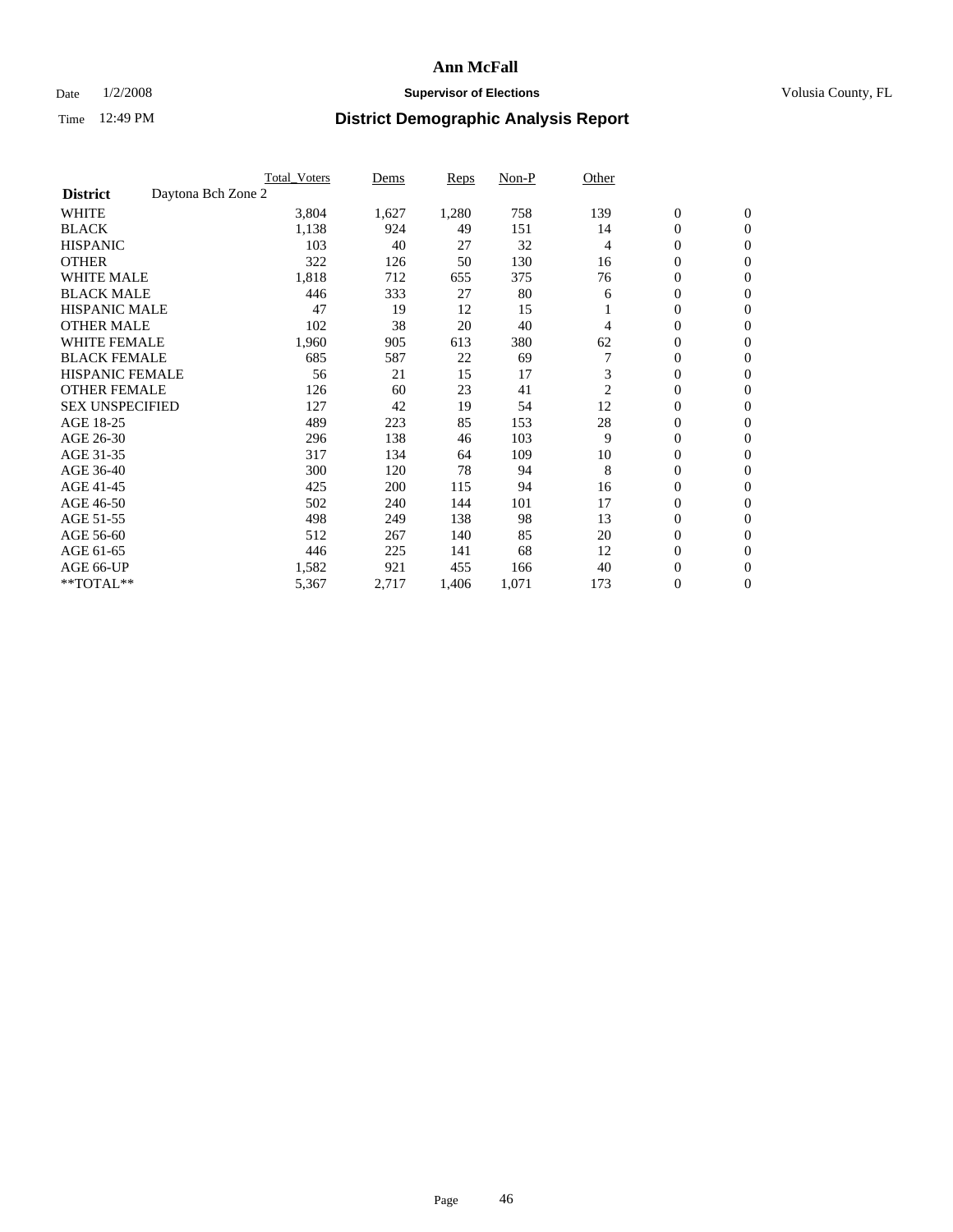### Date  $1/2/2008$  **Supervisor of Elections Supervisor of Elections** Volusia County, FL

|                                       | <b>Total Voters</b> | Dems  | Reps  | Non-P | Other    |                  |                  |  |
|---------------------------------------|---------------------|-------|-------|-------|----------|------------------|------------------|--|
| Daytona Bch Zone 3<br><b>District</b> |                     |       |       |       |          |                  |                  |  |
| <b>WHITE</b>                          | 3,386               | 1,461 | 972   | 786   | 167      | $\boldsymbol{0}$ | $\boldsymbol{0}$ |  |
| <b>BLACK</b>                          | 1,382               | 1,062 | 44    | 261   | 15       | $\mathbf{0}$     | $\mathbf{0}$     |  |
| <b>HISPANIC</b>                       | 85                  | 37    | 13    | 32    | 3        | $\mathbf{0}$     | $\mathbf{0}$     |  |
| <b>OTHER</b>                          | 415                 | 160   | 48    | 194   | 13       | 0                | $\overline{0}$   |  |
| <b>WHITE MALE</b>                     | 1,730               | 670   | 529   | 421   | 110      | 0                | $\mathbf{0}$     |  |
| <b>BLACK MALE</b>                     | 372                 | 274   | 19    | 72    |          | 0                | $\mathbf{0}$     |  |
| <b>HISPANIC MALE</b>                  | 41                  | 21    | 3     | 15    | 2        | 0                | $\Omega$         |  |
| <b>OTHER MALE</b>                     | 87                  | 36    | 19    | 32    | $\theta$ | 0                | $\mathbf{0}$     |  |
| <b>WHITE FEMALE</b>                   | 1,625               | 780   | 436   | 354   | 55       | 0                | $\Omega$         |  |
| <b>BLACK FEMALE</b>                   | 991                 | 776   | 25    | 182   | 8        | $\mathbf{0}$     | $\mathbf{0}$     |  |
| <b>HISPANIC FEMALE</b>                | 43                  | 15    | 10    | 17    |          | 0                | $\mathbf{0}$     |  |
| <b>OTHER FEMALE</b>                   | 148                 | 61    | 12    | 69    | 6        | 0                | $\mathbf{0}$     |  |
| <b>SEX UNSPECIFIED</b>                | 231                 | 87    | 24    | 111   | 9        | $\boldsymbol{0}$ | $\mathbf{0}$     |  |
| AGE 18-25                             | 1,287               | 787   | 91    | 387   | 22       | 0                | $\mathbf{0}$     |  |
| AGE 26-30                             | 312                 | 121   | 55    | 115   | 21       | 0                | $\mathbf{0}$     |  |
| AGE 31-35                             | 231                 | 101   | 49    | 69    | 12       | 0                | $\mathbf{0}$     |  |
| AGE 36-40                             | 277                 | 108   | 66    | 91    | 12       | $\boldsymbol{0}$ | $\mathbf{0}$     |  |
| AGE 41-45                             | 295                 | 132   | 73    | 77    | 13       | 0                | $\mathbf{0}$     |  |
| AGE 46-50                             | 444                 | 204   | 104   | 110   | 26       | $\mathbf{0}$     | $\mathbf{0}$     |  |
| AGE 51-55                             | 444                 | 237   | 107   | 82    | 18       | 0                | $\mathbf{0}$     |  |
| AGE 56-60                             | 476                 | 233   | 127   | 102   | 14       | 0                | $\mathbf{0}$     |  |
| AGE 61-65                             | 356                 | 154   | 98    | 83    | 21       | 0                | $\mathbf{0}$     |  |
| AGE 66-UP                             | 1,146               | 643   | 307   | 157   | 39       | 0                | 0                |  |
| **TOTAL**                             | 5,268               | 2,720 | 1,077 | 1,273 | 198      | 0                | $\boldsymbol{0}$ |  |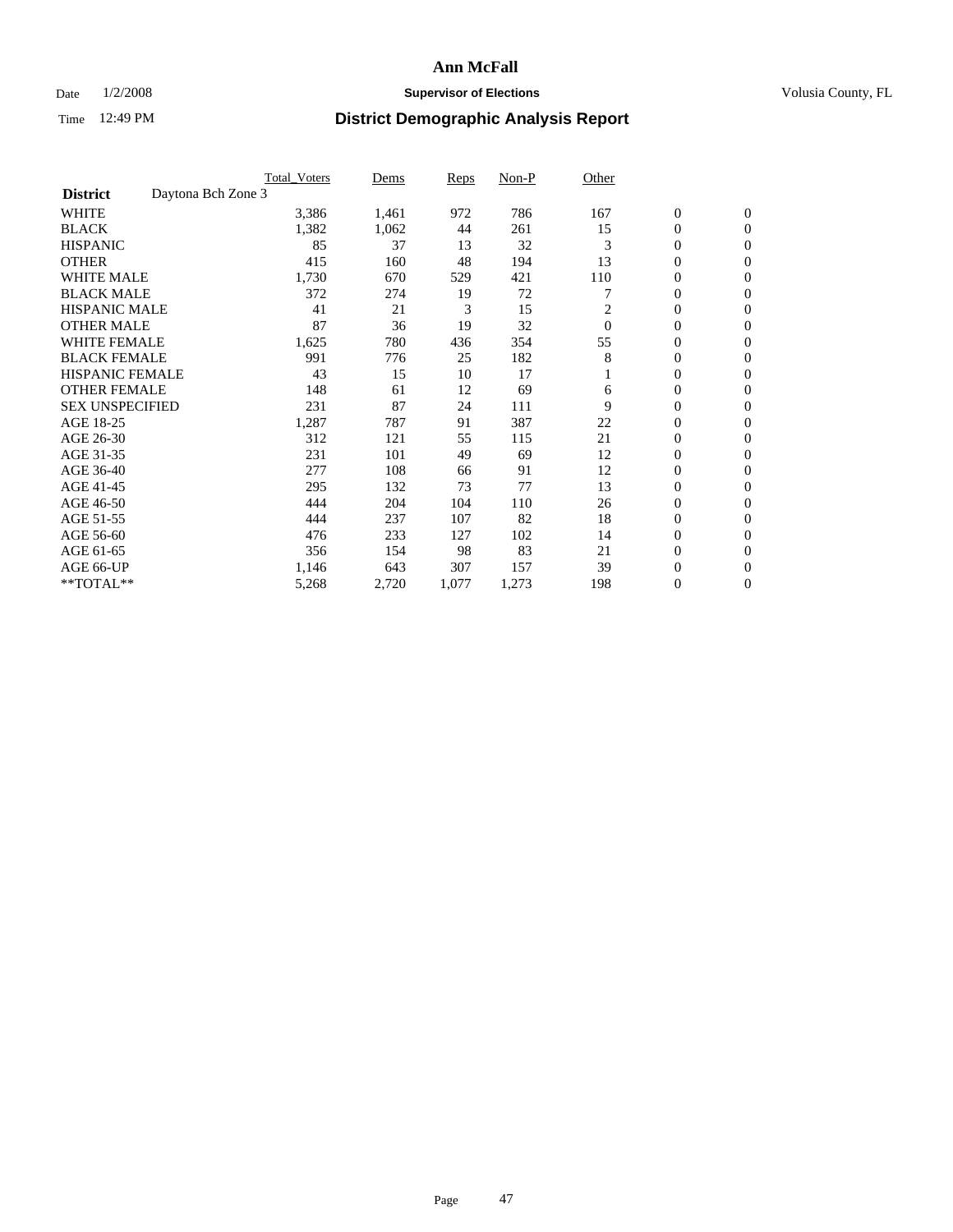### Date  $1/2/2008$  **Supervisor of Elections Supervisor of Elections** Volusia County, FL

|                                       | <b>Total Voters</b> | Dems  | <b>Reps</b> | Non-P | Other          |                  |                  |  |
|---------------------------------------|---------------------|-------|-------------|-------|----------------|------------------|------------------|--|
| Daytona Bch Zone 4<br><b>District</b> |                     |       |             |       |                |                  |                  |  |
| <b>WHITE</b>                          | 5,442               | 1,709 | 2,482       | 1,057 | 194            | $\boldsymbol{0}$ | $\mathbf{0}$     |  |
| <b>BLACK</b>                          | 437                 | 332   | 19          | 76    | 10             | $\mathbf{0}$     | $\mathbf{0}$     |  |
| <b>HISPANIC</b>                       | 150                 | 56    | 39          | 54    |                | 0                | $\mathbf{0}$     |  |
| <b>OTHER</b>                          | 480                 | 117   | 144         | 204   | 15             | 0                | $\mathbf{0}$     |  |
| <b>WHITE MALE</b>                     | 2,615               | 714   | 1,231       | 554   | 116            | 0                | $\mathbf{0}$     |  |
| <b>BLACK MALE</b>                     | 188                 | 135   | 12          | 37    | 4              | 0                | $\mathbf{0}$     |  |
| <b>HISPANIC MALE</b>                  | 72                  | 25    | 18          | 28    |                | 0                | $\mathbf{0}$     |  |
| <b>OTHER MALE</b>                     | 131                 | 27    | 45          | 52    |                | $\mathbf{0}$     | $\mathbf{0}$     |  |
| <b>WHITE FEMALE</b>                   | 2,795               | 985   | 1,238       | 496   | 76             | 0                | $\mathbf{0}$     |  |
| <b>BLACK FEMALE</b>                   | 246                 | 196   | 7           | 37    | 6              | $\boldsymbol{0}$ | $\mathbf{0}$     |  |
| <b>HISPANIC FEMALE</b>                | 75                  | 29    | 20          | 26    | $\mathbf{0}$   | 0                | $\mathbf{0}$     |  |
| <b>OTHER FEMALE</b>                   | 135                 | 46    | 41          | 46    | $\overline{c}$ | 0                | $\mathbf{0}$     |  |
| <b>SEX UNSPECIFIED</b>                | 252                 | 57    | 72          | 115   | 8              | 0                | 0                |  |
| AGE 18-25                             | 974                 | 264   | 320         | 357   | 33             | 0                | $\mathbf{0}$     |  |
| AGE 26-30                             | 440                 | 125   | 146         | 152   | 17             | $\mathbf{0}$     | $\mathbf{0}$     |  |
| AGE 31-35                             | 332                 | 100   | 131         | 85    | 16             | 0                | $\mathbf{0}$     |  |
| AGE 36-40                             | 325                 | 102   | 130         | 85    | 8              | $\boldsymbol{0}$ | $\mathbf{0}$     |  |
| AGE 41-45                             | 327                 | 111   | 135         | 71    | 10             | 0                | $\mathbf{0}$     |  |
| AGE 46-50                             | 409                 | 136   | 182         | 84    |                | 0                | $\mathbf{0}$     |  |
| AGE 51-55                             | 410                 | 158   | 167         | 73    | 12             | $\boldsymbol{0}$ | $\mathbf{0}$     |  |
| AGE 56-60                             | 563                 | 206   | 218         | 113   | 26             | 0                | $\mathbf{0}$     |  |
| AGE 61-65                             | 563                 | 204   | 237         | 97    | 25             | $\mathbf{0}$     | $\mathbf{0}$     |  |
| AGE 66-UP                             | 2,166               | 808   | 1,018       | 274   | 66             | $\boldsymbol{0}$ | $\mathbf{0}$     |  |
| **TOTAL**                             | 6,509               | 2,214 | 2,684       | 1,391 | 220            | 0                | $\boldsymbol{0}$ |  |
|                                       |                     |       |             |       |                |                  |                  |  |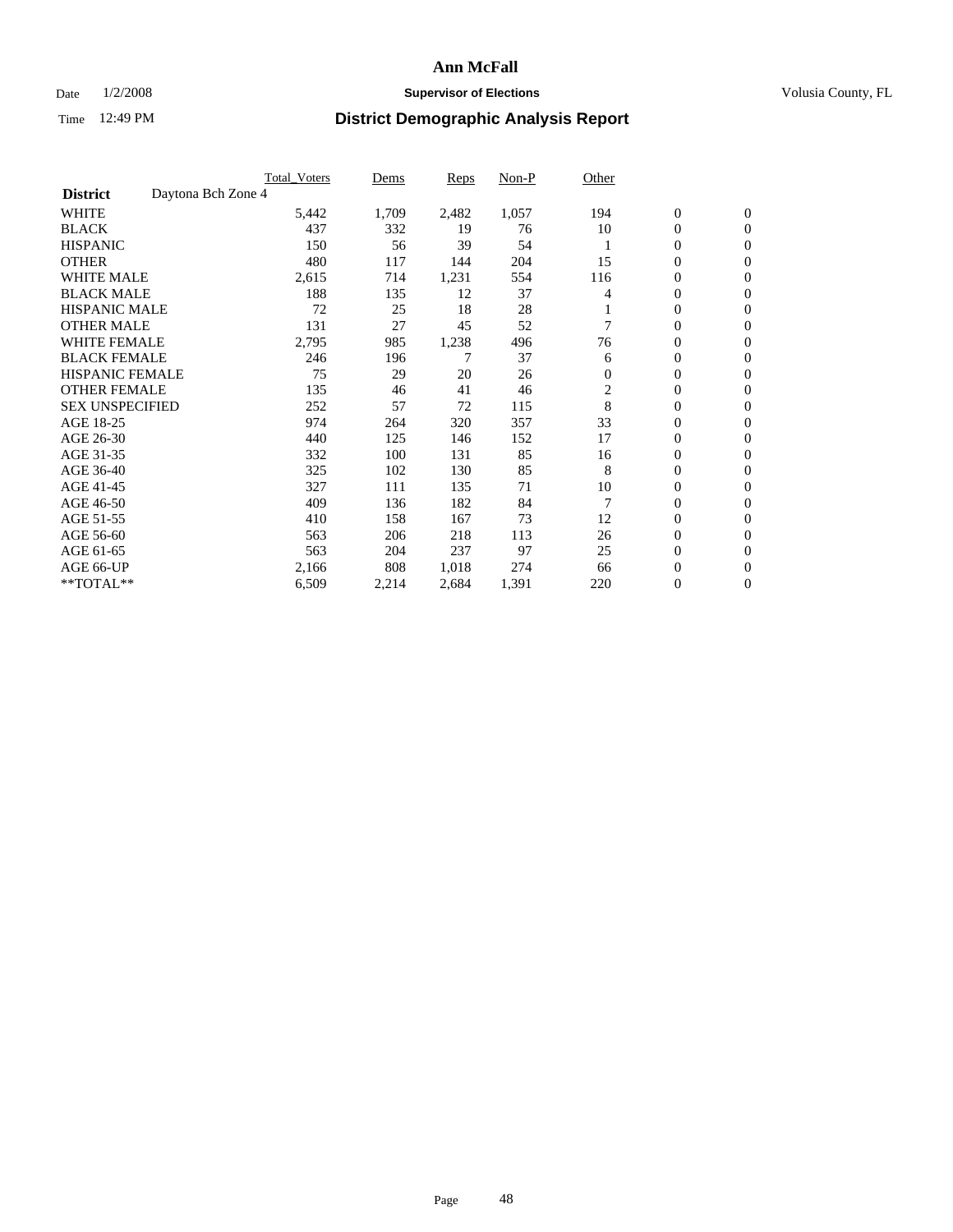### Date  $1/2/2008$  **Supervisor of Elections Supervisor of Elections** Volusia County, FL

|                        |                    | <b>Total_Voters</b> | Dems  | <b>Reps</b> | Non-P | Other          |                  |                  |  |
|------------------------|--------------------|---------------------|-------|-------------|-------|----------------|------------------|------------------|--|
| <b>District</b>        | Daytona Bch Zone 5 |                     |       |             |       |                |                  |                  |  |
| <b>WHITE</b>           |                    | 1,851               | 763   | 572         | 439   | 77             | $\boldsymbol{0}$ | $\mathbf{0}$     |  |
| <b>BLACK</b>           |                    | 3,158               | 2,634 | 100         | 388   | 36             | $\overline{0}$   | $\mathbf{0}$     |  |
| <b>HISPANIC</b>        |                    | 119                 | 51    | 24          | 40    | 4              | $\boldsymbol{0}$ | $\mathbf{0}$     |  |
| <b>OTHER</b>           |                    | 412                 | 192   | 49          | 145   | 26             | 0                | $\mathbf{0}$     |  |
| <b>WHITE MALE</b>      |                    | 865                 | 301   | 310         | 209   | 45             | $\boldsymbol{0}$ | $\mathbf{0}$     |  |
| <b>BLACK MALE</b>      |                    | 1,199               | 949   | 50          | 174   | 26             | $\boldsymbol{0}$ | $\boldsymbol{0}$ |  |
| <b>HISPANIC MALE</b>   |                    | 60                  | 25    | 13          | 20    | 2              | $\overline{0}$   | $\mathbf{0}$     |  |
| <b>OTHER MALE</b>      |                    | 108                 | 53    | 13          | 34    | 8              | $\overline{0}$   | $\mathbf{0}$     |  |
| <b>WHITE FEMALE</b>    |                    | 977                 | 460   | 260         | 227   | 30             | $\overline{0}$   | $\mathbf{0}$     |  |
| <b>BLACK FEMALE</b>    |                    | 1,932               | 1,661 | 50          | 211   | 10             | $\boldsymbol{0}$ | $\mathbf{0}$     |  |
| <b>HISPANIC FEMALE</b> |                    | 58                  | 25    | 11          | 20    | 2              | $\boldsymbol{0}$ | $\mathbf{0}$     |  |
| <b>OTHER FEMALE</b>    |                    | 155                 | 81    | 22          | 48    | $\overline{4}$ | 0                | $\mathbf{0}$     |  |
| <b>SEX UNSPECIFIED</b> |                    | 186                 | 85    | 16          | 69    | 16             | $\boldsymbol{0}$ | $\mathbf{0}$     |  |
| AGE 18-25              |                    | 949                 | 515   | 112         | 289   | 33             | $\boldsymbol{0}$ | $\mathbf{0}$     |  |
| AGE 26-30              |                    | 517                 | 288   | 55          | 155   | 19             | $\overline{0}$   | $\mathbf{0}$     |  |
| AGE 31-35              |                    | 434                 | 264   | 61          | 94    | 15             | $\boldsymbol{0}$ | $\mathbf{0}$     |  |
| AGE 36-40              |                    | 434                 | 284   | 50          | 92    | 8              | $\boldsymbol{0}$ | $\mathbf{0}$     |  |
| AGE 41-45              |                    | 487                 | 339   | 63          | 73    | 12             | $\boldsymbol{0}$ | $\mathbf{0}$     |  |
| AGE 46-50              |                    | 527                 | 354   | 79          | 84    | 10             | 0                | $\mathbf{0}$     |  |
| AGE 51-55              |                    | 481                 | 342   | 61          | 68    | 10             | $\boldsymbol{0}$ | $\boldsymbol{0}$ |  |
| AGE 56-60              |                    | 426                 | 316   | 55          | 44    | 11             | $\overline{0}$   | $\mathbf{0}$     |  |
| AGE 61-65              |                    | 333                 | 242   | 47          | 35    | 9              | $\mathbf{0}$     | $\mathbf{0}$     |  |
| AGE 66-UP              |                    | 952                 | 696   | 162         | 78    | 16             | $\boldsymbol{0}$ | $\boldsymbol{0}$ |  |
| **TOTAL**              |                    | 5,540               | 3,640 | 745         | 1,012 | 143            | 0                | $\overline{0}$   |  |
|                        |                    |                     |       |             |       |                |                  |                  |  |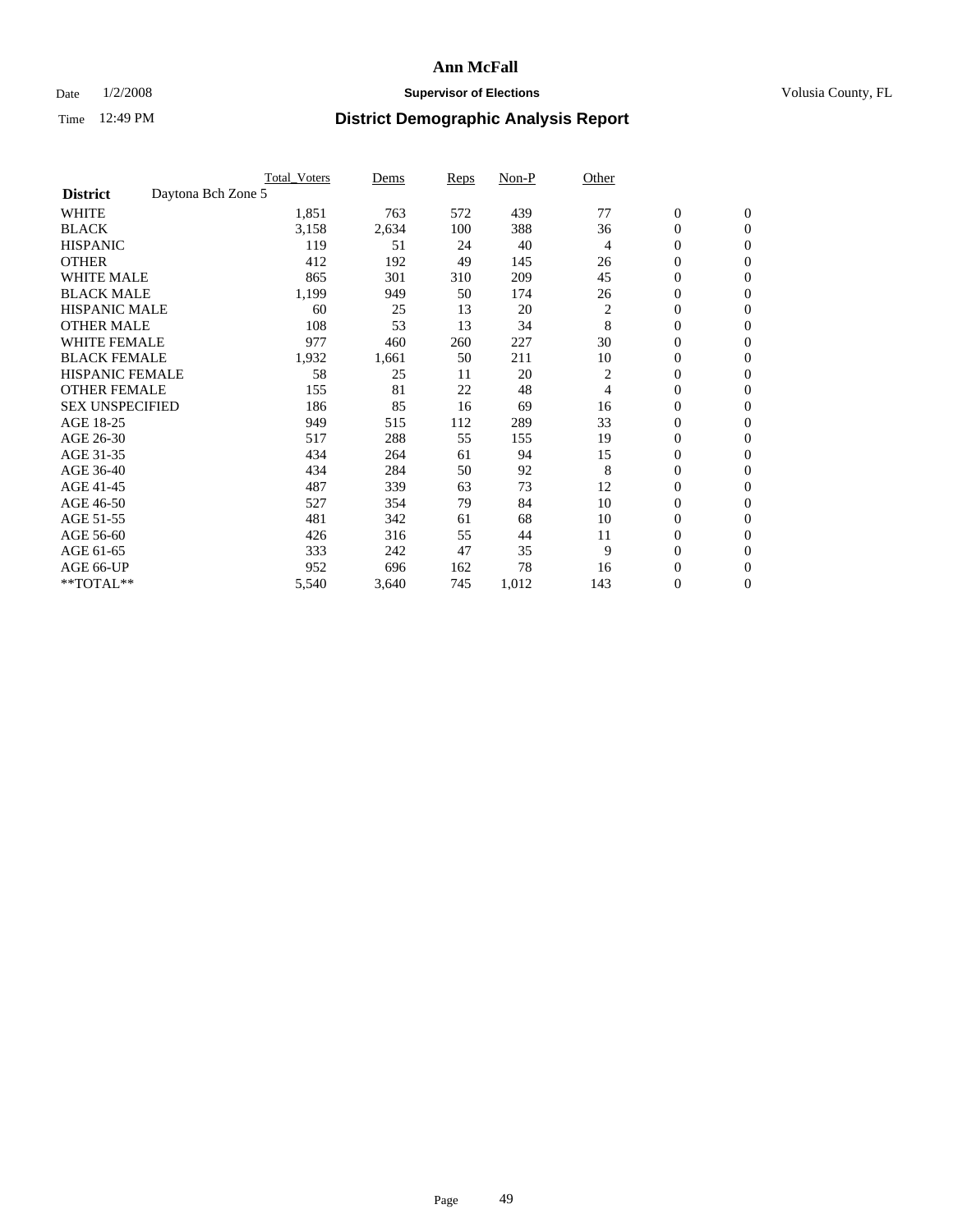#### Date  $1/2/2008$  **Supervisor of Elections** Volusia County, FL

|                        |                    | <b>Total_Voters</b> | Dems  | <b>Reps</b> | Non-P | Other          |                  |                |  |
|------------------------|--------------------|---------------------|-------|-------------|-------|----------------|------------------|----------------|--|
| <b>District</b>        | Daytona Bch Zone 6 |                     |       |             |       |                |                  |                |  |
| <b>WHITE</b>           |                    | 1,278               | 559   | 358         | 306   | 55             | $\boldsymbol{0}$ | $\mathbf{0}$   |  |
| <b>BLACK</b>           |                    | 3,861               | 3,174 | 123         | 515   | 49             | $\overline{0}$   | $\mathbf{0}$   |  |
| <b>HISPANIC</b>        |                    | 111                 | 50    | 11          | 47    | 3              | $\overline{0}$   | $\mathbf{0}$   |  |
| <b>OTHER</b>           |                    | 411                 | 180   | 27          | 188   | 16             | 0                | $\mathbf{0}$   |  |
| <b>WHITE MALE</b>      |                    | 608                 | 221   | 193         | 155   | 39             | 0                | $\mathbf{0}$   |  |
| <b>BLACK MALE</b>      |                    | 1,749               | 1,379 | 68          | 274   | 28             | $\boldsymbol{0}$ | $\mathbf{0}$   |  |
| <b>HISPANIC MALE</b>   |                    | 56                  | 20    | 6           | 28    | $\overline{c}$ | $\overline{0}$   | $\mathbf{0}$   |  |
| <b>OTHER MALE</b>      |                    | 135                 | 69    | 11          | 51    | 4              | $\overline{0}$   | $\mathbf{0}$   |  |
| <b>WHITE FEMALE</b>    |                    | 666                 | 335   | 165         | 150   | 16             | 0                | $\mathbf{0}$   |  |
| <b>BLACK FEMALE</b>    |                    | 2,072               | 1,766 | 53          | 233   | 20             | $\overline{0}$   | $\mathbf{0}$   |  |
| <b>HISPANIC FEMALE</b> |                    | 54                  | 30    | 5           | 18    |                | 0                | $\mathbf{0}$   |  |
| <b>OTHER FEMALE</b>    |                    | 121                 | 66    | 10          | 45    | $\Omega$       | 0                | $\Omega$       |  |
| <b>SEX UNSPECIFIED</b> |                    | 200                 | 77    | 8           | 102   | 13             | $\overline{0}$   | $\mathbf{0}$   |  |
| AGE 18-25              |                    | 1,285               | 773   | 87          | 377   | 48             | 0                | $\Omega$       |  |
| AGE 26-30              |                    | 490                 | 285   | 43          | 153   | 9              | $\overline{0}$   | $\mathbf{0}$   |  |
| AGE 31-35              |                    | 373                 | 232   | 40          | 92    | 9              | 0                | $\mathbf{0}$   |  |
| AGE 36-40              |                    | 407                 | 268   | 45          | 82    | 12             | 0                | $\mathbf{0}$   |  |
| AGE 41-45              |                    | 431                 | 303   | 36          | 83    | 9              | $\overline{0}$   | $\mathbf{0}$   |  |
| AGE 46-50              |                    | 476                 | 333   | 59          | 71    | 13             | 0                | $\Omega$       |  |
| AGE 51-55              |                    | 478                 | 345   | 51          | 76    | 6              | $\boldsymbol{0}$ | $\mathbf{0}$   |  |
| AGE 56-60              |                    | 405                 | 307   | 45          | 50    | 3              | 0                | $\mathbf{0}$   |  |
| AGE 61-65              |                    | 320                 | 257   | 27          | 32    | 4              | $\overline{0}$   | $\mathbf{0}$   |  |
| AGE 66-UP              |                    | 996                 | 860   | 86          | 40    | 10             | 0                | $\mathbf{0}$   |  |
| **TOTAL**              |                    | 5,661               | 3,963 | 519         | 1,056 | 123            | 0                | $\overline{0}$ |  |
|                        |                    |                     |       |             |       |                |                  |                |  |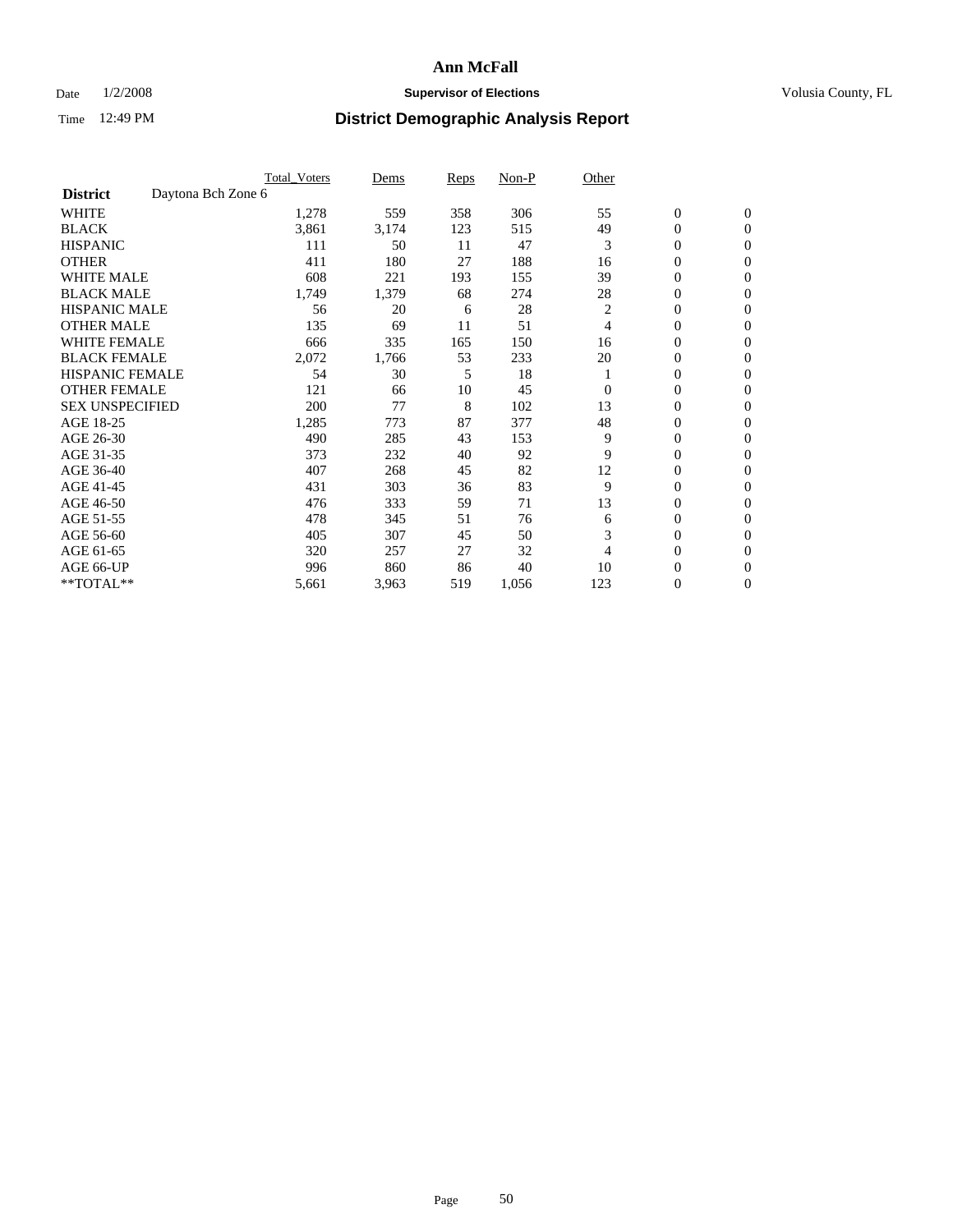### Date  $1/2/2008$  **Supervisor of Elections Supervisor of Elections** Volusia County, FL

|                        |                    | <b>Total_Voters</b> | Dems  | <b>Reps</b> | Non-P | Other          |                  |                |  |
|------------------------|--------------------|---------------------|-------|-------------|-------|----------------|------------------|----------------|--|
| <b>District</b>        | Deltona District 1 |                     |       |             |       |                |                  |                |  |
| <b>WHITE</b>           |                    | 4,823               | 1,690 | 1,765       | 1,154 | 214            | $\boldsymbol{0}$ | $\mathbf{0}$   |  |
| <b>BLACK</b>           |                    | 732                 | 533   | 45          | 133   | 21             | $\overline{0}$   | $\mathbf{0}$   |  |
| <b>HISPANIC</b>        |                    | 1,641               | 726   | 293         | 585   | 37             | $\boldsymbol{0}$ | $\mathbf{0}$   |  |
| <b>OTHER</b>           |                    | 453                 | 111   | 74          | 246   | 22             | $\boldsymbol{0}$ | $\mathbf{0}$   |  |
| <b>WHITE MALE</b>      |                    | 2,268               | 737   | 879         | 531   | 121            | $\boldsymbol{0}$ | $\mathbf{0}$   |  |
| <b>BLACK MALE</b>      |                    | 346                 | 235   | 28          | 71    | 12             | $\boldsymbol{0}$ | $\mathbf{0}$   |  |
| <b>HISPANIC MALE</b>   |                    | 750                 | 323   | 148         | 262   | 17             | $\overline{0}$   | $\mathbf{0}$   |  |
| <b>OTHER MALE</b>      |                    | 129                 | 34    | 25          | 66    | $\overline{4}$ | $\overline{0}$   | $\mathbf{0}$   |  |
| <b>WHITE FEMALE</b>    |                    | 2,529               | 945   | 879         | 612   | 93             | $\overline{0}$   | $\mathbf{0}$   |  |
| <b>BLACK FEMALE</b>    |                    | 383                 | 297   | 17          | 60    | 9              | $\overline{0}$   | $\mathbf{0}$   |  |
| <b>HISPANIC FEMALE</b> |                    | 875                 | 397   | 142         | 316   | 20             | $\boldsymbol{0}$ | $\mathbf{0}$   |  |
| <b>OTHER FEMALE</b>    |                    | 172                 | 48    | 38          | 81    | 5              | 0                | $\mathbf{0}$   |  |
| <b>SEX UNSPECIFIED</b> |                    | 197                 | 44    | 21          | 119   | 13             | $\boldsymbol{0}$ | $\mathbf{0}$   |  |
| AGE 18-25              |                    | 1,040               | 314   | 223         | 440   | 63             | $\boldsymbol{0}$ | $\mathbf{0}$   |  |
| AGE 26-30              |                    | 696                 | 212   | 158         | 293   | 33             | $\overline{0}$   | $\mathbf{0}$   |  |
| AGE 31-35              |                    | 707                 | 252   | 189         | 239   | 27             | $\overline{0}$   | $\mathbf{0}$   |  |
| AGE 36-40              |                    | 755                 | 262   | 240         | 215   | 38             | $\boldsymbol{0}$ | $\mathbf{0}$   |  |
| AGE 41-45              |                    | 888                 | 337   | 288         | 235   | 28             | $\boldsymbol{0}$ | $\mathbf{0}$   |  |
| AGE 46-50              |                    | 904                 | 362   | 309         | 209   | 24             | 0                | $\mathbf{0}$   |  |
| AGE 51-55              |                    | 719                 | 315   | 222         | 154   | 28             | $\boldsymbol{0}$ | $\mathbf{0}$   |  |
| AGE 56-60              |                    | 573                 | 265   | 161         | 122   | 25             | $\overline{0}$   | $\mathbf{0}$   |  |
| AGE 61-65              |                    | 383                 | 184   | 113         | 79    | $\overline{7}$ | $\mathbf{0}$     | $\mathbf{0}$   |  |
| AGE 66-UP              |                    | 984                 | 557   | 274         | 132   | 21             | $\boldsymbol{0}$ | $\mathbf{0}$   |  |
| **TOTAL**              |                    | 7,649               | 3,060 | 2,177       | 2,118 | 294            | 0                | $\overline{0}$ |  |
|                        |                    |                     |       |             |       |                |                  |                |  |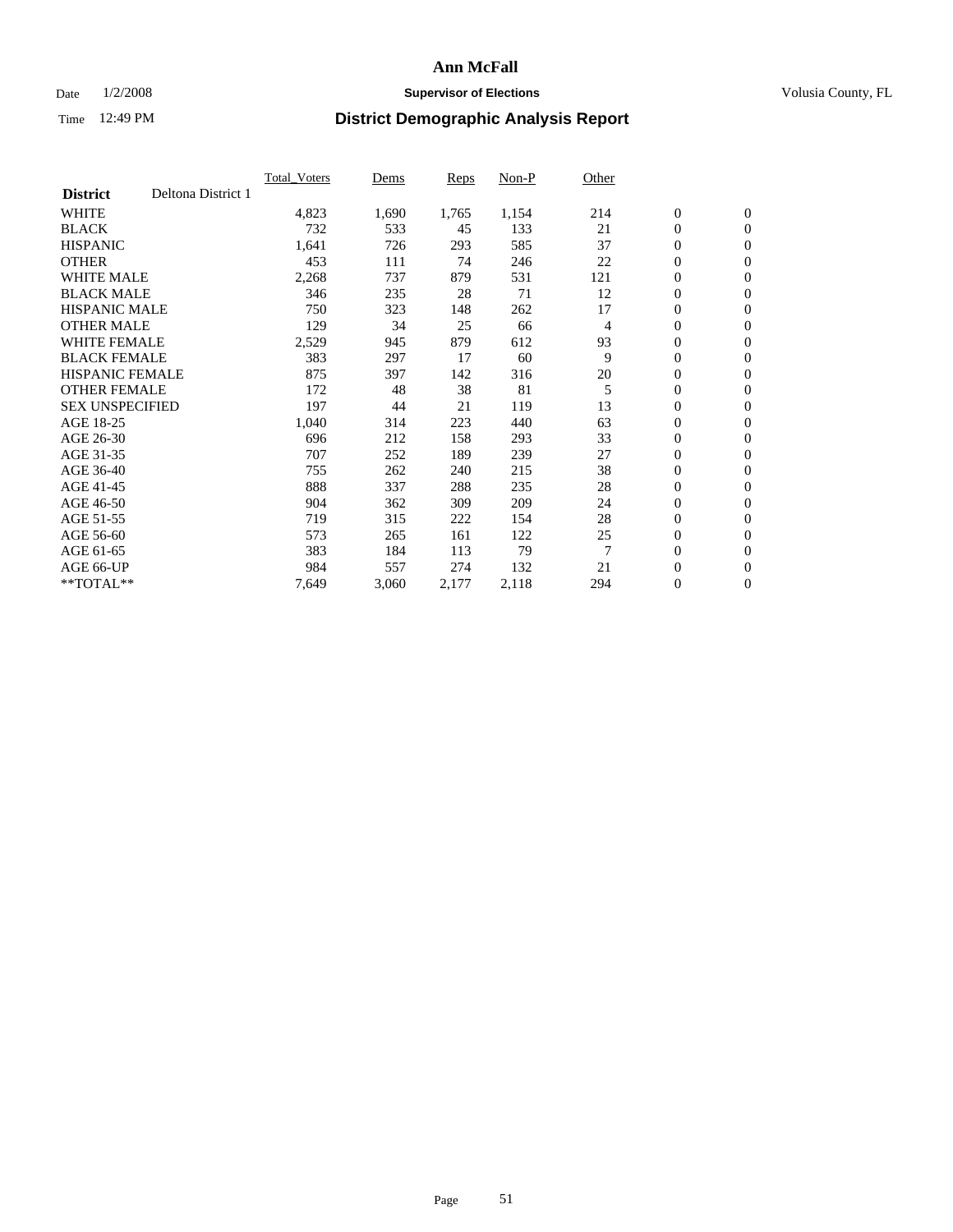### Date  $1/2/2008$  **Supervisor of Elections Supervisor of Elections** Volusia County, FL

|                        |                    | <b>Total Voters</b> | Dems  | Reps  | Non-P | Other |                  |                  |  |
|------------------------|--------------------|---------------------|-------|-------|-------|-------|------------------|------------------|--|
| <b>District</b>        | Deltona District 2 |                     |       |       |       |       |                  |                  |  |
| <b>WHITE</b>           |                    | 6,035               | 2,013 | 2,506 | 1,250 | 266   | $\boldsymbol{0}$ | $\boldsymbol{0}$ |  |
| <b>BLACK</b>           |                    | 562                 | 421   | 42    | 80    | 19    | $\mathbf{0}$     | $\mathbf{0}$     |  |
| <b>HISPANIC</b>        |                    | 1,601               | 755   | 324   | 489   | 33    | $\mathbf{0}$     | $\mathbf{0}$     |  |
| <b>OTHER</b>           |                    | 432                 | 132   | 91    | 183   | 26    | 0                | $\mathbf{0}$     |  |
| <b>WHITE MALE</b>      |                    | 2,778               | 860   | 1,185 | 592   | 141   | 0                | $\mathbf{0}$     |  |
| <b>BLACK MALE</b>      |                    | 247                 | 162   | 29    | 44    | 12    | 0                | $\boldsymbol{0}$ |  |
| <b>HISPANIC MALE</b>   |                    | 773                 | 357   | 153   | 243   | 20    | 0                | $\mathbf{0}$     |  |
| <b>OTHER MALE</b>      |                    | 156                 | 54    | 37    | 60    | 5     | 0                | $\boldsymbol{0}$ |  |
| <b>WHITE FEMALE</b>    |                    | 3,228               | 1,143 | 1,310 | 651   | 124   | 0                | $\mathbf{0}$     |  |
| <b>BLACK FEMALE</b>    |                    | 310                 | 254   | 13    | 36    |       | $\boldsymbol{0}$ | $\mathbf{0}$     |  |
| <b>HISPANIC FEMALE</b> |                    | 815                 | 390   | 171   | 241   | 13    | $\overline{0}$   | $\mathbf{0}$     |  |
| <b>OTHER FEMALE</b>    |                    | 162                 | 63    | 35    | 60    | 4     | $\mathbf{0}$     | $\mathbf{0}$     |  |
| <b>SEX UNSPECIFIED</b> |                    | 161                 | 38    | 30    | 75    | 18    | $\boldsymbol{0}$ | $\boldsymbol{0}$ |  |
| AGE 18-25              |                    | 839                 | 275   | 180   | 314   | 70    | 0                | $\mathbf{0}$     |  |
| AGE 26-30              |                    | 564                 | 184   | 161   | 194   | 25    | 0                | $\mathbf{0}$     |  |
| AGE 31-35              |                    | 614                 | 213   | 187   | 180   | 34    | 0                | $\mathbf{0}$     |  |
| AGE 36-40              |                    | 690                 | 211   | 245   | 202   | 32    | $\boldsymbol{0}$ | $\mathbf{0}$     |  |
| AGE 41-45              |                    | 873                 | 301   | 314   | 231   | 27    | 0                | $\mathbf{0}$     |  |
| AGE 46-50              |                    | 907                 | 340   | 340   | 192   | 35    | $\mathbf{0}$     | $\mathbf{0}$     |  |
| AGE 51-55              |                    | 859                 | 330   | 327   | 166   | 36    | $\overline{0}$   | $\mathbf{0}$     |  |
| AGE 56-60              |                    | 758                 | 312   | 262   | 158   | 26    | 0                | $\mathbf{0}$     |  |
| AGE 61-65              |                    | 625                 | 265   | 230   | 112   | 18    | 0                | $\boldsymbol{0}$ |  |
| AGE 66-UP              |                    | 1,901               | 890   | 717   | 253   | 41    | 0                | 0                |  |
| $*$ TOTAL $**$         |                    | 8,630               | 3,321 | 2,963 | 2,002 | 344   | $\boldsymbol{0}$ | $\boldsymbol{0}$ |  |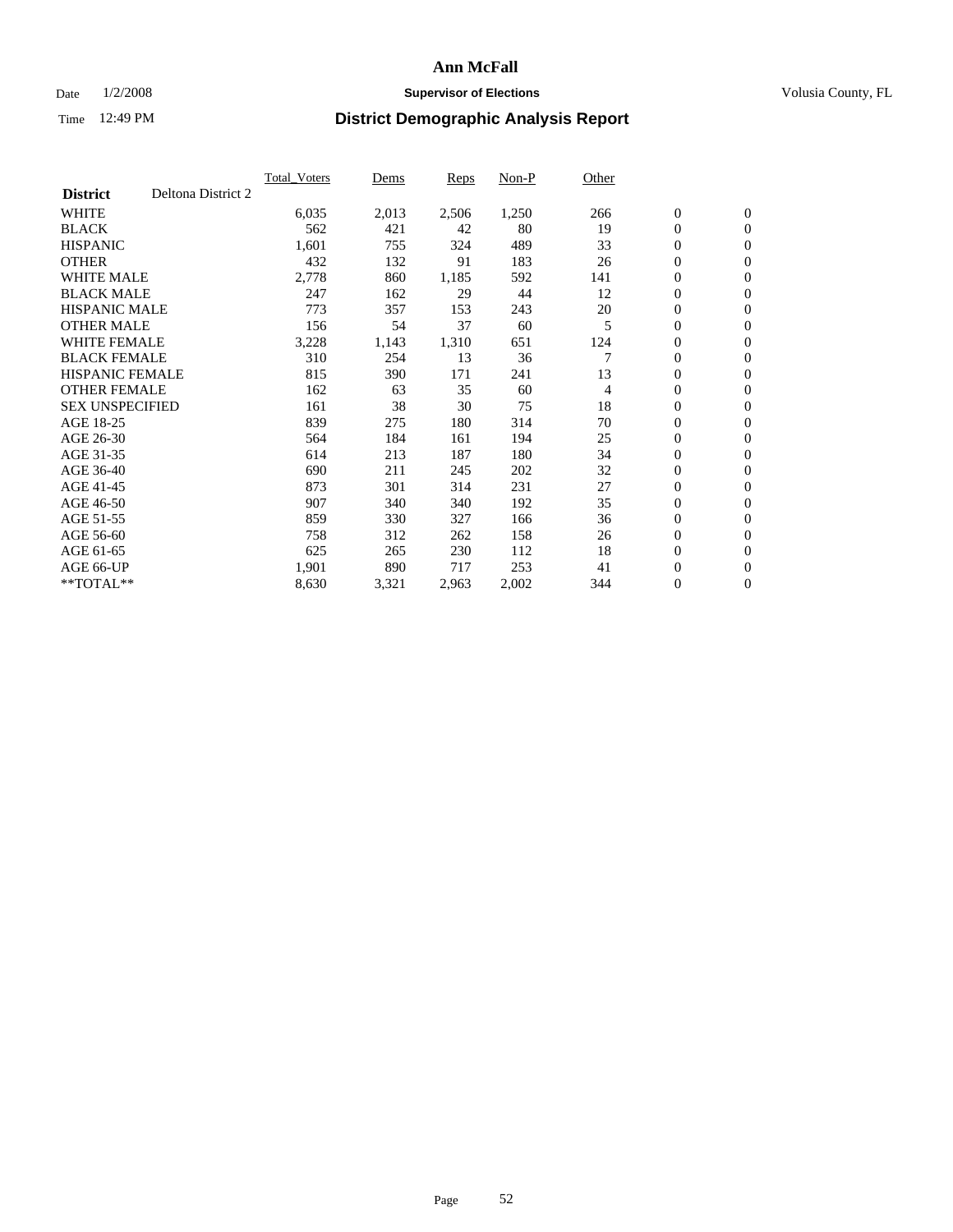### Date  $1/2/2008$  **Supervisor of Elections Supervisor of Elections** Volusia County, FL

|                        |                    | Total Voters | Dems  | <b>Reps</b> | Non-P | Other |                  |                  |  |
|------------------------|--------------------|--------------|-------|-------------|-------|-------|------------------|------------------|--|
| <b>District</b>        | Deltona District 3 |              |       |             |       |       |                  |                  |  |
| <b>WHITE</b>           |                    | 4,980        | 1,748 | 1,903       | 1,111 | 218   | $\boldsymbol{0}$ | $\boldsymbol{0}$ |  |
| <b>BLACK</b>           |                    | 449          | 343   | 26          | 65    | 15    | $\overline{0}$   | $\mathbf{0}$     |  |
| <b>HISPANIC</b>        |                    | 1,569        | 745   | 303         | 489   | 32    | $\overline{0}$   | $\mathbf{0}$     |  |
| <b>OTHER</b>           |                    | 395          | 112   | 81          | 180   | 22    | $\overline{0}$   | $\mathbf{0}$     |  |
| <b>WHITE MALE</b>      |                    | 2,230        | 714   | 885         | 515   | 116   | $\overline{0}$   | $\mathbf{0}$     |  |
| <b>BLACK MALE</b>      |                    | 190          | 142   | 13          | 26    | 9     | $\boldsymbol{0}$ | $\mathbf{0}$     |  |
| <b>HISPANIC MALE</b>   |                    | 746          | 344   | 153         | 232   | 17    | 0                | $\mathbf{0}$     |  |
| <b>OTHER MALE</b>      |                    | 141          | 52    | 34          | 51    | 4     | $\boldsymbol{0}$ | $\mathbf{0}$     |  |
| <b>WHITE FEMALE</b>    |                    | 2,727        | 1,027 | 1,008       | 592   | 100   | 0                | $\mathbf{0}$     |  |
| <b>BLACK FEMALE</b>    |                    | 257          | 199   | 13          | 39    | 6     | $\overline{0}$   | $\mathbf{0}$     |  |
| <b>HISPANIC FEMALE</b> |                    | 810          | 393   | 148         | 255   | 14    | 0                | $\mathbf{0}$     |  |
| <b>OTHER FEMALE</b>    |                    | 154          | 44    | 36          | 71    | 3     | $\mathbf{0}$     | $\mathbf{0}$     |  |
| <b>SEX UNSPECIFIED</b> |                    | 138          | 33    | 23          | 64    | 18    | $\boldsymbol{0}$ | $\mathbf{0}$     |  |
| AGE 18-25              |                    | 755          | 241   | 159         | 311   | 44    | 0                | $\mathbf{0}$     |  |
| AGE 26-30              |                    | 583          | 181   | 151         | 212   | 39    | $\boldsymbol{0}$ | $\mathbf{0}$     |  |
| AGE 31-35              |                    | 598          | 201   | 171         | 204   | 22    | 0                | $\mathbf{0}$     |  |
| AGE 36-40              |                    | 667          | 238   | 237         | 163   | 29    | $\boldsymbol{0}$ | $\mathbf{0}$     |  |
| AGE 41-45              |                    | 695          | 248   | 232         | 186   | 29    | $\mathbf{0}$     | $\mathbf{0}$     |  |
| AGE 46-50              |                    | 710          | 275   | 243         | 168   | 24    | $\overline{0}$   | $\mathbf{0}$     |  |
| AGE 51-55              |                    | 620          | 251   | 199         | 150   | 20    | $\mathbf{0}$     | $\mathbf{0}$     |  |
| AGE 56-60              |                    | 624          | 265   | 201         | 133   | 25    | $\boldsymbol{0}$ | $\mathbf{0}$     |  |
| AGE 61-65              |                    | 482          | 237   | 141         | 88    | 16    | $\boldsymbol{0}$ | $\mathbf{0}$     |  |
| AGE 66-UP              |                    | 1,659        | 811   | 579         | 230   | 39    | 0                | $\mathbf{0}$     |  |
| $*$ TOTAL $**$         |                    | 7,393        | 2,948 | 2,313       | 1,845 | 287   | 0                | $\boldsymbol{0}$ |  |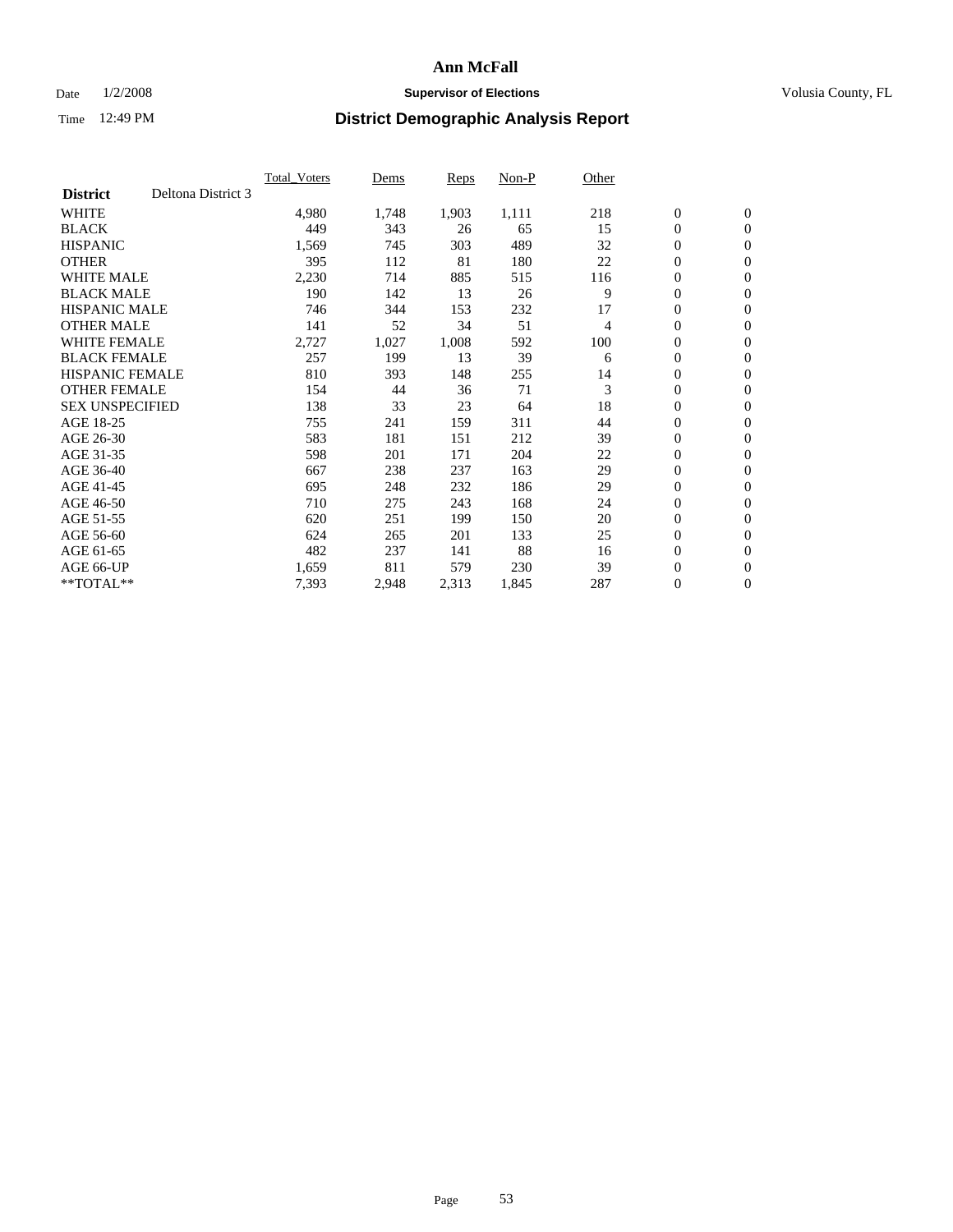### Date  $1/2/2008$  **Supervisor of Elections Supervisor of Elections** Volusia County, FL

|                        |                    | <b>Total Voters</b> | Dems  | Reps  | Non-P | Other |                  |                  |  |
|------------------------|--------------------|---------------------|-------|-------|-------|-------|------------------|------------------|--|
| <b>District</b>        | Deltona District 4 |                     |       |       |       |       |                  |                  |  |
| <b>WHITE</b>           |                    | 4,730               | 1,737 | 1,777 | 960   | 256   | $\boldsymbol{0}$ | $\mathbf{0}$     |  |
| <b>BLACK</b>           |                    | 475                 | 352   | 24    | 87    | 12    | $\mathbf{0}$     | $\mathbf{0}$     |  |
| <b>HISPANIC</b>        |                    | 1,616               | 811   | 294   | 473   | 38    | 0                | $\mathbf{0}$     |  |
| <b>OTHER</b>           |                    | 403                 | 130   | 79    | 175   | 19    | 0                | $\mathbf{0}$     |  |
| <b>WHITE MALE</b>      |                    | 2,155               | 686   | 861   | 464   | 144   | 0                | $\mathbf{0}$     |  |
| <b>BLACK MALE</b>      |                    | 223                 | 155   | 14    | 47    |       | $\boldsymbol{0}$ | $\mathbf{0}$     |  |
| <b>HISPANIC MALE</b>   |                    | 744                 | 358   | 153   | 212   | 21    | 0                | $\mathbf{0}$     |  |
| <b>OTHER MALE</b>      |                    | 116                 | 40    | 27    | 45    | 4     | $\mathbf{0}$     | $\mathbf{0}$     |  |
| <b>WHITE FEMALE</b>    |                    | 2,540               | 1,035 | 904   | 491   | 110   | 0                | $\mathbf{0}$     |  |
| <b>BLACK FEMALE</b>    |                    | 244                 | 190   | 10    | 39    | 5     | $\boldsymbol{0}$ | $\mathbf{0}$     |  |
| <b>HISPANIC FEMALE</b> |                    | 862                 | 447   | 141   | 257   | 17    | 0                | $\boldsymbol{0}$ |  |
| <b>OTHER FEMALE</b>    |                    | 164                 | 68    | 34    | 56    | 6     | 0                | $\mathbf{0}$     |  |
| <b>SEX UNSPECIFIED</b> |                    | 176                 | 51    | 30    | 84    | 11    | 0                | $\mathbf{0}$     |  |
| AGE 18-25              |                    | 725                 | 223   | 150   | 305   | 47    | 0                | $\mathbf{0}$     |  |
| AGE 26-30              |                    | 557                 | 188   | 144   | 192   | 33    | $\mathbf{0}$     | $\mathbf{0}$     |  |
| AGE 31-35              |                    | 570                 | 197   | 166   | 166   | 41    | 0                | $\mathbf{0}$     |  |
| AGE 36-40              |                    | 612                 | 201   | 189   | 187   | 35    | 0                | $\mathbf{0}$     |  |
| AGE 41-45              |                    | 652                 | 260   | 211   | 161   | 20    | 0                | $\mathbf{0}$     |  |
| AGE 46-50              |                    | 681                 | 276   | 230   | 141   | 34    | 0                | $\mathbf{0}$     |  |
| AGE 51-55              |                    | 628                 | 274   | 195   | 136   | 23    | $\boldsymbol{0}$ | $\boldsymbol{0}$ |  |
| AGE 56-60              |                    | 631                 | 280   | 210   | 124   | 17    | $\mathbf{0}$     | $\mathbf{0}$     |  |
| AGE 61-65              |                    | 511                 | 239   | 173   | 80    | 19    | $\mathbf{0}$     | $\mathbf{0}$     |  |
| AGE 66-UP              |                    | 1,657               | 892   | 506   | 203   | 56    | $\boldsymbol{0}$ | $\boldsymbol{0}$ |  |
| $*$ TOTAL $**$         |                    | 7,224               | 3,030 | 2,174 | 1,695 | 325   | 0                | $\overline{0}$   |  |
|                        |                    |                     |       |       |       |       |                  |                  |  |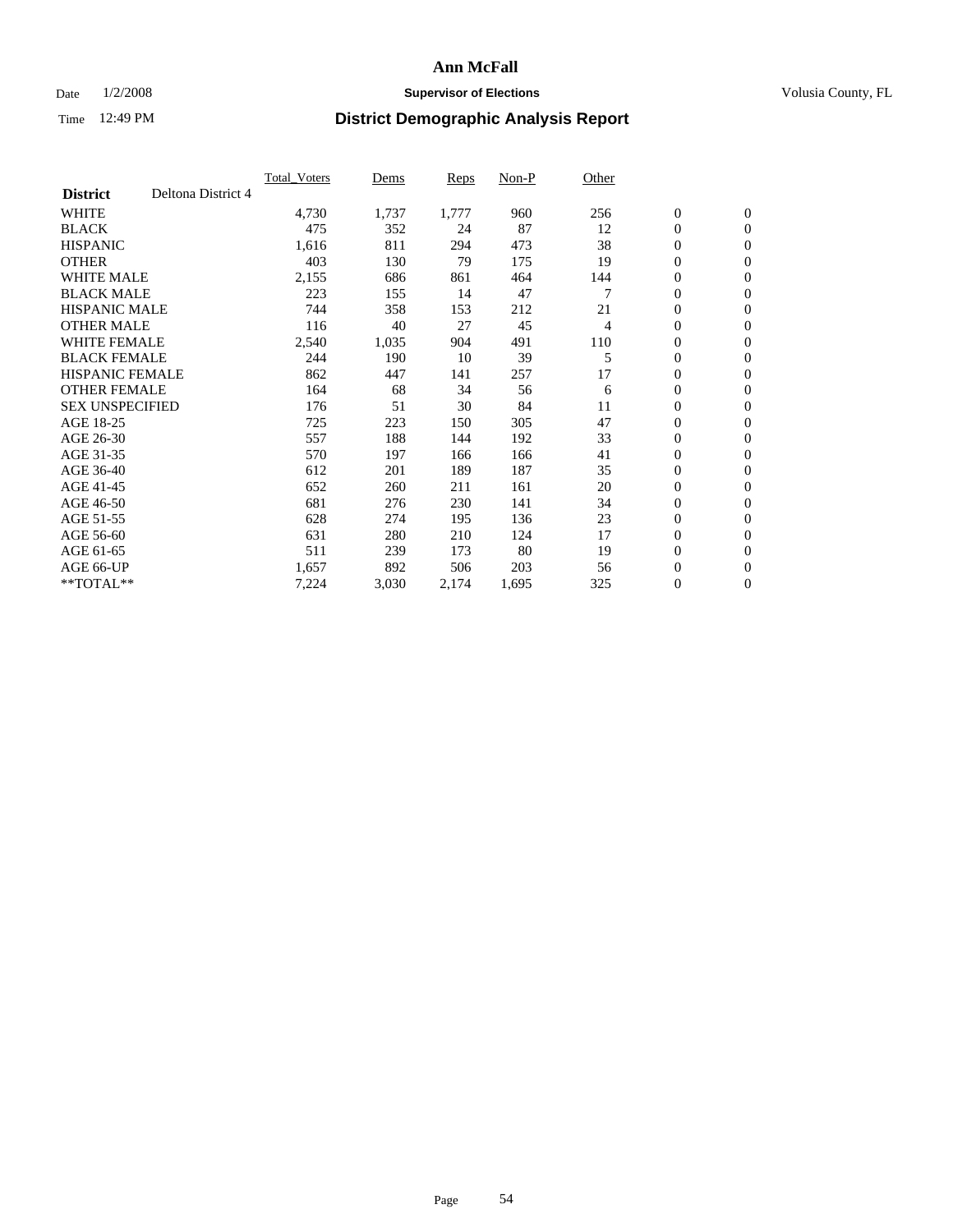### Date  $1/2/2008$  **Supervisor of Elections Supervisor of Elections** Volusia County, FL

|                        |                    | <b>Total Voters</b> | Dems  | Reps  | Non-P | Other |                  |                  |  |
|------------------------|--------------------|---------------------|-------|-------|-------|-------|------------------|------------------|--|
| <b>District</b>        | Deltona District 5 |                     |       |       |       |       |                  |                  |  |
| <b>WHITE</b>           |                    | 5,756               | 1,963 | 2,272 | 1,228 | 293   | $\boldsymbol{0}$ | $\boldsymbol{0}$ |  |
| <b>BLACK</b>           |                    | 764                 | 551   | 60    | 141   | 12    | $\mathbf{0}$     | $\mathbf{0}$     |  |
| <b>HISPANIC</b>        |                    | 1,718               | 804   | 325   | 550   | 39    | $\mathbf{0}$     | $\mathbf{0}$     |  |
| <b>OTHER</b>           |                    | 480                 | 130   | 94    | 224   | 32    | 0                | $\mathbf{0}$     |  |
| <b>WHITE MALE</b>      |                    | 2,741               | 855   | 1,160 | 566   | 160   | 0                | $\mathbf{0}$     |  |
| <b>BLACK MALE</b>      |                    | 338                 | 225   | 31    | 78    | 4     | 0                | $\boldsymbol{0}$ |  |
| <b>HISPANIC MALE</b>   |                    | 810                 | 375   | 161   | 251   | 23    | 0                | $\mathbf{0}$     |  |
| <b>OTHER MALE</b>      |                    | 150                 | 41    | 41    | 64    | 4     | 0                | $\boldsymbol{0}$ |  |
| <b>WHITE FEMALE</b>    |                    | 2,982               | 1,098 | 1,097 | 654   | 133   | 0                | $\mathbf{0}$     |  |
| <b>BLACK FEMALE</b>    |                    | 415                 | 316   | 29    | 62    | 8     | $\mathbf{0}$     | $\mathbf{0}$     |  |
| <b>HISPANIC FEMALE</b> |                    | 894                 | 424   | 161   | 294   | 15    | 0                | $\mathbf{0}$     |  |
| <b>OTHER FEMALE</b>    |                    | 191                 | 69    | 31    | 83    | 8     | $\mathbf{0}$     | $\mathbf{0}$     |  |
| <b>SEX UNSPECIFIED</b> |                    | 197                 | 45    | 40    | 91    | 21    | $\boldsymbol{0}$ | $\mathbf{0}$     |  |
| AGE 18-25              |                    | 1,034               | 307   | 238   | 411   | 78    | 0                | $\mathbf{0}$     |  |
| AGE 26-30              |                    | 657                 | 216   | 174   | 242   | 25    | 0                | $\mathbf{0}$     |  |
| AGE 31-35              |                    | 740                 | 250   | 235   | 226   | 29    | 0                | $\mathbf{0}$     |  |
| AGE 36-40              |                    | 805                 | 281   | 266   | 223   | 35    | $\boldsymbol{0}$ | $\mathbf{0}$     |  |
| AGE 41-45              |                    | 912                 | 340   | 310   | 222   | 40    | 0                | $\mathbf{0}$     |  |
| AGE 46-50              |                    | 951                 | 359   | 339   | 225   | 28    | $\mathbf{0}$     | $\mathbf{0}$     |  |
| AGE 51-55              |                    | 849                 | 373   | 266   | 172   | 38    | $\overline{0}$   | $\mathbf{0}$     |  |
| AGE 56-60              |                    | 732                 | 315   | 231   | 151   | 35    | $\boldsymbol{0}$ | $\mathbf{0}$     |  |
| AGE 61-65              |                    | 559                 | 249   | 195   | 98    | 17    | 0                | $\mathbf{0}$     |  |
| AGE 66-UP              |                    | 1,479               | 758   | 497   | 173   | 51    | 0                | 0                |  |
| $*$ TOTAL $**$         |                    | 8,718               | 3,448 | 2,751 | 2,143 | 376   | 0                | $\boldsymbol{0}$ |  |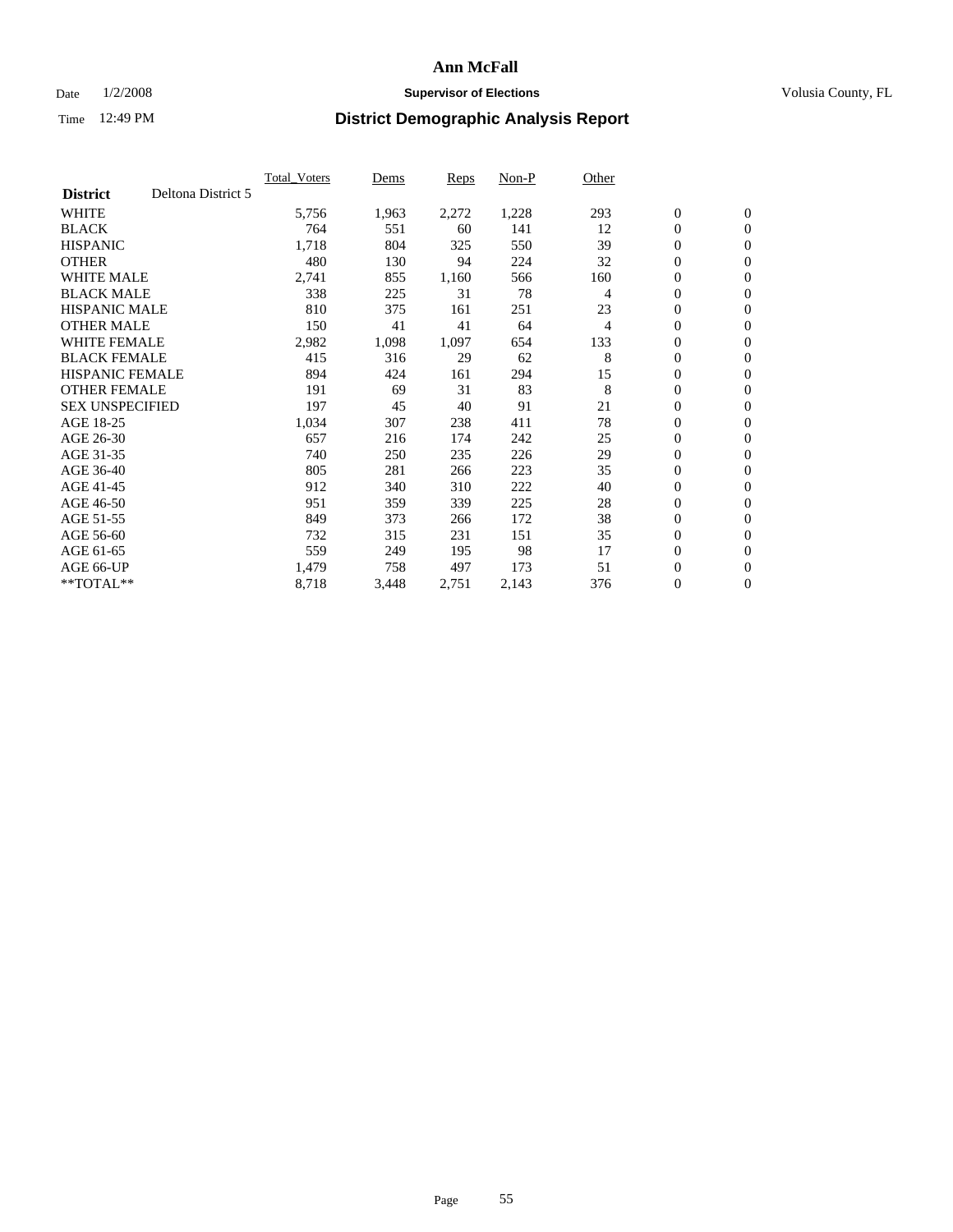### Date  $1/2/2008$  **Supervisor of Elections Supervisor of Elections** Volusia County, FL

|                        |                    | <b>Total Voters</b> | Dems  | Reps  | Non-P | Other |                  |                  |  |
|------------------------|--------------------|---------------------|-------|-------|-------|-------|------------------|------------------|--|
| <b>District</b>        | Deltona District 6 |                     |       |       |       |       |                  |                  |  |
| <b>WHITE</b>           |                    | 5,416               | 1,688 | 2,273 | 1,214 | 241   | $\boldsymbol{0}$ | $\boldsymbol{0}$ |  |
| <b>BLACK</b>           |                    | 668                 | 485   | 39    | 126   | 18    | $\mathbf{0}$     | $\mathbf{0}$     |  |
| <b>HISPANIC</b>        |                    | 1,374               | 622   | 259   | 457   | 36    | $\mathbf{0}$     | $\mathbf{0}$     |  |
| <b>OTHER</b>           |                    | 426                 | 102   | 95    | 195   | 34    | 0                | $\mathbf{0}$     |  |
| <b>WHITE MALE</b>      |                    | 2,548               | 695   | 1,150 | 590   | 113   | 0                | $\mathbf{0}$     |  |
| <b>BLACK MALE</b>      |                    | 283                 | 198   | 18    | 60    |       | $\boldsymbol{0}$ | $\boldsymbol{0}$ |  |
| <b>HISPANIC MALE</b>   |                    | 646                 | 275   | 139   | 210   | 22    | 0                | $\mathbf{0}$     |  |
| <b>OTHER MALE</b>      |                    | 150                 | 42    | 40    | 63    | 5     | 0                | $\boldsymbol{0}$ |  |
| <b>WHITE FEMALE</b>    |                    | 2,830               | 985   | 1,106 | 612   | 127   | 0                | $\mathbf{0}$     |  |
| <b>BLACK FEMALE</b>    |                    | 377                 | 281   | 21    | 64    | 11    | $\boldsymbol{0}$ | $\mathbf{0}$     |  |
| <b>HISPANIC FEMALE</b> |                    | 713                 | 340   | 119   | 240   | 14    | $\mathbf{0}$     | $\mathbf{0}$     |  |
| <b>OTHER FEMALE</b>    |                    | 155                 | 40    | 35    | 70    | 10    | $\mathbf{0}$     | $\mathbf{0}$     |  |
| <b>SEX UNSPECIFIED</b> |                    | 182                 | 41    | 38    | 83    | 20    | $\boldsymbol{0}$ | $\boldsymbol{0}$ |  |
| AGE 18-25              |                    | 995                 | 303   | 225   | 399   | 68    | 0                | $\mathbf{0}$     |  |
| AGE 26-30              |                    | 676                 | 222   | 185   | 231   | 38    | 0                | $\mathbf{0}$     |  |
| AGE 31-35              |                    | 713                 | 209   | 233   | 230   | 41    | 0                | $\mathbf{0}$     |  |
| AGE 36-40              |                    | 712                 | 233   | 271   | 181   | 27    | $\boldsymbol{0}$ | $\mathbf{0}$     |  |
| AGE 41-45              |                    | 922                 | 333   | 311   | 232   | 46    | 0                | $\mathbf{0}$     |  |
| AGE 46-50              |                    | 944                 | 328   | 395   | 187   | 34    | $\mathbf{0}$     | $\mathbf{0}$     |  |
| AGE 51-55              |                    | 759                 | 307   | 280   | 153   | 19    | $\overline{0}$   | $\mathbf{0}$     |  |
| AGE 56-60              |                    | 649                 | 275   | 227   | 133   | 14    | $\boldsymbol{0}$ | $\mathbf{0}$     |  |
| AGE 61-65              |                    | 515                 | 223   | 182   | 92    | 18    | 0                | $\boldsymbol{0}$ |  |
| AGE 66-UP              |                    | 999                 | 464   | 357   | 154   | 24    | 0                | 0                |  |
| $*$ TOTAL $**$         |                    | 7,884               | 2,897 | 2,666 | 1,992 | 329   | $\boldsymbol{0}$ | $\boldsymbol{0}$ |  |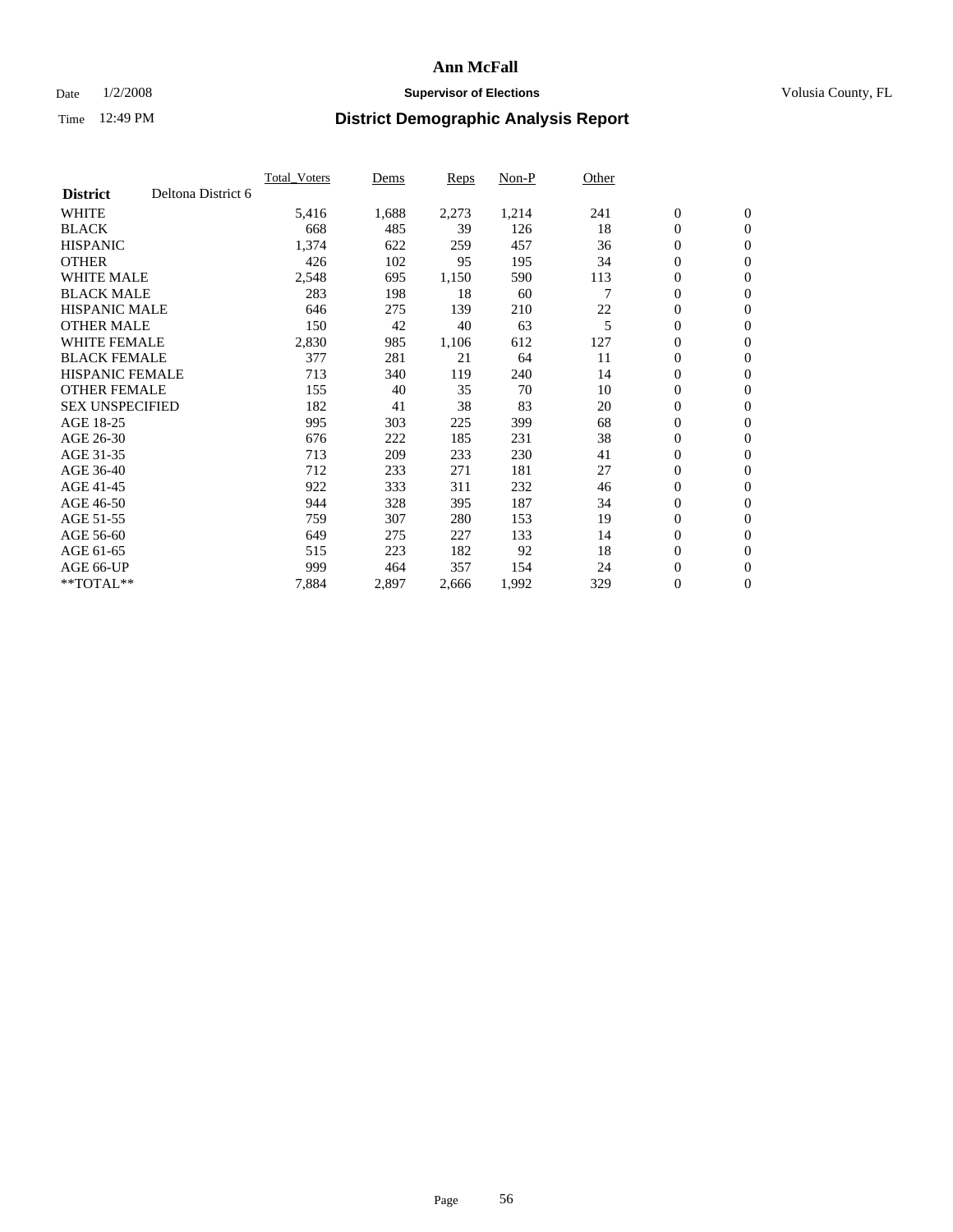### Date  $1/2/2008$  **Supervisor of Elections Supervisor of Elections** Volusia County, FL

|                        |                  | <b>Total Voters</b> | Dems  | Reps | Non-P          | Other    |                  |              |  |
|------------------------|------------------|---------------------|-------|------|----------------|----------|------------------|--------------|--|
| <b>District</b>        | Edgewater Ward 1 |                     |       |      |                |          |                  |              |  |
| <b>WHITE</b>           |                  | 2,720               | 1,099 | 907  | 637            | 77       | $\boldsymbol{0}$ | $\mathbf{0}$ |  |
| <b>BLACK</b>           |                  | 28                  | 17    | 3    | 6              | 2        | 0                | $\mathbf{0}$ |  |
| <b>HISPANIC</b>        |                  | 34                  | 14    | 8    | 11             |          | 0                | $\Omega$     |  |
| <b>OTHER</b>           |                  | 75                  | 21    | 11   | 39             |          | $\overline{0}$   | $\theta$     |  |
| <b>WHITE MALE</b>      |                  | 1,212               | 434   | 439  | 296            | 43       | 0                | 0            |  |
| <b>BLACK MALE</b>      |                  | 17                  | 7     | 2    | 6              | 2        | 0                | 0            |  |
| <b>HISPANIC MALE</b>   |                  | 12                  |       | 2    | 5              | $\Omega$ | 0                |              |  |
| <b>OTHER MALE</b>      |                  | 24                  | 8     | 6    | 10             | $\Omega$ | 0                | 0            |  |
| <b>WHITE FEMALE</b>    |                  | 1,489               | 656   | 462  | 337            | 34       | 0                | 0            |  |
| <b>BLACK FEMALE</b>    |                  | 10                  | 9     |      | $\overline{0}$ | $\Omega$ | 0                | 0            |  |
| <b>HISPANIC FEMALE</b> |                  | 22                  | 9     | 6    | 6              |          | 0                | $\Omega$     |  |
| <b>OTHER FEMALE</b>    |                  | 30                  | 9     | 4    | 15             | 2        | 0                | $\theta$     |  |
| <b>SEX UNSPECIFIED</b> |                  | 41                  | 14    | 7    | 18             | 2        | 0                | $\theta$     |  |
| AGE 18-25              |                  | 271                 | 67    | 58   | 129            | 17       | 0                | $_{0}$       |  |
| AGE 26-30              |                  | 138                 | 44    | 35   | 52             |          | 0                | 0            |  |
| AGE 31-35              |                  | 161                 | 45    | 46   | 63             |          | 0                | 0            |  |
| AGE 36-40              |                  | 181                 | 58    | 60   | 58             |          | 0                | 0            |  |
| AGE 41-45              |                  | 223                 | 88    | 75   | 52             | 8        | 0                | 0            |  |
| AGE 46-50              |                  | 281                 | 106   | 96   | 72             |          | 0                | $\Omega$     |  |
| AGE 51-55              |                  | 271                 | 119   | 81   | 66             | 5        | 0                | $\theta$     |  |
| AGE 56-60              |                  | 256                 | 110   | 81   | 59             | 6        | 0                | $\theta$     |  |
| AGE 61-65              |                  | 270                 | 117   | 100  | 46             |          | 0                | 0            |  |
| AGE 66-UP              |                  | 805                 | 397   | 297  | 96             | 15       | 0                |              |  |
| **TOTAL**              |                  | 2,857               | 1,151 | 929  | 693            | 84       | 0                | 0            |  |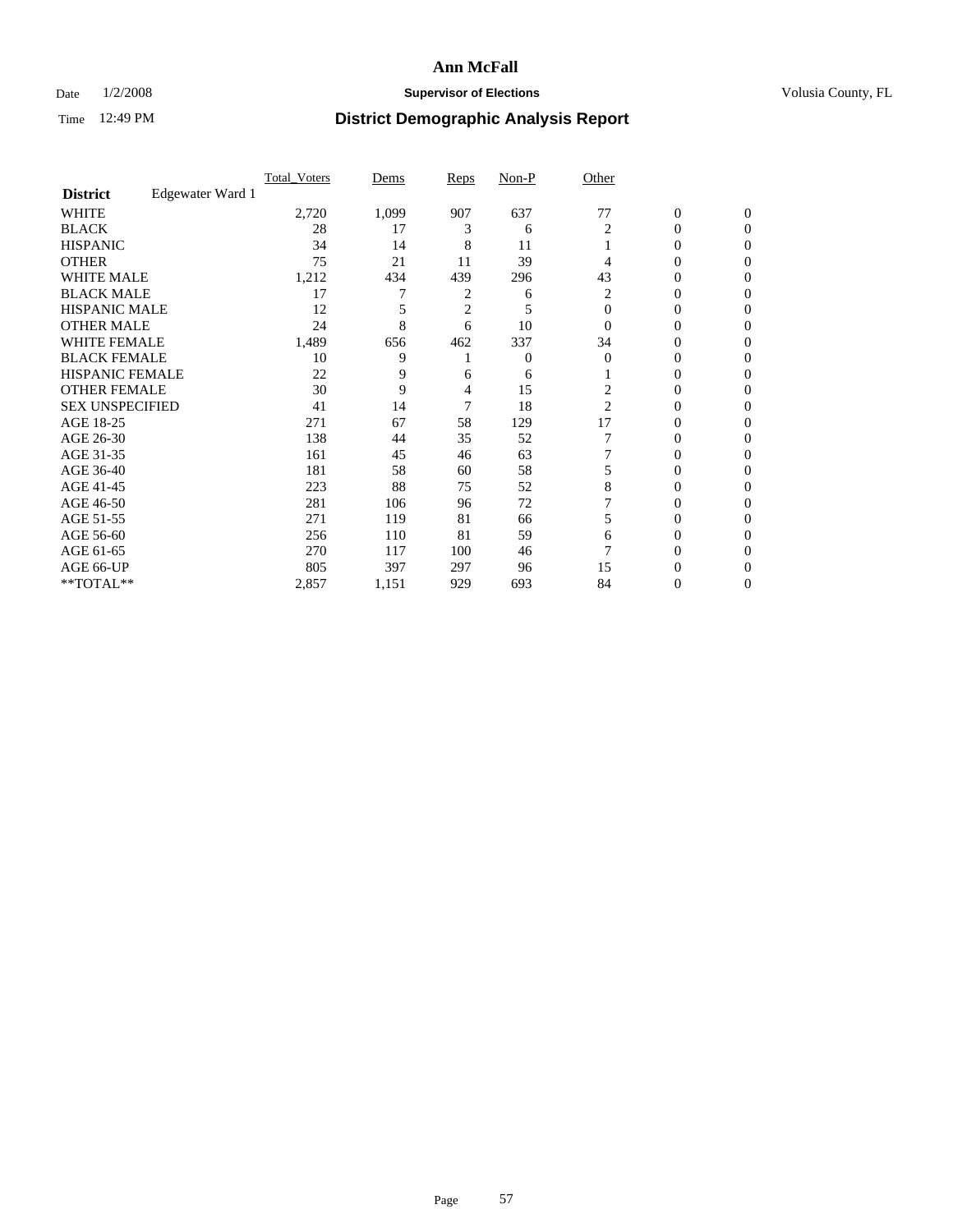### Date  $1/2/2008$  **Supervisor of Elections Supervisor of Elections** Volusia County, FL

|                        |                  | <b>Total Voters</b> | Dems  | Reps           | Non-P | Other    |                  |                  |  |
|------------------------|------------------|---------------------|-------|----------------|-------|----------|------------------|------------------|--|
| <b>District</b>        | Edgewater Ward 2 |                     |       |                |       |          |                  |                  |  |
| <b>WHITE</b>           |                  | 3,332               | 1,251 | 1,135          | 856   | 90       | $\boldsymbol{0}$ | $\mathbf{0}$     |  |
| <b>BLACK</b>           |                  | 57                  | 46    |                | 9     |          | 0                | $\mathbf{0}$     |  |
| <b>HISPANIC</b>        |                  | 51                  | 16    | 10             | 25    | $\Omega$ | 0                | $\mathbf{0}$     |  |
| <b>OTHER</b>           |                  | 112                 | 27    | 28             | 51    | 6        | 0                | $\boldsymbol{0}$ |  |
| <b>WHITE MALE</b>      |                  | 1,514               | 517   | 564            | 388   | 45       | 0                | $\theta$         |  |
| <b>BLACK MALE</b>      |                  | 27                  | 21    | $\overline{0}$ | 5     |          | 0                | 0                |  |
| <b>HISPANIC MALE</b>   |                  | 25                  | 7     | 6              | 12    |          | 0                | 0                |  |
| <b>OTHER MALE</b>      |                  | 41                  | 12    | 13             | 14    | 2        | 0                | 0                |  |
| <b>WHITE FEMALE</b>    |                  | 1,800               | 727   | 566            | 463   | 44       | 0                | 0                |  |
| <b>BLACK FEMALE</b>    |                  | 30                  | 25    |                | 4     | $\Omega$ | 0                | $\mathbf{0}$     |  |
| <b>HISPANIC FEMALE</b> |                  | 24                  | 9     | 4              | 11    | $\Omega$ | 0                | $\Omega$         |  |
| <b>OTHER FEMALE</b>    |                  | 41                  | 11    | 9              | 19    | 2        | 0                | $\theta$         |  |
| <b>SEX UNSPECIFIED</b> |                  | 50                  | 11    | 11             | 25    | 3        | 0                | $\Omega$         |  |
| AGE 18-25              |                  | 345                 | 102   | 80             | 144   | 19       | 0                | 0                |  |
| AGE 26-30              |                  | 236                 | 71    | 57             | 101   |          | 0                | $\Omega$         |  |
| AGE 31-35              |                  | 204                 | 55    | 67             | 75    |          | 0                | 0                |  |
| AGE 36-40              |                  | 261                 | 86    | 84             | 85    | 6        | 0                | 0                |  |
| AGE 41-45              |                  | 282                 | 105   | 97             | 75    |          | 0                | 0                |  |
| AGE 46-50              |                  | 353                 | 116   | 133            | 95    | 9        | 0                | $\mathbf{0}$     |  |
| AGE 51-55              |                  | 353                 | 136   | 123            | 87    |          | 0                | $\Omega$         |  |
| AGE 56-60              |                  | 376                 | 146   | 131            | 89    | 10       | 0                | $\theta$         |  |
| AGE 61-65              |                  | 303                 | 115   | 114            | 69    | 5        | 0                | 0                |  |
| AGE 66-UP              |                  | 839                 | 408   | 288            | 121   | 22       | 0                |                  |  |
| **TOTAL**              |                  | 3,552               | 1,340 | 1,174          | 941   | 97       | 0                | $\mathbf{0}$     |  |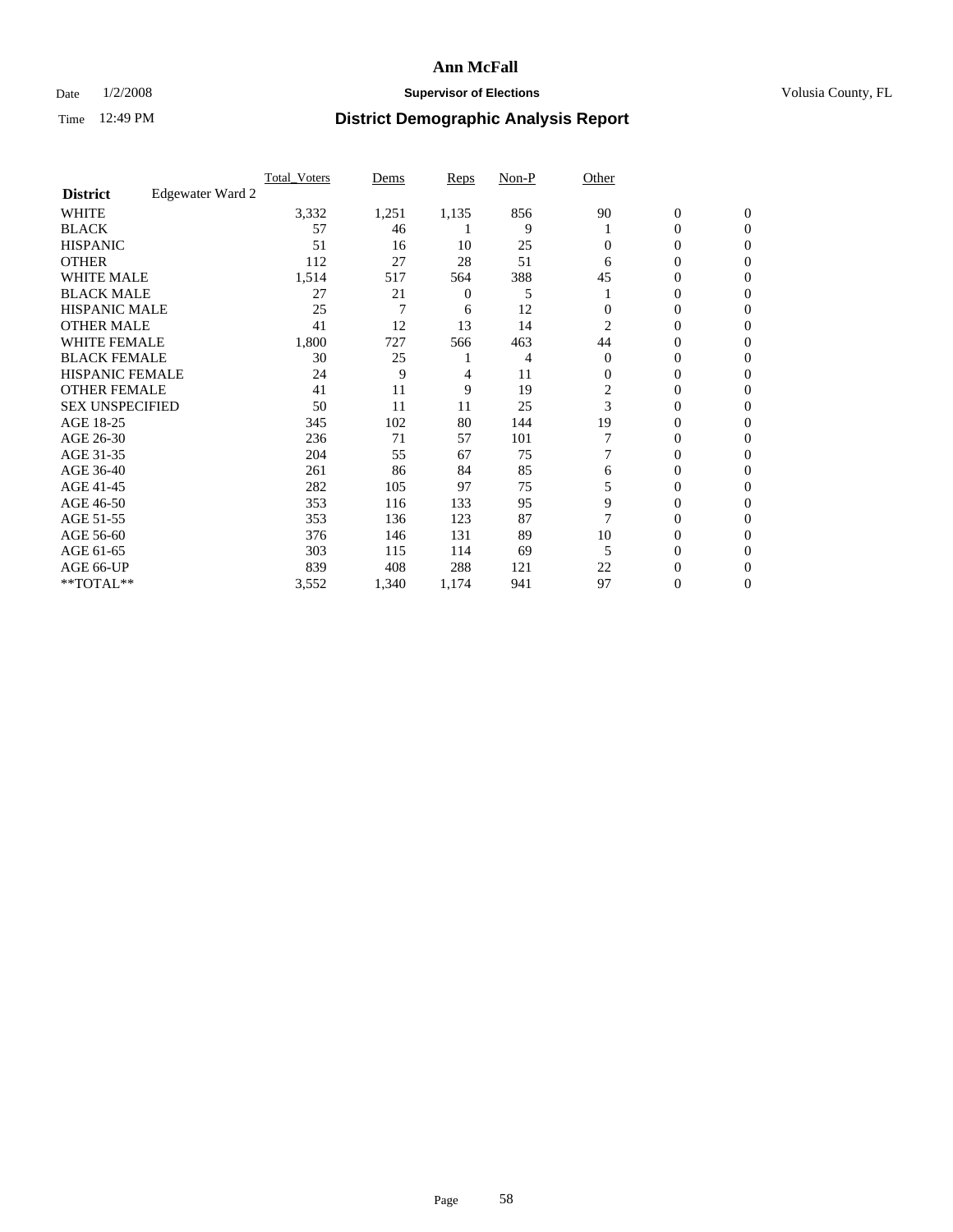### Date  $1/2/2008$  **Supervisor of Elections Supervisor of Elections** Volusia County, FL

|                        |                  | <b>Total Voters</b> | Dems           | Reps  | Non-P | Other    |                  |                  |  |
|------------------------|------------------|---------------------|----------------|-------|-------|----------|------------------|------------------|--|
| <b>District</b>        | Edgewater Ward 3 |                     |                |       |       |          |                  |                  |  |
| <b>WHITE</b>           |                  | 3,284               | 1,267          | 1,105 | 803   | 109      | $\boldsymbol{0}$ | $\mathbf{0}$     |  |
| <b>BLACK</b>           |                  | 73                  | 58             |       | 12    | 2        | 0                | $\mathbf{0}$     |  |
| <b>HISPANIC</b>        |                  | 34                  | 9              | 11    | 13    |          | 0                | $\mathbf{0}$     |  |
| <b>OTHER</b>           |                  | 120                 | 38             | 21    | 57    | 4        | $\overline{0}$   | $\boldsymbol{0}$ |  |
| <b>WHITE MALE</b>      |                  | 1,469               | 494            | 540   | 384   | 51       | 0                | $\theta$         |  |
| <b>BLACK MALE</b>      |                  | 42                  | 33             |       | 7     |          | 0                | 0                |  |
| <b>HISPANIC MALE</b>   |                  | 15                  | $\overline{2}$ | 5     | 7     |          | 0                | 0                |  |
| <b>OTHER MALE</b>      |                  | 36                  | 16             |       | 13    | 0        | 0                | 0                |  |
| <b>WHITE FEMALE</b>    |                  | 1,792               | 765            | 559   | 411   | 57       | 0                | 0                |  |
| <b>BLACK FEMALE</b>    |                  | 28                  | 23             | 0     | 5     | $\Omega$ | 0                | 0                |  |
| <b>HISPANIC FEMALE</b> |                  | 18                  | 6              | 6     | 6     | 0        | 0                | $\Omega$         |  |
| <b>OTHER FEMALE</b>    |                  | 45                  | 12             | 12    | 20    |          | 0                | $\theta$         |  |
| <b>SEX UNSPECIFIED</b> |                  | 66                  | 21             | 8     | 32    | 5        | 0                | $\theta$         |  |
| AGE 18-25              |                  | 304                 | 90             | 61    | 132   | 21       | 0                | 0                |  |
| AGE 26-30              |                  | 206                 | 56             | 53    | 91    | 6        | 0                | $\Omega$         |  |
| AGE 31-35              |                  | 243                 | 68             | 69    | 94    | 12       | 0                | 0                |  |
| AGE 36-40              |                  | 256                 | 83             | 97    | 68    | 8        | 0                | 0                |  |
| AGE 41-45              |                  | 274                 | 85             | 105   | 76    | 8        | 0                | 0                |  |
| AGE 46-50              |                  | 330                 | 121            | 114   | 88    |          | 0                | $\mathbf{0}$     |  |
| AGE 51-55              |                  | 353                 | 142            | 125   | 77    | 9        | 0                | $\Omega$         |  |
| AGE 56-60              |                  | 351                 | 155            | 109   | 73    | 14       | 0                | $\theta$         |  |
| AGE 61-65              |                  | 286                 | 100            | 116   | 61    | 9        | 0                | 0                |  |
| AGE 66-UP              |                  | 908                 | 472            | 289   | 125   | 22       | 0                |                  |  |
| **TOTAL**              |                  | 3,511               | 1,372          | 1,138 | 885   | 116      | 0                | $\mathbf{0}$     |  |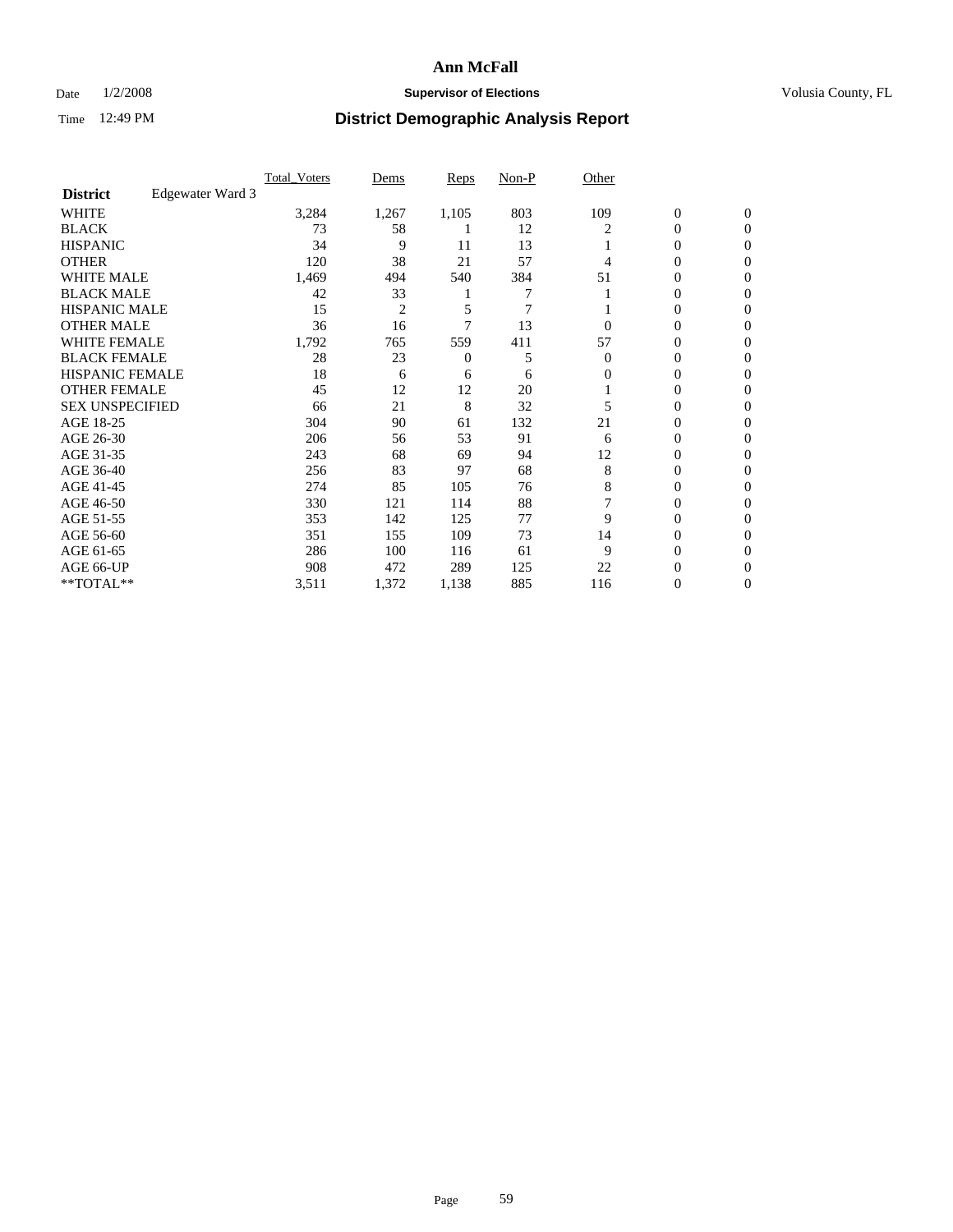### Date  $1/2/2008$  **Supervisor of Elections Supervisor of Elections** Volusia County, FL

|                        |                  | <b>Total Voters</b> | Dems  | Reps  | Non-P | Other    |                  |              |  |
|------------------------|------------------|---------------------|-------|-------|-------|----------|------------------|--------------|--|
| <b>District</b>        | Edgewater Ward 4 |                     |       |       |       |          |                  |              |  |
| <b>WHITE</b>           |                  | 3,509               | 1,337 | 1,212 | 848   | 112      | $\boldsymbol{0}$ | $\mathbf{0}$ |  |
| <b>BLACK</b>           |                  | 44                  | 27    | 4     | 11    | 2        | 0                | $\mathbf{0}$ |  |
| <b>HISPANIC</b>        |                  | 27                  | 10    | 5     | 11    |          | 0                | $\mathbf{0}$ |  |
| <b>OTHER</b>           |                  | 92                  | 24    | 12    | 52    | 4        | $\overline{0}$   | $\theta$     |  |
| <b>WHITE MALE</b>      |                  | 1,606               | 565   | 580   | 406   | 55       | 0                | $\theta$     |  |
| <b>BLACK MALE</b>      |                  | 17                  | 10    |       | 5     |          | 0                | 0            |  |
| <b>HISPANIC MALE</b>   |                  | 11                  | 3     | 2     | 5     |          | 0                | 0            |  |
| <b>OTHER MALE</b>      |                  | 25                  | 9     | 6     | 8     | 2        | 0                | 0            |  |
| <b>WHITE FEMALE</b>    |                  | 1,870               | 765   | 617   | 432   | 56       | 0                | 0            |  |
| <b>BLACK FEMALE</b>    |                  | 27                  | 17    | 3     | 6     |          | 0                | 0            |  |
| <b>HISPANIC FEMALE</b> |                  | 16                  | 7     | 3     | 6     | 0        | 0                | $\Omega$     |  |
| <b>OTHER FEMALE</b>    |                  | 30                  | 10    | 5     | 15    | $\Omega$ | 0                | $\theta$     |  |
| <b>SEX UNSPECIFIED</b> |                  | 70                  | 12    | 16    | 39    | 3        | 0                | $\theta$     |  |
| AGE 18-25              |                  | 298                 | 95    | 62    | 128   | 13       | 0                | 0            |  |
| AGE 26-30              |                  | 218                 | 58    | 55    | 97    | 8        | 0                | 0            |  |
| AGE 31-35              |                  | 242                 | 68    | 67    | 100   |          | 0                | 0            |  |
| AGE 36-40              |                  | 241                 | 77    | 80    | 79    |          | 0                | 0            |  |
| AGE 41-45              |                  | 291                 | 107   | 90    | 89    |          | 0                | 0            |  |
| AGE 46-50              |                  | 346                 | 133   | 134   | 74    |          | 0                | $\Omega$     |  |
| AGE 51-55              |                  | 349                 | 146   | 110   | 81    | 12       | 0                | $\Omega$     |  |
| AGE 56-60              |                  | 282                 | 137   | 82    | 52    | 11       | 0                | $\theta$     |  |
| AGE 61-65              |                  | 300                 | 127   | 92    | 64    | 17       | 0                | 0            |  |
| AGE 66-UP              |                  | 1,105               | 450   | 461   | 158   | 36       | 0                |              |  |
| **TOTAL**              |                  | 3,672               | 1,398 | 1,233 | 922   | 119      | 0                | $\mathbf{0}$ |  |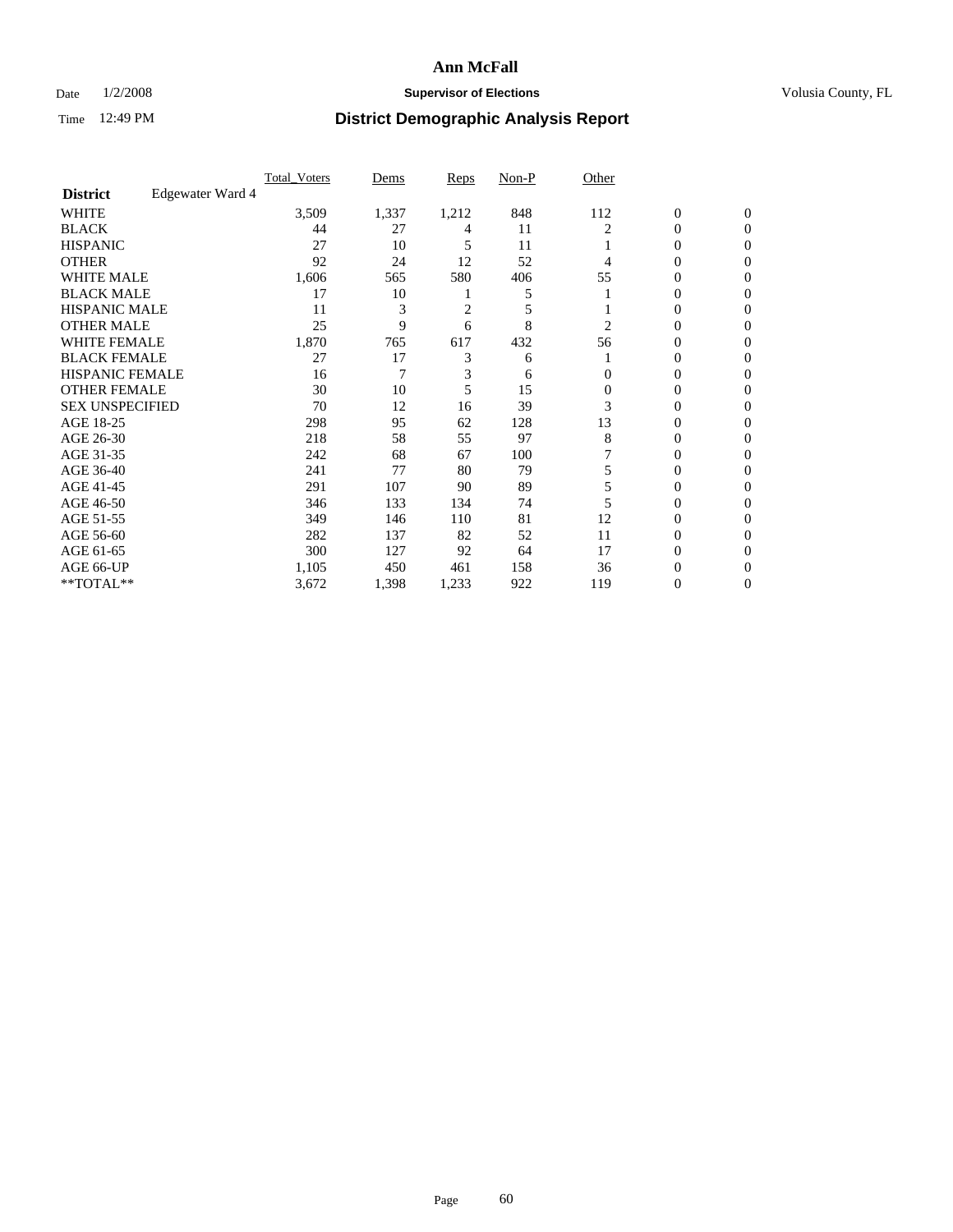### Date  $1/2/2008$  **Supervisor of Elections Supervisor of Elections** Volusia County, FL

|                        |                   | Total Voters | Dems | Reps | Non-P          | Other          |                  |                  |
|------------------------|-------------------|--------------|------|------|----------------|----------------|------------------|------------------|
| <b>District</b>        | Holly Hill Zone 1 |              |      |      |                |                |                  |                  |
| <b>WHITE</b>           |                   | 1,198        | 535  | 321  | 299            | 43             | $\boldsymbol{0}$ | $\mathbf{0}$     |
| <b>BLACK</b>           |                   | 94           | 69   | 8    | 15             | 2              | $\theta$         | $\Omega$         |
| <b>HISPANIC</b>        |                   | 25           | 10   | 2    | 11             | 2              | 0                | $\mathbf{0}$     |
| <b>OTHER</b>           |                   | 70           | 21   | 17   | 27             | 5              | 0                | $\theta$         |
| WHITE MALE             |                   | 562          | 224  | 175  | 144            | 19             | 0                | $\theta$         |
| <b>BLACK MALE</b>      |                   | 39           | 25   | 5    | 7              | 2              | 0                | 0                |
| <b>HISPANIC MALE</b>   |                   | 11           | 5    |      | 5              | $\theta$       | 0                | 0                |
| <b>OTHER MALE</b>      |                   | 21           | 3    |      | 9              | 2              | 0                | $\Omega$         |
| <b>WHITE FEMALE</b>    |                   | 630          | 307  | 145  | 154            | 24             | 0                | $\Omega$         |
| <b>BLACK FEMALE</b>    |                   | 55           | 44   | 3    | 8              | $\overline{0}$ | $\overline{0}$   | $\theta$         |
| <b>HISPANIC FEMALE</b> |                   | 14           | 5    |      | 6              | 2              | $\overline{0}$   | 0                |
| <b>OTHER FEMALE</b>    |                   | 24           | 8    | 8    | $\overline{7}$ |                | 0                | 0                |
| <b>SEX UNSPECIFIED</b> |                   | 31           | 14   | 3    | 12             | 2              | 0                | 0                |
| AGE 18-25              |                   | 126          | 46   | 29   | 46             | 5              | $\mathbf{0}$     | $\mathbf{0}$     |
| AGE 26-30              |                   | 101          | 38   | 15   | 42             | 6              | 0                | $\Omega$         |
| AGE 31-35              |                   | 85           | 31   | 19   | 29             | 6              | 0                | $\boldsymbol{0}$ |
| AGE 36-40              |                   | 101          | 44   | 27   | 28             | 2              | 0                | $\mathbf{0}$     |
| AGE 41-45              |                   | 136          | 53   | 37   | 42             | 4              | 0                | 0                |
| AGE 46-50              |                   | 142          | 65   | 38   | 31             | 8              | 0                | $\mathbf{0}$     |
| AGE 51-55              |                   | 162          | 82   | 35   | 37             | 8              | 0                | $\Omega$         |
| AGE 56-60              |                   | 145          | 65   | 42   | 34             | 4              | 0                | $\mathbf{0}$     |
| AGE 61-65              |                   | 110          | 47   | 33   | 26             | 4              | $\overline{0}$   | $\boldsymbol{0}$ |
| AGE 66-UP              |                   | 279          | 164  | 73   | 37             | 5              | 0                | 0                |
| **TOTAL**              |                   | 1,387        | 635  | 348  | 352            | 52             | 0                | $\mathbf{0}$     |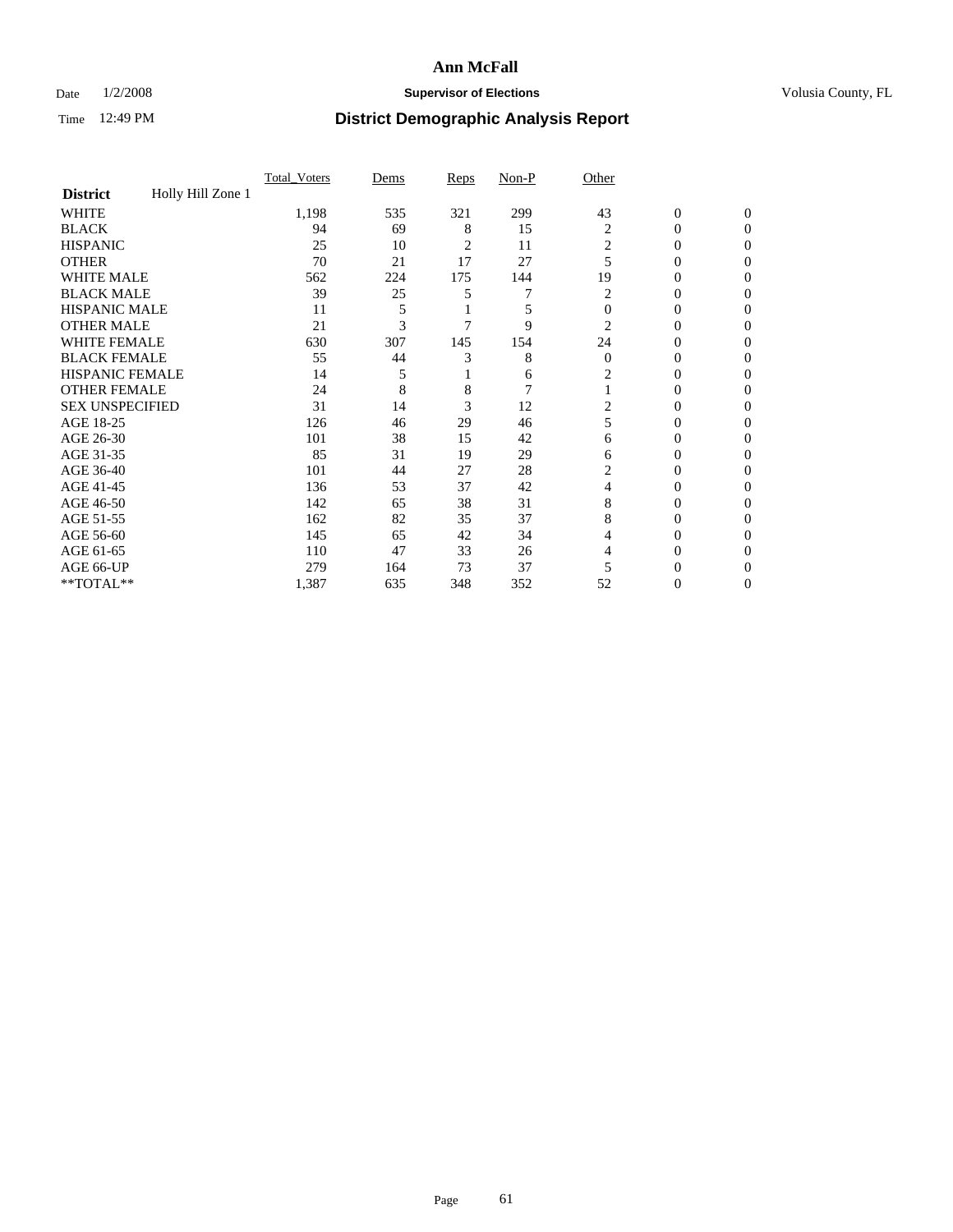### Date  $1/2/2008$  **Supervisor of Elections Supervisor of Elections** Volusia County, FL

|                        |                   | Total Voters | Dems | Reps | Non-P | Other        |                  |                  |
|------------------------|-------------------|--------------|------|------|-------|--------------|------------------|------------------|
| <b>District</b>        | Holly Hill Zone 2 |              |      |      |       |              |                  |                  |
| <b>WHITE</b>           |                   | 1,435        | 657  | 390  | 326   | 62           | $\boldsymbol{0}$ | $\mathbf{0}$     |
| <b>BLACK</b>           |                   | 148          | 118  | 3    | 24    | 3            | 0                | $\Omega$         |
| <b>HISPANIC</b>        |                   | 29           | 12   | 10   | 7     | $\Omega$     | 0                | $\mathbf{0}$     |
| <b>OTHER</b>           |                   | 72           | 24   | 15   | 29    | 4            | $\overline{0}$   | $\theta$         |
| WHITE MALE             |                   | 652          | 270  | 192  | 162   | 28           | 0                | $\theta$         |
| <b>BLACK MALE</b>      |                   | 62           | 52   |      | 9     | $\Omega$     | 0                | 0                |
| <b>HISPANIC MALE</b>   |                   | 16           | 5    |      | 4     | 0            | 0                | 0                |
| <b>OTHER MALE</b>      |                   | 21           | 5    | 5    | 8     | 3            | 0                | $\Omega$         |
| <b>WHITE FEMALE</b>    |                   | 771          | 382  | 195  | 162   | 32           | 0                | $\Omega$         |
| <b>BLACK FEMALE</b>    |                   | 86           | 66   | 2    | 15    | 3            | $\overline{0}$   | $\theta$         |
| <b>HISPANIC FEMALE</b> |                   | 13           | 7    | 3    | 3     | $\mathbf{0}$ | 0                | 0                |
| <b>OTHER FEMALE</b>    |                   | 28           | 10   | 9    | 8     |              | 0                | 0                |
| <b>SEX UNSPECIFIED</b> |                   | 35           | 14   | 4    | 15    | 2            | $\theta$         | 0                |
| AGE 18-25              |                   | 169          | 64   | 39   | 57    | 9            | 0                | $\mathbf{0}$     |
| AGE 26-30              |                   | 126          | 52   | 21   | 44    | 9            | 0                | $\Omega$         |
| AGE 31-35              |                   | 129          | 59   | 25   | 42    | 3            | 0                | $\boldsymbol{0}$ |
| AGE 36-40              |                   | 144          | 57   | 35   | 44    | 8            | 0                | $\mathbf{0}$     |
| AGE 41-45              |                   | 200          | 81   | 62   | 45    | 12           | 0                | 0                |
| AGE 46-50              |                   | 199          | 100  | 46   | 45    | 8            | 0                | $\mathbf{0}$     |
| AGE 51-55              |                   | 166          | 83   | 40   | 38    | 5            | 0                | $\Omega$         |
| AGE 56-60              |                   | 171          | 84   | 45   | 33    | 9            | 0                | $\mathbf{0}$     |
| AGE 61-65              |                   | 95           | 54   | 23   | 15    | 3            | $\overline{0}$   | $\boldsymbol{0}$ |
| AGE 66-UP              |                   | 285          | 177  | 82   | 23    | 3            | 0                | 0                |
| **TOTAL**              |                   | 1,684        | 811  | 418  | 386   | 69           | 0                | $\mathbf{0}$     |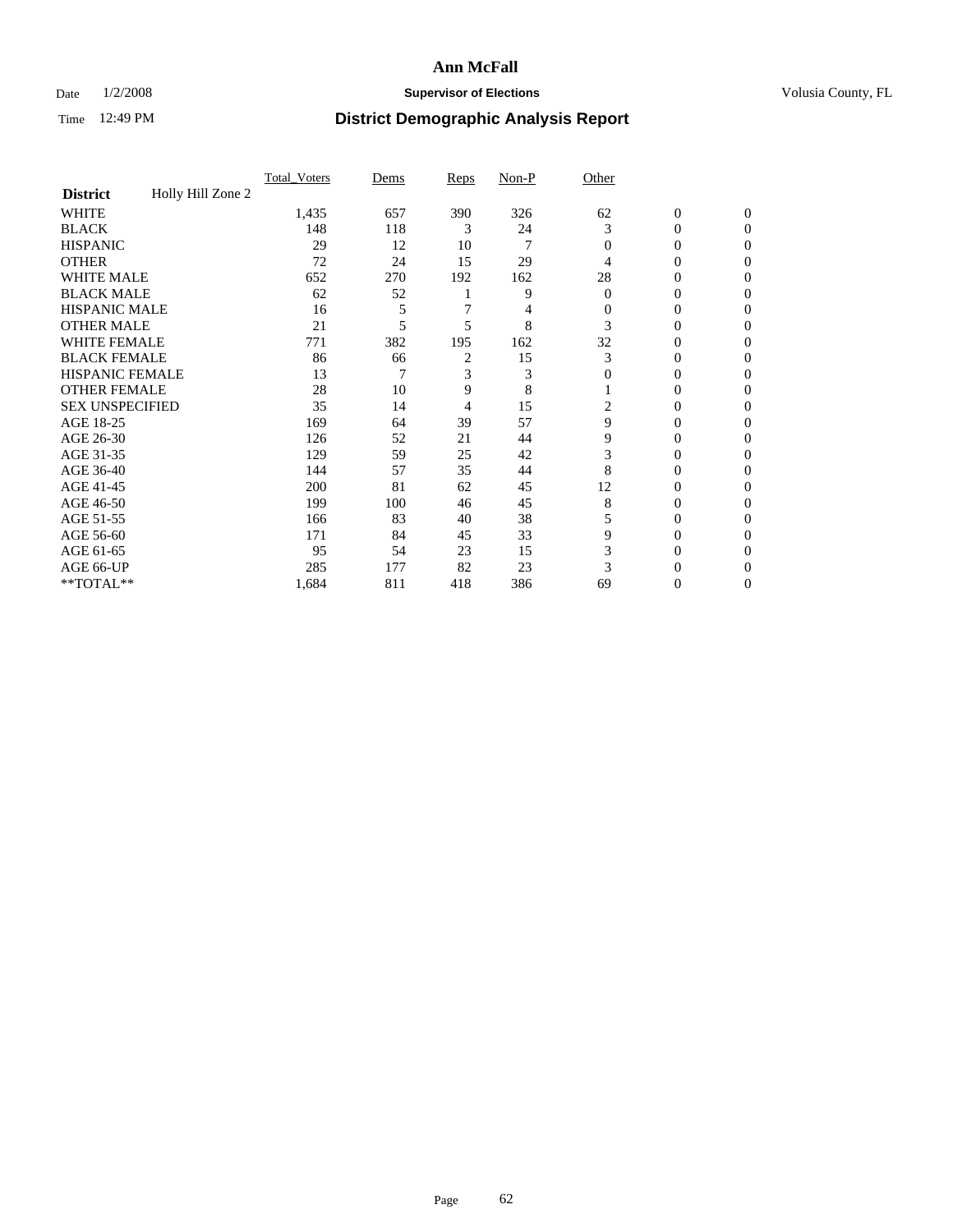### Date  $1/2/2008$  **Supervisor of Elections Supervisor of Elections** Volusia County, FL

|                        |                   | Total Voters | Dems | <b>Reps</b> | Non-P | Other    |                  |              |  |
|------------------------|-------------------|--------------|------|-------------|-------|----------|------------------|--------------|--|
| <b>District</b>        | Holly Hill Zone 3 |              |      |             |       |          |                  |              |  |
| <b>WHITE</b>           |                   | 1,488        | 631  | 500         | 295   | 62       | $\boldsymbol{0}$ | $\mathbf{0}$ |  |
| <b>BLACK</b>           |                   | 107          | 84   | 4           | 18    |          | 0                | $\Omega$     |  |
| <b>HISPANIC</b>        |                   | 13           | 6    |             | 6     | 0        | 0                | $\Omega$     |  |
| <b>OTHER</b>           |                   | 78           | 27   | 10          | 37    |          | 0                | 0            |  |
| <b>WHITE MALE</b>      |                   | 609          | 234  | 218         | 130   | 27       | 0                | 0            |  |
| <b>BLACK MALE</b>      |                   | 46           | 34   | 2           | 9     |          | 0                | 0            |  |
| <b>HISPANIC MALE</b>   |                   | 3            |      |             |       |          | 0                | 0            |  |
| <b>OTHER MALE</b>      |                   | 23           | 11   | 3           | 8     |          | 0                | 0            |  |
| WHITE FEMALE           |                   | 868          | 391  | 281         | 164   | 32       | 0                | 0            |  |
| <b>BLACK FEMALE</b>    |                   | 60           | 50   | 2           | 8     | $\Omega$ | 0                | 0            |  |
| <b>HISPANIC FEMALE</b> |                   | 10           | 5    | 0           | 5     | 0        | 0                | 0            |  |
| <b>OTHER FEMALE</b>    |                   | 35           | 10   | 6           | 18    |          | 0                | 0            |  |
| <b>SEX UNSPECIFIED</b> |                   | 32           | 12   | 2           | 13    | 5        | 0                | 0            |  |
| AGE 18-25              |                   | 105          | 31   | 22          | 45    |          | 0                | $_{0}$       |  |
| AGE 26-30              |                   | 73           | 25   | 13          | 30    |          | 0                | 0            |  |
| AGE 31-35              |                   | 68           | 26   | 17          | 24    |          | 0                | 0            |  |
| AGE 36-40              |                   | 83           | 28   | 23          | 28    | 4        | 0                | 0            |  |
| AGE 41-45              |                   | 99           | 42   | 27          | 28    |          | 0                | 0            |  |
| AGE 46-50              |                   | 113          | 46   | 34          | 25    | 8        | 0                | 0            |  |
| AGE 51-55              |                   | 123          | 61   | 38          | 22    | 2        | 0                | $\Omega$     |  |
| AGE 56-60              |                   | 144          | 65   | 41          | 31    | 7        | 0                | $\Omega$     |  |
| AGE 61-65              |                   | 133          | 72   | 31          | 23    |          | 0                | 0            |  |
| AGE 66-UP              |                   | 745          | 352  | 269         | 100   | 24       |                  |              |  |
| **TOTAL**              |                   | 1,686        | 748  | 515         | 356   | 67       | 0                | 0            |  |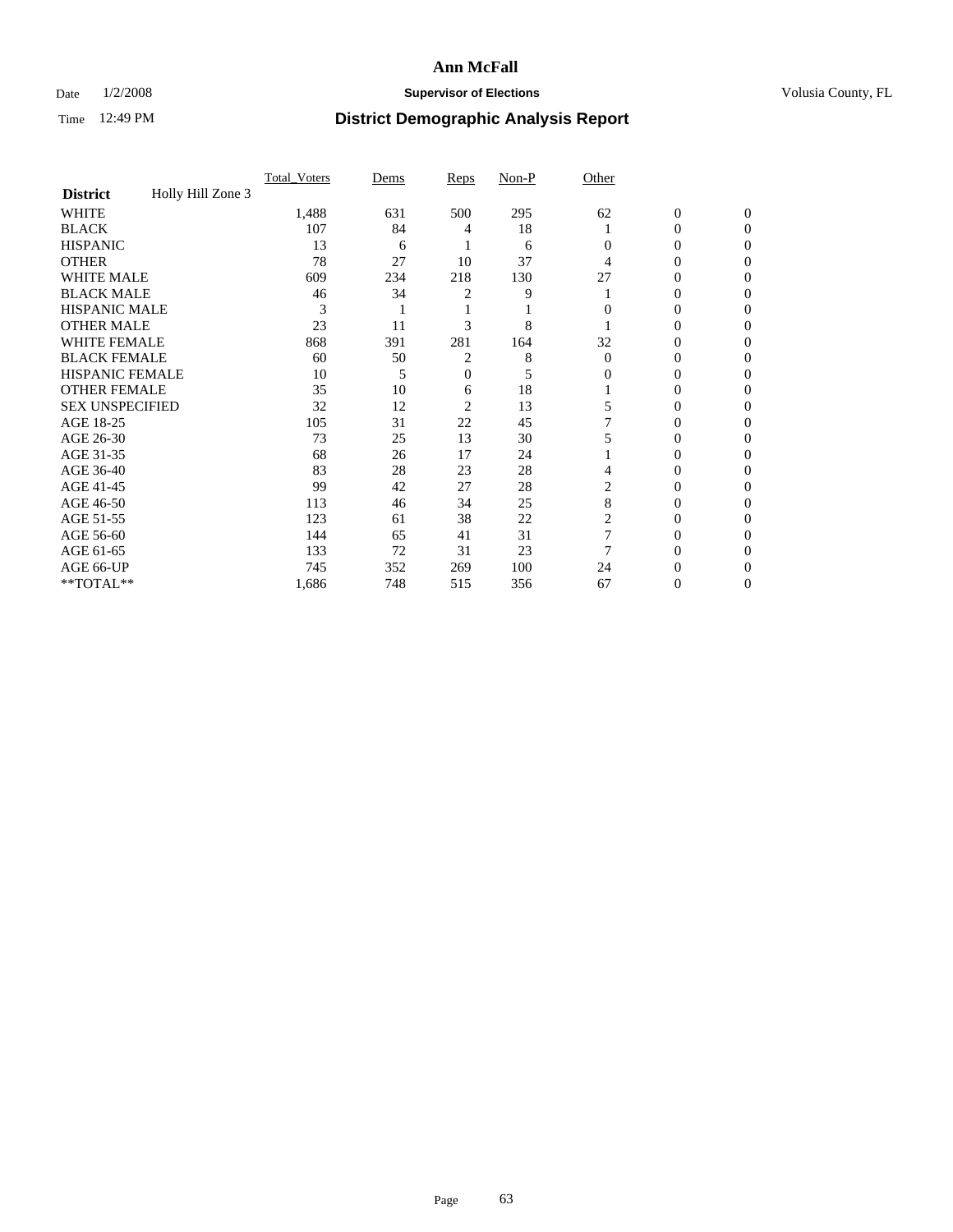### Date  $1/2/2008$  **Supervisor of Elections Supervisor of Elections** Volusia County, FL

|                        |                   | Total Voters | Dems | <b>Reps</b>    | Non-P | Other    |                  |                |  |
|------------------------|-------------------|--------------|------|----------------|-------|----------|------------------|----------------|--|
| <b>District</b>        | Holly Hill Zone 4 |              |      |                |       |          |                  |                |  |
| <b>WHITE</b>           |                   | 1,314        | 565  | 416            | 277   | 56       | $\boldsymbol{0}$ | $\mathbf{0}$   |  |
| <b>BLACK</b>           |                   | 199          | 151  |                | 36    | 5        | 0                | $\mathbf{0}$   |  |
| <b>HISPANIC</b>        |                   | 31           | 20   | 4              | 6     |          | 0                | $\Omega$       |  |
| <b>OTHER</b>           |                   | 69           | 20   | 13             | 31    |          | $\overline{0}$   | $\Omega$       |  |
| <b>WHITE MALE</b>      |                   | 569          | 222  | 190            | 127   | 30       | 0                | 0              |  |
| <b>BLACK MALE</b>      |                   | 63           | 42   | 5              | 14    | 2        | 0                | 0              |  |
| <b>HISPANIC MALE</b>   |                   | 15           | 11   | 2              |       |          | 0                | 0              |  |
| <b>OTHER MALE</b>      |                   | 19           | 4    | 6              | 8     |          | $\overline{0}$   | 0              |  |
| WHITE FEMALE           |                   | 740          | 341  | 225            | 148   | 26       | 0                | 0              |  |
| <b>BLACK FEMALE</b>    |                   | 134          | 107  | $\overline{c}$ | 22    | 3        | 0                | 0              |  |
| <b>HISPANIC FEMALE</b> |                   | 16           | 9    | $\overline{c}$ | 5     | $\Omega$ | 0                | $\Omega$       |  |
| <b>OTHER FEMALE</b>    |                   | 28           | 12   | 3              | 12    |          | 0                | $\Omega$       |  |
| <b>SEX UNSPECIFIED</b> |                   | 29           | 8    | 5              | 13    | 3        | 0                | $\Omega$       |  |
| AGE 18-25              |                   | 230          | 80   | 52             | 84    | 14       | 0                | $\theta$       |  |
| AGE 26-30              |                   | 134          | 57   | 24             | 47    | 6        | 0                | 0              |  |
| AGE 31-35              |                   | 88           | 35   | 20             | 29    | 4        | 0                | 0              |  |
| AGE 36-40              |                   | 123          | 50   | 34             | 30    | 9        | 0                | 0              |  |
| AGE 41-45              |                   | 142          | 59   | 38             | 38    |          | 0                | 0              |  |
| AGE 46-50              |                   | 159          | 66   | 57             | 28    | 8        | 0                | $\Omega$       |  |
| AGE 51-55              |                   | 155          | 74   | 40             | 38    | 3        | 0                | $\Omega$       |  |
| AGE 56-60              |                   | 123          | 71   | 32             | 13    |          | 0                | $\Omega$       |  |
| AGE 61-65              |                   | 82           | 36   | 27             | 17    | 2        | 0                | 0              |  |
| AGE 66-UP              |                   | 377          | 228  | 116            | 26    | 7        | $\theta$         | $\theta$       |  |
| **TOTAL**              |                   | 1,613        | 756  | 440            | 350   | 67       | 0                | $\overline{0}$ |  |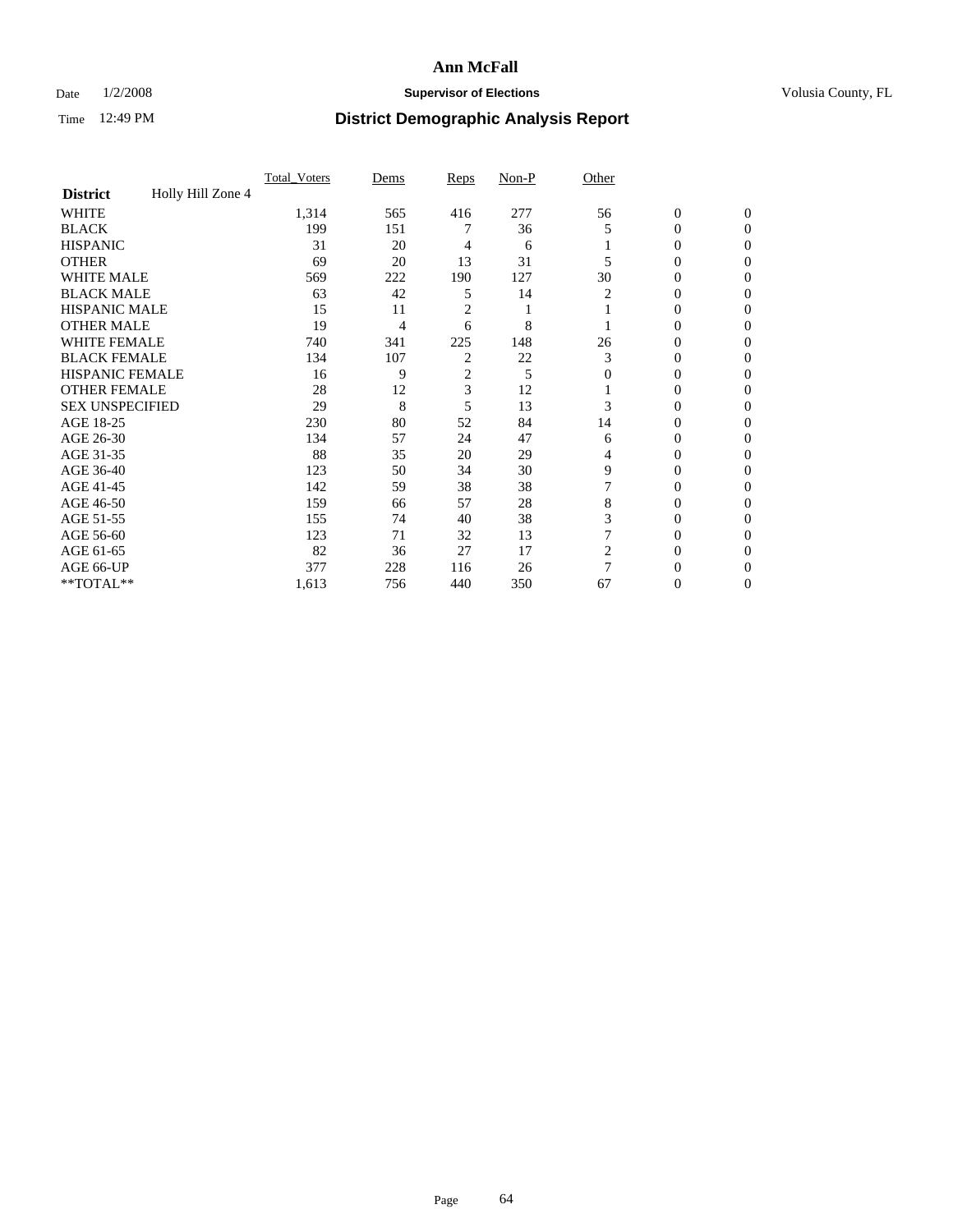### Date  $1/2/2008$  **Supervisor of Elections Supervisor of Elections** Volusia County, FL

|                                      | Total Voters | Dems           | <b>Reps</b> | Non-P | Other    |                  |              |  |
|--------------------------------------|--------------|----------------|-------------|-------|----------|------------------|--------------|--|
| New Smyrna Zone 1<br><b>District</b> |              |                |             |       |          |                  |              |  |
| <b>WHITE</b>                         | 3,595        | 1,199          | 1,615       | 681   | 100      | $\boldsymbol{0}$ | $\mathbf{0}$ |  |
| <b>BLACK</b>                         | 5            | 4              | $^{(1)}$    |       | $\Omega$ | 0                | $\Omega$     |  |
| <b>HISPANIC</b>                      | 23           | 6              | 8           | 8     |          | 0                | $\Omega$     |  |
| <b>OTHER</b>                         | 107          | 24             | 35          | 40    | 8        | 0                | 0            |  |
| <b>WHITE MALE</b>                    | 1,662        | 468            | 788         | 353   | 53       | 0                | 0            |  |
| <b>BLACK MALE</b>                    | 2            |                | 0           |       | $\Omega$ | 0                | 0            |  |
| <b>HISPANIC MALE</b>                 | 10           | $\overline{2}$ | 2           | 6     | $_{0}$   | 0                | $\theta$     |  |
| <b>OTHER MALE</b>                    | 37           | 8              | 17          | 12    | 0        | 0                | 0            |  |
| WHITE FEMALE                         | 1,903        | 721            | 817         | 319   | 46       | 0                | 0            |  |
| <b>BLACK FEMALE</b>                  | 3            | 3              | 0           | 0     | $\Omega$ | 0                | 0            |  |
| <b>HISPANIC FEMALE</b>               | 13           |                | 6           | 2     |          | 0                | 0            |  |
| <b>OTHER FEMALE</b>                  | 37           | 11             | 13          | 11    | 2        | 0                | 0            |  |
| <b>SEX UNSPECIFIED</b>               | 63           | 15             | 15          | 26    |          | 0                | 0            |  |
| AGE 18-25                            | 203          | 62             | 40          | 89    | 12       | 0                | $\theta$     |  |
| AGE 26-30                            | 150          | 41             | 44          | 56    | 9        | 0                | 0            |  |
| AGE 31-35                            | 111          | 24             | 40          | 36    | 11       | 0                | 0            |  |
| AGE 36-40                            | 158          | 38             | 62          | 50    | 8        | 0                | 0            |  |
| AGE 41-45                            | 192          | 58             | 88          | 43    | 3        | 0                | 0            |  |
| AGE 46-50                            | 333          | 117            | 148         | 58    | 10       | 0                | 0            |  |
| AGE 51-55                            | 358          | 139            | 147         | 65    |          | 0                | $\Omega$     |  |
| AGE 56-60                            | 445          | 152            | 200         | 85    | 8        | 0                | 0            |  |
| AGE 61-65                            | 400          | 130            | 192         | 68    | 10       | 0                | $\theta$     |  |
| AGE 66-UP                            | 1,380        | 472            | 697         | 180   | 31       |                  |              |  |
| **TOTAL**                            | 3,730        | 1,233          | 1,658       | 730   | 109      | 0                | 0            |  |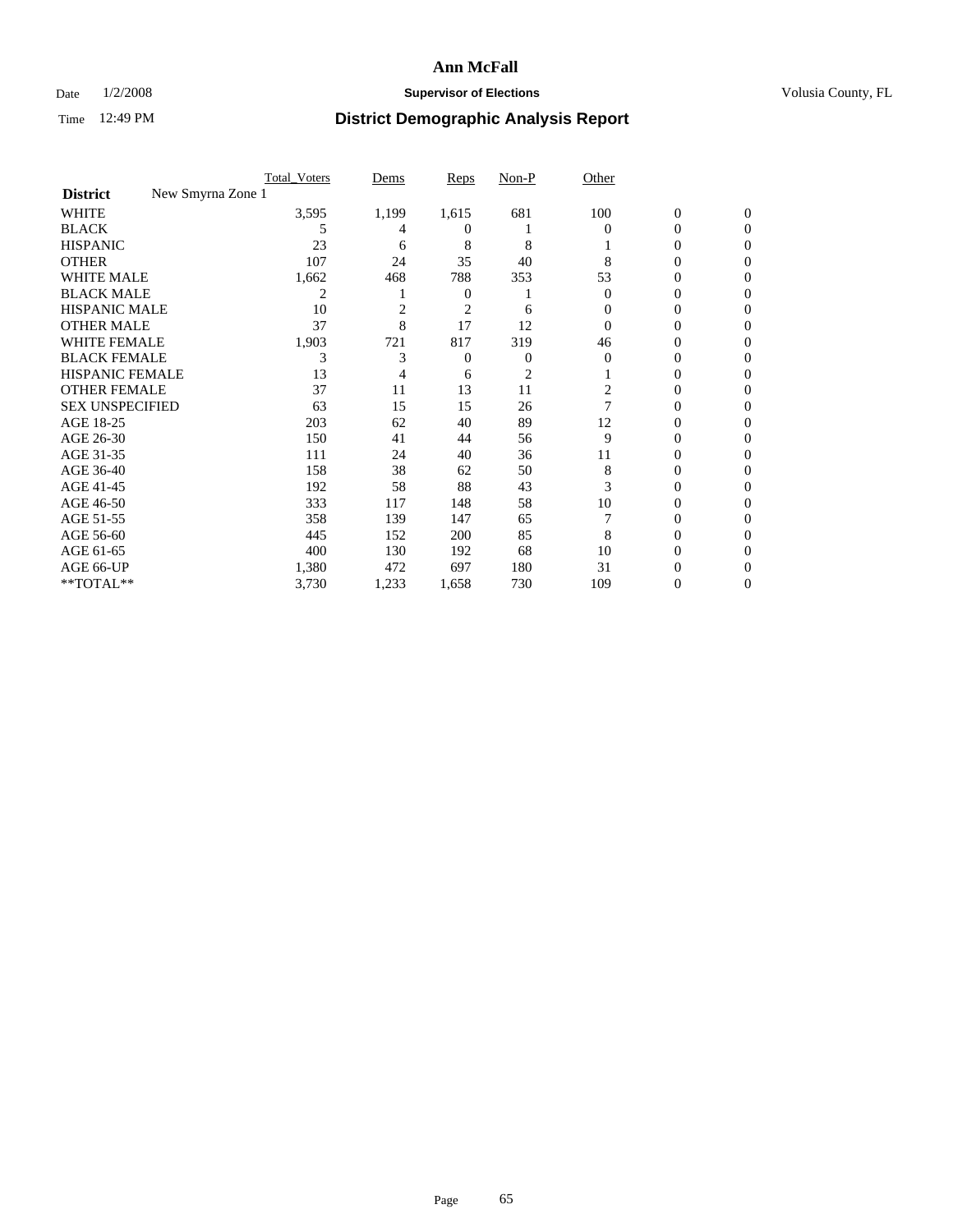### Date  $1/2/2008$  **Supervisor of Elections Supervisor of Elections** Volusia County, FL

|                                      | <b>Total Voters</b> | Dems  | Reps     | Non-P | Other    |                  |              |  |
|--------------------------------------|---------------------|-------|----------|-------|----------|------------------|--------------|--|
| New Smyrna Zone 2<br><b>District</b> |                     |       |          |       |          |                  |              |  |
| <b>WHITE</b>                         | 3,133               | 1,204 | 1,203    | 630   | 96       | $\boldsymbol{0}$ | $\mathbf{0}$ |  |
| <b>BLACK</b>                         | 12                  | 8     | $^{(1)}$ | 4     | $\Omega$ | 0                | $\mathbf{0}$ |  |
| <b>HISPANIC</b>                      | 27                  | 4     | 8        | 14    |          | 0                | $\Omega$     |  |
| <b>OTHER</b>                         | 83                  | 19    | 25       | 36    | 3        | 0                | $\theta$     |  |
| <b>WHITE MALE</b>                    | 1,395               | 479   | 544      | 315   | 57       | 0                | 0            |  |
| <b>BLACK MALE</b>                    | 5                   | 3     | 0        | 2     | $\Omega$ | 0                | 0            |  |
| <b>HISPANIC MALE</b>                 | 15                  |       | 5        | 9     | 0        | 0                |              |  |
| <b>OTHER MALE</b>                    | 26                  | 3     | 11       | 11    |          | 0                | 0            |  |
| <b>WHITE FEMALE</b>                  | 1,711               | 715   | 646      | 311   | 39       | 0                | 0            |  |
| <b>BLACK FEMALE</b>                  |                     |       | 0        | 2     | $\Omega$ | 0                | 0            |  |
| <b>HISPANIC FEMALE</b>               | 12                  |       | 3        | 5     |          | 0                | $\Omega$     |  |
| <b>OTHER FEMALE</b>                  | 31                  | 10    | 9        | 12    | $\Omega$ | 0                | $\theta$     |  |
| <b>SEX UNSPECIFIED</b>               | 53                  | 16    | 18       | 17    | 2        | 0                | 0            |  |
| AGE 18-25                            | 174                 | 53    | 50       | 66    | 5        | 0                |              |  |
| AGE 26-30                            | 123                 | 36    | 32       | 53    | 2        | 0                | 0            |  |
| AGE 31-35                            | 139                 | 41    | 38       | 56    | 4        | 0                |              |  |
| AGE 36-40                            | 117                 | 36    | 39       | 39    | 3        | 0                | 0            |  |
| AGE 41-45                            | 202                 | 59    | 89       | 47    |          | 0                | 0            |  |
| AGE 46-50                            | 274                 | 85    | 105      | 70    | 14       | 0                | 0            |  |
| AGE 51-55                            | 303                 | 129   | 99       | 61    | 14       | 0                | $\theta$     |  |
| AGE 56-60                            | 315                 | 107   | 134      | 69    | 5        | 0                | 0            |  |
| AGE 61-65                            | 336                 | 125   | 135      | 64    | 12       | 0                |              |  |
| AGE 66-UP                            | 1,272               | 564   | 515      | 159   | 34       | 0                |              |  |
| **TOTAL**                            | 3,255               | 1,235 | 1,236    | 684   | 100      | 0                | 0            |  |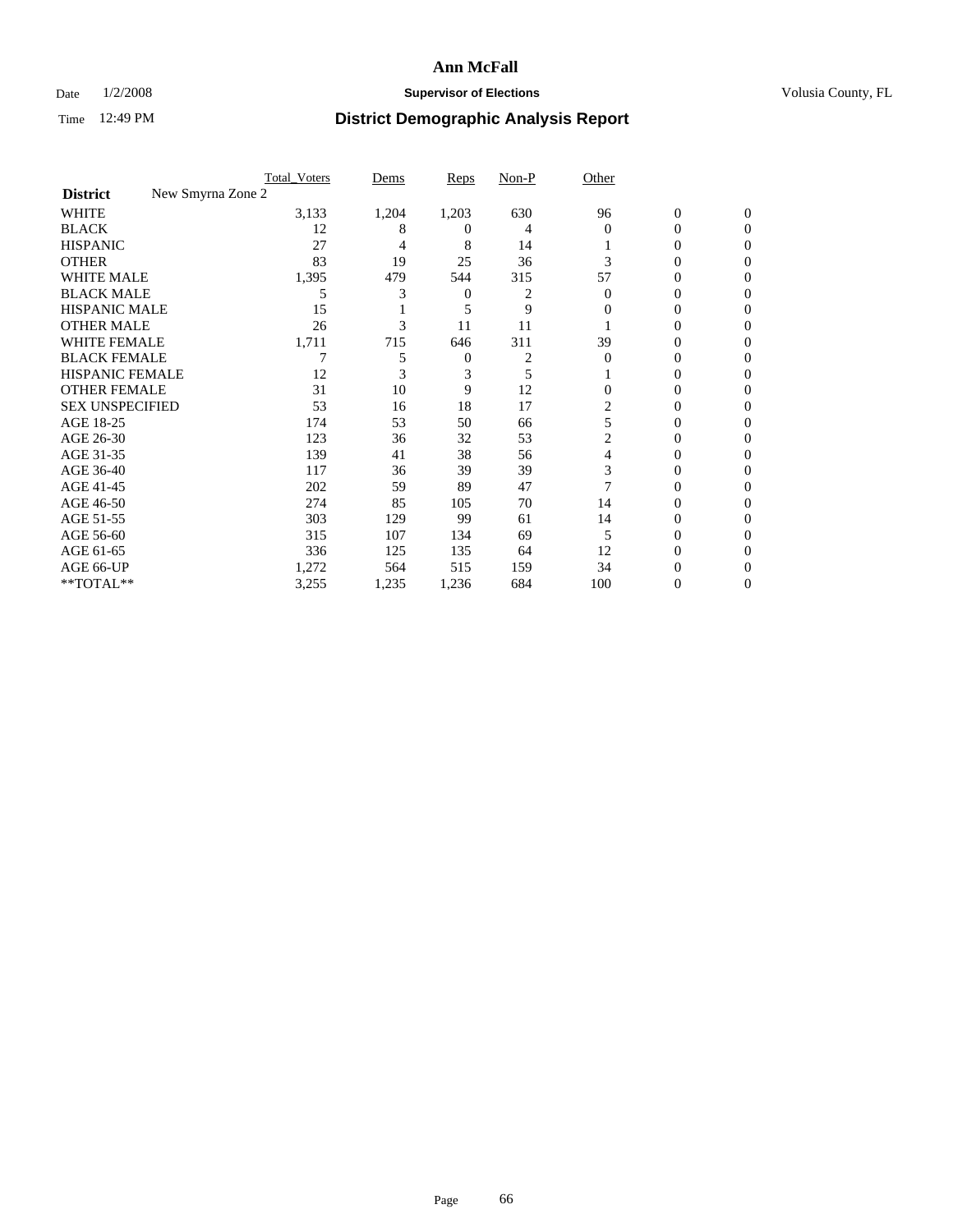### Date  $1/2/2008$  **Supervisor of Elections Supervisor of Elections** Volusia County, FL

|                                      | <b>Total Voters</b> | Dems           | Reps  | Non-P | Other    |                  |                  |  |
|--------------------------------------|---------------------|----------------|-------|-------|----------|------------------|------------------|--|
| New Smyrna Zone 3<br><b>District</b> |                     |                |       |       |          |                  |                  |  |
| <b>WHITE</b>                         | 3,803               | 1,281          | 1,575 | 824   | 123      | $\boldsymbol{0}$ | $\mathbf{0}$     |  |
| <b>BLACK</b>                         | 30                  | 18             | 3     | 9     | 0        | 0                | $\mathbf{0}$     |  |
| <b>HISPANIC</b>                      | 23                  | 6              | 8     | 9     | $\Omega$ | 0                | $\overline{0}$   |  |
| <b>OTHER</b>                         | 128                 | 27             | 28    | 62    | 11       | 0                | $\boldsymbol{0}$ |  |
| <b>WHITE MALE</b>                    | 1,773               | 528            | 767   | 416   | 62       | 0                | $\theta$         |  |
| <b>BLACK MALE</b>                    | 14                  | 8              |       | 5     | 0        | 0                | 0                |  |
| <b>HISPANIC MALE</b>                 | 12                  | 4              | 2     | 6     | $\Omega$ | 0                | 0                |  |
| <b>OTHER MALE</b>                    | 38                  | 13             | 7     | 16    | 2        | 0                | 0                |  |
| <b>WHITE FEMALE</b>                  | 2,005               | 744            | 800   | 400   | 61       | 0                | 0                |  |
| <b>BLACK FEMALE</b>                  | 16                  | 10             | 2     | 4     | $\Omega$ | 0                | $\overline{0}$   |  |
| <b>HISPANIC FEMALE</b>               | 11                  | $\overline{2}$ | 6     | 3     | 0        | 0                | $\Omega$         |  |
| <b>OTHER FEMALE</b>                  | 44                  | 10             | 15    | 14    | 5        | 0                | $\theta$         |  |
| <b>SEX UNSPECIFIED</b>               | 71                  | 13             | 14    | 40    | 4        | 0                | $\Omega$         |  |
| AGE 18-25                            | 252                 | 57             | 62    | 111   | 22       | 0                | 0                |  |
| AGE 26-30                            | 202                 | 64             | 47    | 84    |          | 0                | $\Omega$         |  |
| AGE 31-35                            | 153                 | 57             | 34    | 57    | 5        | 0                | 0                |  |
| AGE 36-40                            | 194                 | 70             | 64    | 54    | 6        | 0                | 0                |  |
| AGE 41-45                            | 272                 | 97             | 95    | 72    | 8        | 0                | 0                |  |
| AGE 46-50                            | 346                 | 119            | 130   | 85    | 12       | 0                | $\overline{0}$   |  |
| AGE 51-55                            | 370                 | 149            | 138   | 75    | 8        | 0                | $\Omega$         |  |
| AGE 56-60                            | 359                 | 138            | 140   | 70    | 11       | 0                | $\theta$         |  |
| AGE 61-65                            | 425                 | 147            | 178   | 90    | 10       | 0                | 0                |  |
| AGE 66-UP                            | 1,411               | 434            | 726   | 206   | 45       | 0                |                  |  |
| **TOTAL**                            | 3,984               | 1,332          | 1,614 | 904   | 134      | 0                | $\overline{0}$   |  |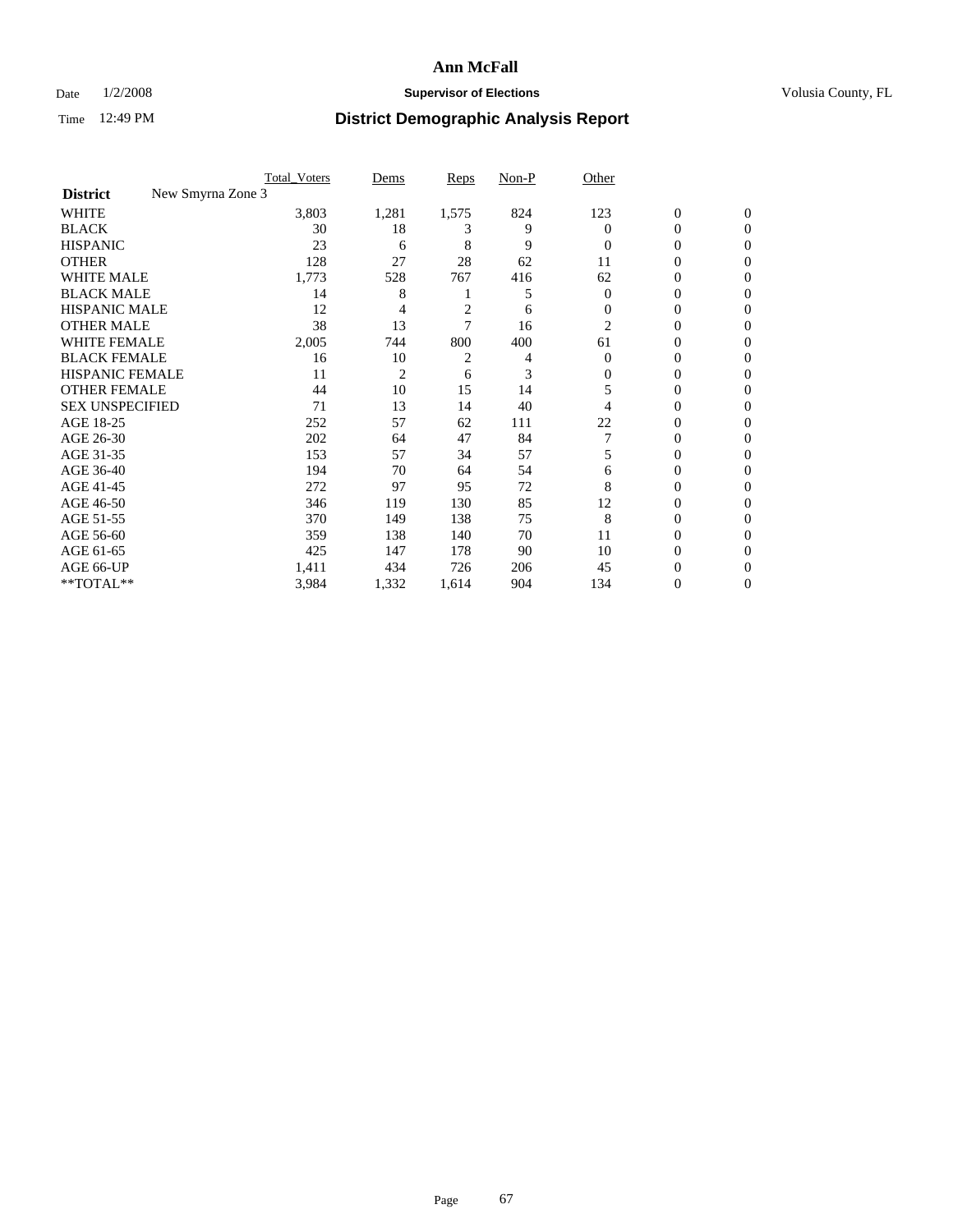### Date  $1/2/2008$  **Supervisor of Elections Supervisor of Elections** Volusia County, FL

|                                      | <b>Total_Voters</b> | Dems  | <b>Reps</b> | Non-P | Other |                  |                |  |
|--------------------------------------|---------------------|-------|-------------|-------|-------|------------------|----------------|--|
| New Smyrna Zone 4<br><b>District</b> |                     |       |             |       |       |                  |                |  |
| <b>WHITE</b>                         | 3,678               | 1,352 | 1,503       | 735   | 88    | $\boldsymbol{0}$ | $\mathbf{0}$   |  |
| <b>BLACK</b>                         | 608                 | 500   | 18          | 84    | 6     | 0                | $\mathbf{0}$   |  |
| <b>HISPANIC</b>                      | 45                  | 19    | 8           | 18    | 0     | 0                | $\overline{0}$ |  |
| <b>OTHER</b>                         | 133                 | 39    | 28          | 58    | 8     | $\overline{0}$   | $\Omega$       |  |
| <b>WHITE MALE</b>                    | 1,626               | 555   | 696         | 330   | 45    | 0                | $\Omega$       |  |
| <b>BLACK MALE</b>                    | 243                 | 178   | 9           | 51    | 5     | 0                | 0              |  |
| <b>HISPANIC MALE</b>                 | 16                  | 6     | 4           | 6     |       | 0                | 0              |  |
| <b>OTHER MALE</b>                    | 39                  | 11    | 10          | 17    |       | 0                | 0              |  |
| <b>WHITE FEMALE</b>                  | 2,031               | 788   | 803         | 397   | 43    | 0                | 0              |  |
| <b>BLACK FEMALE</b>                  | 357                 | 315   | 8           | 33    |       | 0                | $\mathbf{0}$   |  |
| <b>HISPANIC FEMALE</b>               | 29                  | 13    | 4           | 12    | 0     | 0                | $\Omega$       |  |
| <b>OTHER FEMALE</b>                  | 60                  | 20    | 14          | 23    | 3     | 0                | $\Omega$       |  |
| <b>SEX UNSPECIFIED</b>               | 63                  | 24    | 9           | 26    | 4     | 0                | $\Omega$       |  |
| AGE 18-25                            | 331                 | 127   | 65          | 127   | 12    | 0                | 0              |  |
| AGE 26-30                            | 231                 | 90    | 59          | 77    | 5     | 0                | $\Omega$       |  |
| AGE 31-35                            | 223                 | 84    | 81          | 53    | 5     | 0                | 0              |  |
| AGE 36-40                            | 251                 | 94    | 86          | 62    | 9     | 0                | 0              |  |
| AGE 41-45                            | 272                 | 115   | 88          | 63    | 6     | 0                | 0              |  |
| AGE 46-50                            | 314                 | 129   | 106         | 72    |       | 0                | $\overline{0}$ |  |
| AGE 51-55                            | 374                 | 173   | 127         | 65    | 9     | 0                | $\Omega$       |  |
| AGE 56-60                            | 403                 | 175   | 135         | 86    |       | 0                | $\Omega$       |  |
| AGE 61-65                            | 395                 | 187   | 113         | 91    |       | 0                | 0              |  |
| AGE 66-UP                            | 1,670               | 736   | 697         | 199   | 38    | 0                | $_{0}$         |  |
| **TOTAL**                            | 4,464               | 1,910 | 1,557       | 895   | 102   | $\overline{0}$   | $\overline{0}$ |  |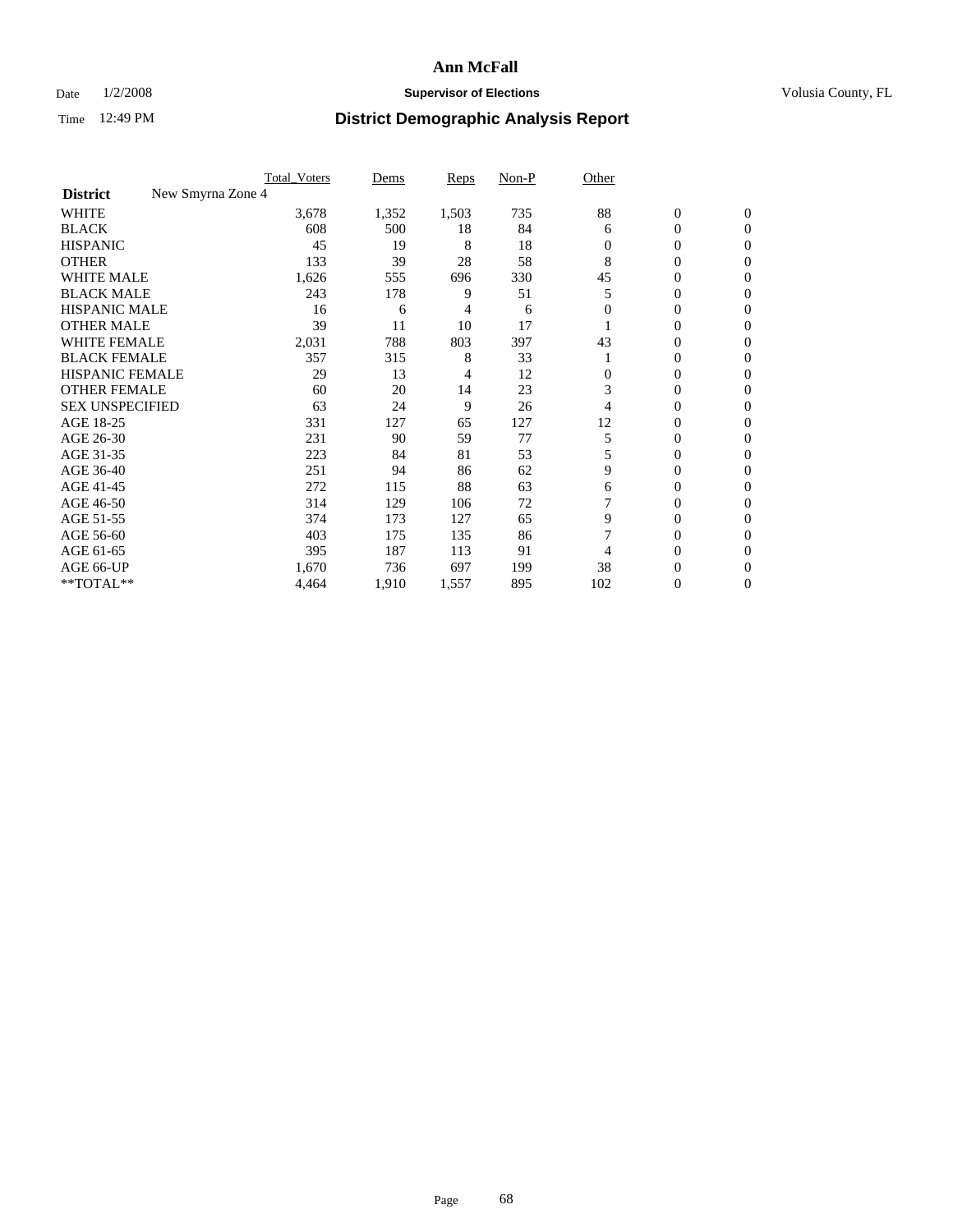### Date  $1/2/2008$  **Supervisor of Elections Supervisor of Elections** Volusia County, FL

|                                      | <b>Total Voters</b> | Dems  | Reps  | Non-P | Other          |                  |                |  |
|--------------------------------------|---------------------|-------|-------|-------|----------------|------------------|----------------|--|
| Ormond Bch Zone 1<br><b>District</b> |                     |       |       |       |                |                  |                |  |
| <b>WHITE</b>                         | 6,578               | 2,428 | 2,847 | 1,121 | 182            | $\boldsymbol{0}$ | $\mathbf{0}$   |  |
| <b>BLACK</b>                         | 61                  | 49    | 6     | 5     |                | $\mathbf{0}$     | $\mathbf{0}$   |  |
| <b>HISPANIC</b>                      | 89                  | 39    | 24    | 22    | 4              | 0                | $\overline{0}$ |  |
| <b>OTHER</b>                         | 292                 | 93    | 94    | 94    | 11             | 0                | $\overline{0}$ |  |
| <b>WHITE MALE</b>                    | 3,043               | 1,016 | 1,367 | 561   | 99             | 0                | $\overline{0}$ |  |
| <b>BLACK MALE</b>                    | 29                  | 22    | 3     | 3     |                | 0                | $\overline{0}$ |  |
| <b>HISPANIC MALE</b>                 | 31                  | 7     | 12    | 10    | 2              | 0                | $\Omega$       |  |
| <b>OTHER MALE</b>                    | 124                 | 40    | 44    | 37    | 3              | 0                | 0              |  |
| <b>WHITE FEMALE</b>                  | 3,510               | 1,406 | 1,467 | 554   | 83             | 0                | $\Omega$       |  |
| <b>BLACK FEMALE</b>                  | 32                  | 27    | 3     | 2     | $\overline{0}$ | 0                | $\mathbf{0}$   |  |
| <b>HISPANIC FEMALE</b>               | 52                  | 28    | 10    | 12    | 2              | 0                | $\mathbf{0}$   |  |
| <b>OTHER FEMALE</b>                  | 101                 | 35    | 34    | 30    | $\overline{c}$ | 0                | $\overline{0}$ |  |
| <b>SEX UNSPECIFIED</b>               | 98                  | 28    | 31    | 33    | 6              | 0                | $\overline{0}$ |  |
| AGE 18-25                            | 562                 | 181   | 179   | 178   | 24             | 0                | 0              |  |
| AGE 26-30                            | 256                 | 78    | 94    | 69    | 15             | 0                | $\Omega$       |  |
| AGE 31-35                            | 290                 | 81    | 115   | 80    | 14             | 0                | 0              |  |
| AGE 36-40                            | 468                 | 147   | 200   | 103   | 18             | 0                | $\overline{0}$ |  |
| AGE 41-45                            | 573                 | 190   | 253   | 113   | 17             | 0                | $\overline{0}$ |  |
| AGE 46-50                            | 636                 | 229   | 268   | 126   | 13             | 0                | $\mathbf{0}$   |  |
| AGE 51-55                            | 737                 | 268   | 327   | 121   | 21             | 0                | $\mathbf{0}$   |  |
| AGE 56-60                            | 705                 | 298   | 283   | 114   | 10             | 0                | $\overline{0}$ |  |
| AGE 61-65                            | 616                 | 231   | 274   | 93    | 18             | 0                | $\Omega$       |  |
| AGE 66-UP                            | 2,177               | 906   | 978   | 245   | 48             | 0                | 0              |  |
| **TOTAL**                            | 7,020               | 2,609 | 2,971 | 1,242 | 198            | 0                | 0              |  |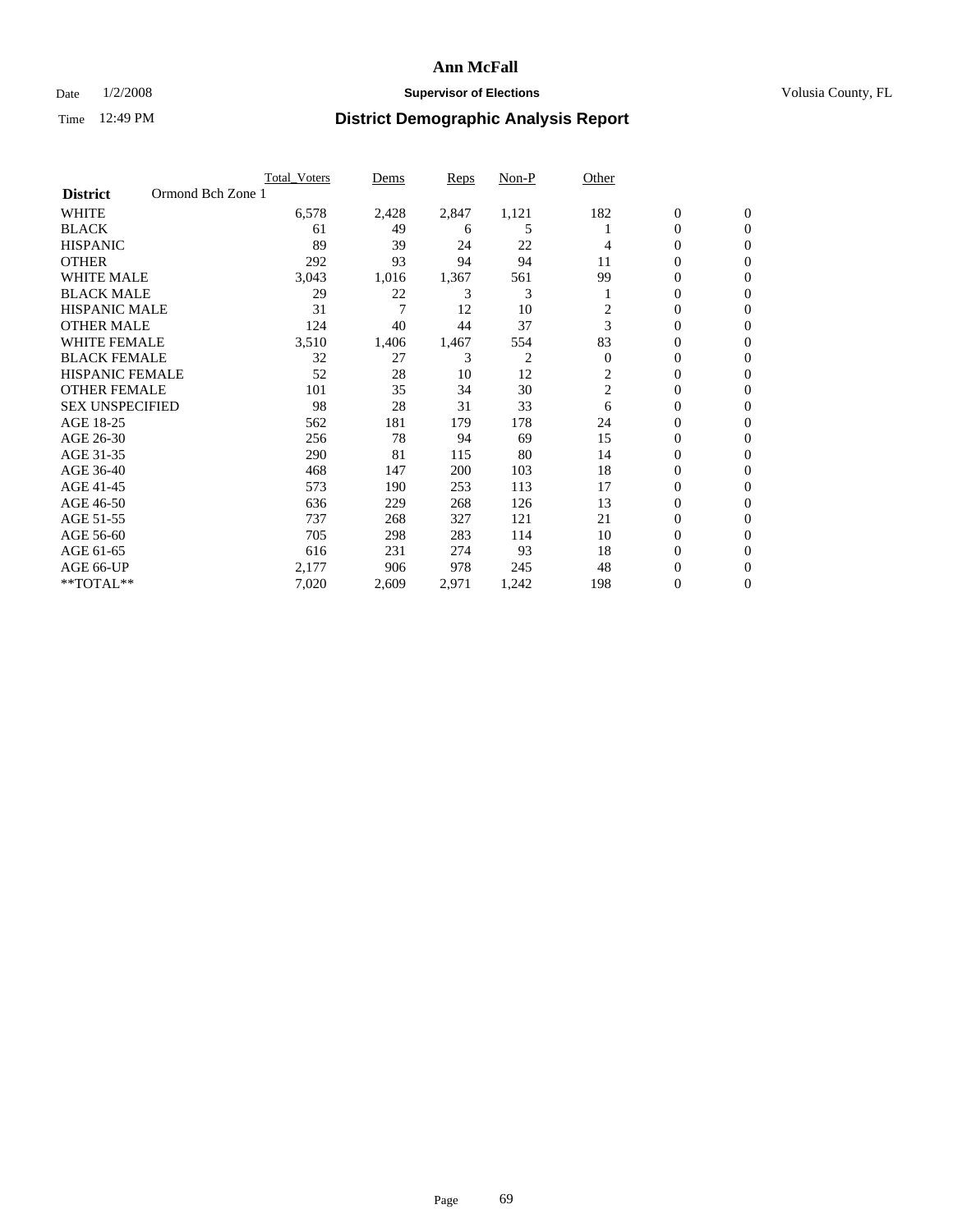### Date  $1/2/2008$  **Supervisor of Elections Supervisor of Elections** Volusia County, FL

|                        | <b>Total_Voters</b> | Dems  | <b>Reps</b> | Non-P | Other          |                  |                  |  |
|------------------------|---------------------|-------|-------------|-------|----------------|------------------|------------------|--|
| <b>District</b>        | Ormond Bch Zone 2   |       |             |       |                |                  |                  |  |
| <b>WHITE</b>           | 4,389               | 1,783 | 1,592       | 863   | 151            | $\boldsymbol{0}$ | $\mathbf{0}$     |  |
| <b>BLACK</b>           | 327                 | 246   | 31          | 45    | 5              | $\overline{0}$   | $\mathbf{0}$     |  |
| <b>HISPANIC</b>        | 71                  | 31    | 21          | 17    | $\overline{c}$ | $\overline{0}$   | $\mathbf{0}$     |  |
| <b>OTHER</b>           | 294                 | 97    | 78          | 103   | 16             | $\overline{0}$   | $\overline{0}$   |  |
| <b>WHITE MALE</b>      | 1,941               | 696   | 741         | 425   | 79             | $\overline{0}$   | $\overline{0}$   |  |
| <b>BLACK MALE</b>      | 132                 | 89    | 15          | 24    | 4              | $\boldsymbol{0}$ | $\mathbf{0}$     |  |
| <b>HISPANIC MALE</b>   | 23                  | 10    | 6           | 5     | 2              | 0                | $\Omega$         |  |
| <b>OTHER MALE</b>      | 92                  | 26    | 30          | 34    | $\overline{2}$ | 0                | $\mathbf{0}$     |  |
| <b>WHITE FEMALE</b>    | 2,431               | 1,080 | 847         | 432   | 72             | 0                | $\Omega$         |  |
| <b>BLACK FEMALE</b>    | 194                 | 156   | 16          | 21    |                | $\overline{0}$   | $\mathbf{0}$     |  |
| <b>HISPANIC FEMALE</b> | 46                  | 20    | 14          | 12    | $\Omega$       | 0                | $\mathbf{0}$     |  |
| <b>OTHER FEMALE</b>    | 122                 | 53    | 38          | 30    |                | 0                | $\mathbf{0}$     |  |
| <b>SEX UNSPECIFIED</b> | 100                 | 27    | 15          | 45    | 13             | $\boldsymbol{0}$ | $\mathbf{0}$     |  |
| AGE 18-25              | 367                 | 130   | 93          | 124   | 20             | 0                | $\overline{0}$   |  |
| AGE 26-30              | 297                 | 93    | 72          | 117   | 15             | $\boldsymbol{0}$ | $\mathbf{0}$     |  |
| AGE 31-35              | 277                 | 110   | 75          | 82    | 10             | 0                | $\overline{0}$   |  |
| AGE 36-40              | 374                 | 122   | 137         | 102   | 13             | $\overline{0}$   | $\mathbf{0}$     |  |
| AGE 41-45              | 420                 | 141   | 161         | 95    | 23             | $\overline{0}$   | $\mathbf{0}$     |  |
| AGE 46-50              | 479                 | 192   | 168         | 103   | 16             | $\overline{0}$   | $\mathbf{0}$     |  |
| AGE 51-55              | 481                 | 222   | 153         | 93    | 13             | 0                | $\mathbf{0}$     |  |
| AGE 56-60              | 497                 | 222   | 158         | 100   | 17             | $\overline{0}$   | $\overline{0}$   |  |
| AGE 61-65              | 433                 | 196   | 152         | 69    | 16             | 0                | $\overline{0}$   |  |
| AGE 66-UP              | 1,456               | 729   | 553         | 143   | 31             | 0                | 0                |  |
| **TOTAL**              | 5,081               | 2,157 | 1,722       | 1,028 | 174            | 0                | $\boldsymbol{0}$ |  |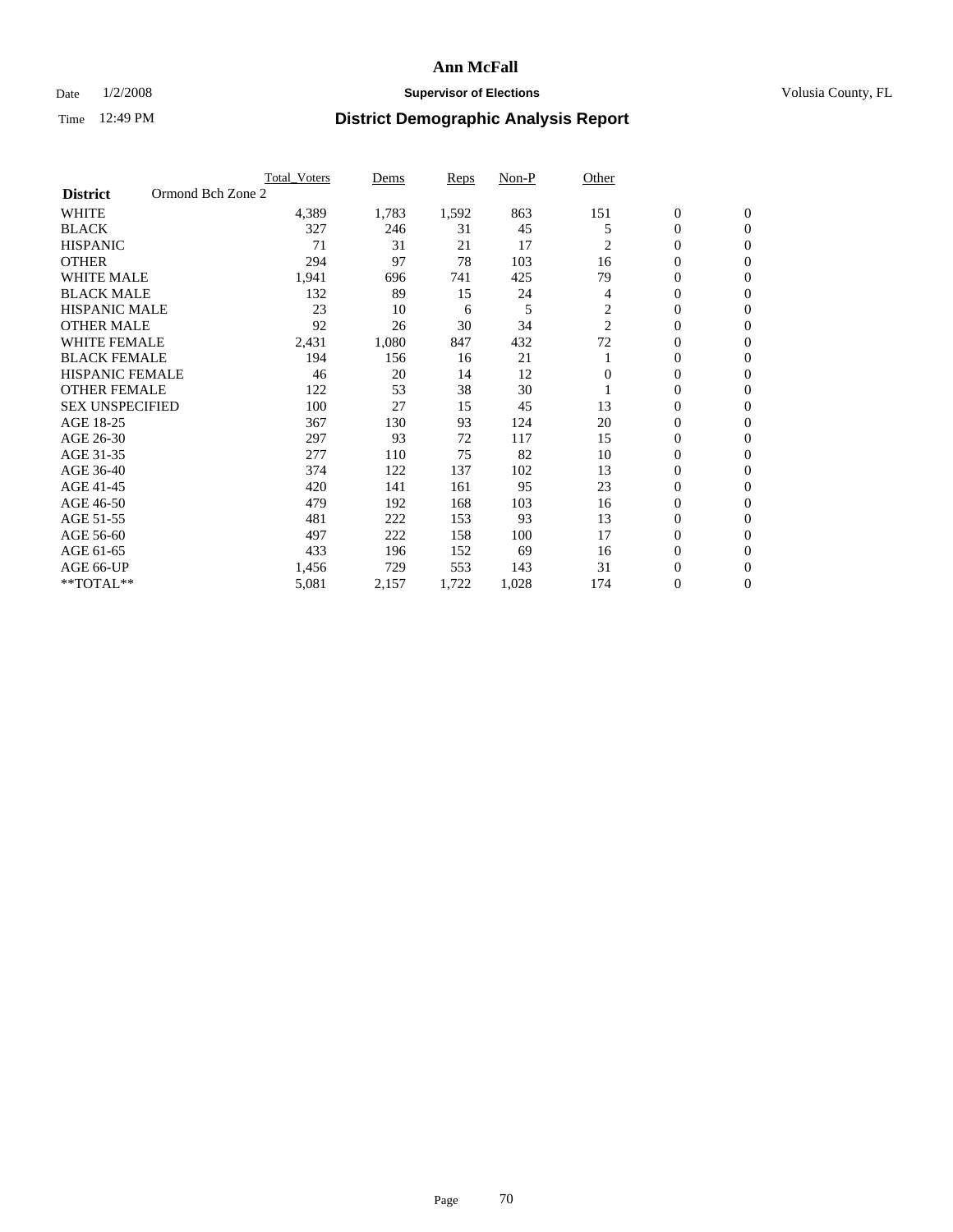### Date  $1/2/2008$  **Supervisor of Elections Supervisor of Elections** Volusia County, FL

|                        | <b>Total_Voters</b> | Dems  | Reps  | Non-P | Other |                  |                |  |
|------------------------|---------------------|-------|-------|-------|-------|------------------|----------------|--|
| <b>District</b>        | Ormond Bch Zone 3   |       |       |       |       |                  |                |  |
| <b>WHITE</b>           | 7,490               | 2,375 | 3,628 | 1,265 | 222   | $\overline{0}$   | $\mathbf{0}$   |  |
| <b>BLACK</b>           | 114                 | 76    | 11    | 21    | 6     | $\overline{0}$   | $\mathbf{0}$   |  |
| <b>HISPANIC</b>        | 112                 | 35    | 43    | 32    | 2     | 0                | $\mathbf{0}$   |  |
| <b>OTHER</b>           | 398                 | 115   | 126   | 138   | 19    | 0                | $\mathbf{0}$   |  |
| <b>WHITE MALE</b>      | 3,499               | 1,006 | 1,769 | 622   | 102   | 0                | $\overline{0}$ |  |
| <b>BLACK MALE</b>      | 60                  | 39    | 6     | 12    | 3     | $\boldsymbol{0}$ | $\mathbf{0}$   |  |
| <b>HISPANIC MALE</b>   | 59                  | 17    | 24    | 17    |       | 0                | $\mathbf{0}$   |  |
| <b>OTHER MALE</b>      | 152                 | 40    | 52    | 56    | 4     | $\overline{0}$   | $\mathbf{0}$   |  |
| <b>WHITE FEMALE</b>    | 3,950               | 1,357 | 1,843 | 632   | 118   | 0                | $\mathbf{0}$   |  |
| <b>BLACK FEMALE</b>    | 53                  | 36    | 5     | 9     | 3     | $\overline{0}$   | $\mathbf{0}$   |  |
| <b>HISPANIC FEMALE</b> | 52                  | 18    | 18    | 15    |       | 0                | $\mathbf{0}$   |  |
| <b>OTHER FEMALE</b>    | 167                 | 53    | 54    | 57    | 3     | 0                | $\overline{0}$ |  |
| <b>SEX UNSPECIFIED</b> | 122                 | 35    | 37    | 36    | 14    | $\overline{0}$   | $\mathbf{0}$   |  |
| AGE 18-25              | 709                 | 199   | 283   | 192   | 35    | $\overline{0}$   | $\Omega$       |  |
| AGE 26-30              | 324                 | 91    | 133   | 86    | 14    | $\overline{0}$   | $\mathbf{0}$   |  |
| AGE 31-35              | 340                 | 77    | 154   | 86    | 23    | $\overline{0}$   | $\mathbf{0}$   |  |
| AGE 36-40              | 511                 | 114   | 291   | 92    | 14    | $\boldsymbol{0}$ | $\mathbf{0}$   |  |
| AGE 41-45              | 698                 | 181   | 361   | 134   | 22    | $\overline{0}$   | $\mathbf{0}$   |  |
| AGE 46-50              | 810                 | 243   | 403   | 146   | 18    | 0                | $\Omega$       |  |
| AGE 51-55              | 870                 | 291   | 415   | 149   | 15    | $\boldsymbol{0}$ | $\mathbf{0}$   |  |
| AGE 56-60              | 865                 | 309   | 384   | 148   | 24    | $\overline{0}$   | $\mathbf{0}$   |  |
| AGE 61-65              | 804                 | 284   | 375   | 127   | 18    | $\overline{0}$   | $\mathbf{0}$   |  |
| AGE 66-UP              | 2,183               | 812   | 1,009 | 296   | 66    | 0                | $\mathbf{0}$   |  |
| **TOTAL**              | 8,114               | 2,601 | 3,808 | 1,456 | 249   | 0                | $\overline{0}$ |  |
|                        |                     |       |       |       |       |                  |                |  |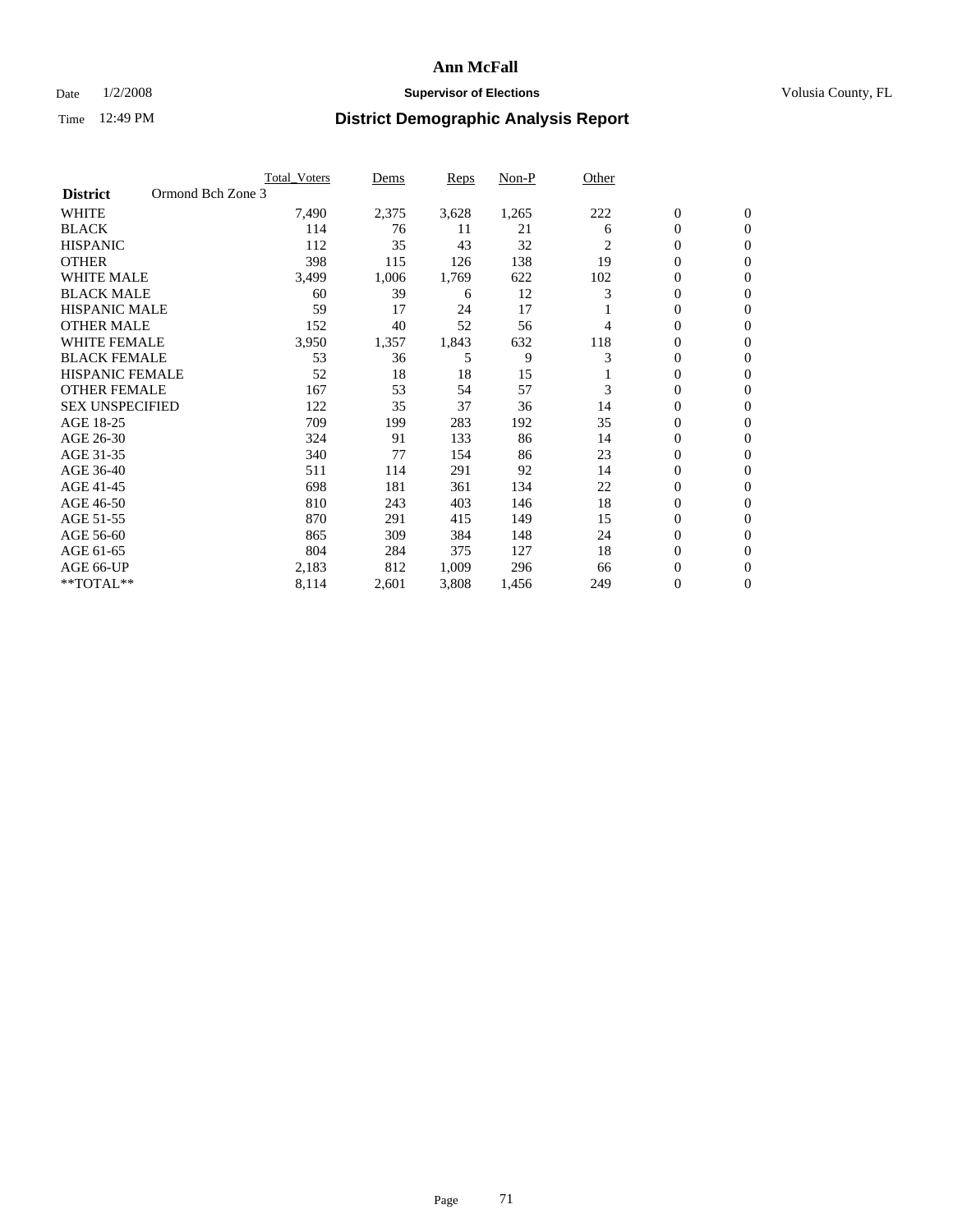### Date  $1/2/2008$  **Supervisor of Elections Supervisor of Elections** Volusia County, FL

|                                      | <b>Total_Voters</b> | Dems  | Reps  | Non-P | Other    |                  |                |  |
|--------------------------------------|---------------------|-------|-------|-------|----------|------------------|----------------|--|
| Ormond Bch Zone 4<br><b>District</b> |                     |       |       |       |          |                  |                |  |
| <b>WHITE</b>                         | 6,063               | 2,271 | 2,436 | 1,113 | 243      | $\boldsymbol{0}$ | $\mathbf{0}$   |  |
| <b>BLACK</b>                         | 124                 | 86    | 9     | 24    | 5        | $\overline{0}$   | $\mathbf{0}$   |  |
| <b>HISPANIC</b>                      | 72                  | 29    | 13    | 28    | 2        | $\overline{0}$   | $\mathbf{0}$   |  |
| <b>OTHER</b>                         | 296                 | 85    | 75    | 119   | 17       | $\overline{0}$   | $\overline{0}$ |  |
| <b>WHITE MALE</b>                    | 2,617               | 884   | 1,094 | 505   | 134      | 0                | $\overline{0}$ |  |
| <b>BLACK MALE</b>                    | 60                  | 40    | 4     | 13    | 3        | 0                | $\overline{0}$ |  |
| <b>HISPANIC MALE</b>                 | 30                  | 10    | 7     | 11    | 2        | 0                | $\Omega$       |  |
| <b>OTHER MALE</b>                    | 106                 | 26    | 27    | 44    | 9        | 0                | 0              |  |
| <b>WHITE FEMALE</b>                  | 3,406               | 1,376 | 1,331 | 592   | 107      | 0                | $\Omega$       |  |
| <b>BLACK FEMALE</b>                  | 64                  | 46    | 5     | 11    | 2        | $\overline{0}$   | $\mathbf{0}$   |  |
| <b>HISPANIC FEMALE</b>               | 42                  | 19    | 6     | 17    | $\Omega$ | 0                | $\Omega$       |  |
| <b>OTHER FEMALE</b>                  | 138                 | 46    | 42    | 47    | 3        | 0                | $\overline{0}$ |  |
| <b>SEX UNSPECIFIED</b>               | 92                  | 24    | 17    | 44    | 7        | 0                | $\overline{0}$ |  |
| AGE 18-25                            | 426                 | 127   | 128   | 139   | 32       | 0                | 0              |  |
| AGE 26-30                            | 252                 | 81    | 83    | 79    | 9        | 0                | $\Omega$       |  |
| AGE 31-35                            | 255                 | 76    | 82    | 82    | 15       | 0                | 0              |  |
| AGE 36-40                            | 302                 | 86    | 138   | 70    | 8        | $\overline{0}$   | $\mathbf{0}$   |  |
| AGE 41-45                            | 442                 | 144   | 190   | 99    | 9        | 0                | $\Omega$       |  |
| AGE 46-50                            | 490                 | 190   | 200   | 89    | 11       | 0                | $\mathbf{0}$   |  |
| AGE 51-55                            | 540                 | 203   | 217   | 98    | 22       | 0                | $\Omega$       |  |
| AGE 56-60                            | 588                 | 243   | 217   | 101   | 27       | 0                | $\Omega$       |  |
| AGE 61-65                            | 566                 | 221   | 199   | 119   | 27       | 0                | $\Omega$       |  |
| AGE 66-UP                            | 2,694               | 1,100 | 1,079 | 408   | 107      | 0                | 0              |  |
| **TOTAL**                            | 6,555               | 2,471 | 2,533 | 1,284 | 267      | 0                | 0              |  |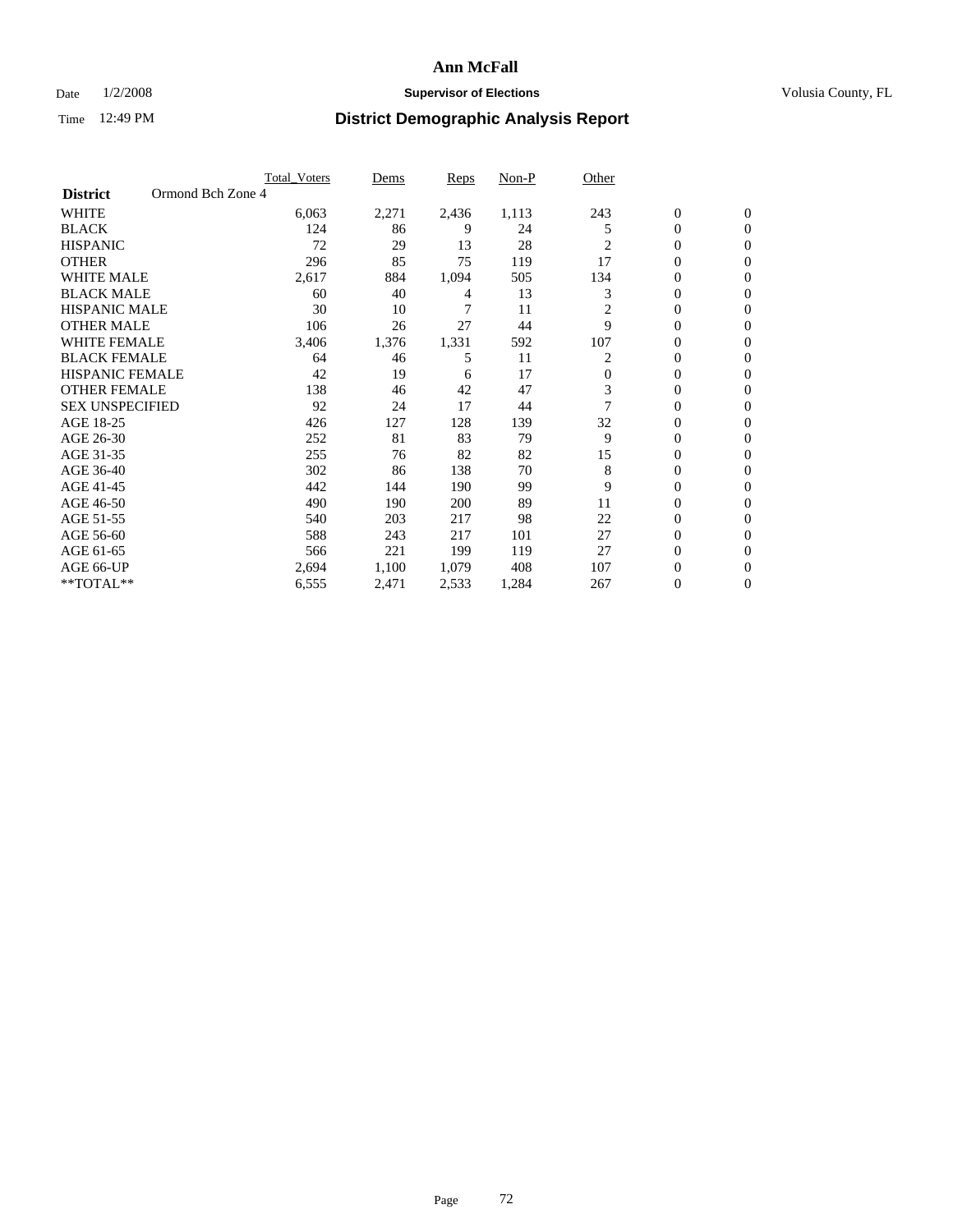## Date  $1/2/2008$  **Supervisor of Elections Supervisor of Elections** Volusia County, FL

|                        |                        | <b>Total_Voters</b> | Dems  | <b>Reps</b> | Non-P | Other    |                  |                |
|------------------------|------------------------|---------------------|-------|-------------|-------|----------|------------------|----------------|
| <b>District</b>        | Port Orange District 1 |                     |       |             |       |          |                  |                |
| <b>WHITE</b>           |                        | 6,276               | 2,619 | 2,008       | 1,411 | 238      | $\boldsymbol{0}$ | $\mathbf{0}$   |
| <b>BLACK</b>           |                        | 65                  | 47    | 4           | 12    | 2        | $\overline{0}$   | $\mathbf{0}$   |
| <b>HISPANIC</b>        |                        | 95                  | 36    | 17          | 39    | 3        | $\overline{0}$   | $\mathbf{0}$   |
| <b>OTHER</b>           |                        | 263                 | 80    | 65          | 104   | 14       | 0                | $\mathbf{0}$   |
| <b>WHITE MALE</b>      |                        | 2,748               | 1,030 | 963         | 641   | 114      | 0                | $\mathbf{0}$   |
| <b>BLACK MALE</b>      |                        | 32                  | 22    | 3           | 7     | $\Omega$ | $\boldsymbol{0}$ | $\mathbf{0}$   |
| <b>HISPANIC MALE</b>   |                        | 33                  | 14    | 7           | 11    |          | 0                | $\mathbf{0}$   |
| <b>OTHER MALE</b>      |                        | 73                  | 18    | 20          | 34    |          | $\overline{0}$   | $\mathbf{0}$   |
| <b>WHITE FEMALE</b>    |                        | 3,473               | 1,569 | 1,028       | 754   | 122      | 0                | $\mathbf{0}$   |
| <b>BLACK FEMALE</b>    |                        | 33                  | 25    |             | 5     | 2        | $\overline{0}$   | $\mathbf{0}$   |
| <b>HISPANIC FEMALE</b> |                        | 60                  | 22    | 10          | 26    | 2        | 0                | $\mathbf{0}$   |
| <b>OTHER FEMALE</b>    |                        | 101                 | 41    | 27          | 27    | 6        | 0                | $\Omega$       |
| <b>SEX UNSPECIFIED</b> |                        | 146                 | 41    | 35          | 61    | 9        | $\overline{0}$   | $\mathbf{0}$   |
| AGE 18-25              |                        | 468                 | 164   | 96          | 182   | 26       | 0                | $\Omega$       |
| AGE 26-30              |                        | 367                 | 123   | 84          | 142   | 18       | $\overline{0}$   | $\mathbf{0}$   |
| AGE 31-35              |                        | 314                 | 116   | 80          | 96    | 22       | $\overline{0}$   | $\mathbf{0}$   |
| AGE 36-40              |                        | 368                 | 117   | 108         | 124   | 19       | $\boldsymbol{0}$ | $\mathbf{0}$   |
| AGE 41-45              |                        | 493                 | 177   | 150         | 150   | 16       | $\boldsymbol{0}$ | $\mathbf{0}$   |
| AGE 46-50              |                        | 593                 | 217   | 198         | 148   | 30       | 0                | $\Omega$       |
| AGE 51-55              |                        | 602                 | 246   | 214         | 115   | 27       | $\boldsymbol{0}$ | $\mathbf{0}$   |
| AGE 56-60              |                        | 612                 | 255   | 207         | 132   | 18       | $\overline{0}$   | $\mathbf{0}$   |
| AGE 61-65              |                        | 639                 | 302   | 190         | 127   | 20       | $\overline{0}$   | $\mathbf{0}$   |
| AGE 66-UP              |                        | 2,243               | 1,065 | 767         | 350   | 61       | 0                | $\mathbf{0}$   |
| **TOTAL**              |                        | 6,699               | 2,782 | 2,094       | 1,566 | 257      | 0                | $\overline{0}$ |
|                        |                        |                     |       |             |       |          |                  |                |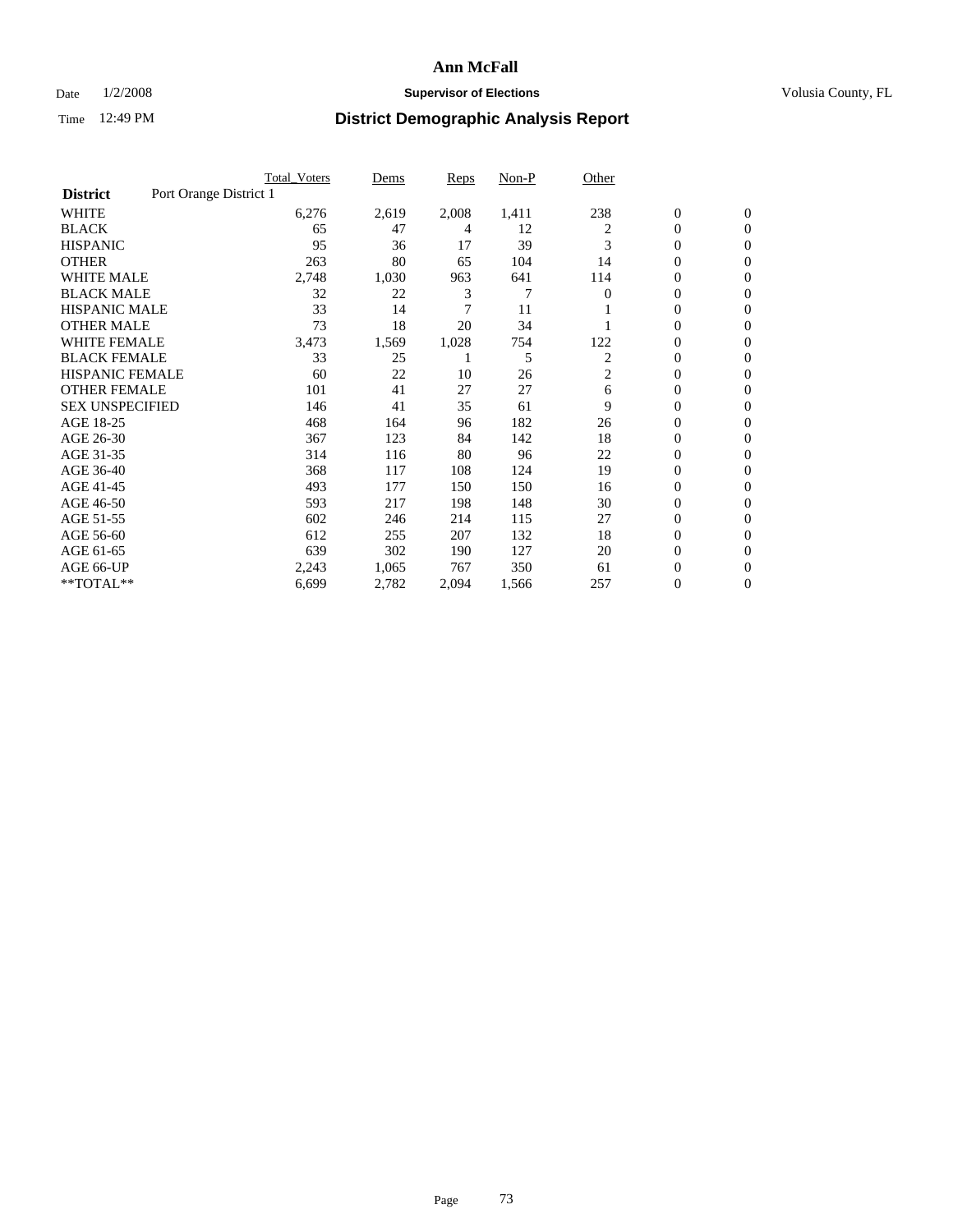## Date  $1/2/2008$  **Supervisor of Elections Supervisor of Elections** Volusia County, FL

|                        |                        | <b>Total_Voters</b> | Dems  | <b>Reps</b> | Non-P | Other |                  |                  |
|------------------------|------------------------|---------------------|-------|-------------|-------|-------|------------------|------------------|
| <b>District</b>        | Port Orange District 2 |                     |       |             |       |       |                  |                  |
| <b>WHITE</b>           |                        | 6,973               | 2,662 | 2,602       | 1,458 | 251   | $\boldsymbol{0}$ | $\mathbf{0}$     |
| <b>BLACK</b>           |                        | 220                 | 174   | 12          | 27    |       | $\overline{0}$   | $\mathbf{0}$     |
| <b>HISPANIC</b>        |                        | 142                 | 59    | 30          | 49    | 4     | 0                | $\mathbf{0}$     |
| <b>OTHER</b>           |                        | 376                 | 111   | 84          | 162   | 19    | 0                | $\mathbf{0}$     |
| <b>WHITE MALE</b>      |                        | 3,109               | 1,060 | 1,228       | 687   | 134   | 0                | $\mathbf{0}$     |
| <b>BLACK MALE</b>      |                        | 81                  | 59    | 5           | 16    |       | $\boldsymbol{0}$ | $\boldsymbol{0}$ |
| <b>HISPANIC MALE</b>   |                        | 69                  | 26    | 17          | 24    | 2     | $\overline{0}$   | $\mathbf{0}$     |
| <b>OTHER MALE</b>      |                        | 136                 | 40    | 34          | 56    | 6     | $\overline{0}$   | $\mathbf{0}$     |
| <b>WHITE FEMALE</b>    |                        | 3,809               | 1,582 | 1,353       | 762   | 112   | 0                | $\mathbf{0}$     |
| <b>BLACK FEMALE</b>    |                        | 138                 | 114   | 7           | 11    | 6     | $\overline{0}$   | $\mathbf{0}$     |
| <b>HISPANIC FEMALE</b> |                        | 72                  | 33    | 13          | 24    | 2     | $\boldsymbol{0}$ | $\mathbf{0}$     |
| <b>OTHER FEMALE</b>    |                        | 149                 | 52    | 28          | 66    | 3     | 0                | $\mathbf{0}$     |
| <b>SEX UNSPECIFIED</b> |                        | 148                 | 40    | 43          | 50    | 15    | $\overline{0}$   | $\mathbf{0}$     |
| AGE 18-25              |                        | 705                 | 215   | 207         | 254   | 29    | $\overline{0}$   | $\mathbf{0}$     |
| AGE 26-30              |                        | 509                 | 165   | 161         | 164   | 19    | $\overline{0}$   | $\mathbf{0}$     |
| AGE 31-35              |                        | 431                 | 141   | 153         | 118   | 19    | $\overline{0}$   | $\mathbf{0}$     |
| AGE 36-40              |                        | 479                 | 170   | 175         | 118   | 16    | $\boldsymbol{0}$ | $\mathbf{0}$     |
| AGE 41-45              |                        | 585                 | 192   | 234         | 128   | 31    | $\boldsymbol{0}$ | $\mathbf{0}$     |
| AGE 46-50              |                        | 720                 | 268   | 272         | 157   | 23    | 0                | $\Omega$         |
| AGE 51-55              |                        | 625                 | 248   | 241         | 121   | 15    | $\boldsymbol{0}$ | $\mathbf{0}$     |
| AGE 56-60              |                        | 761                 | 309   | 264         | 159   | 29    | $\overline{0}$   | $\mathbf{0}$     |
| AGE 61-65              |                        | 668                 | 264   | 235         | 143   | 26    | $\mathbf{0}$     | $\mathbf{0}$     |
| AGE 66-UP              |                        | 2,228               | 1,034 | 786         | 334   | 74    | 0                | $\mathbf{0}$     |
| **TOTAL**              |                        | 7,711               | 3,006 | 2,728       | 1,696 | 281   | 0                | $\overline{0}$   |
|                        |                        |                     |       |             |       |       |                  |                  |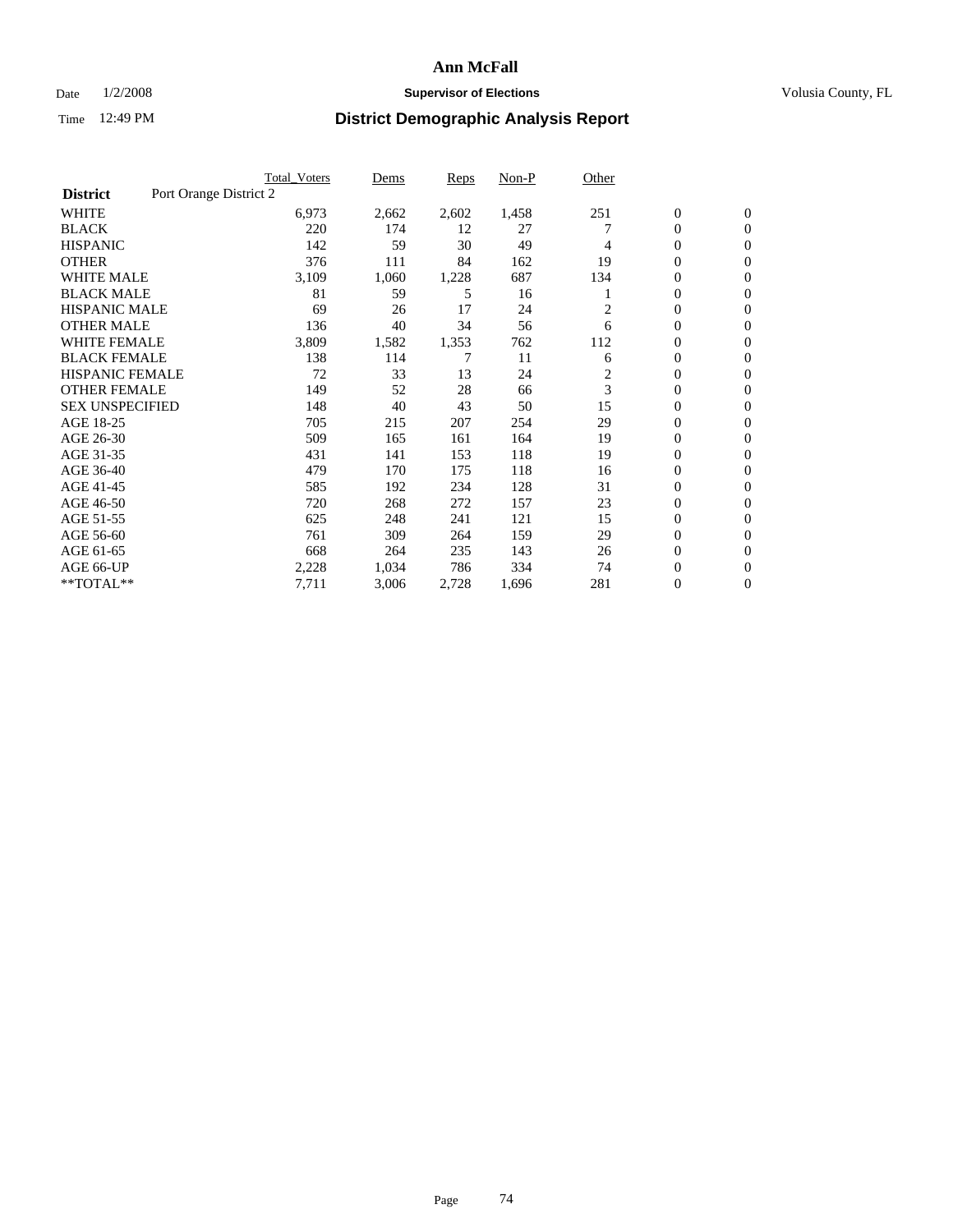#### Date  $1/2/2008$  **Supervisor of Elections** Volusia County, FL

|                        | <b>Total_Voters</b>    | Dems            |       | <b>Reps</b> | Non-P | Other |                  |                |
|------------------------|------------------------|-----------------|-------|-------------|-------|-------|------------------|----------------|
| <b>District</b>        | Port Orange Distrcit 3 |                 |       |             |       |       |                  |                |
| <b>WHITE</b>           |                        | 9,319           | 3,162 | 3,750       | 2,084 | 323   | $\boldsymbol{0}$ | $\mathbf{0}$   |
| <b>BLACK</b>           |                        | 179             | 138   | 12          | 25    | 4     | $\overline{0}$   | $\mathbf{0}$   |
| <b>HISPANIC</b>        |                        | 183             | 69    | 34          | 73    |       | $\overline{0}$   | $\mathbf{0}$   |
| <b>OTHER</b>           |                        | 432             | 122   | 115         | 167   | 28    | 0                | $\mathbf{0}$   |
| <b>WHITE MALE</b>      |                        | 4,252           | 1,264 | 1,800       | 1,012 | 176   | 0                | $\mathbf{0}$   |
| <b>BLACK MALE</b>      |                        | 80              | 61    | 8           | 10    |       | $\boldsymbol{0}$ | $\mathbf{0}$   |
| <b>HISPANIC MALE</b>   |                        | 75              | 29    | 13          | 31    |       | $\overline{0}$   | $\mathbf{0}$   |
| <b>OTHER MALE</b>      |                        | 150             | 37    | 45          | 64    | 4     | $\overline{0}$   | $\mathbf{0}$   |
| <b>WHITE FEMALE</b>    |                        | 5,002<br>1,881  |       | 1,928       | 1,050 | 143   | 0                | $\mathbf{0}$   |
| <b>BLACK FEMALE</b>    |                        | 99              | 77    | 4           | 15    | 3     | $\overline{0}$   | $\mathbf{0}$   |
| <b>HISPANIC FEMALE</b> |                        | 107             | 40    | 20          | 42    | 5     | $\boldsymbol{0}$ | $\mathbf{0}$   |
| <b>OTHER FEMALE</b>    |                        | 166             | 58    | 45          | 54    | 9     | 0                | $\mathbf{0}$   |
| <b>SEX UNSPECIFIED</b> |                        | 182             | 44    | 48          | 71    | 19    | $\overline{0}$   | $\mathbf{0}$   |
| AGE 18-25              |                        | 890             | 265   | 259         | 323   | 43    | $\mathbf{0}$     | $\mathbf{0}$   |
| AGE 26-30              |                        | 513             | 155   | 168         | 168   | 22    | $\overline{0}$   | $\mathbf{0}$   |
| AGE 31-35              |                        | 521             | 144   | 210         | 148   | 19    | $\overline{0}$   | $\mathbf{0}$   |
| AGE 36-40              |                        | 667             | 210   | 246         | 192   | 19    | $\boldsymbol{0}$ | $\mathbf{0}$   |
| AGE 41-45              |                        | 769             | 235   | 317         | 194   | 23    | $\boldsymbol{0}$ | $\mathbf{0}$   |
| AGE 46-50              |                        | 809             | 268   | 331         | 182   | 28    | 0                | $\Omega$       |
| AGE 51-55              |                        | 886             | 359   | 329         | 176   | 22    | $\boldsymbol{0}$ | $\mathbf{0}$   |
| AGE 56-60              |                        | 919             | 359   | 328         | 196   | 36    | $\overline{0}$   | $\mathbf{0}$   |
| AGE 61-65              |                        | 902             | 314   | 350         | 205   | 33    | $\mathbf{0}$     | $\mathbf{0}$   |
| AGE 66-UP              |                        | 3,237           | 1,182 | 1,373       | 565   | 117   | 0                | $\mathbf{0}$   |
| **TOTAL**              |                        | 3,491<br>10,113 |       | 3,911       | 2,349 | 362   | 0                | $\overline{0}$ |
|                        |                        |                 |       |             |       |       |                  |                |